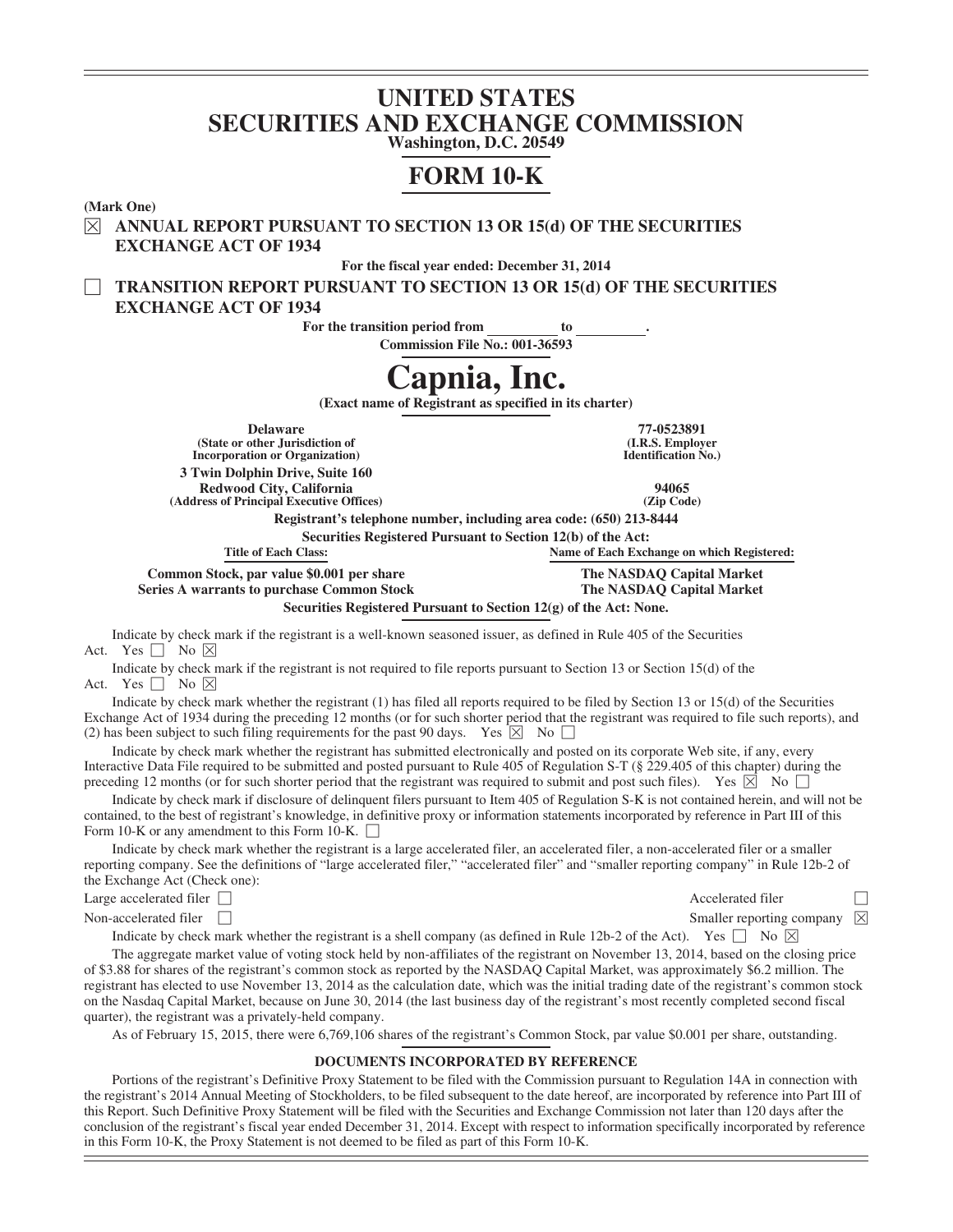# **Capnia, Inc. Annual Report on Form 10-K For The Year Ended December 31, 2014**

# **INDEX**

# **PART I**

| Item 1     | <b>Business</b>                                                                                                        | $\mathbf{1}$ |
|------------|------------------------------------------------------------------------------------------------------------------------|--------------|
| Item 1A    | <b>Risk Factors</b>                                                                                                    | 24           |
| Item 1B    | <b>Unresolved Staff Comments</b>                                                                                       | 63           |
| Item 2     | Properties                                                                                                             | 63           |
| Item 3     | <b>Legal Proceedings</b>                                                                                               | 63           |
| Item 4     | Mine Safety Disclosures                                                                                                | 63           |
|            | <b>PART II</b>                                                                                                         |              |
| Item 5     | Market for Registrant's Common Equity, Related Stockholder Matters and Issuer Purchases of<br><b>Equity Securities</b> | 64           |
| Item 6     | <b>Selected Financial Data</b>                                                                                         | 66           |
| Item 7     | Management's Discussion and Analysis of Financial Condition and Results of Operation                                   | 67           |
| Item 7A    | Quantitative and Qualitative Disclosures About Market Risk                                                             | 76           |
| Item 8     | Financial Statements and Supplementary Data                                                                            | 77           |
| Item 9     | Changes in and Disagreements with Accountants on Accounting and Financial Disclosure                                   | 103          |
| Item 9A    | <b>Controls and Procedures</b>                                                                                         | 103          |
| Item 9B    | Other Information                                                                                                      | 104          |
|            | <b>PART III</b>                                                                                                        |              |
| Item 10    | Directors, Executive Officers and Corporate Governance                                                                 | 104          |
| Item 11    | <b>Executive Compensation</b>                                                                                          | 105          |
| Item 12    | Security Ownership of Certain Beneficial Owners and Management and Related Stockholder<br><b>Matters</b>               | 105          |
| Item 13    | Certain Relationships and Related Transactions, and Director Independence                                              | 105          |
| Item 14    | Principal Accounting Fees and Services                                                                                 | 105          |
|            | <b>PART IV</b>                                                                                                         |              |
| Item 15    | Exhibits, Financial Statement Schedules                                                                                | 105          |
| Signatures |                                                                                                                        | 106          |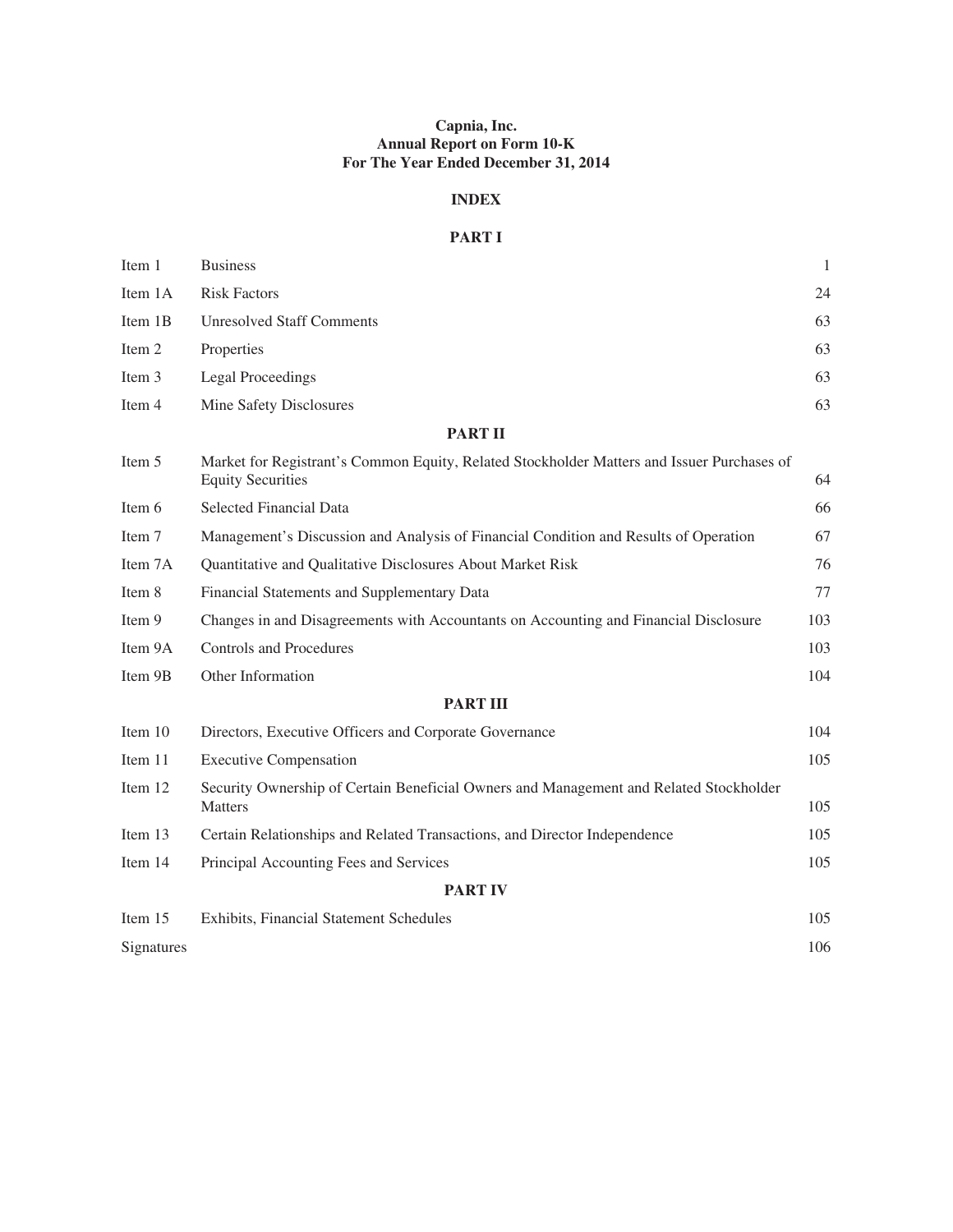#### **SPECIAL NOTE REGARDING FORWARD-LOOKING STATEMENTS**

The following discussion and analysis should be read in conjunction with our audited consolidated financial statements and the related notes that appear elsewhere in this Annual Report on Form 10-K. This Annual Report on Form 10-K contains "forward-looking statements" within the meaning of Section 21E of the Securities Exchange Act of 1934, as amended, or the Exchange Act, particularly in Part I, Item 1: "Business," Part I, Item 1A: "Risk Factors" and Part 2, Item 7: "Management's Discussion and Analysis of Financial Condition and Results of Operations." These statements are often identified by the use of words such as "may," "will," "expect," "believe," "anticipate," "intend," "could," "should," "estimate," "plan" or "continue," and similar expressions or variations. All statements other than statements of historical fact could be deemed forwardlooking, including, but not limited to: any projections of financial information; any statements about historical results that may suggest trends for our business; any statements of the plans, strategies, and objectives of management for future operations; any statements of expectation or belief regarding future events, technology developments, our products, product sales, expenses, liquidity, cash flow, market growth rates or enforceability of our intellectual property rights and related litigation expenses; and any statements of assumptions underlying any of the foregoing. Such forward-looking statements are subject to risks, uncertainties and other factors that could cause actual results and the timing of certain events to differ materially from future results expressed or implied by such forward-looking statements. Accordingly, we caution you not to place undue reliance on these statements. Particular uncertainties that could affect future results include: our ability to achieve or maintain profitability; our ability to obtain substantial additional capital that may be necessary to expand our business; our ability to maintain internal control over financial reporting; our dependence on, and need to attract and retain, key management and other personnel; our ability to obtain, protect and enforce our intellectual property rights; potential advantages that our competitors and potential competitors may have in securing funding or developing products; business interruptions such as earthquakes and other natural disasters; our ability to comply with laws and regulations; potential product liability claims; and our ability to use our net operating loss carryforwards to offset future taxable income. For a discussion of some of the factors that could cause actual results to differ materially from our forward-looking statements, see the discussion on risk factors that appear in Part I, Item 1A: "Risk Factors" of this Annual Report on Form 10-K and other risks and uncertainties detailed in this and our other reports and filings with the Securities and Exchange Commission, or SEC. The forward-looking statements in this Annual Report on Form 10-K represent our views as of the date of this Annual Report on Form 10-K. We anticipate that subsequent events and developments will cause our views to change. However, while we may elect to update these forward-looking statements at some point in the future, we have no current intention of doing so except to the extent required by applicable law. You should, therefore, not rely on these forwardlooking statements as representing our views as of any date subsequent to the date of this Annual Report on Form 10-K.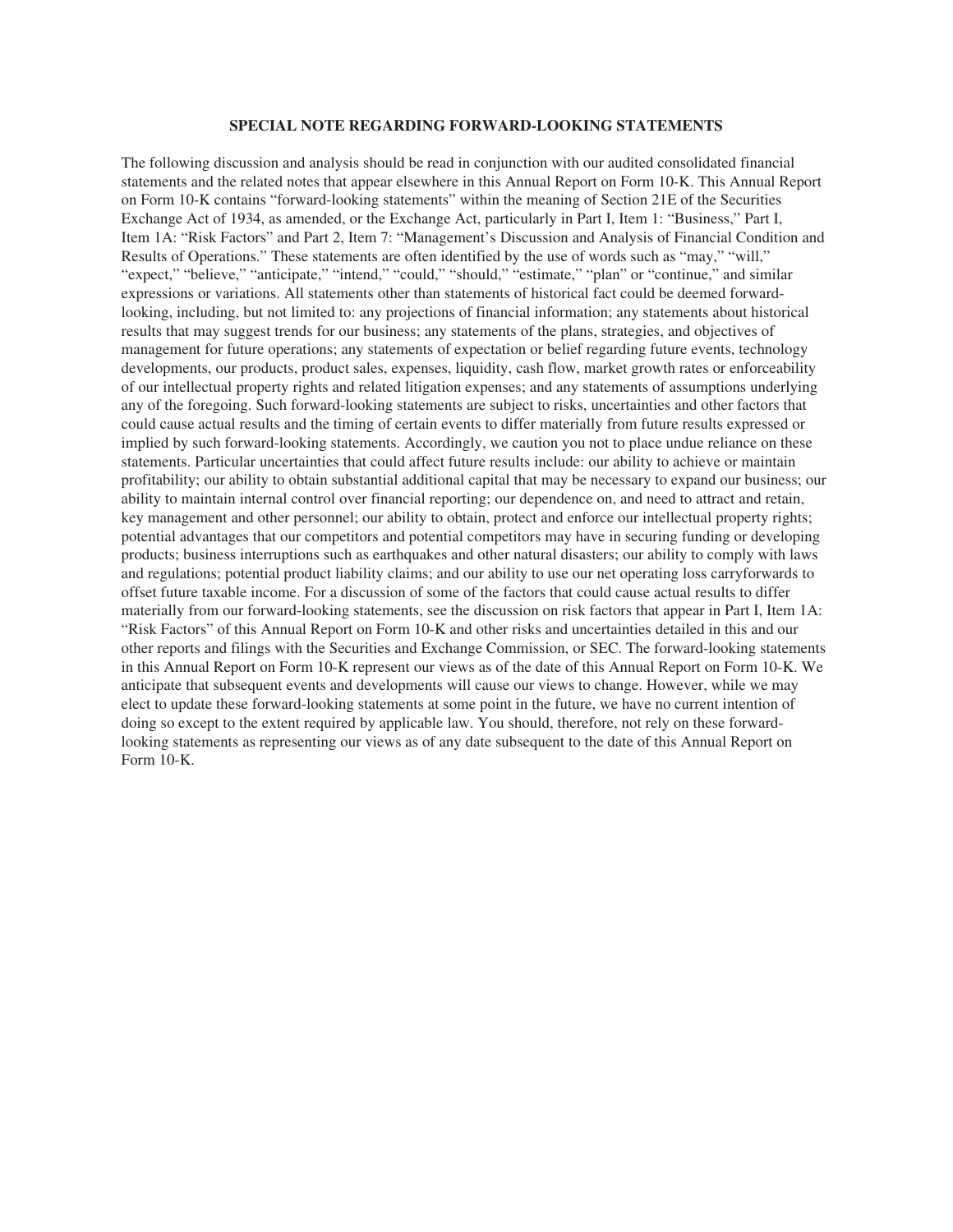#### **PART I**

## **ITEM 1. BUSINESS**

#### **Company Overview**

We develop novel products based on our proprietary technology for precision metering of gas flow. Our first product, CoSense®, aids in the detection of excessive hemolysis, a condition in which red blood cells degrade rapidly. When present in neonates with jaundice, hemolysis is a dangerous condition which can lead to long-term developmental disability. CoSense is 510(k) cleared for sale in the U.S. and received CE Mark certification for sale in the European Union, or E.U.

Our therapeutic technology involves the use of precisely metered nasal carbon dioxide for the potential treatment of various diseases. Several randomized placebo controlled trials have shown its efficacy in the symptomatic treatment of allergic rhinitis and we continue to evaluate our options to further develop this product. In addition, we have recently announced new initiatives for the development of this technology for the treatment of trigeminally mediated pain disorders such as cluster headache and trigeminal neuralgia. We have also applied for orphan designation for the latter indication in the US.

Our research and development efforts are primarily focused on additional diagnostic products based on our Sensalyze™ Technology Platform, a portfolio of proprietary methods and devices which enables CoSense, and can be applied to detect a variety of analytes in exhaled breath.

Approximately 143 million babies are born annually worldwide, with approximately 9.2 million of these born in the U.S. and E.U. Over 60% of neonates present with jaundice at some point in the first five days of life. We believe CoSense has the potential to become a widely used tool, by aiding in the detection of hemolysis in infants that present with, or are at risk of developing, jaundice. Red blood cell breakdown is a normal phenomenon but in certain situations the breakdown is accelerated or is excessive, and is referred to as hemolysis. The most common cause of hospital readmission during the neonatal phase is jaundice, and we expect that CoSense may help reduce such readmissions. Many causes of jaundice do not represent a significant health threat. However, when severe jaundice occurs in the presence of hemolysis, rapid detection and treatment may be necessary for infants to avoid life-long neurological impairment or other disability. Also, unnecessary treatment increases hospital expenses, is stressful for both infant and parents and may increase morbidity. There is an unmet need, therefore, for more accurate detection of hemolysis, particularly if they are non-invasive, rapid, and easy to use. Currently, hemolysis is detected via a variety of blood tests, which are limited in their diagnostic accuracy and suffer from other drawbacks, including the need for painful blood draws and a waiting period for results. CoSense detects hemolysis by measuring carbon monoxide, or CO, in the portion of the exhaled breath that originates from the deepest portion of the lung. This is referred to as the "end-tidal" component of the breath, and the measurement we perform with CoSense is referred to as end-tidal carbon monoxide, or ETCO. This measurement is typically reported after being corrected for ambient CO levels, and is referred to as ETCOc. Throughout this document, ETCO refers to ETCOc levels. The American Academy of Pediatrics, or AAP, guidelines published in the journal Pediatrics in 2004 recommend ETCO measurement be performed to assess the presence of hemolysis in neonates requiring phototherapy, neonates unresponsive to phototherapy or readmitted for phototherapy and neonates with bilirubin levels approaching transfusion levels. Because CO is a direct byproduct of hemolysis, ETCO can measure the rate of bilirubin production from hemolysis. However, no device is currently commercially available for accurately measuring the ETCO levels associated with the rate of hemolysis in clinical practice in neonates. As a result, we believe that CoSense is the only device on the market that enables physicians to practice in accordance with the AAP guidelines when evaluating jaundiced neonates for potential treatment. Physicians are free to practice in accordance with their own judgment; however, we believe that the current AAP guidelines will be a significant factor in the adoption of CoSense.

Commercial activities for CoSense have been initiated and we announced the first commercial sales in early 2015. CoSense combines a portable detection device with a single-use disposable nasal cannula to measure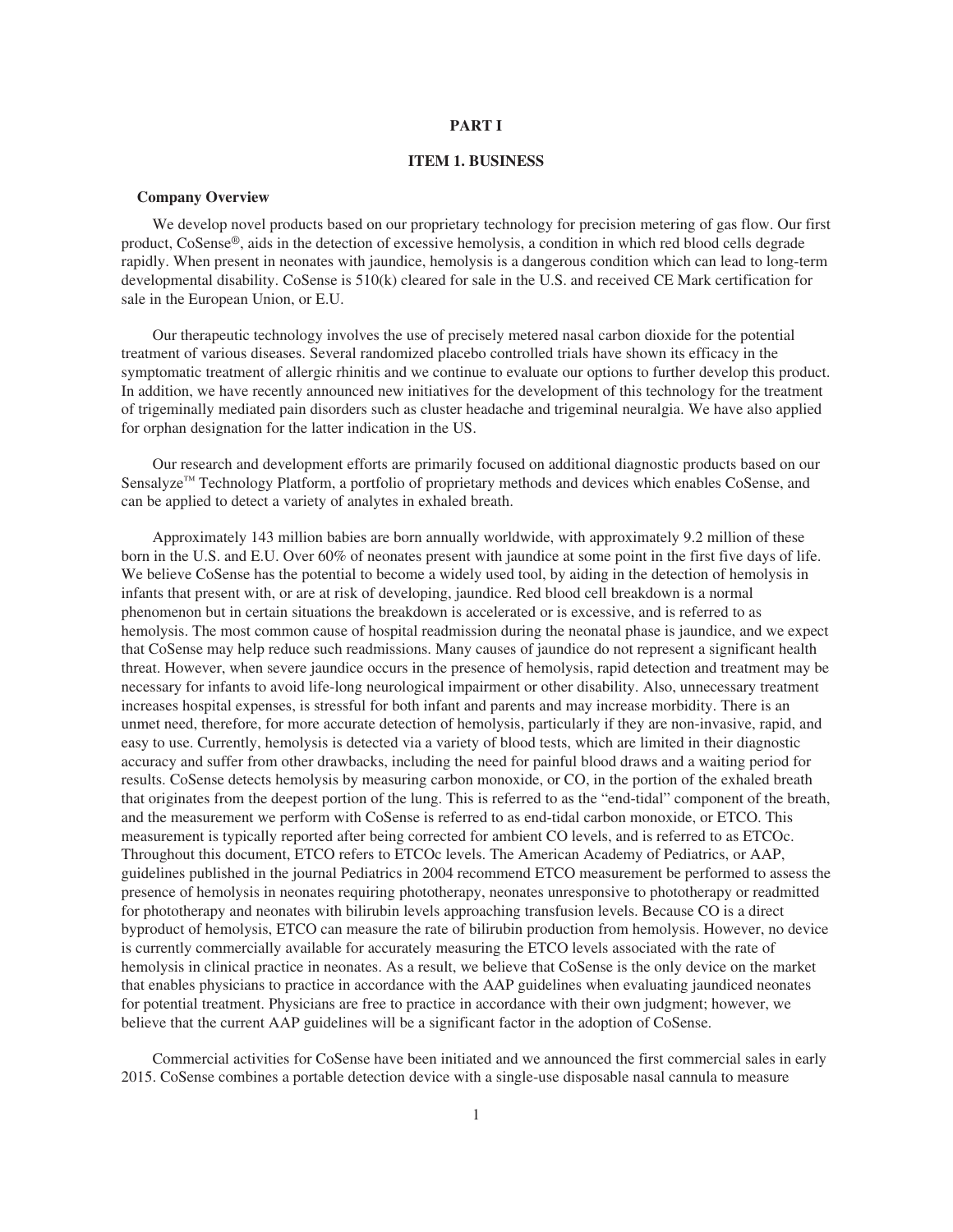ETCO. While our launch efforts will continue to focus on establishing an installed base of devices and building physician support for the device, we expect sales of the disposable cannula to be the largest component of our revenue over time. An electronic interface between the device and the consumable cannula requires one-time use of our cannula, which also promotes good hygiene and is necessary to preserve the accuracy of the device.

We have begun to hire our own sales force to market CoSense to hospitals and other medical institutions in the U.S. We also intend to use our research and development expertise to develop additional products based on our Sensalyze Technology Platform that can also be sold by our sales force. Our current development pipeline includes proposed diagnostic devices for asthma in children, assessment of blood carbon dioxide, or CO<sub>2</sub> concentration in neonates and malabsorption in infants with colic. We may also license elements of our Sensalyze Technology Platform to other companies that have complementary development or commercial capabilities.

Our therapeutic technology consists of the use of nasal, non-inhaled  $CO<sub>2</sub>$  for the treatment of the symptoms of allergy, as well as pain associated with migraine, cluster headache and trigeminal neuralgia, or TN. Serenz, our allergy therapeutic product candidate, is a treatment for symptoms related to AR, which, when triggered by seasonal allergens, is commonly known as hay fever or seasonal allergies. Several Phase 2 clinical trials have been completed in which Serenz showed statistically significant improvements in total nasal symptom scores, or TNSS, in symptomatic patients when compared to controls. AR is typically an episodic disorder with intermittent symptoms. However, there is no treatment currently available that provides truly rapid relief of symptoms, other than topical decongestants, which can have significant side effects. The more optimal therapeutic for an episodic disorder is one that will treat symptoms when they occur, and can therefore be taken only as needed. We believe that Serenz has an ideal profile for an as-needed therapeutic for AR and may provide advantages over regularly dosed, slow to act currently marketed products.

We intend to determine the regulatory approval pathway with the U.S. Food and Drug Administration, or FDA, for Serenz and subsequently to seek partnership or distributorship arrangements for commercialization globally.

We currently plan to enter into a collaboration agreement Clinvest, with a research organization dedicated to the advancement of medicine and health through clinical research in order to develop a therapeutic product for the treatment of cluster headache. Cluster headaches are characterized by recurring bouts of excruciating pain in one side of the head.

We have submitted an application to the FDA, requesting Orphan Drug Designation for our nasal, noninhaled  $CO<sub>2</sub>$  technology for the treatment of TN. TN is a clinical condition characterized by debilitating pain in regions of the face innervated by one or more divisions of the trigeminal nerve.

## **CoSense**

CoSense is the first device using our Sensalyze Technology Platform to achieve regulatory approval. CoSense measures ETCO, which can be elevated due to endogenous causes such as excessive breakdown of red blood cells, or hemolysis, or exogenous causes such as CO poisoning and smoke inhalation. Our first target market is for the detection of hemolysis in neonates, a disorder in which CO and bilirubin are produced in excess as byproducts of the breakdown of red blood cells. Hemolysis can place neonates at high risk for hyperbilirubinemia and resulting neurodevelopmental disability. The AAP recommends the use of ETCO monitoring to evaluate neonates for hemolysis, but, other than CoSense, there is no device currently on the market for physicians to effectively monitor ETCO in clinical practice.

#### *Hemolysis and Bilirubin*

We estimate that 34% of the 9.2 million newborns in the U.S. and E.U. each year are at risk for hemolysis under current practice, representing approximately 3.1 million newborns. We believe that many of these infants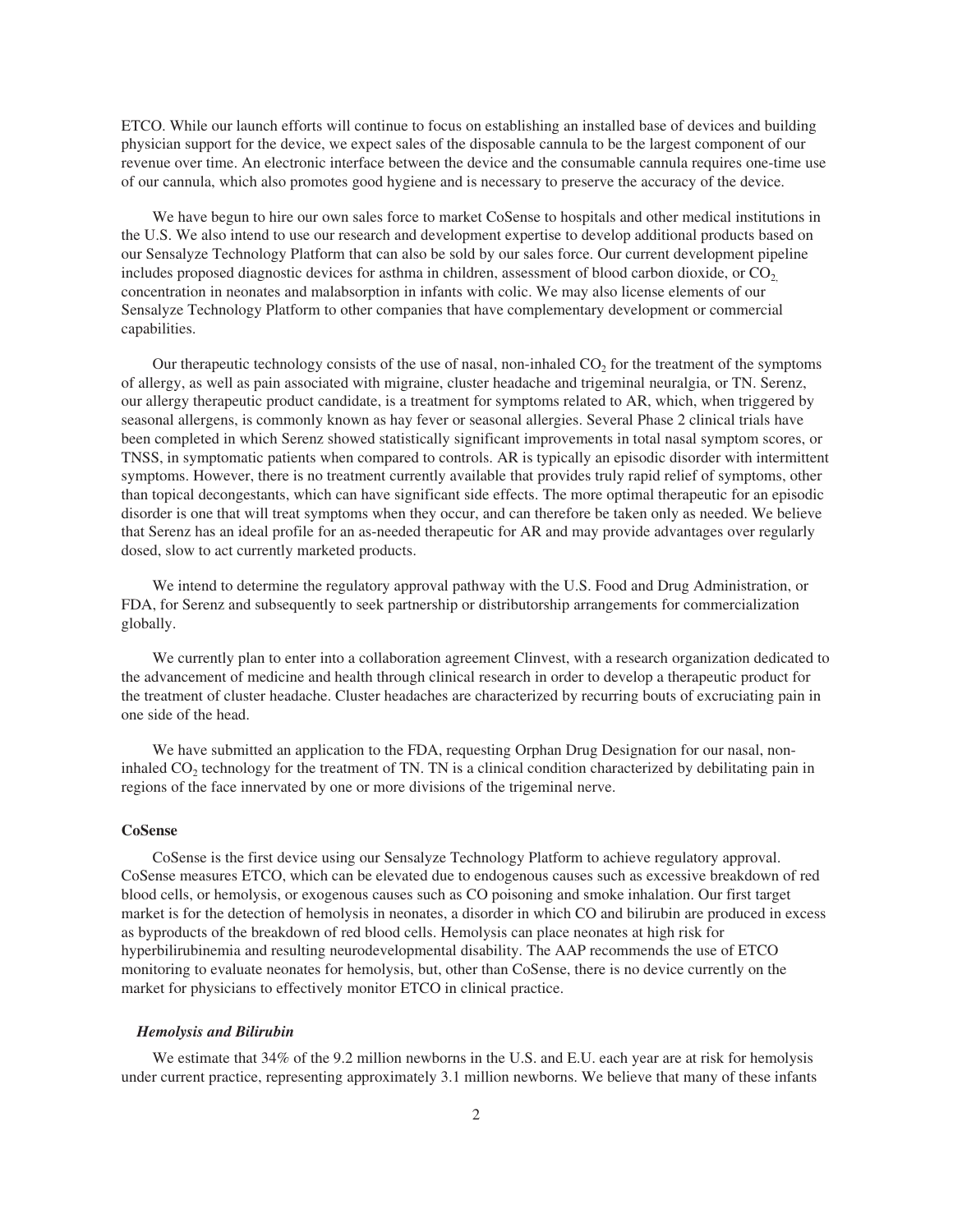are tested for hemolysis, but using relatively inaccurate and/or invasive diagnostic methods. Retrospective analysis of data, including data from over 54,000 infants compiled by the Collaborative Perinatal Project sponsored by the National Institutes of Health, or NIH, suggests that the only factor that predisposes infants with jaundice to adverse neurodevelopmental outcomes is the concurrent presence of hemolysis. Hemolysis can be caused by a number of factors, including physical trauma and bruising, blood group incompatibility, autoimmune disorders, and genetic causes such as sickle cell disease and G6PD enzyme deficiency. Because bilirubin is the chemical byproduct of the destruction of hemoglobin within red blood cells, hemolysis causes bilirubin production to spike. Bilirubin is yellow in color, and if present in excessive amounts in the body, known as hyperbilirubinemia, it can be deposited in tissues such as the skin and conjunctiva. The condition manifests as a yellowing of skin and conjunctiva and is called jaundice. Elevated levels of bilirubin are particularly dangerous to neonates, who have immature livers and therefore lack the adult ability to excrete bilirubin. Neonates also lack a well-formed blood-brain barrier to prevent bilirubin from entering the central nervous system, or CNS, where bilirubin is known to be toxic to neuronal tissue.

#### *Adverse Effects of Jaundice and Hyperbilirubinemia*

Every year approximately 143 million babies are born world-wide, of which 4.0 million are in the U.S. and 5.2 million in the E.U. It is estimated that up to 60% of term neonates and 80% of preterm neonates may have jaundice. Most neonates have non-pathologic jaundice, which is related to a decreased capacity of the neonate to excrete bilirubin into the intestinal tract for elimination from the body. These neonates will often normalize their bilirubin levels without a need for treatment. When treatment is required, it is typically via phototherapy, which typically involves isolating the baby in a chamber that directs blue-wavelength light to the baby's skin. The light penetrates the skin and breaks down bilirubin via a photochemical reaction over a period of several hours. When treatment is performed in a timely fashion, adverse outcomes can be avoided. Some neonates with jaundice, however, will develop adverse neurodevelopmental outcomes related to hyperbilirubinemia.

According to the Agency for Healthcare Research and Quality, part of the U.S. Department of Health and Human Services, neonatal jaundice is the single largest cause for hospital readmission of neonates in the U.S. This results in inefficient care and can also be highly stressful and disruptive for the parents and neonate.

Exposure to excess bilirubin in the central nervous system as a result of hyperbilirubinemia is toxic and may cause long-term developmental disabilities. These abnormalities may be subtle, and include hearing problems and low IQ. Subtle forms of disability are known as Bilirubin-Induced Neurological Dysfunction, or BIND. More severe bilirubin-induced disabilities, including respiratory failure and resulting death, can be referred to as Acute Bilirubin Encephalopathy, or ABE. Bilirubin toxicity can ultimately result in a chronic, severe, and disabling condition called kernicterus. Kernicterus is a cerebral palsy-like condition in which the patient lacks muscle tone and motor control, cannot operate self-sufficiently, and can require long-term care. The National Quality Forum has in the past described kernicterus as a "never event," one which physicians should ensure never occurs in their practice.

#### *Limitations of Current Diagnostic Methods*

It has been reported in peer-reviewed publications that the presence of hemolysis in a neonate with jaundice is a predictor of adverse neurodevelopmental outcomes. If neonates with high rates of hemolysis could be identified before they are discharged from the hospital, treatment could begin earlier, exposure to excessive bilirubin would be minimized and readmissions for jaundice would be reduced. Currently, accurate tools for diagnosing hemolysis in neonates are not available in the market. Tests that are commonly done to assess hemolysis such as serial hematocrit levels, reticulocyte counts, Coombs test and peripheral smear, are all invasive blood tests and are less useful in neonates due to physiologic changes resulting from childbirth. For example, hematocrit levels and reticulocyte counts may be elevated in neonates unrelated to pathological conditions and may therefore confound the diagnosis of hemolysis, which typically involves low hematocrit and high reticulocyte counts. The Coombs test, a blood test that detects antibodies that can cause hemolysis, is used extensively as a measure of hemolysis; however, it often requires a painful heel stick to draw a blood sample, and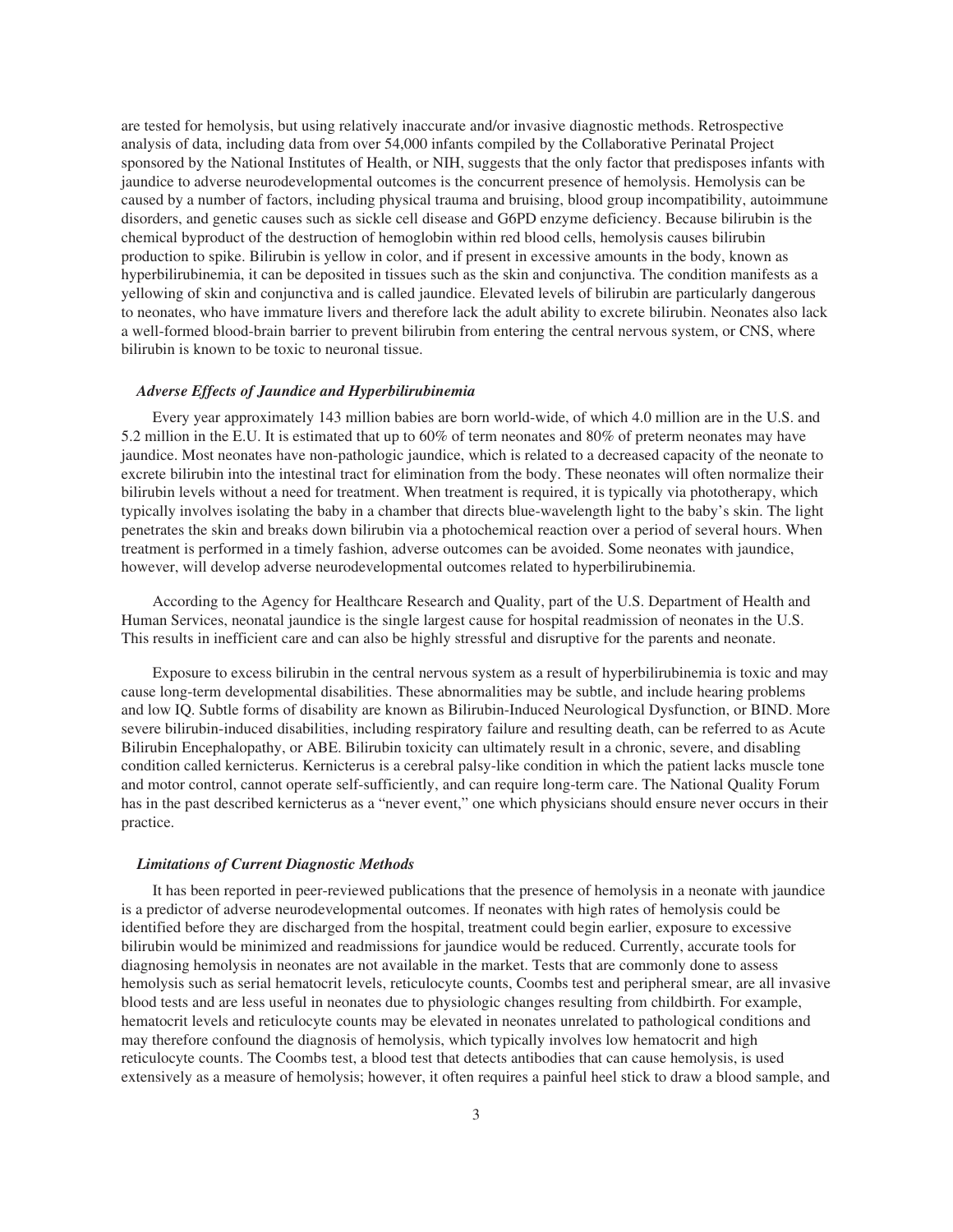other conditions besides hemolysis may trigger a false positive or false negative Coombs test. In spite of these limitations, we believe that the Coombs test remains the most frequently used diagnostic for hemolysis by physicians.

Today, the AAP recommends that all neonates be routinely tested for bilirubin levels at some point prior to being discharged from the hospital, although other organizations such as the United States Preventive Services Task Force, or USPSTF, have not made similar recommendations. In many hospitals this is done via a blood test, although transcutaneous bilirubin meters are now available to test bilirubin levels non-invasively through the skin. Inaccurate results with use of these devices have been reported based on serum bilirubin level, measurement site, race, and ethnicity. In addition, bilirubin levels reflect only a point in time rather than the rate of increase, and therefore, may not address the risk of subsequent adverse outcomes. These tests do not capture the rate of bilirubin production or the presence/absence of hemolysis, leaving the physician uncertain as to the patient's level of risk. Since many babies have bilirubin levels in a zone described as "intermediate risk" by current treatment guidelines, it is difficult for physicians to decide whether to treat aggressively or more conservatively.

Phototherapy is widely used to treat jaundice, and applied to approximately 8% of all births in the U.S. However, phototherapy treatment disrupts the opportunity for parent-newborn bonding and is often highly stressful for infants and new parents. In some cases, particularly among low-risk newborns who are jaundiced, but not hemolyzing, phototherapy may not be necessary. In other cases, observation of jaundice and early testing for hemolysis may accelerate diagnosis and treatment with phototherapy. In all cases, understanding the rate of hemolysis is a critical part of providing timely and effective care. There is a significant need for a test to aid in the detection of hemolysis that is rapid, accurate, and easy to use across all acuity levels within neonatal care.

Also, neonates are typically discharged from the hospital at approximately 48 hours of normal birth in the U.S. Hospitals are under pressure to discharge even earlier, in order to reduce costs and manage inpatient capacity. Bilirubin levels, however, typically peak more than 72 hours post birth, as shown in Figure 1 below. We believe that neonates with hemolysis can experience bilirubin levels in the intermediate risk range at time of discharge, but can spike rapidly to neurotoxic levels in the post-discharge period, out of the range expected based on the "Bhutani nomogram."

Physicians need to identify the cause of the jaundice and, based upon these findings, determine whether the infant is at serious risk for BIND, ABE, or kernicterus. However, physicians often have a diagnostic dilemma as to what is causing the jaundice. It is often not possible, with current diagnostic techniques and clinical workflow, to test whether it is merely a physiologic jaundice that poses little risk, or some other process that presents a serious risk to the neonate. Risk arises primarily from the presence of hemolysis, which leads to hyperbilirubinemia that persists rather than resolving spontaneously. As a result of the serious consequences of hyperbilirubinemia, the AAP recommends that all neonates be closely monitored for jaundice, and has called for physicians to determine the presence or absence of hemolysis in order to make appropriate treatment decisions. As a result, there are both clinical need and physician interest in the development of accurate and non-invasive methods for detecting hemolysis. CoSense addresses this need to measure a baby's exhaled CO to assess the rate of hemolysis accurately, and does so via a non-invasive measurement at the point-of-care. CoSense delivers results within minutes, which may enable more timely treatment than the current standard of care.

#### *CoSense: FDA 510(k) Clearance and CE Mark Certification*

CoSense, our first Sensalyze Technology Platform product to receive 510(k) clearance from the FDA and CE Mark certification, is a monitor of ETCO. CO is a direct byproduct of hemolysis, and based on extensive published data such as that from Stanford University, the rate of bilirubin production can be measured by analyzing the concentration of CO in a neonate's exhaled breath.

CoSense is a point-of-care device that consists of a light-weight, compact monitoring device and a singleuse nasal cannula. The cannula is placed just inside the nostril of the patient and is connected to the monitor. The CoSense device is turned on and acquires the breath signal while the patient breathes. Appropriate sample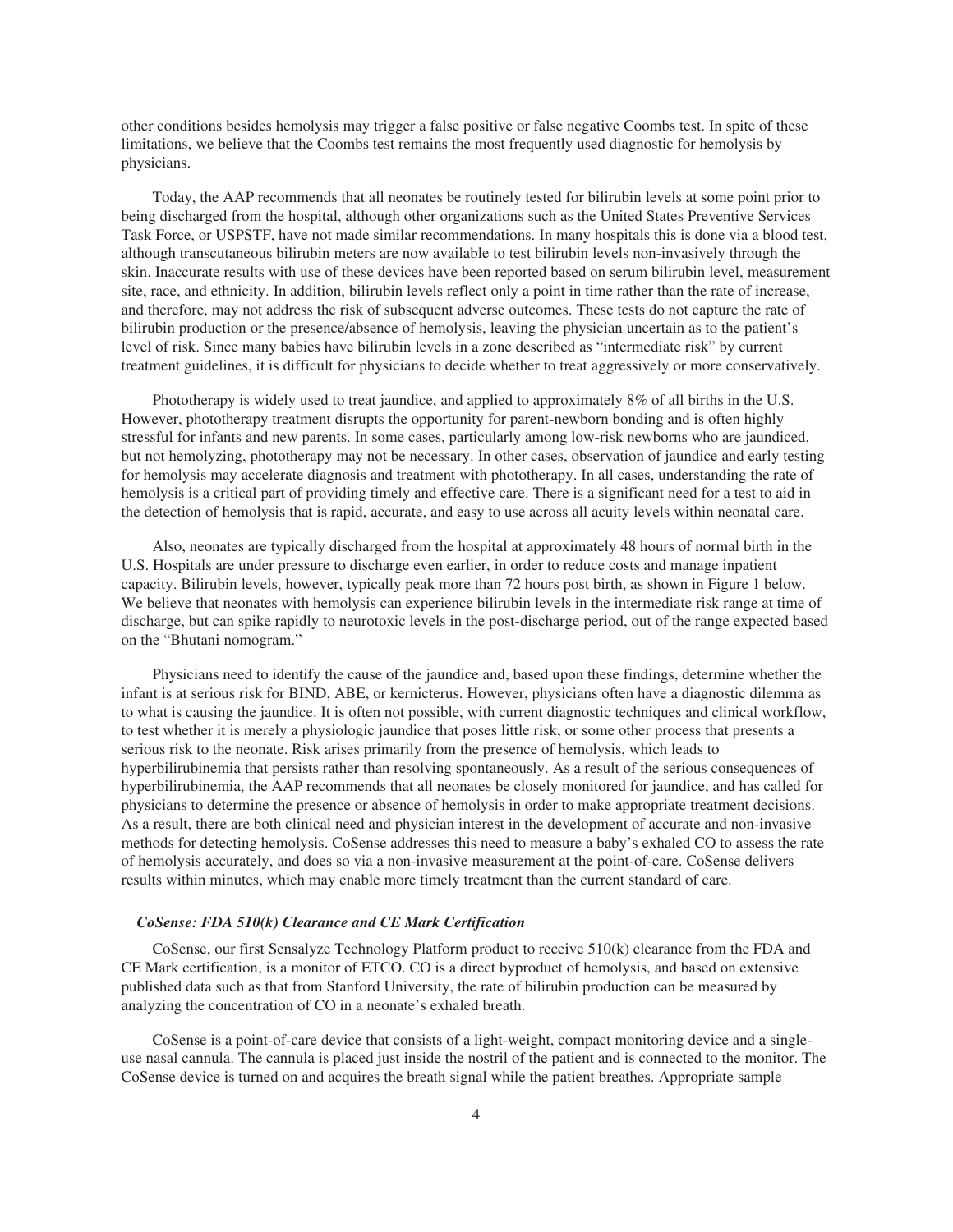acquisition takes an average of 30 seconds. The cannula can then be removed from the patient and the device takes another four minutes to report the test result.

The AAP recommends the use of ETCO monitoring for the detection of hemolysis. We believe ETCO monitoring will enable more rapid and appropriate treatment decisions and reduce overall costs of patient care. However, there is currently no device on the market other than CoSense that effectively measures ETCO in neonates.

With CoSense data, physicians may be able to quickly identify neonates with jaundice who are at risk of adverse neurological outcomes or other disability because of hemolysis. The physician may then initiate earlier treatments for jaundice, such as phototherapy, when necessary. We believe the potential impact of CoSense should result in reduced development of hyperbilirubinemia in neonates. In addition, CoSense may also help identify neonates who do not have excessive hemolysis, and therefore may not require phototherapy or serial bilirubin measurements. As a result, these infants may be discharged from the hospital earlier, or with less intensive clinical follow-up. We believe this will reduce the total number of blood draws that are necessary. We also believe this will reduce the rate of readmissions, resulting in significant cost savings for the hospital.

CoSense has the following advantages that we believe will drive its adoption by hospitals, other medical institutions and physicians:

- rapid administration at the point-of-care, yielding results in approximately five minutes;
- non-invasive and minimally disruptive to the neonate;
- no requirement for specific breath maneuver;
- simple user interface that allows the healthcare professional to use it correctly with minimal training;
- no on-site calibration necessary; and
- accuracy over a range of CO concentrations clinically relevant (less than 10 parts per million, or ppm) to detect the rate of hemolysis.

In addition, we believe the CoSense device is priced at a level that falls below the typical capital equipment purchasing threshold for a hospital or other medical institution in the U.S.

# *Clinical Trials*

Three investigator-sponsored clinical trials have been performed to validate the ability of CoSense to detect the presence of hemolysis. Two of these were performed in neonates. A third trial was performed in children with sickle cell anemia, or SCA, a disease which results in chronic hemolysis.

In a pilot clinical trial at Stanford University, a bench to bedside evaluation of CoSense was undertaken to identify hemolysis in neonates, and to correlate ETCO levels with bilirubin production as defined by levels of carboxyhemoglobin, or COHb, in the blood. When red blood cells are broken down, the pigment heme is released from the red blood cells. In turn, when heme is broken down, CO and biliverdin are produced in equimolar amounts. Biliverdin is a precursor of bilirubin, and is converted into bilirubin. CO combines with hemoglobin in the blood with high affinity to form carboxyhemoglobin, or COHb. Therefore, the level of COHb provides an accurate measurement of bilirubin production, or hemolysis. CO from COHb is released when the blood circulates through the lungs and as a result, levels of ETCO correlates to levels of COHb, bilirubin production and hemolysis. For accurate measurements of low levels of CO, gas chromatography is the method of choice.

In bench studies, inter-device accuracy and intra-device imprecision were evaluated in three different CoSense devices. In the clinical setting, 83 neonates who all had a gestational age, or GA, more than 30 weeks were tested. ETCO measurements, in triplicate, were compared to COHb levels measured by gas chromatography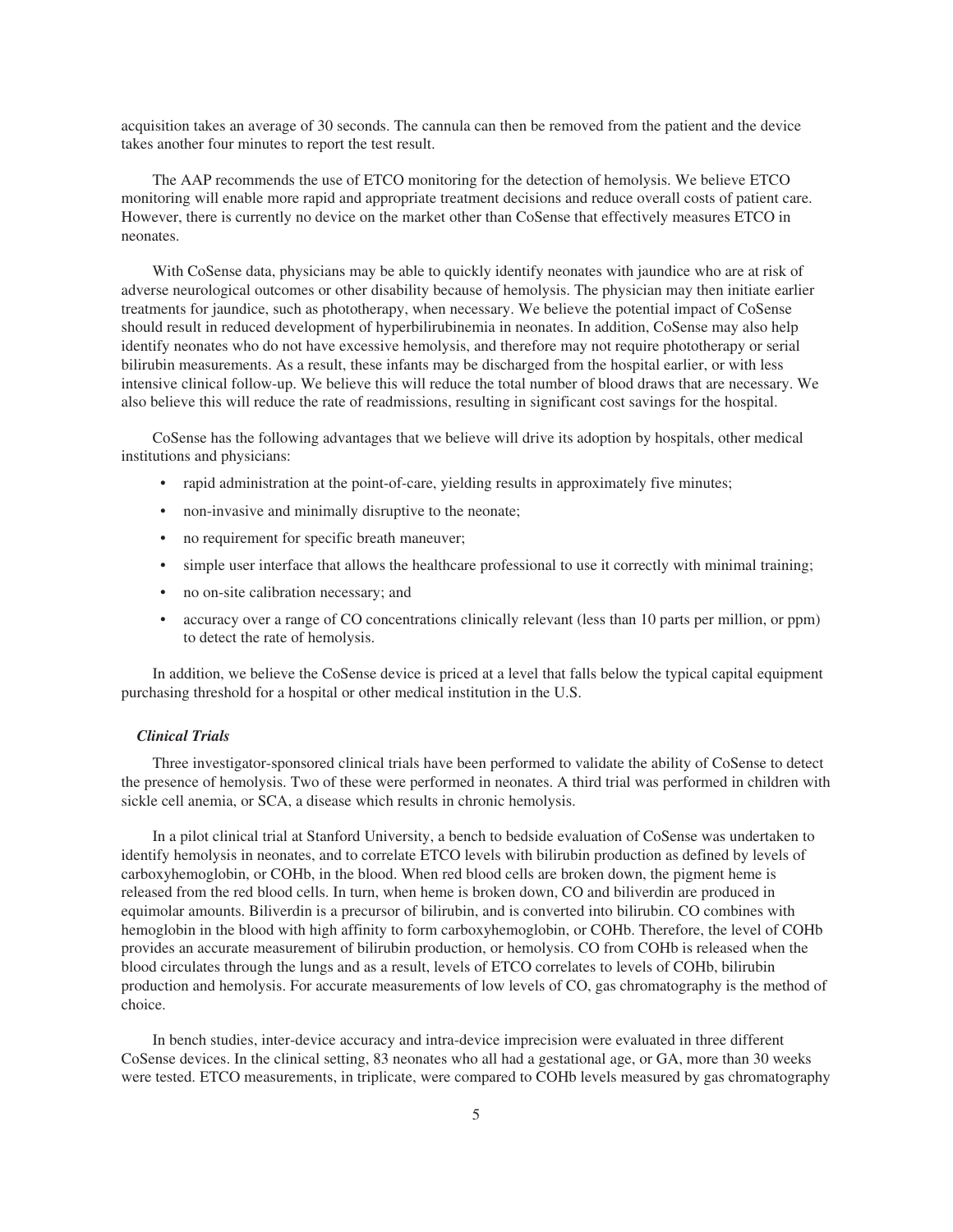in the subset of 24 of the 83 neonates who consented to testing for COHb and were suspected of having hemolysis. Gas chromatography is a technique better suited to the laboratory than to high-volume clinical use, particularly in the point-of-care neonatal diagnostic setting. It requires a large, complicated chromatography instrument and highly trained staff.

In the bench studies, a close correlation between the two was seen  $(r = 0.93)$ , confirming that ETCO values with CoSense accurately measure bilirubin production and therefore hemolysis.

The ability of CoSense to identify hemolysis in neonates with significant hyperbilirubinemia was evaluated at The Children's Hospital of Zhejiang University School of Medicine in Hangzhou, China. Significant hyperbilirubinemia was defined as total serum bilirubin, TSB, levels that require phototherapy according to AAP guidelines. Investigators compared ETCO, as measured with CoSense, with current blood tests for hemolysis, such as hematocrit, or Hct, which measures the number of red blood cells, reticulocyte count, or Retic, which measures new red cell production levels, serum bilirubin test, and the Coombs Test. While these tests are often performed to detect hemolysis in neonates, they are not considered to be reliable in the neonatal setting. The information that is gained from a combination of all these tests is therefore used to inform a determination of the presence or absence of hemolysis. Certain tests may be better than others for a given type of hemolysis, whereas ETCO levels are elevated due to hemolysis regardless of the cause.

Fifty-six neonates with significant hyperbilirubinemia participated in this non-randomized open-label trial. These data from the study showed that ETCO measurement with CoSense can provide the physician with similar information to that currently provided by invasive blood tests regarding the patient's hemolytic status, but with a simple, non-invasive breath test.

In a third clinical trial, ETCO concentration was measured in children with SCA, who are known to have chronic hemolysis, using CoSense at Children's Hospital & Research Center in Oakland, California. Children between five and fourteen years old with SCA, who were not on regular transfusions, were eligible to participate in the trial. Children with exposure to second-hand smoke, acute respiratory infection or symptomatic asthma were excluded. Healthy children between five and fourteen years old served as matched controls. Up to three measurements were taken for each subject using CoSense, and the highest ETCO value was used. One control subject had a high ETCO value and was excluded from the analysis since the subject was found to have asthma and was on anti-epileptic medication. The data from this trial showed that CoSense may be useful to monitor the rate of hemolysis in children with SCA.

We have initiated a multi-center investigator-sponsored trial to define the normative data (mean, median, range and interquartile ranges) for all term and late-preterm newborns for CoSense. The investigating institutions include Lucile Packard Children's Hospital at Stanford University School of Medicine, Albert Einstein Medical Center, Beaumont Children's Hospital and McKay-Dee Hospital/Intermountain Healthcare. This is a collaborative, voluntary, multi-center, open-label, single-arm study. Up to 2,000 newborns will be enrolled into this study.

#### *Market Opportunity*

Independent market research that we conducted has identified a large market opportunity for the CoSense device in the well-baby nursery and labor and delivery units in term neonates (less than 37 weeks), as well as in the neonatal intensive care unit, or NICU, in preterm births (less than 34 weeks) and late preterm births (between 34 and 37 weeks).

In the U.S. and E.U., there are approximately 8.1 million term births and 1.1 million preterm and late preterm births each year. Approximately 60% of term births, or approximately 4.9 million babies, and 80% of preterm and late preterm babies, or approximately 900,000 babies, are jaundiced and are at greatest risk for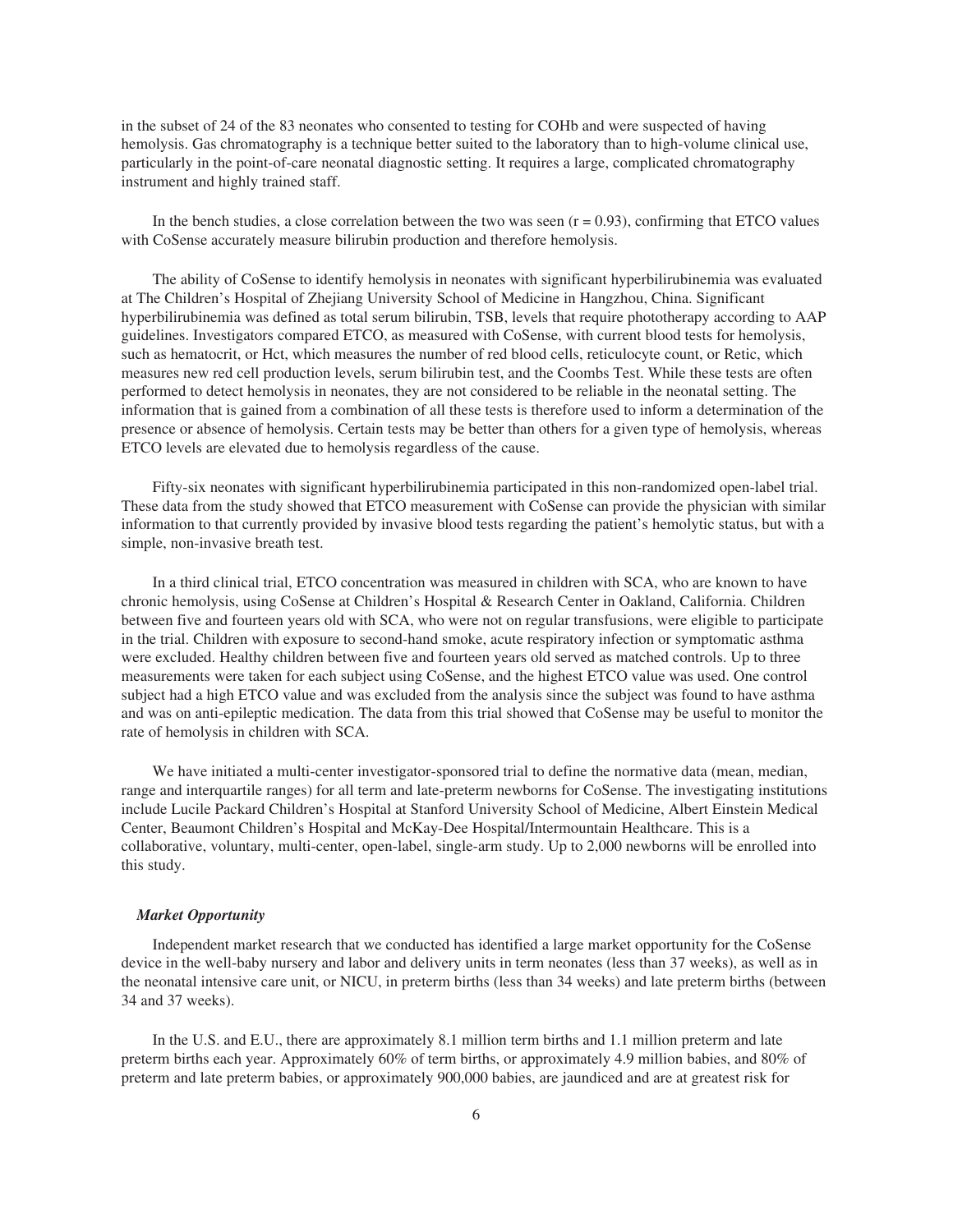adverse outcomes. We believe that these neonates are at risk for hemolysis and are candidates to receive one or more CoSense tests during their hospital stay.

Today, the presence of jaundice triggers either a transcutaneous or serum bilirubin test. With the availability of CoSense, physicians may complement bilirubin testing with hemolysis testing in order to perform a more complete clinical assessment. Neonates who are jaundiced but not hemolyzing may receive conservative management or phototherapy. Neonates with jaundice found to be hemolyzing will likely receive early phototherapy and also additional testing such as the Coombs test, Hct or Retic to diagnose the underlying cause of hemolysis. We believe that CoSense will allow physicians to reduce the number of neonates that receive these more invasive and more costly tests for hemolysis.

#### *Sales and Marketing*

We intend to initially market CoSense for use in evaluating neonates for the presence, or the rate, of hemolysis. In the U.S., we will sell via a direct sales force, with potential augmentation of our reach via distributors. In the E.U., we expect to partner with distributors in each country, with oversight and marketing assistance from our personnel that we intend to base in the E.U.

Our U.S. direct sales efforts will initially focus on large hospital systems with high volumes of births. Approximately 100 centers in the U.S. are responsible for over 5,000 births per center per annum, and collectively make up approximately 16% of all births in the U.S., according to public information from Billian's HealthDATA. A second tier of approximately 300 hospitals, those with approximately 2,500 or more births per year, accounts for an additional one million births, approximately 25% of the U.S. total. With a field sales force deployed primarily in large metropolitan areas, including the New York Tri-State area, Los Angeles, Chicago and Atlanta, we believe we will have the sales force capacity to develop appropriate relationships with various stakeholders at the large centers within these areas.

We expect the majority of our revenues to result from sales of consumables. Because customers will order these repeatedly once they have adopted CoSense as part of their standard procedures, we expect that our sales force can drive higher revenue per salesperson than might otherwise be the case.

Key elements of our sales and marketing strategy include:

- Focus efforts on growing the volume of tests performed and associated consumables used. We plan to focus specifically on sales to the NICU, well-baby nursery, and labor/delivery units within each hospital. Because CoSense is a point-of-care device, each of these units of the hospital is a separate opportunity for CoSense placement.
- Establish and engage a network of distributors in the E.U. We may establish continuing operations at a location in the E.U. to ensure close coordination and effective execution of the CoSense sales and marketing plan in the E.U.
- Price the CoSense device at a level that allows hospitals to purchase it without protracted review via a "capital purchase committee" or analogous body. We believe that the cost of goods of CoSense devices allows us flexibility in setting this price, and we also believe we can offer customer hospitals attractive financing options to smooth out costs associated with the device purchase.
- Price the CoSense consumable cannula at a price that is competitive with the current costs of performing the Coombs Test and other associated invasive assays. We believe that this cost offset, complemented by potential improvements in readmission rates and clinical outcomes, will provide hospital decision-makers with a compelling economic case for adoption of CoSense.
- Build awareness of the AAP treatment guidelines, and of the benefits of CoSense, via medical education efforts to key clinical audiences, including neonatologists, pediatricians, obstetricians, and pediatric nurses.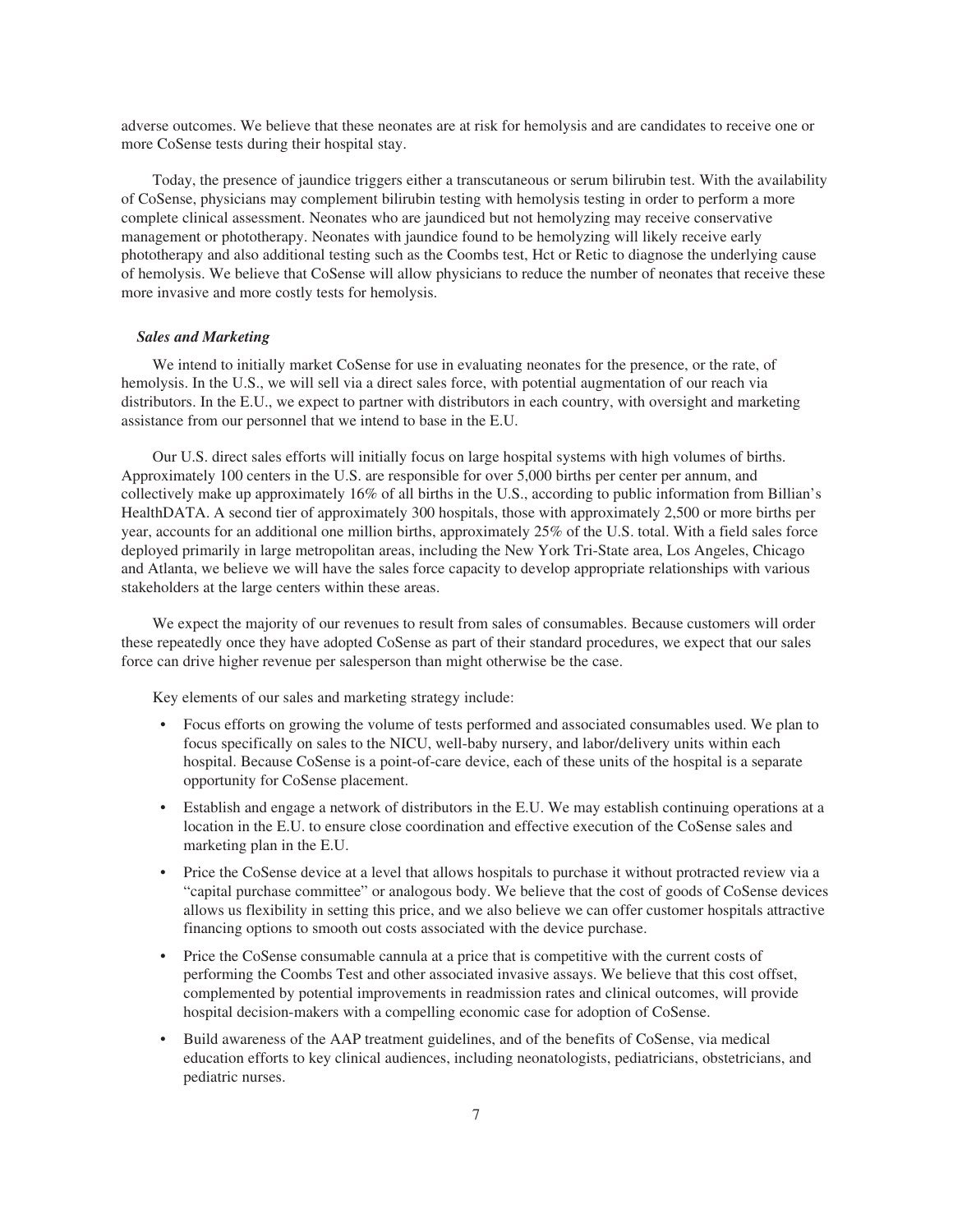- Collaborate with key specialty societies, including the Pediatric Academic Societies, American Academy of Family Physicians, or AAFP, and patient advocacy groups such as Parents of Infants and Children with Kernicterus, to ensure ongoing support for ETCO testing in clinical guidelines and to identify opportunities for expanding awareness of ETCO among their respective constituencies.
- Support clinical trials and publications that expand the base of evidence supporting broad adoption of CoSense. We expect these efforts will build support for the clinical benefits to patients as well as economic benefits to various stakeholders in the healthcare system.

We expect that we will expand our direct sales efforts to encompass lower-volume birthing centers in the U.S. once a sufficient proportion of the larger hospitals have begun to use CoSense. We may also selectively initiate direct sales to certain countries in the E.U. Furthermore, we see potential to use CoSense to make more rapid assessments of jaundiced babies in the outpatient pediatric setting, where new parents are frequently directed for followup care after hospital discharge. We will continue to evaluate expansion opportunities and pursue those where the potential to accelerate our business is deemed sufficient for the investment we put at risk.

#### *Pricing and Reimbursement*

We expect to sell the CoSense device at a price below the typical capital expenditure approval threshold levels of most hospitals and other medical institutions in the U.S. The decision to buy, therefore, will likely be driven at the departmental rather than at the institutional level. The primary decision makers are expected be the neonatologists and nurse managers in the pediatrics and neonatology departments. Our initial efforts are focused on expanding the installed base of devices and will be followed by efforts to increase use of the disposable cannula. The business model anticipates a significant proportion of the revenues coming from the disposable sales, even more so in later years as the number of total CoSense devices in use in the field increases. With manufacturing scale up, we expect to achieve reduced cost of goods that will lead to scaleable future growth.

Since the use of CoSense is almost entirely in the inpatient setting around the time of birth, reimbursement may be in the form of a Diagnosis-Related Group, or DRG. Frequently referred to as a bundled payment, the DRG is a specific flat-fee payment amount for all services performed by a medical institution pursuant to a single diagnosis. We can, therefore, be reimbursed for the cost of a test directly from an institution without the need to approach payors such as insurance companies, or to obtain a separate reimbursement cost code. Hospital decisions to adopt new technologies for inpatient care are usually driven by improved outcomes and reduced costs of patient care. We expect that the use of CoSense will both improve outcomes related to hyperbilirubinemia and reduce the need for certain diagnostic tests in a subset of neonates with jaundice, which, as a result, will reduce overall testing costs. We also believe that positive identification of infants with hemolysis will lead to a reduced rate of readmissions for jaundice, and this array of benefits may support adoption of CoSense by clinicians and their institutions. We also plan to undertake a comprehensive effort to partner with key physician specialty societies, physician opinion leaders and patient advocacy groups to educate and inform payer stakeholders. The AAP guidelines recommend ETCO detection to confirm the presence of hemolysis in neonates requiring phototherapy, neonates unresponsive to phototherapy or readmitted for phototherapy, and neonates with bilirubin levels approaching transfusion levels. In general, payor policies related to the care of neonates with jaundice reflect third-party treatment guidelines, and in this case the AAP guidelines favor use of ETCO testing, which CoSense is able to perform.

#### *Competition for CoSense*

Currently CoSense is the only device commercially available with the sensitivity and accuracy necessary to detect ETCO levels that are meaningful for monitoring the rate of hemolysis in neonates, and we do not know of any such device that is under development by any party. From 2001 to 2004, Natus Medical marketed the CO-Stat device for detection of ETCO in neonates. The Natus product was withdrawn from the market due to poor sales. We believe Natus' CO-Stat did not achieve commercial success due to several disadvantages that we have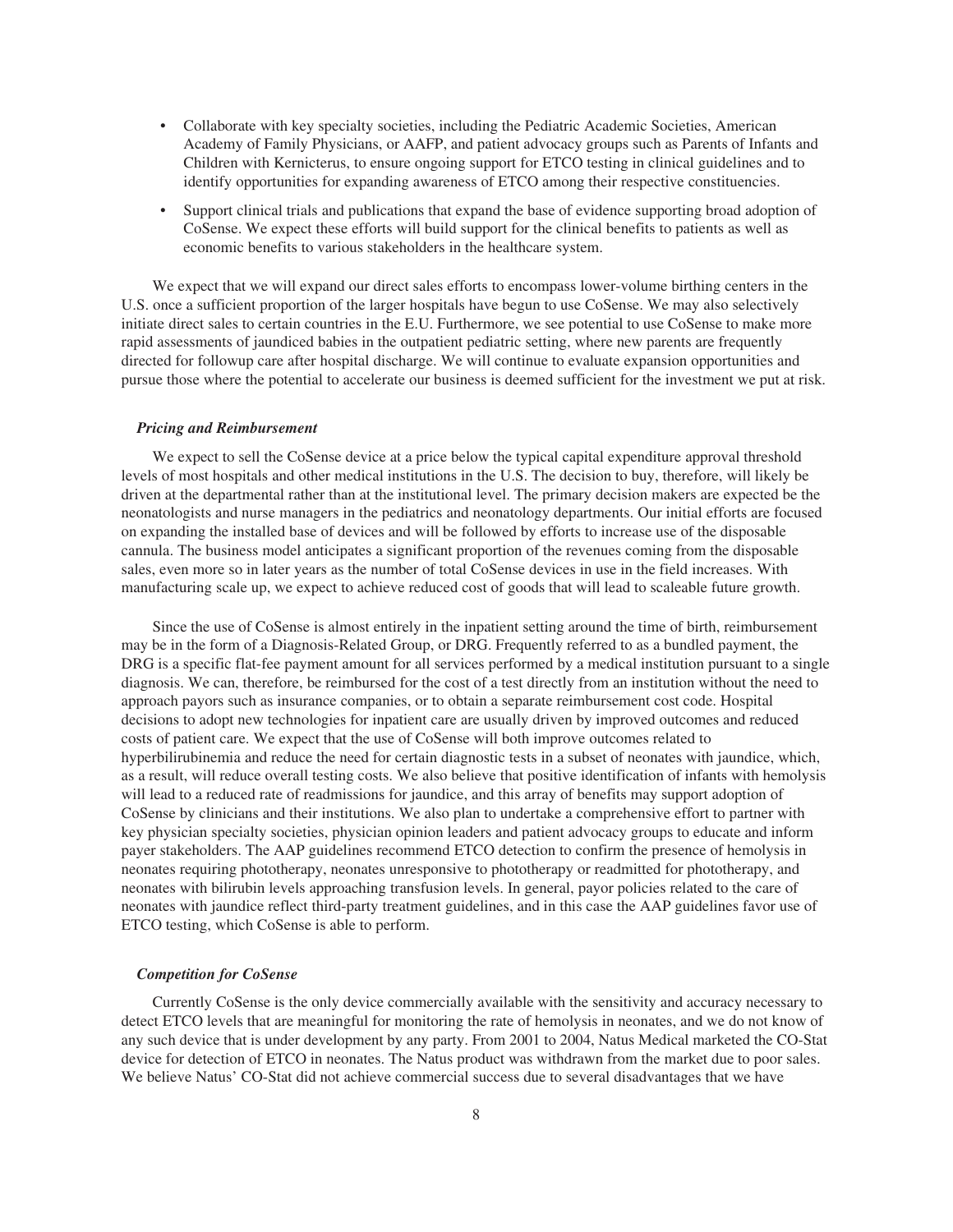overcome with our product, including a lack of consistent accuracy, limited ability to compensate for environmental factors such as humidity and heat, high price, and poor ease of use, including a requirement for frequent calibration.

In addition, devices are commercially available to measure CO poisoning from external sources, but these are less-sensitive devices that are not appropriate for detecting ETCO in the low concentrations (less than 10 ppm), small volumes and high breath rates that are clinically relevant in neonates. CoSense has the ability to overcome these problems using our Sensalyze technology. Several companies and academic groups have capabilities sufficient to develop such devices, and these parties may have significant resources to devote to research, development, and commercialization of devices that may compete with CoSense as well as technologies that compete with our Sensalyze Technology Platform generally. Competition within our target market will depend on several factors, including:

- quality and strength of clinical and analytical validation data;
- confidence of health care providers in diagnostic results;
- reimbursement and payment factors;
- inclusion in practice guidelines;
- cost-effectiveness;
- ease of use; and
- the strength of our intellectual property

Today, physicians primarily diagnose hemolysis via Coombs and other blood tests, and these will represent the primary competition to CoSense initially. These tests do not capture the rate of bilirubin production or the presence/absence of hemolysis, leaving the physician uncertain as to the patient's level of risk. We believe that we can demonstrate compelling advantages over such tests, including faster results, the ability to avoid painful blood draws and greater diagnostic clarity and accuracy. We also believe we will be able to demonstrate economic and workflow advantages over the existing diagnostic practice.

#### **Our Sensalyze Technology Platform**

A variety of medical diagnostic testing is performed via measurement of gas concentrations, either from blood samples or from exhaled breath. Examples include capnometry and pulse oximetry, both routinely used in patient monitoring. Devices used for detecting the presence of various analytes in exhaled breath typically rely on the patient performing a specified breath maneuver. Examples of such maneuvers include breath holding, forced expiration, or breathing at a specified rate. The use of these devices is limited to those who can perform such maneuvers, such as adults and older children.

The limitations of existing breath-based technologies are particularly problematic in neonates. Neonates typically have very rapid and irregular breathing patterns. They also inhale and exhale relatively small volumes, which limits the accuracy of devices that require the larger-volume sample sizes exhaled by older patients. In addition, they are not able to perform specified breath maneuvers. Our Sensalyze Technology Platform allows the measurement of analytes in all patients, from neonates to adults, regardless of their ability to actively perform a breath maneuver.

Our Sensalyze Technology Platform combines hardware, sensors, and software to provide the following novel capabilities:

• Identification of full breaths that follow a normal pattern, also known as "physiologic" breaths. Our platform can identify physiologic breaths even if the patient is breathing very rapidly, a capability that is particularly relevant in infants.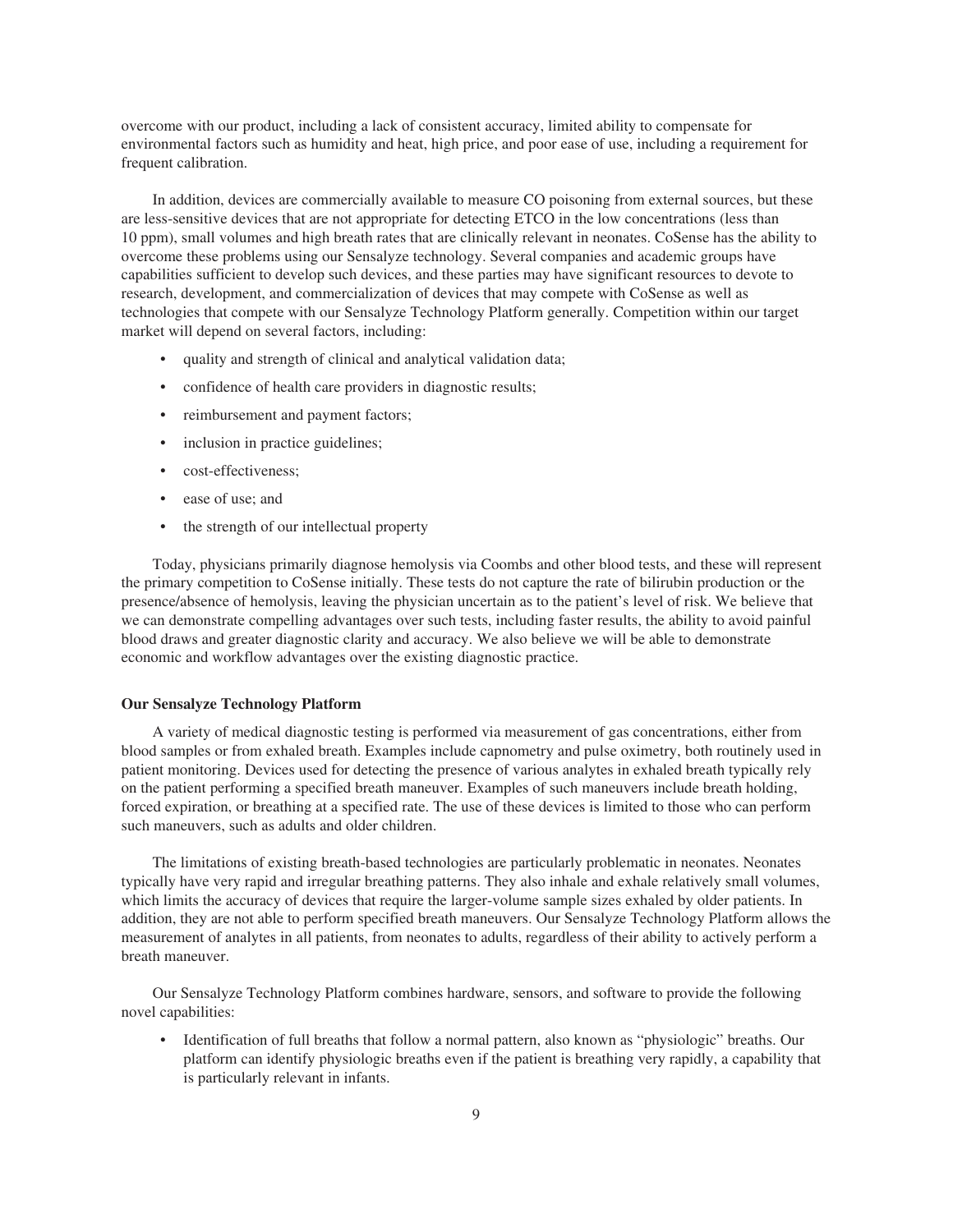- Capture of individual exhaled breaths, and segmentation of the breath into different components such as "end-tidal", "upper airway", and "lower airway". This may allow the localization of the source of a given analyte to a specific anatomic area.
- Ability to move a specific micro-liter component of breath to a sensor module.

When combined, these capabilities provide a novel patent protected platform for non-invasive detection of various analytes.

#### *Sensalyze Technology Platform — Research and Development of Additional Diagnostic Products*

Our primary focus is currently on the commercialization of CoSense. Once the CoSense business is generating adequate revenue, we intend to utilize our research and development expertise to develop devices that leverage the capabilities of our Sensalyze Technology Platform. We expect to introduce additional products of our own over time and intend to develop additional diagnostic tests for analytes that might be found in the exhaled breath. These include the following diagnostic opportunities:

- Nitric oxide or NO, for assessment and management of asthma in children younger than seven years of age;
- End-tidal  $CO<sub>2</sub>$  for neonates;
- Hydrogen breath testing for infants with colic;
- Carbon monoxide levels for hemolysis, CO poisoning;
- Acetone, nitrites for diabetes:
- Volatile Organic Compounds (VOC) for cancer, heart failure and multiple sclerosis; and
- Alkanes, transplant rejection.

We may also license elements of our Sensalyze Technology Platform to other companies that have complementary development or commercial capabilities.

#### **Nasal CO2 Technology**

#### *Cluster Headache*

Cluster headaches affect approximately 0.2% of the population, and are characterized by recurring bouts of excruciating pain in one side of the head. Episodes of pain typically last from 15 minutes to three hours. They can occur several times a day over several months before remitting. The same pattern often recurs multiple times over a patient's lifetime. Approximately 10 to 15% of cluster patients have "chronic" cluster headache, with continuing pain with no remission. The pain of cluster headache may be significantly greater than other conditions, such as severe migraine.

In January of 2015, we executed a memorandum of understanding with Clinvest, a division of Banyan Group, Inc., to conduct an investigator-sponsored clinical trial evaluating our nasal, non-inhaled carbon dioxide on up to 50 patients with episodic cluster headaches.

#### *Trigeminal Neuralgia*

TN is a clinical condition characterized by debilitating pain in regions innervated by one or more divisions of the trigeminal nerve. The pain is typically described as intense, sharp and stabbing, and is often described as one of the most painful conditions known to humans. It may develop without apparent cause or be a result of another diagnosed disorder. Peripheral TN is caused by a variety of diseases, including multiple sclerosis and herpes zoster.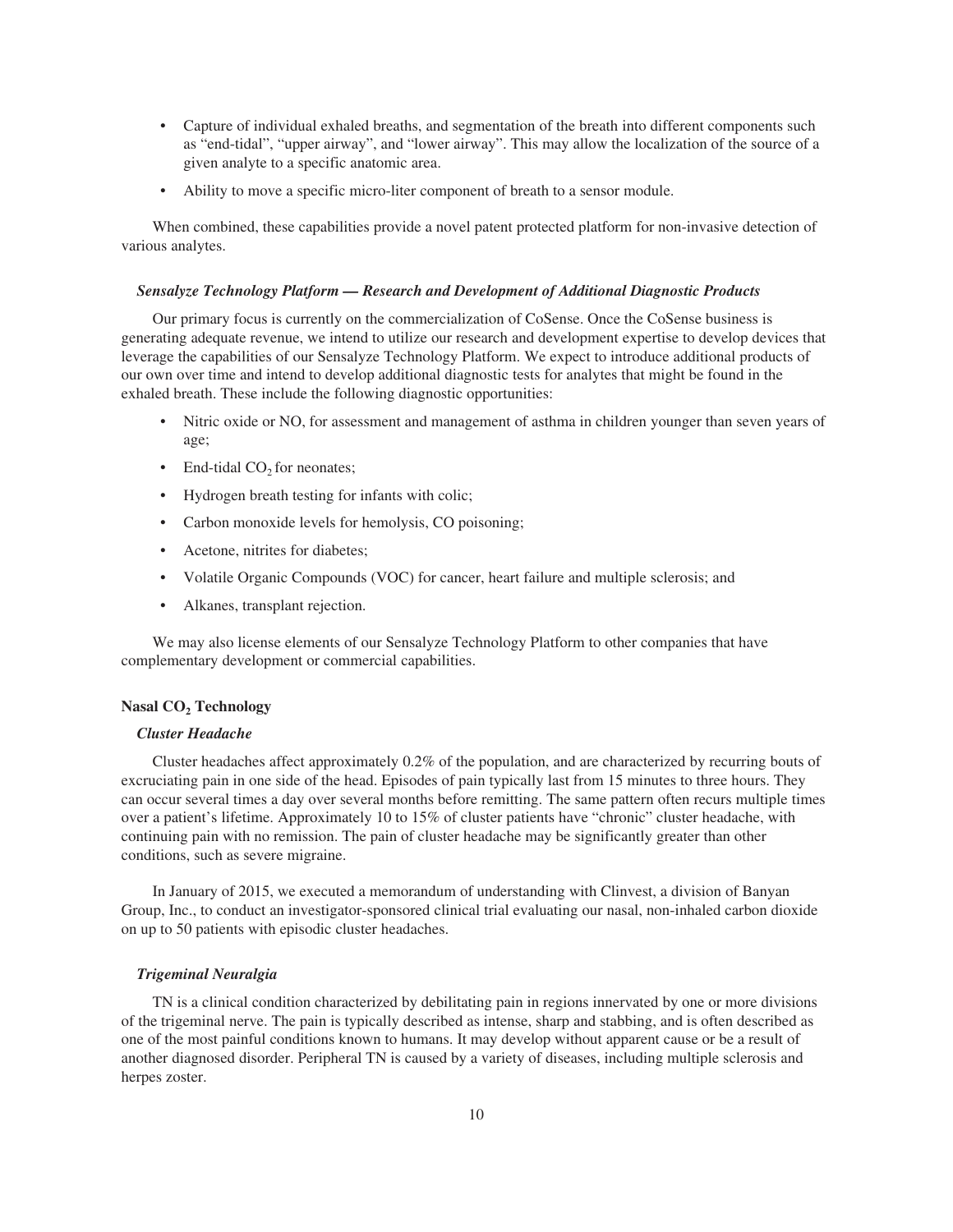The International Headache Society describes TN as a disorder characterized by recurrent unilateral brief electric shock-like pains, abrupt in onset and termination, limited to the distribution of one or more divisions of the trigeminal nerve and triggered by innocuous stimuli. There may be persistent background facial pain of moderate intensity. Based on the J. Penman 1968 publication in the Handbook of Clinical Neurology, we currently estimate that approximately 100,000 people are afflicted with TN.

On December 3, 2014, we submitted an application to the FDA requesting Orphan Drug Designation for our nasal, non-inhaled  $CO<sub>2</sub>$  technology for the treatment of TN.

#### *Allergic Rhinitis*

Allergic rhinitis, which is commonly and colloquially referred to as "allergies," is characterized by symptoms that are often episodic and include nasal congestion, itching, sneezing and runny nose. It is one of the most common ailments in the western world and is growing rapidly, making AR one of the largest potential pharmaceutical markets. There are approximately 39 million sufferers in the U.S. and 48 million in France, Germany, Italy, Spain and the United Kingdom, and an additional 36 million in Japan, according to research firm GlobalData. Prevalence of AR is growing rapidly in the developed world. The most common AR drug therapies include antihistamines and intranasal steroids. Leukotriene inhibitors and other drugs are also currently prescribed to AR patients. Several of these drugs have generated sales in excess of \$1 billion per year as branded products. However, these products have significant limitations and AR sufferers remain dissatisfied with the available treatments. Thus, there is a need for a more effective treatment with a faster onset of action and improved safety profile.

AR is a cause of significant morbidity in spite of available treatments. According to the Allergies In America Survey conducted in 2006, most AR sufferers reported themselves to be less than "very satisfied" with the products they were taking for allergy relief. Fifty-two percent reported they had suffered from impaired work performance or missed work due to their AR symptoms even though 69% had used medication at some point in the prior four weeks. Current treatments provide incomplete relief from symptoms and have significant side effects such as drowsiness.

Serenz is based upon the observation that non-inhaled  $CO<sub>2</sub>$  delivered at a low-flow rate into the nasal cavity, alleviates the symptoms of AR. Serenz is a convenient, hand-held device that delivers low-flow CO<sub>2</sub> to the nasal mucosa. It contains a pressurized canister of gas, with approximately enough gas to dose as-needed for one to two weeks. The device is disposable and engineered for ease of use. Our proprietary technology ensures very precise control of aspects such as flow rate and volume, which we believe are both critical to achieve the desired clinical performance.

In our clinical trials to date, Serenz has shown a large effect size, an onset of effect within 30 minutes and is well tolerated. We believe that such a therapeutic index positions Serenz well to be a potential first-line treatment for any AR sufferer. Serenz can be taken as a stand-alone treatment or as an adjunct to other medications, and can be used on an as-needed basis.

One Serenz device contains enough gas for approximately 22 doses, which we believe will treat AR for an average of one to two weeks, depending on frequency of use. We have not determined pricing for Serenz, but expect to price it at a premium to existing therapies for AR due to the benefits we believe the product provides to patients over such therapies.

Based on clinical trials to date, we believe Serenz exhibits the ideal characteristics of an AR therapeutic, including:

- Rapid relief
- Relief from all nasal symptoms
- Mild side effect profile
- No long-lasting side effects
- Locally acting
- Non-sedating
- Non-steroidal
- Usable on an as-needed basis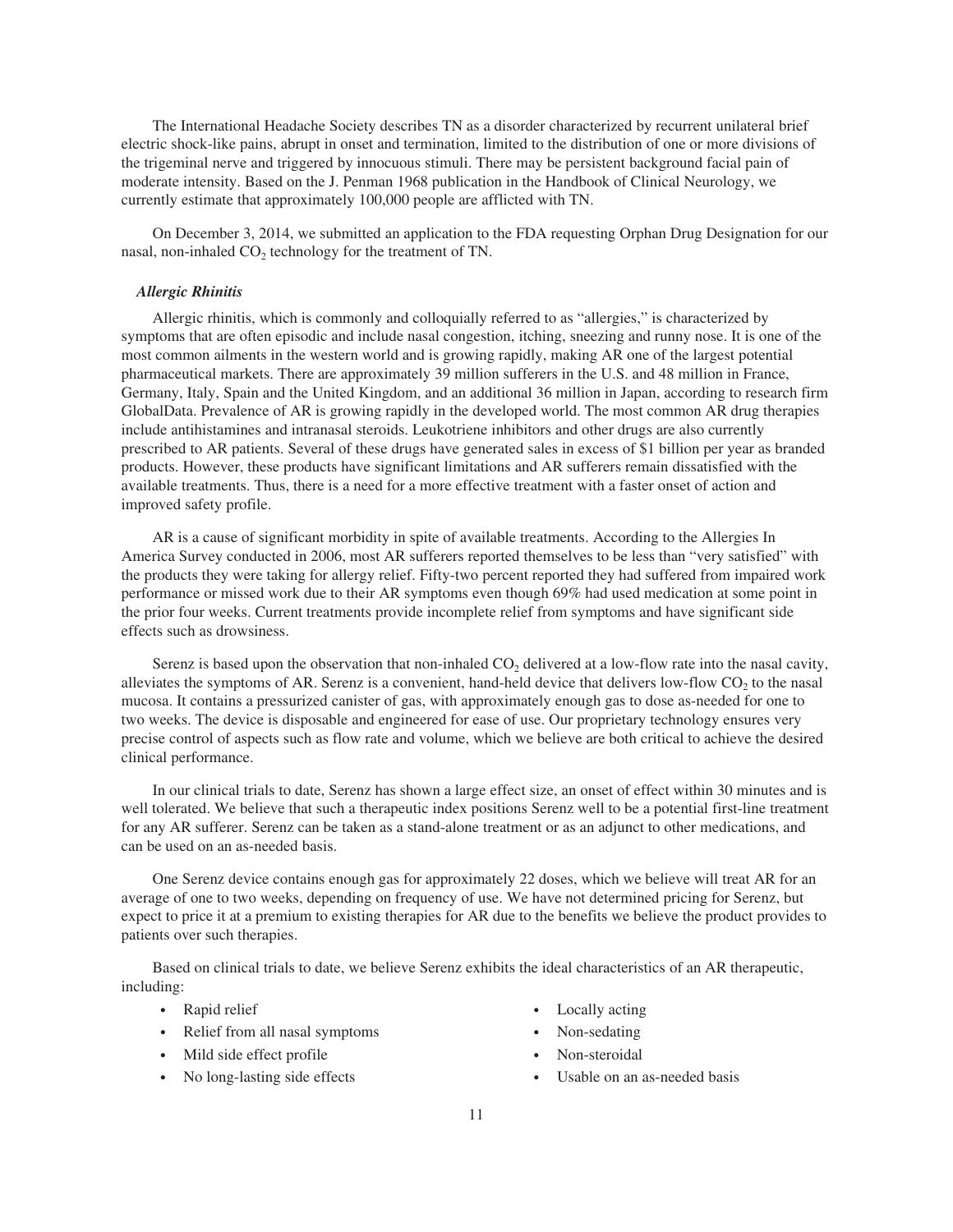#### *The "As-Needed Only" Treatment Paradigm*

The traditional therapeutics used for the symptomatic treatment of AR have left a significant unmet need in this population. These therapeutics, mostly antihistamines and nasal steroids, are typically used on a scheduled basis, for example daily or twice a day. Given that the symptoms of AR are typically episodic, such as when an AR sufferer is exposed to a pollen when they step outdoors in allergy season, we believe an as-needed treatment paradigm is more optimal. The reason for chronic treatment of this episodic disorder is that the available treatments for AR take too long to act. Even when used "as-needed", these products are unlikely to have a meaningful effect on efficacy in a very short time frame.

Antihistamines typically take one or more hours to have an effect. Their efficacy may decrease further over time for patients and as exposure to allergens continues, whether seasonal or perennial. In addition, antihistamines in general do not have any effect on congestion.

Nasal steroids can take days before peak effect. While they are more efficacious than antihistamines, they must be taken regularly during the allergy season or indefinitely for perennial allergies. In addition, they have bothersome side effects and are associated with the perception issues that relate to steroid use in general.

We believe that a treatment that can act rapidly such that it can be taken only when needed is ideal for the AR patient population. In addition, it should not have any lasting or significant side effects. Serenz has the characteristics of such a treatment.

#### *Clinical Trials of Serenz in Allergic Rhinitis*

We have conducted six randomized, controlled clinical trials involving 975 patients, testing the safety and efficacy of nasal  $CO<sub>2</sub>$  in treating the symptoms of AR. Four of these clinical trials were in patients with seasonal AR, or SAR, and two of these clinical trials was in patients with perennial AR, or PAR. In addition, GSK conducted a trial in 147 patients to assess the consumer appeal of Serenz for patients with nasal congestion. The trials using the as-needed approach showed statistically significant and clinically meaningful effects in both SAR and PAR. The effect is seen on each of the individual nasal and non-nasal symptoms, with as little as a 10 second per nostril application of Serenz. Given the rapid onset and generally mild side effect profile, we believe Serenz is ideally suited for marketing to patients for use on an as-needed basis.

#### *Safety of Serenz*

There were no application-related or device-related serious adverse events in any of the clinical trials conducted. Adverse events were generally mild and application-related, and resolved immediately upon cessation of application. The most common adverse events were transient nasal sensation and tearing of the eyes, or lacrimation, that lasted for the duration of the application only.

The nasal sensation commonly encountered during these clinical trials was described by patients differently, and ranges from tingling to burning to pain. We also observed that these sensations were generally not severe enough for patients to discontinue use of nasal  $CO<sub>2</sub>$ , and for more than 1,000 patients treated in all of the AR clinical trials, only six patients discontinued use of nasal  $CO<sub>2</sub>$  due to an adverse event. We believe that these clinical trials provide evidence that gentle cleansing of the nasal mucosa with Serenz is safe, acts locally and provides rapid relief of allergy symptoms.

#### *Serenz Regulatory Status*

A CE Mark was granted to us for marketing of Serenz in the E.U. in December 2011. Following outlicensing of Serenz to GSK in 2013, we withdrew our CE mark, since CE marks are site-specific and not transferable. In June 2014, the agreement terminated and the licensed rights to Serenz was returned to us. We believe a partner could file the documentation to reinstate our CE Mark without any additional clinical data.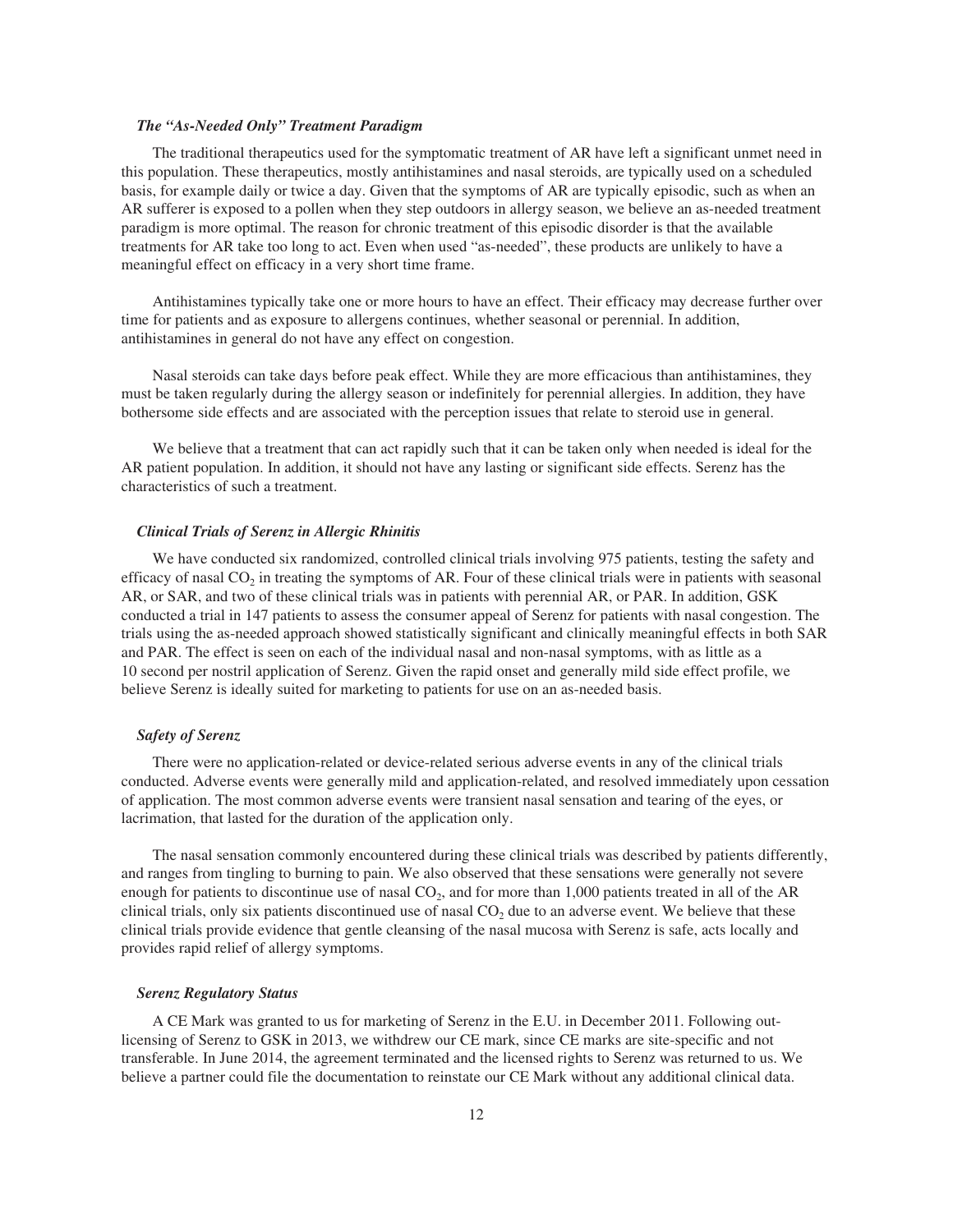The approval route for Serenz in the U.S. may be through a device approval or a drug-device combination approval. In the case of a drug-device combination, a new drug application, or NDA, filing with the FDA will be required. If it is a device approval pathway, it may be either via the PMA process, a *de novo* 510(k) pathway, or traditional 510(k). Additional randomized, controlled clinical trials may be necessary to obtain approval.

We expect to clarify the pathway for approval in dialogue with the FDA. If pivotal clinical trials are required by the FDA particularly in the case of an NDA or a PMA filing, we currently believe that each of these trials will be 400 to 600 patients in size, and take approximately a year to complete once started. We may partner the program in advance of such clinical trials, if we can do so on terms that maximize the value of the program, and as a result, we may not conduct these clinical trials but instead rely on collaboration partners.

#### *Our Partnership for Serenz*

In 2013 we entered into a partnership with GSK, in which GSK was solely responsible for the development and commercialization of Serenz world-wide. In April 2014, GSK notified us that they were terminating our license agreement with them, following which, pursuant to a 30-business-day prior notice provision contained in the license agreement allowing GSK to terminate upon such notice before commercialization, the license agreement formally terminated and the licensed rights to Serenz were returned to us in June 2014. GSK informed us that this decision to terminate the relationship was made due to GSK's belief that the product would be classified as a drug-device combination by the FDA, which would increase development costs and timelines to the point that their strategic objectives would no longer be met. We believe that their decision to terminate the relationship was unrelated to any clinical data from, or technical aspects of, the program. GSK's decision to terminate our license agreement for Serenz may negatively impact the perception of Serenz held by other potential partners for the program. This may impair our efforts to partner the program on terms that are favorable to us, or at all.

We intend to pursue certain capital-efficient strategies to advance the program until such point as we can again identify a partner with appropriate clinical and commercial capabilities.

# *Other Serenz Clinical Trials*

Prior to the nasal  $CO<sub>2</sub>$  Phase 2 clinical trials in AR, we had conducted a safety and feasibility study involving 54 patients in migraine patients. We have also explored the use of nasal  $CO<sub>2</sub>$  for treatment of migraine headaches and temporomandibular disorders. A total of 928 patients were enrolled across six separate safety and efficacy trials in these non-AR indications. The product showed signs of efficacy, statistically significant in some, but not all, trials, and rapid onset of effect. For strategic reasons we have focused further development on AR. Importantly, in the non-AR trials, the product showed a mild and well-tolerated safety profile that is similar to that seen in trials of Serenz for AR.

#### **Manufacturing**

We currently manufacture CoSense instruments at our facility in Redwood City, California. We assemble components from a variety of original equipment manufacturer, or OEM, sources. Our manufacturing facility is registered with the FDA and certified to the ISO 13485 standard, the internationally harmonized regulatory requirement for quality management systems of medical device companies. We may, depending on sales volume and ongoing requirements in specific sales geographies, outsource manufacturing of components, or finished goods, to various OEMs in the future.

We have manufactured the Serenz device in partnership with an OEM supplier based in Shenzhen, China and intend to manufacture future supply with this same OEM supplier.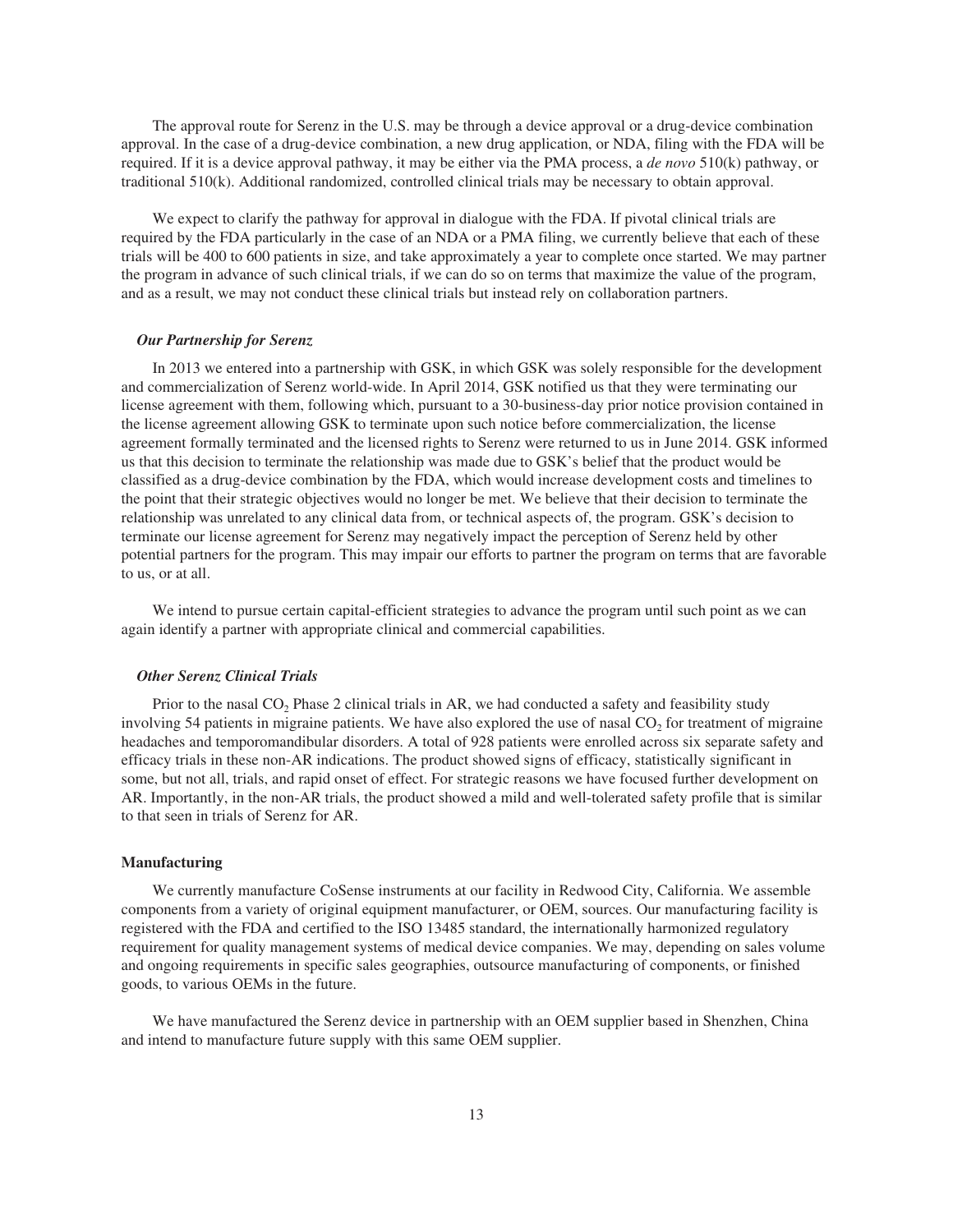#### **Intellectual Property**

#### *Our Sensalyze Technology Platform Patent Portfolio*

Our patent portfolio surrounding our Sensalyze Technology Platform, including CoSense, consists of one issued U.S. patent, four pending U.S. non-provisional patent applications, and eight pending U.S. provisional patent applications. Three of the non-provisional filings have corresponding Patent Cooperation Treaty, or PCT, filings and are still eligible for expansion into other geographies. It is our intent to file these, and future cases, in other major commercial geographies over time. Our issued U.S. patent (no. 8,021,308) expires in August 2027. The pending patent applications, if issued, would likely expire on dates ranging from 2023 through 2034.

The issued patent and patent pending applications include:

- detection and storage of discrete portions of a breath;
- methods of diversion and isolation of gases to enable measurement within a breath pattern;
- specific compositions of valving and pumps to route airflow in a tightly controlled manner;
- collection methods for increasing the precision of measurement of small volumes of gas;
- identifying a "physiologically representative" breath, including both algorithm and physical capture; and
- various methods for arrangement and specification of components to enhance precision and compensate for factors that cause inaccurate measurements.

Our issued U.S. patent was acquired from BDDI and is subject to an asset purchase agreement with BDDI that contains ongoing contingent payment obligations, including the following royalty range on aggregate net sales of CoSense in the U.S.:

| • Net sales at or below \$10 million                 | 2%    |
|------------------------------------------------------|-------|
| • Net sales at between \$10 million and \$25 million | 3%    |
| • Net sales at between \$25 million and \$50 million | $4\%$ |
| • Net sales above \$50 million                       | 5%    |

#### *Serenz Patent Portfolio*

Successful application of therapeutic gases to the nasal mucosa is generally dependent on specific dosing, concentration, and rate of gas outflow. The  $CO<sub>2</sub>$  gas used in the Serenz product is packaged in small sealed cylinders with relatively high internal pressure; regulating the flow of gas from this high pressure cylinder to the relatively low flow rates required for Serenz presents significant technical challenges. Our Serenz patent portfolio addresses these challenges.

Our Serenz patent portfolio consists of over 30 issued patents and over 40 pending patent applications. In the U.S., twelve issued patents, one allowed non-provisional patent application, and 7 pending non-provisional patent applications cover the Serenz technology. The U.S. patents and patent applications have corresponding issued patents and pending patent applications in developed nations. The expiration dates for the issued patents vary, with the latest being in 2022. Patent term extension due to regulatory review may be requested in the U.S. based upon one or more of the issued U.S. patents under the Drug Price Competition and Patent Term Restoration Act of 1984, also known as the Hatch-Waxman Act.

Our pending applications, when issued, would likely expire between 2020 and 2033.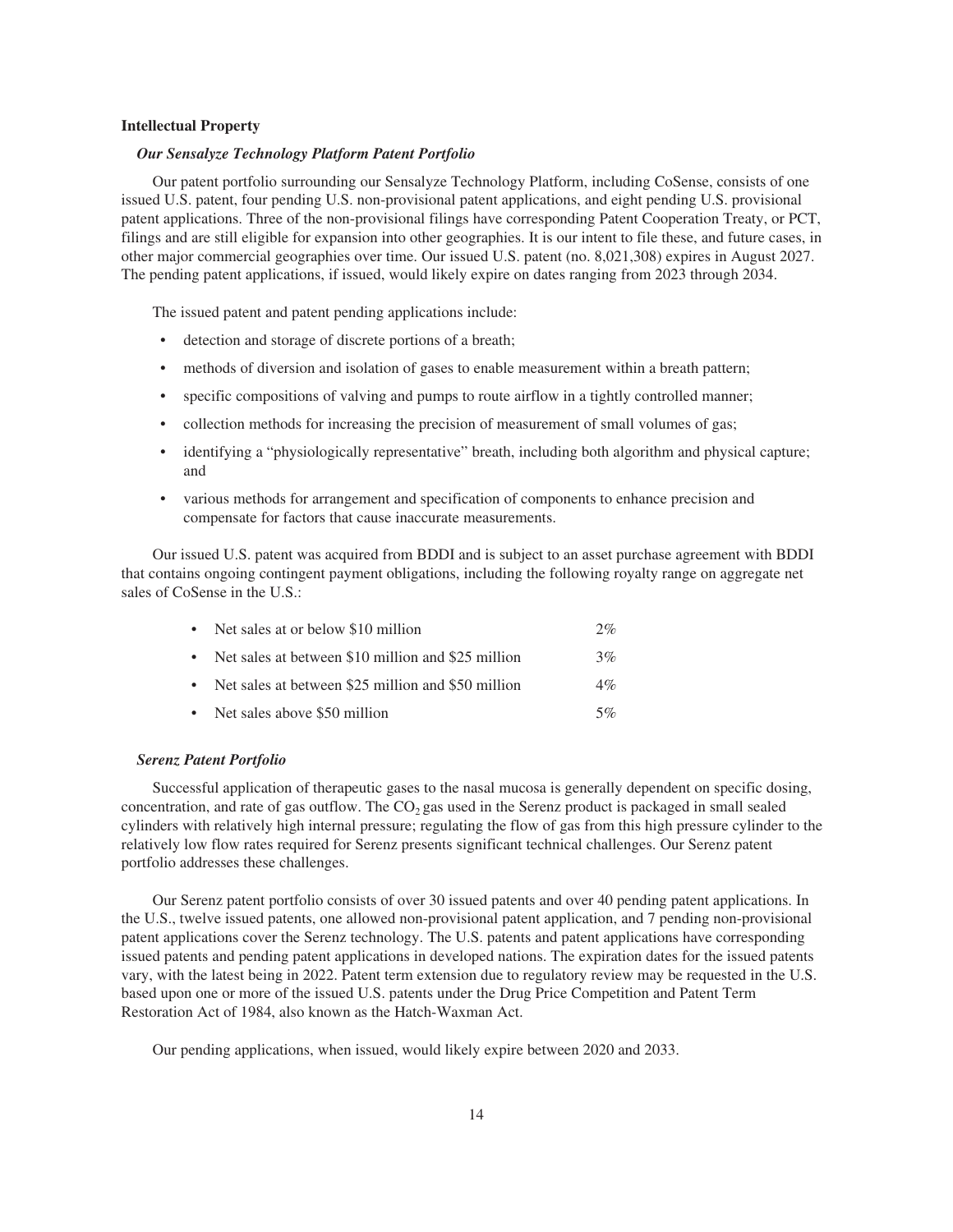Our issued patents and pending patent applications include claims directed to:

- gas dispensing devices, including various nosepiece configurations, pressure regulators, and cylinder configurations;
- methods for delivering therapeutic gases to patients;
- the treatment of various medical conditions via delivery of therapeutic gases to the nasal cavity; and
- combined delivery of gases with other therapeutic agents.

#### **Government Regulation**

#### *Federal Food, Drug, and Cosmetic Act*

In the U.S., diagnostic assays are regulated by the FDA as medical devices under the Federal Food, Drug, and Cosmetic Act, or FFDCA. We received initial FDA 510(k) clearance for CoSense in the fourth quarter of 2012 for the monitoring of CO from endogenous and exogenous sources in exhaled breath, particularly in smoking cessation programs for the screening of CO poisoning and smoke inhalation. In the first quarter of 2014, CoSense received 510(k) clearance for the monitoring of CO from endogenous sources, including hemolysis, and exogenous sources, including CO poisoning and smoke inhalation, in exhaled breath. Serenz has not yet commenced any process for regulatory approval in the U.S. We also plan to seek FDA clearance or approval for other diagnostic products currently under development. There are two regulatory pathways to receive authorization to market diagnostics: a 510(k) premarket notification and a premarket approval application, or PMA. The FDA makes a risk-based determination as to the pathway for which a particular diagnostic is eligible. CoSense was cleared via the 501(k) premarket notification pathway as a Class II medical device.

The information that must be submitted to the FDA in order to obtain clearance or approval to market a new medical device varies depending on how the medical device is classified by the FDA. Medical devices are classified into one of three classes on the basis of the controls deemed by the FDA to be necessary to reasonably ensure their safety and effectiveness. Class I devices are subject to general controls, including labeling, registration and listing and adherence to FDA's quality system regulation, which are device-specific good manufacturing practices. Class II devices are subject to general controls and special controls, including performance standards and postmarket surveillance. Class III devices are subject to most of these requirements, as well as to premarket approval. Most Class I devices are exempt from premarket submissions to the FDA; most Class II devices require the submission of a 510(k) premarket notification to the FDA; and Class III devices require submission of a PMA. Most diagnostic kits are regulated as Class I or II devices and are either exempt from premarket notification or require a 510(k) submission.

*510(k) premarket notification.* A 510(k) notification requires the sponsor to demonstrate that a medical device is substantially equivalent to another marketed device, termed a "predicate device," that is legally marketed in the U.S. and for which a PMA was not required. A device is substantially equivalent to a predicate device if it has the same intended use and technological characteristics as the predicate; or has the same intended use but different technological characteristics, where the information submitted to the FDA does not raise new questions of safety and effectiveness and demonstrates that the device is at least as safe and effective as the legally marketed device. Under current FDA policy, if a predicate device does not exist, the FDA may make a risk-based determination based on the complexity and clinical utility of the device that the device is eligible for *de novo* 510(k) review instead of a requiring a PMA. The *de novo* 510(k) review process is similar to clearance of the 510(k) premarket notification, despite the lack of a suitable predicate device.

The FDA's performance goal review time for a  $510(k)$  notification is 90 days from the date of receipt, however, in practice, the review often takes longer. In addition, the FDA may require information regarding clinical data in order to make a decision regarding the claims of substantial equivalence. Clinical studies of diagnostic products are typically designed with the primary objective of obtaining analytical or clinical performance data. If the FDA believes that the device is not substantially equivalent to a predicate device, it will issue a "Not Substantially Equivalent" letter and designate the device as a Class III device, which will require the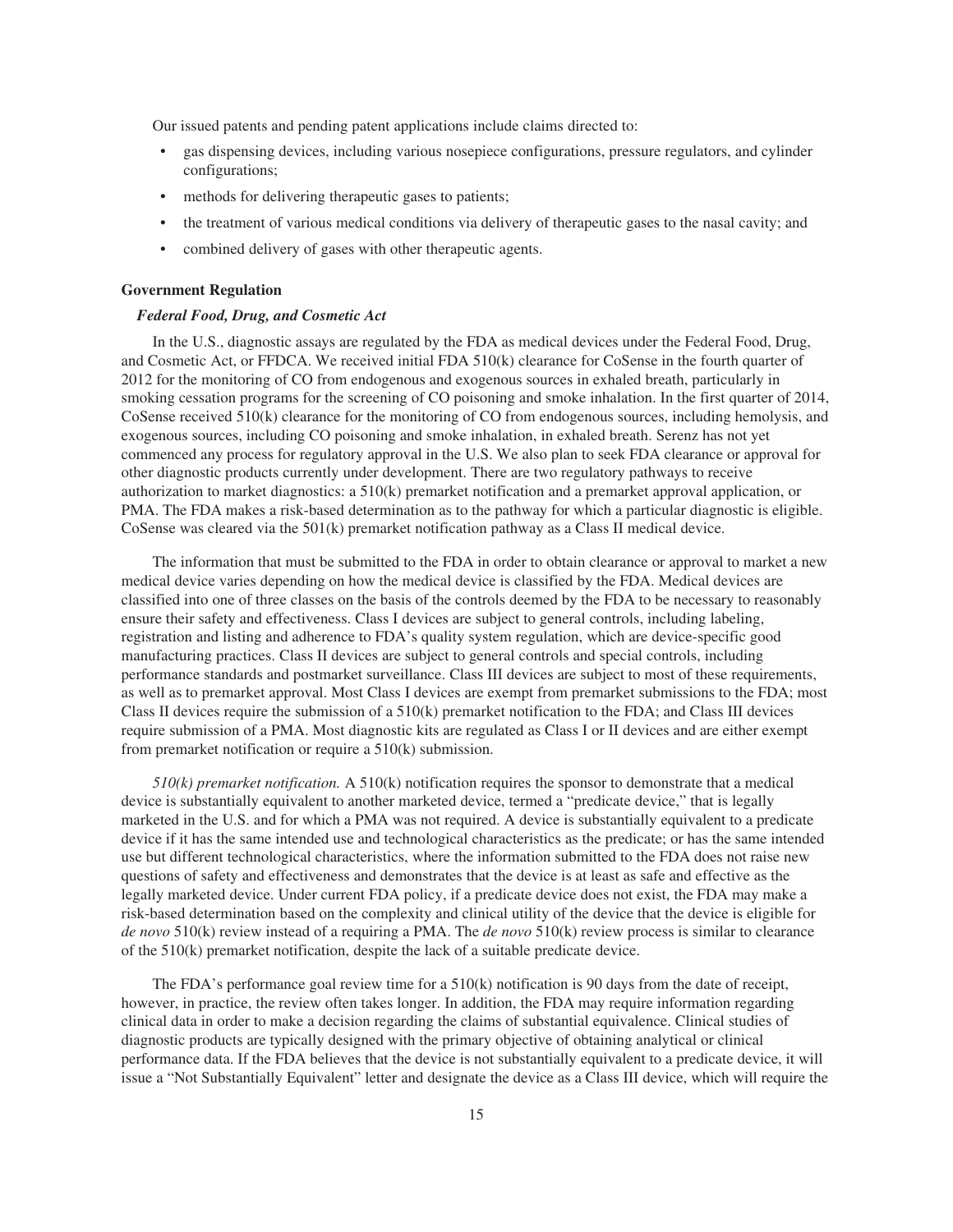submission and approval of a PMA before the new device may be marketed. Under certain circumstances, the sponsor may petition the FDA to make a risk-based determination of the new device and reclassify the new device as a Class I or Class II device. Any modifications made to a device, its labeling or its intended use after clearance may require a new 510(k) notification to be submitted and cleared by FDA. Some modifications may only require documentation to be kept by the manufacturer, but the manufacturer's determination of the absence of need for a new 510(k) notification remains subject to subsequent FDA disagreement.

The FDA has undertaken a systematic review of the 510(k) clearance process that includes both internal and independent recommendations for reform of the 510(k) system. The internal review, issued in August 2010, included a recommendation for development of a guidance document defining a subset of moderate risk (Class II) devices to include implantable, life-supporting or life-sustaining devices, called Class IIb, for which additional clinical or manufacturing data typically would be necessary to support a substantial equivalence determination. In the event that such new Class IIb sub-classification is adopted, we believe that most of the tests that we may pursue would be classified as Class IIa devices having the same requirements of the current Class II designation. In July 2011, the Institute of Medicine, or IOM, issued its independent recommendations for 510(k) reform. As the FDA receives public comment on the IOM recommendations and reconciles its plan of action to respond to both the internal and IOM recommendations, the availability of the 510(k) pathway for our diagnostic tests, and the timing and data burden required to obtain 510(k) clearance, could be adversely impacted. We cannot predict the impact of the 510(k) reform efforts on the development and clearance of our future diagnostic tests.

*De Novo 510(k)*. If a previously unclassified new medical device does not qualify for the 510(k) pre-market notification process because there is no predicate device to which it is substantially equivalent, and if the device may be adequately regulated through general controls or special controls, the device may be eligible for *de novo* classification through what is called the *de novo* review process. In order to use the *de novo* review process, a company must receive a letter from the FDA stating that, because the device has been found not substantially equivalent to a legally marketed Class I or II medical device or to a Class III device marketed prior to May 28, 1976 for which the FDA has not required the submission of a PMA application, it has been placed into Class III. After receiving this letter, we, within 30 days, must submit to the FDA a request for a risk based down classification of the device from Class III to Class I or II based on the device's moderate or low risk profile which meets the definition of a Class I or Class II medical device. The FDA then has 60 days in which to decide whether to down classify the device. If the FDA agrees that a lower classification is warranted, it will issue a new regulation describing the device type and, for a Class II device, publish a Special Controls guidance document. The Special Controls guidance document specifies the scope of the device type and the recommendations for submission of subsequent devices for the same intended use. If a product is classified as Class II through the *de novo* review process, then that device may serve as a predicate device for subsequent 510(k) pre-market notifications.

*Premarket approval.* The PMA process is more complex, costly and time consuming than the 510(k) process. A PMA must be supported by more detailed and comprehensive scientific evidence, including clinical data, to demonstrate the safety and efficacy of the medical device for its intended purpose. If the device is determined to present a "significant risk," the sponsor may not begin a clinical trial until it submits an investigational device exemption, or IDE, to the FDA and obtains approval from the FDA to begin the trial.

After the PMA is submitted, the FDA has 45 days to make a threshold determination that the PMA is sufficiently complete to permit a substantive review. If the PMA is complete, the FDA will file the PMA. The FDA is subject to a performance goal review time for a PMA of 180 days from the date of filing, although in practice this review time is longer. Questions from the FDA, requests for additional data and referrals to advisory committees may delay the process considerably. Indeed, the total process may take several years and there is no guarantee that the PMA will ever be approved. Even if approved, the FDA may limit the indications for which the device may be marketed. The FDA may also request additional clinical data as a condition of approval or after the PMA is approved. Any changes to the medical device may require a supplemental PMA to be submitted and approved.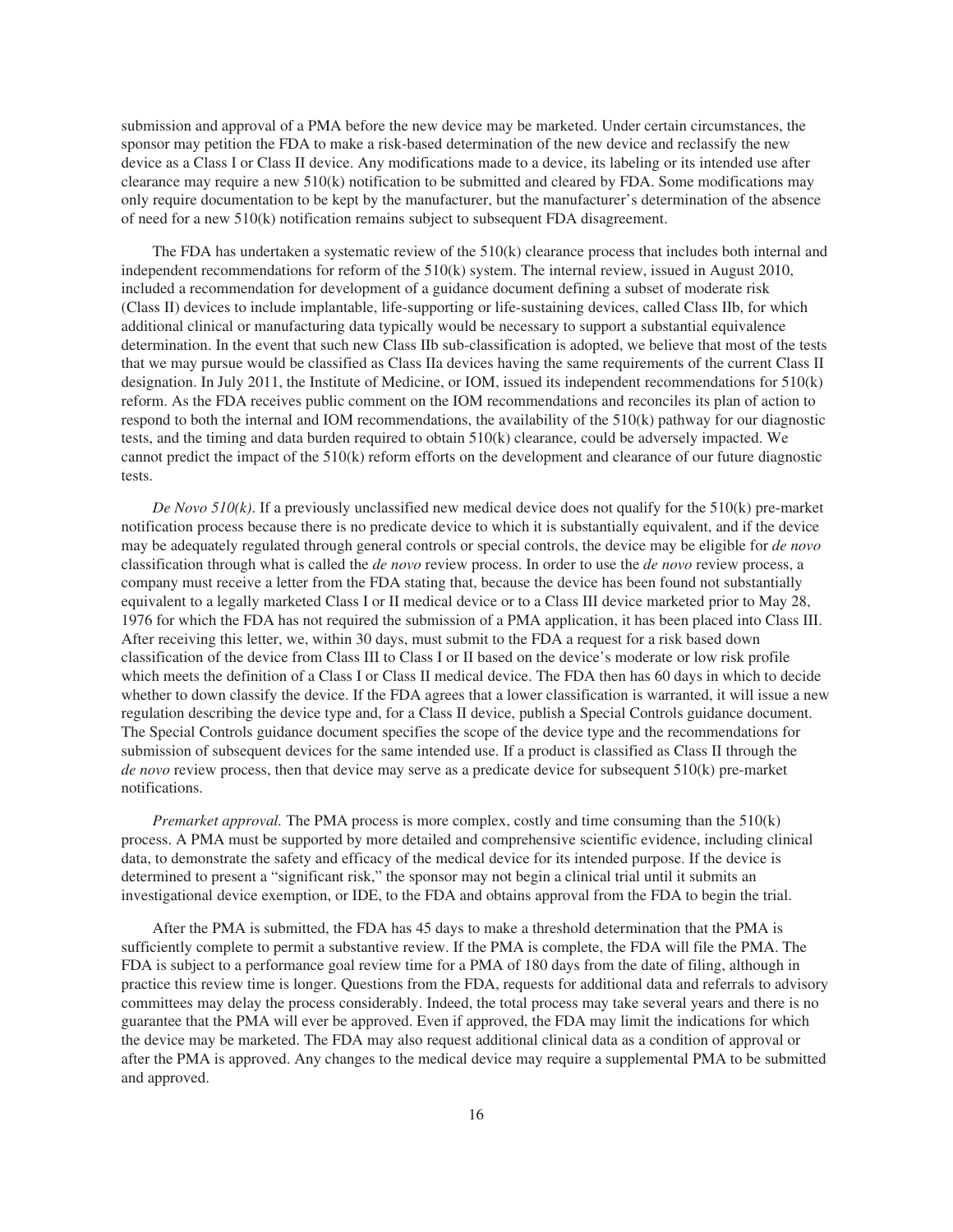*Regulation of Pharmaceuticals or Combination Products.* In the U.S., the FDA may determine that Serenz should be regulated as a combination product or as a drug. The sales and marketing of pharmaceutical products in the U.S. are subject to extensive regulation by the FDA. The FFDCA and other federal and state statutes and regulations govern, among other things, the research, development, testing, manufacture, storage, recordkeeping, approval, labeling, promotion and marketing, distribution, post-approval monitoring and reporting, sampling, and import and export of pharmaceutical products. Failure to comply with applicable FDA or other requirements may subject a company to a variety of administrative or judicial sanctions, such as the FDA's refusal to approve pending applications, a clinical hold, warning letters, recall or seizure of products, partial or total suspension of production, withdrawal of the product from the market, injunctions, fines, civil penalties or criminal prosecution.

FDA approval is required before any new unapproved drug or dosage form, including a new use of a previously approved drug, can be marketed in the U.S. The process required by the FDA before a drug may be marketed in the U.S. generally involves:

- completion of pre-clinical laboratory and animal testing and formulation studies in compliance with the FDA's current good laboratory practice regulation;
- submission to the FDA of an investigational new drug, or IND, application for human clinical testing which must become effective before human clinical trials may begin in the U.S.;
- approval by an IRB at each clinical trial site before a trial may be initiated at the site;
- performance of adequate and well-controlled human clinical trials in accordance with current good clinical practices, or GCP regulations, to establish the safety and efficacy of the proposed drug product for each intended use;
- satisfactory completion of an FDA pre-approval inspection of the facility or facilities at which the product is manufactured to assess compliance with the FDA's cGMP regulations, and for devices and device components, the FDA's Quality Systems Regulation, or QSR, and to assure that the facilities, methods and controls are adequate to preserve the drug's identity, strength, quality and purity;
- submission to the FDA of an NDA:
- satisfactory review by an FDA advisory committee, if applicable; and
- FDA review and approval of the NDA.

The pre-clinical and clinical testing and approval process requires substantial time, effort and financial resources, and we cannot be certain that any approvals for our future products will be granted on a timely basis, if at all. Pre-clinical tests include laboratory evaluation of product chemistry, formulation, stability and toxicity, as well as animal studies to assess the characteristics and potential safety and efficacy of the product. The results of pre-clinical tests, together with manufacturing information, analytical data and a proposed clinical trial protocol and other information, are submitted as part of an IND to the FDA. Some pre-clinical testing may continue even after the IND is submitted. The IND automatically becomes effective 30 days after receipt by the FDA, unless the FDA, within the 30-day time period, raises concerns or questions relating to one or more proposed clinical trials and places a trial on clinical hold, including concerns that human research subjects will be exposed to unreasonable health risks. In such a case, the IND sponsor and the FDA must resolve any outstanding concerns before the clinical trial can begin. As a result, our submission of an IND may not result in FDA authorization to commence a clinical trial. A separate submission to an existing IND must also be made for each successive clinical trial conducted during product development.

Further, an independent IRB, covering each site proposing to conduct the clinical trial must review and approve the plan for any clinical trial and informed consent information for subjects before the trial commences at that site and it must monitor the study until completed. The FDA, the IRB, or the sponsor may suspend a clinical trial at any time on various grounds, including a finding that the subjects or patients are being exposed to an unacceptable health risk or for failure to comply with the IRB's requirements, or may impose other conditions.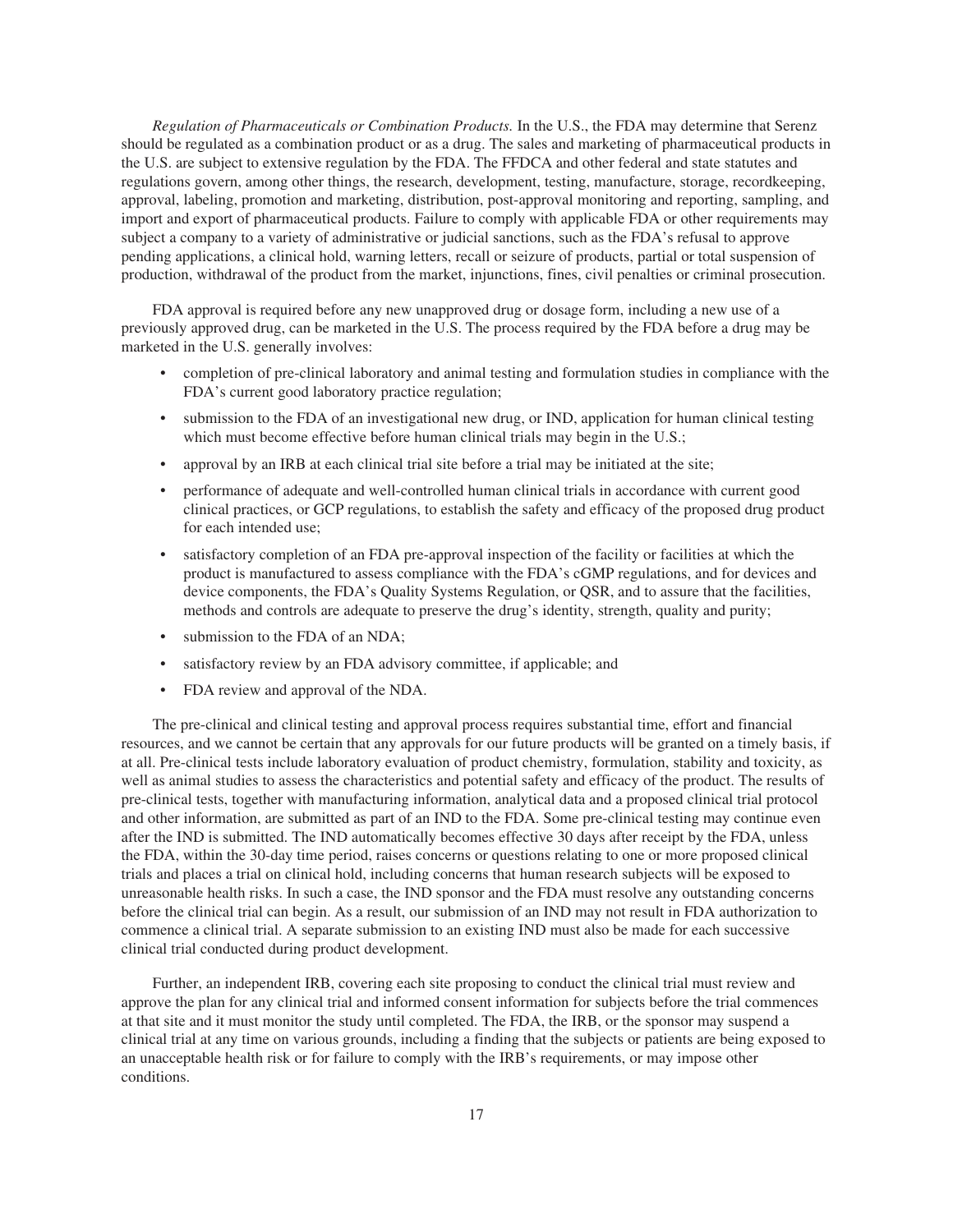Clinical trials involve the administration of an investigational drug to human subjects under the supervision of qualified investigators in accordance with GCP requirements, which include the requirement that all research subjects provide their informed consent in writing for their participation in any clinical trial. Sponsors of clinical trials generally must register and report, at the NIH-maintained website ClinicalTrials.gov, key parameters of certain clinical trials. For purposes of an NDA submission and approval, human clinical trials are typically conducted in the following sequential phases, which may overlap or be combined:

*Phase 1:* The drug is initially introduced into healthy human subjects or patients and tested for safety, dose tolerance, absorption, metabolism, distribution and excretion and, if possible, to gain an early indication of its effectiveness.

*Phase 2:* The drug is administered to a limited patient population to identify possible adverse effects and safety risks, to preliminarily evaluate the efficacy of the product for specific targeted indications and to determine dose tolerance and optimal dosage. Multiple Phase 2 clinical trials may be conducted by the sponsor to obtain information prior to beginning larger and more extensive Phase 3 clinical trials.

*Phase 3:* These are commonly referred to as pivotal studies. When Phase 2 evaluations demonstrate that a dose range of the product appears to be effective and has an acceptable safety profile, Phase 3 trials are undertaken in large patient populations to further evaluate dosage, to obtain additional evidence of clinical efficacy and safety in an expanded patient population at multiple, geographically-dispersed clinical trial sites, to establish the overall risk-benefit relationship of the drug and to provide adequate information for the labeling of the drug.

*Phase 4:* In some cases, the FDA may condition approval of an NDA for a future product on the sponsor's agreement to conduct additional clinical trials to further assess the drug's safety and effectiveness after NDA approval. Such post-approval trials are typically referred to as Phase 4 studies.

The results of product development, pre-clinical studies and clinical trials are submitted to the FDA as part of an NDA. NDAs must also contain extensive information relating to the product's pharmacology, CMC and proposed labeling, among other things.

For combination products, the FDA's review may include the participation of both the FDA's Center for Drug Evaluation and Research and the FDA's Center for Devices and Radiological Health, which may complicate or prolong the review.

Before approving an NDA, the FDA may inspect the facility or facilities where the product is manufactured. The FDA will not approve an application unless it determines that the manufacturing processes and facilities are in compliance with cGMP, and if applicable, QSR, requirements and are adequate to assure consistent production of the product within required specifications. Additionally, the FDA will typically inspect one or more clinical sites to assure compliance with GCP before approving an NDA.

After the FDA evaluates the NDA and, in some cases, the related manufacturing facilities, it may issue an approval letter, or it may issue a Complete Response Letter, or CRL, to indicate that the review cycle for an application is complete and that the application is not ready for approval. CRLs generally outline the deficiencies in the submission and may require substantial additional testing or information in order for the FDA to reconsider the application. Even with submission of this additional information, the FDA ultimately may decide that the application does not satisfy the regulatory criteria for approval. If and when the deficiencies have been addressed to the FDA's satisfaction, the FDA will typically issue an approval letter. An approval letter authorizes commercial marketing of the drug with specific prescribing information for specific indications.

Once issued, the FDA may withdraw product approval if ongoing regulatory requirements are not met or if safety problems are identified after the product reaches the market. In addition, the FDA may require postapproval testing, including Phase 4 studies, and surveillance programs to monitor the effect of approved products which have been commercialized, and the FDA has the authority to prevent or limit further marketing of a product based on the results of these post-marketing programs. Drugs may be marketed only for the approved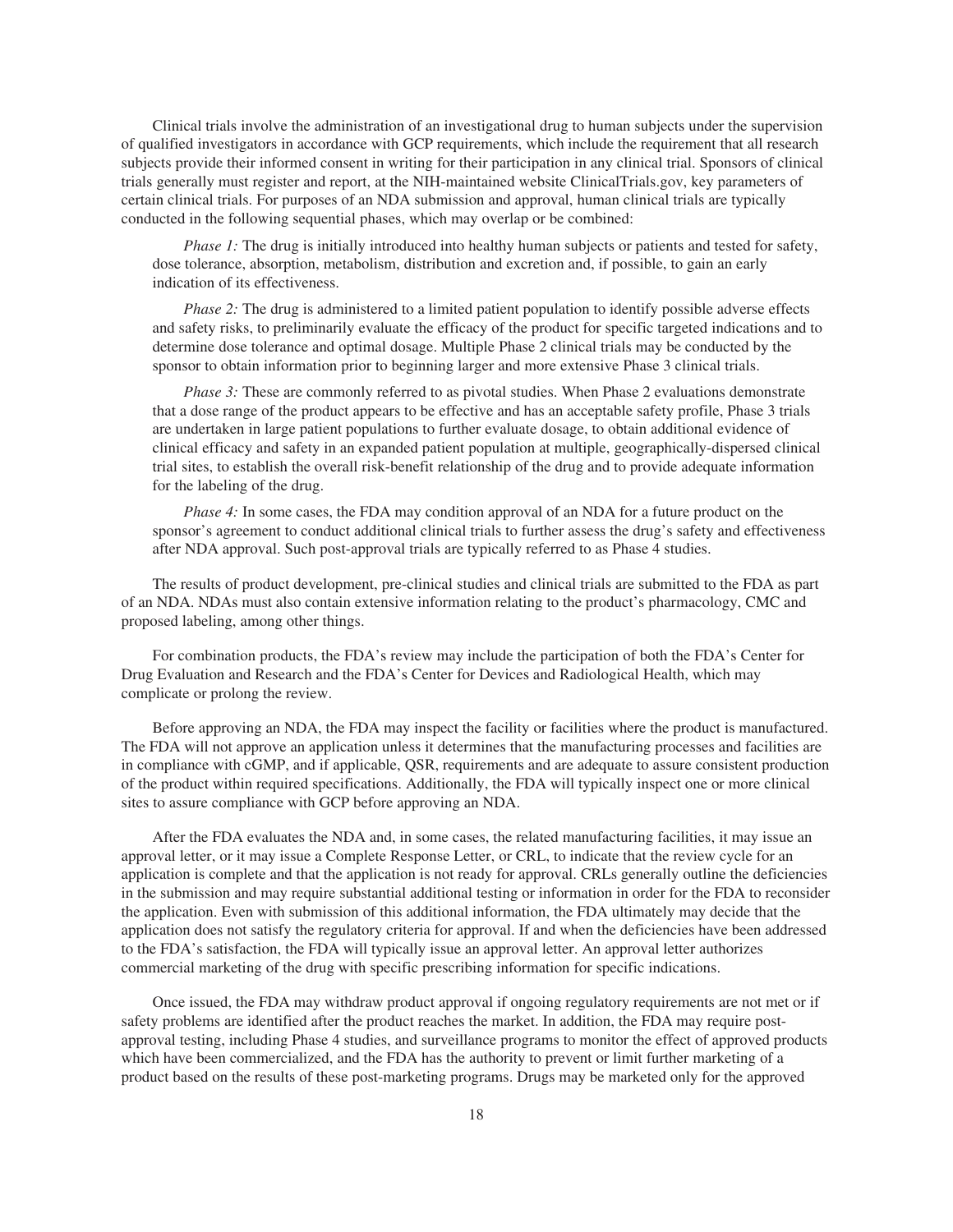indications and in accordance with the provisions of the approved label, and, even if the FDA approves a product, it may limit the approved indications for use for the product or impose other conditions, including labeling or distribution restrictions or other risk-management mechanisms. Further, if there are any modifications to the drug, including changes in indications, labeling, or manufacturing processes or facilities, the sponsor may be required to submit and obtain FDA approval of a new or supplemental NDA, which may require the development of additional data or conduct of additional pre-clinical studies and clinical trials.

#### *Continuing FDA Regulation*

*Devices.* Under the medical device regulations, the FDA regulates quality control and manufacturing procedures by requiring us to demonstrate and maintain compliance with the quality system regulation, which sets forth the FDA's current good manufacturing practices requirements for medical devices. The FDA monitors compliance with the quality system regulation and current good manufacturing practices requirements by conducting periodic inspections of manufacturing facilities. We could be subject to unannounced inspections by the FDA. Violations of applicable regulations noted by the FDA during inspections of our manufacturing facilities, or the manufacturing facilities of these third parties, could adversely affect the continued marketing of our tests.

The FDA also enforces post-marketing controls that include the requirement to submit medical device reports to the agency when a manufacturer becomes aware of information suggesting that any of its marketed products may have caused or contributed to a death, serious injury or serious illness or any of its products has malfunctioned and that a recurrence of a malfunction would likely cause or contribute to a death or serious injury or illness. The FDA relies on medical device reports to identify product problems and utilizes these reports to determine, among other things, whether it should exercise its enforcement powers. The FDA may also require postmarket surveillance studies for specified devices.

FDA regulations also govern, among other things, the preclinical and clinical testing, manufacture, distribution, labeling and promotion of medical devices. In addition to compliance with good manufacturing practices and medical device reporting requirements, we will be required to comply with the FDCA's general controls, including establishment registration, device listing and labeling requirements. If we fail to comply with any requirements under the FDCA, we could be subject to, among other things, fines, injunctions, civil penalties, recalls or product corrections, total or partial suspension of production, denial of premarket notification clearance or approval of products, rescission or withdrawal of clearances and approvals, and criminal prosecution. We cannot assure you that any final FDA policy, once issued, or future laws and regulations concerning the manufacture or marketing of medical devices will not increase the cost and time to market of new or existing tests. Furthermore, any current or future federal and state regulations also will apply to future tests developed by us.

If our promotional activities fail to comply with these FDA regulations or guidelines, we may be subject to warnings from, or enforcement action by, these authorities. In addition, our failure to follow FDA rules and guidelines relating to promotion and advertising may cause the FDA to issue warning letters or untitled letters, suspend or withdraw a product from the market, require a recall or institute fines or civil fines, or could result in disgorgement of money, operating restrictions, injunctions or criminal prosecution.

*Pharmaceuticals.* Once an NDA is approved, a product will be subject to pervasive and continuing regulation by the FDA, including, among other things, requirements relating to drug-device listing, recordkeeping, periodic reporting, product sampling and distribution, advertising and promotion and reporting of adverse experiences with the product.

In addition, drug manufacturers and other entities involved in the manufacture and distribution of approved drugs are required to register their establishments with the FDA and state agencies, and are subject to periodic unannounced inspections by the FDA and these state agencies for compliance with cGMP or QSR requirements. Changes to the manufacturing process are strictly regulated and generally require prior FDA approval before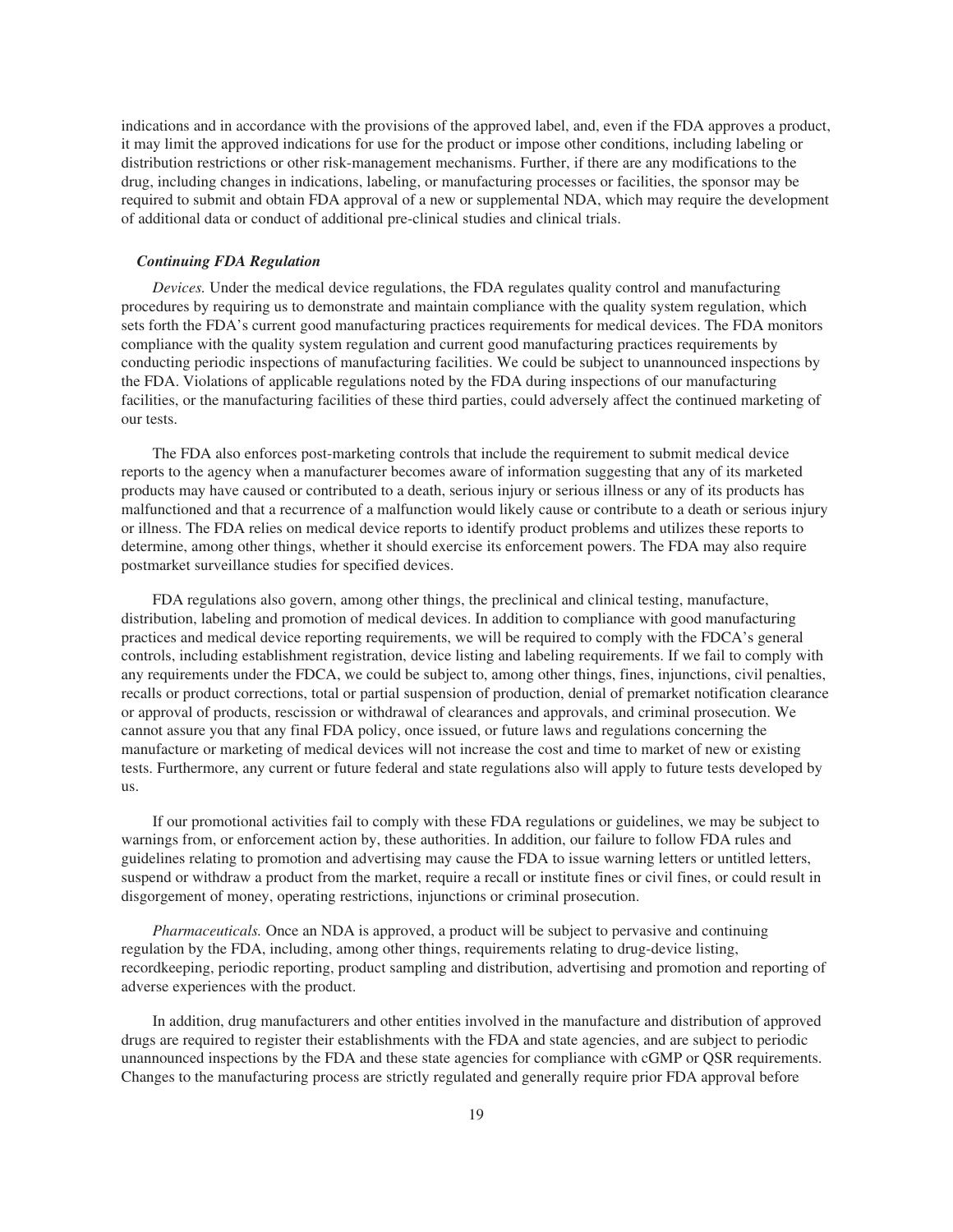being implemented. FDA regulations also require investigation and correction of any deviations from cGMP or QSR and impose reporting and documentation requirements upon us and any third-party manufacturers that we may decide to use. Accordingly, manufacturers must continue to expend time, money, and effort in the area of production and quality control to maintain cGMP or QSR compliance.

Once an approval is granted, the FDA may withdraw the approval if compliance with regulatory requirements and standards is not maintained or if problems occur after the product reaches the market, though the FDA must provide an application holder with notice and an opportunity for a hearing in order to withdraw its approval of an application. Later discovery of previously unknown problems with a product, including adverse events of unanticipated severity or frequency, or with manufacturing processes, or failure to comply with regulatory requirements, may result in, among other things:

- restrictions on the marketing or manufacturing of the product, complete withdrawal of the product from the market or product recalls;
- fines, warning letters or holds on post-approval clinical trials;
- refusal of the FDA to approve pending applications or supplements to approved applications, or suspension or revocation of product approvals;
- product seizure or detention, or refusal to permit the import or export of products; and
- injunctions or the imposition of civil or criminal penalties.

The FDA strictly regulates the marketing, labeling, advertising and promotion of drug and device products that are placed on the market. While physicians may prescribe drugs and devices for off label uses, manufacturers may only promote for the approved indications and in accordance with the provisions of the approved label. The FDA and other agencies actively enforce the laws and regulations prohibiting the promotion of off label uses, and a company that is found to have improperly promoted off label uses may be subject to significant liability.

#### *Advertising*

Advertising of our tests is subject to regulation by the Federal Trade Commission, or FTC, under the FTC Act. The FTC Act prohibits unfair or deceptive acts or practices in or affecting commerce. Violations of the FTC Act, such as failure to have substantiation for product claims, would subject us to a variety of enforcement actions, including compulsory process, cease and desist orders and injunctions, which can require, among other things, limits on advertising, corrective advertising, consumer redress and restitution, as well as substantial fines or other penalties. Any enforcement actions by the FTC could have a material adverse effect our business.

#### *HIPAA and Other Privacy Laws*

The Health Insurance Portability and Accountability Act of 1996, or HIPAA, established for the first time comprehensive protection for the privacy and security of health information. The HIPAA standards apply to three types of organizations, or "Covered Entities": health plans, healthcare clearing houses, and healthcare providers which conduct certain healthcare transactions electronically. Covered Entities and their Business Associates must have in place administrative, physical, and technical standards to guard against the misuse of individually identifiable health information. Because we are a healthcare provider and we conduct certain healthcare transactions electronically, we are presently a Covered Entity, and we must have in place the administrative, physical, and technical safeguards required by HIPAA, HITECH and their implementing regulations. Additionally, some state laws impose privacy protections more stringent than HIPAA. Most of the institutions and physicians from which we obtain biological specimens that we use in our research and validation work are Covered Entities and must obtain proper authorization from their patients for the subsequent use of those samples and associated clinical information. We may perform future activities that may implicate HIPAA, such as providing clinical laboratory testing services or entering into specific kinds of relationships with a Covered Entity or a Business Associate of a Covered Entity.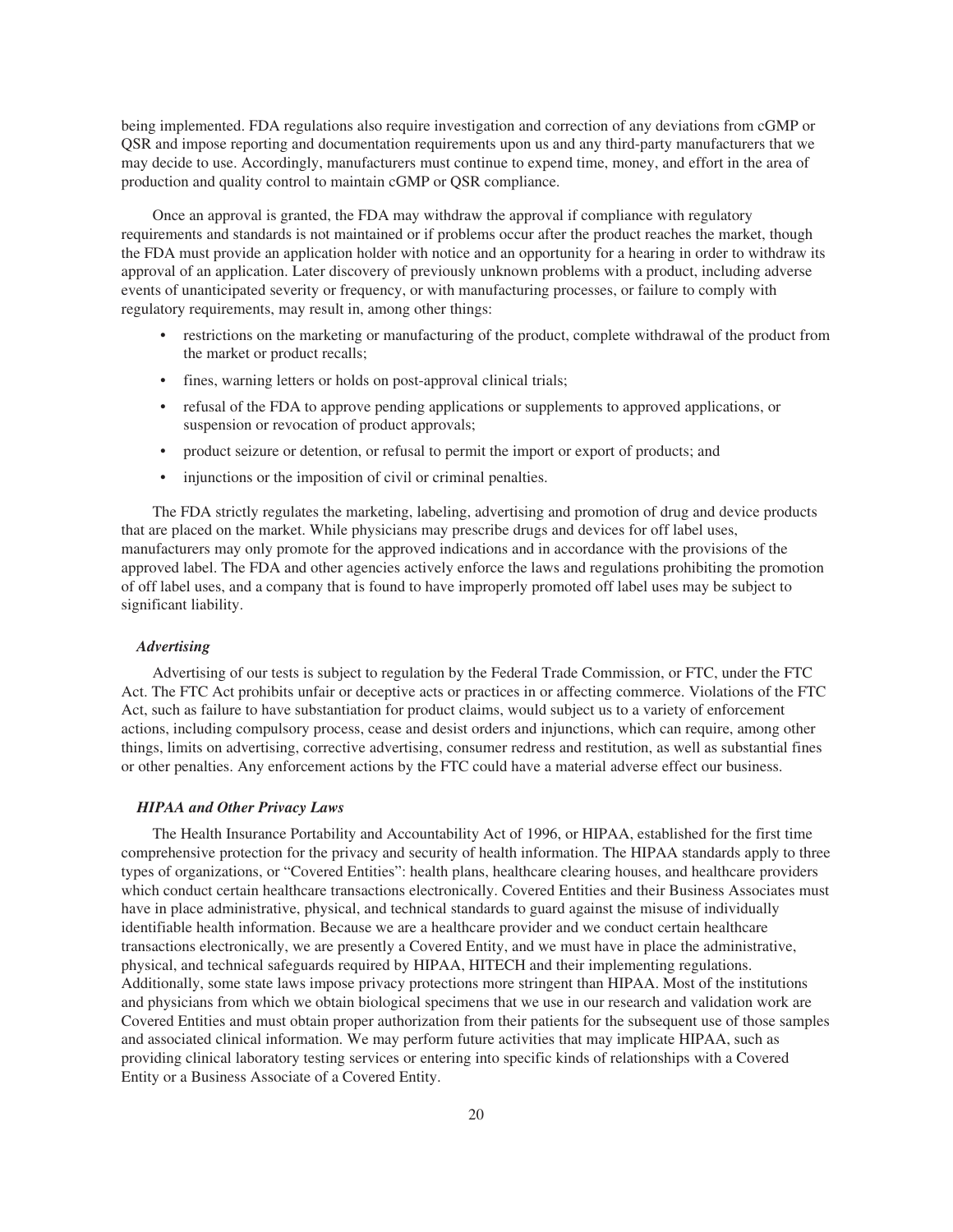If we or our operations are found to be in violation of HIPAA, HITECH or their implementing regulations, we may be subject to penalties, including civil and criminal penalties, fines, and exclusion from participation in U.S. federal or state health care programs, and the curtailment or restructuring of our operations. HITECH increased the civil and criminal penalties that may be imposed against Covered Entities, their Business Associates and possibly other persons, and gave state attorneys general new authority to file civil actions for damages or injunctions in federal courts to enforce the federal HIPAA laws and seek attorney's fees and costs associated with pursuing federal civil actions.

Our activities must also comply with other applicable privacy laws. For example, there are also international privacy laws that impose restrictions on the access, use, and disclosure of health information. All of these laws may impact our business. Our failure to comply with these privacy laws or significant changes in the laws restricting our ability to obtain tissue samples and associated patient information could significantly impact our business and our future business plans.

#### *Federal and State Billing and Fraud and Abuse Laws*

*Antifraud Laws/Overpayments*. As participants in federal and state healthcare programs, we are subject to numerous federal and state antifraud and abuse laws. Many of these antifraud laws are broad in scope, and neither the courts nor government agencies have extensively interpreted these laws. Prohibitions under some of these laws include:

- the submission of false claims or false information to government programs;
- deceptive or fraudulent conduct;
- excessive or unnecessary services or services at excessive prices; and
- prohibitions in defrauding private sector health insurers.

We could be subject to substantial penalties for violations of these laws, including denial of payment and refunds, suspension of payments from Medicare, Medicaid or other federal healthcare programs and exclusion from participation in the federal healthcare programs, as well as civil monetary and criminal penalties and imprisonment. One of these statutes, the False Claims Act, is a key enforcement tool used by the government to combat healthcare fraud. The False Claims Act imposes liability on any person who, among other things, knowingly presents, or causes to be presented, a false or fraudulent claim for payment by a federal healthcare program. In addition, violations of the federal physician self-referral laws, such as the Stark laws discussed below, may also violate false claims laws. Liability under the False Claims Act can result in treble damages and imposition of penalties. For example, we could be subject to penalties of \$5,500 to \$11,000 per false claim, and each use of our product could potentially be part of a different claim submitted to the government. Separately, the HHS office of the Office of Inspector General, or OIG, can exclude providers found liable under the False Claims Act from participating in federally funded healthcare programs, including Medicare. The steep penalties that may be imposed on laboratories and other providers under this statute may be disproportionate to the relatively small dollar amounts of the claims made by these providers for reimbursement. In addition, even the threat of being excluded from participation in federal healthcare programs can have significant financial consequences on a provider.

Numerous federal and state agencies enforce the antifraud and abuse laws. In addition, private insurers may also bring private actions. In some circumstances, private whistleblowers are authorized to bring fraud suits on behalf of the government against providers and are entitled to receive a portion of any final recovery.

#### *Federal and State "Self-Referral" and "Anti-Kickback" Restrictions*

*Self-Referral law*. We are subject to a federal "self-referral" law, commonly referred to as the "Stark" law, which provides that physicians who, personally or through a family member, have ownership interests in or compensation arrangements with a laboratory are prohibited from making a referral to that laboratory for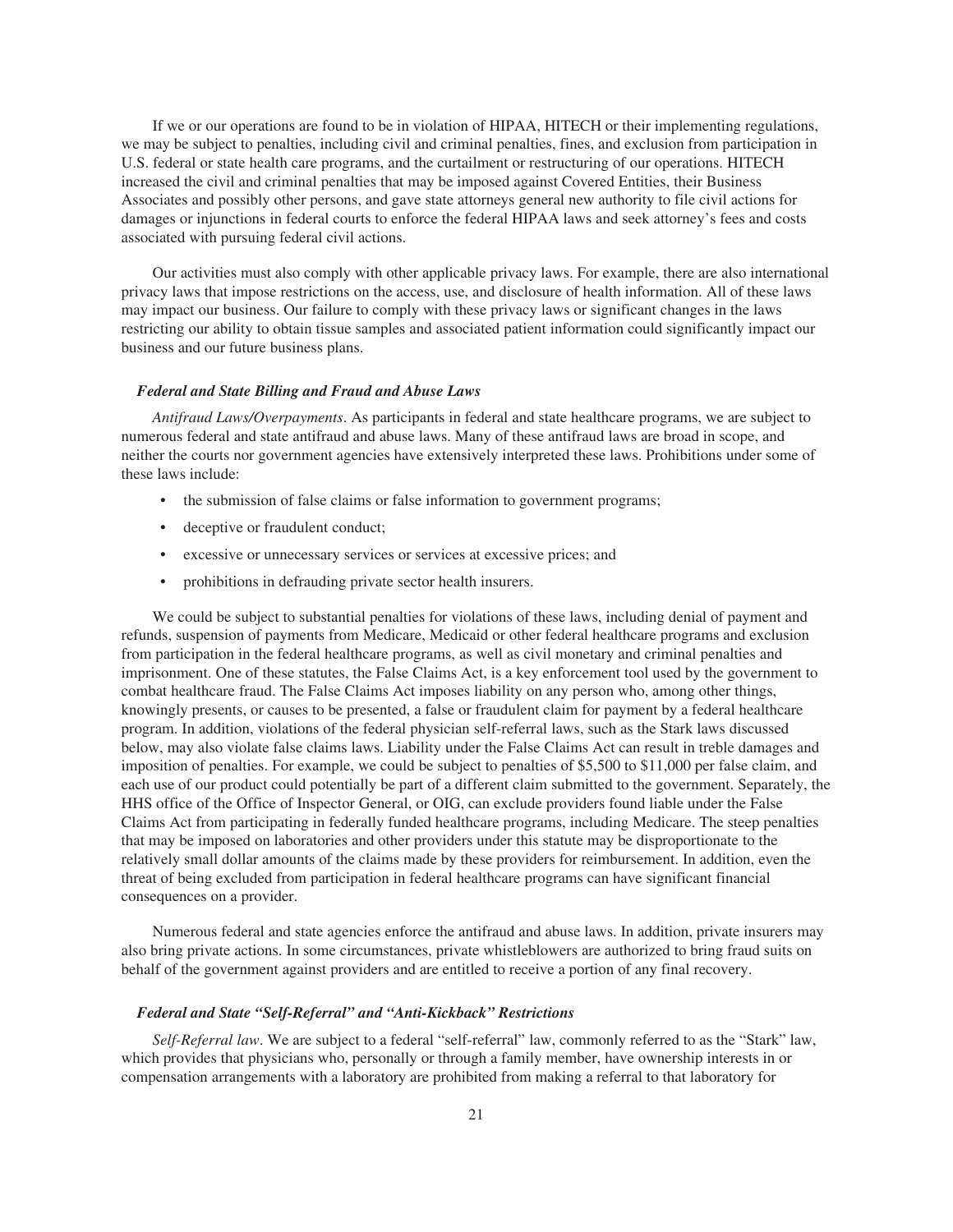laboratory tests reimbursable by Medicare, and also prohibits laboratories from submitting a claim for Medicare payments for laboratory tests referred by physicians who, personally or through a family member, have ownership interests in or compensation arrangements with the testing laboratory. The Stark law contains a number of specific exceptions which, if met, permit physicians who have ownership or compensation arrangements with a testing laboratory to make referrals to that laboratory and permit the laboratory to submit claims for Medicare payments for laboratory tests performed pursuant to such referrals.

We are subject to comparable state laws, some of which apply to all payors regardless of source of payment, and do not contain identical exceptions to the Stark law. For example, we are subject to a North Carolina selfreferral law that prohibits a physician investor from referring to us any patients covered by private, employerfunded or state and federal employee health plans. The North Carolina self-referral law contains few exceptions for physician investors in securities that have not been acquired through public trading, but will generally permit us to accept referrals from physician investors who buy their shares in the public market.

We have several stockholders who are physicians in a position to make referrals to us. We have included within our compliance plan procedures to identify requests for testing services from physician investors and we do not bill Medicare, or any other federal program, or seek reimbursement from other third-party payors, for these tests. The self-referral laws may cause some physicians who would otherwise use our laboratory to use other laboratories for their testing.

Providers are subject to sanctions for claims submitted for each service that is furnished based on a referral prohibited under the federal self-referral laws. These sanctions include denial of payment and refunds, civil monetary payments and exclusion from participation in federal healthcare programs and civil monetary penalties, and they may also include penalties for applicable violations of the False Claims Act, which may require payment of up to three times the actual damages sustained by the government, plus civil penalties of \$5,500 to \$11,000 for each separate false claim. Similarly, sanctions for violations under the North Carolina self-referral laws include refunds and monetary penalties.

*Anti-Kickback Statute*. The federal Anti-Kickback Statute prohibits persons from knowingly and willfully soliciting, receiving, offering or paying remuneration, directly or indirectly, to induce either the referral of an individual, or the furnishing, recommending, or arranging for a good or service, for which payment may be made under a federal healthcare program, such as the Medicare and Medicaid programs. The term "remuneration" is not defined in the federal Anti-Kickback Statute and has been broadly interpreted to include anything of value, including for example, gifts, discounts, the furnishing of supplies or equipment, credit arrangements, payments of cash, waivers of payment, ownership interests and providing anything at less than its fair market value. The reach of the Anti-Kickback Statute was also broadened by the Patient Protection and Affordable Care Act of 2010, or PPACA, which, among other things, amends the intent requirement of the federal Anti-Kickback Statute and certain criminal healthcare fraud statutes, effective March 23, 2010. Pursuant to the statutory amendment, a person or entity does not need to have actual knowledge of this statute or specific intent to violate it in order to have committed a violation. In addition, PPACA provides that a claim including items or services resulting from a violation of the federal Anti-Kickback Statute constitutes a false or fraudulent claim for purposes of the False Claims Act or the civil monetary penalties statute, which imposes penalties against any person who is determined to have presented or caused to be presented a claim to a federal health program that the person knows or should know is for an item or service that was not provided as claimed or is false or fraudulent. Sanctions for violations of the federal Anti-Kickback Statute may include imprisonment and other criminal penalties, civil monetary penalties and exclusion from participation in federal healthcare programs.

The OIG has criticized a number of the business practices in the clinical laboratory industry as potentially implicating the Anti-Kickback Statute, including compensation arrangements intended to induce referrals between laboratories and entities from which they receive, or to which they make, referrals. In addition, the OIG has indicated that "dual charge" billing practices that are intended to induce the referral of patients reimbursed by federal healthcare programs may violate the Anti-Kickback Statute.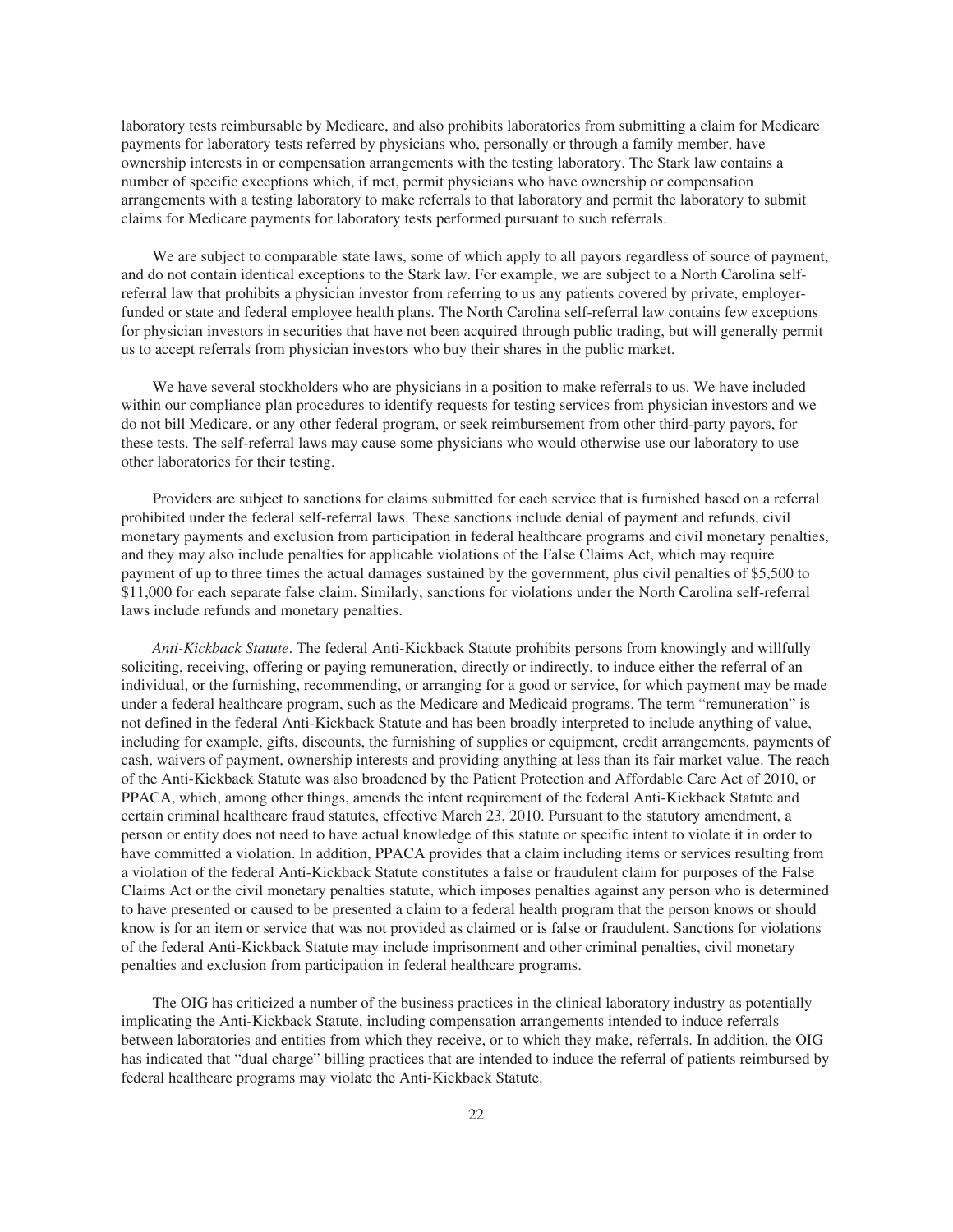Many states have also adopted laws similar to the federal Anti-Kickback Statute, some of which apply to the referral of patients for healthcare items or services reimbursed by any source, not only the Medicare and Medicaid programs, and do not contain identical safe harbors. For example, North Carolina has an anti-kickback statute that prohibits healthcare providers from paying any financial compensation for recommending or securing patient referrals. Penalties for violations of this statute include license suspension or revocation or other disciplinary action. Other states have similar anti-kickback prohibitions.

Both the federal Anti-Kickback Statute and the North Carolina anti-kickback law are broad in scope. The anti-kickback laws clearly prohibit payments for patient referrals. Under a broad interpretation, these laws could also prohibit a broad array of practices involving remuneration where one party is a potential source of referrals for the other.

If we or our operations are found to be in violation of any of the laws described above or any other governmental regulations that apply to us, we may be subject to penalties, including civil and criminal penalties, damages, fines, exclusion from participation in U.S. federal or state health care programs, and the curtailment or restructuring of our operations. To the extent that any product we make is sold in a foreign country in the future, we may be subject to similar foreign laws and regulations, which may include, for instance, applicable postmarketing requirements, including safety surveillance, anti-fraud and abuse laws, and implementation of corporate compliance programs and reporting of payments or transfers of value to healthcare professionals. To reduce the risks associated with these various laws and governmental regulations, we have implemented a compliance plan. Although compliance programs can mitigate the risk of investigation and prosecution for violations of these laws, the risks cannot be entirely eliminated. Any action against us for violation of these laws, even if we successfully defend against it, could cause us to incur significant legal expenses and divert our management's attention from the operation of our business. Moreover, achieving and sustaining compliance with applicable federal and state privacy, security and fraud laws may prove costly.

#### *International Medical Device Regulations*

International marketing of medical devices is subject to foreign government regulations, which vary substantially from country to country. The European Commission is the legislative body responsible for directives with which manufacturers selling medical products in the E.U. and the European Economic Area, or EEA, must comply. The E.U. includes most of the major countries in Europe, while other countries, such as Switzerland, are part of the EEA and have voluntarily adopted laws and regulations that mirror those of the E.U. with respect to medical devices. The E.U. has adopted directives that address regulation of the design, manufacture, labeling, clinical studies and post-market vigilance for medical devices. Devices that comply with the requirements of a relevant directive will be entitled to bear the CE conformity marking, indicating that the device conforms to the essential requirements of the applicable directives and, accordingly, can be marketed throughout the E.U. and EEA.

Outside of the E.U., regulatory pathways for the marketing of medical devices vary greatly from country to country. In many countries, local regulatory agencies conduct an independent review of medical devices prior to granting marketing approval. For example, in China, approval by the SFDA, must be obtained prior to marketing an medical device. In Japan, approval by the MHLW following review by the Pharmaceuticals and Medical Devices Agency, or the PMDA is required prior to marketing an medical device. The process in such countries may be lengthy and require the expenditure of significant resources, including the conduct of clinical trials. In other countries, the regulatory pathway may be shorter or less costly. The timeline for the introduction of new medical devices is heavily impacted by these various regulations on a country-by-country basis, which may become more lengthy and costly over time.

#### *U.S. Healthcare Reform*

In March 2010, the PPACA was enacted, which includes measures that have or will significantly change the way healthcare is financed by both governmental and private insurers. Beginning in August 2013, the Physician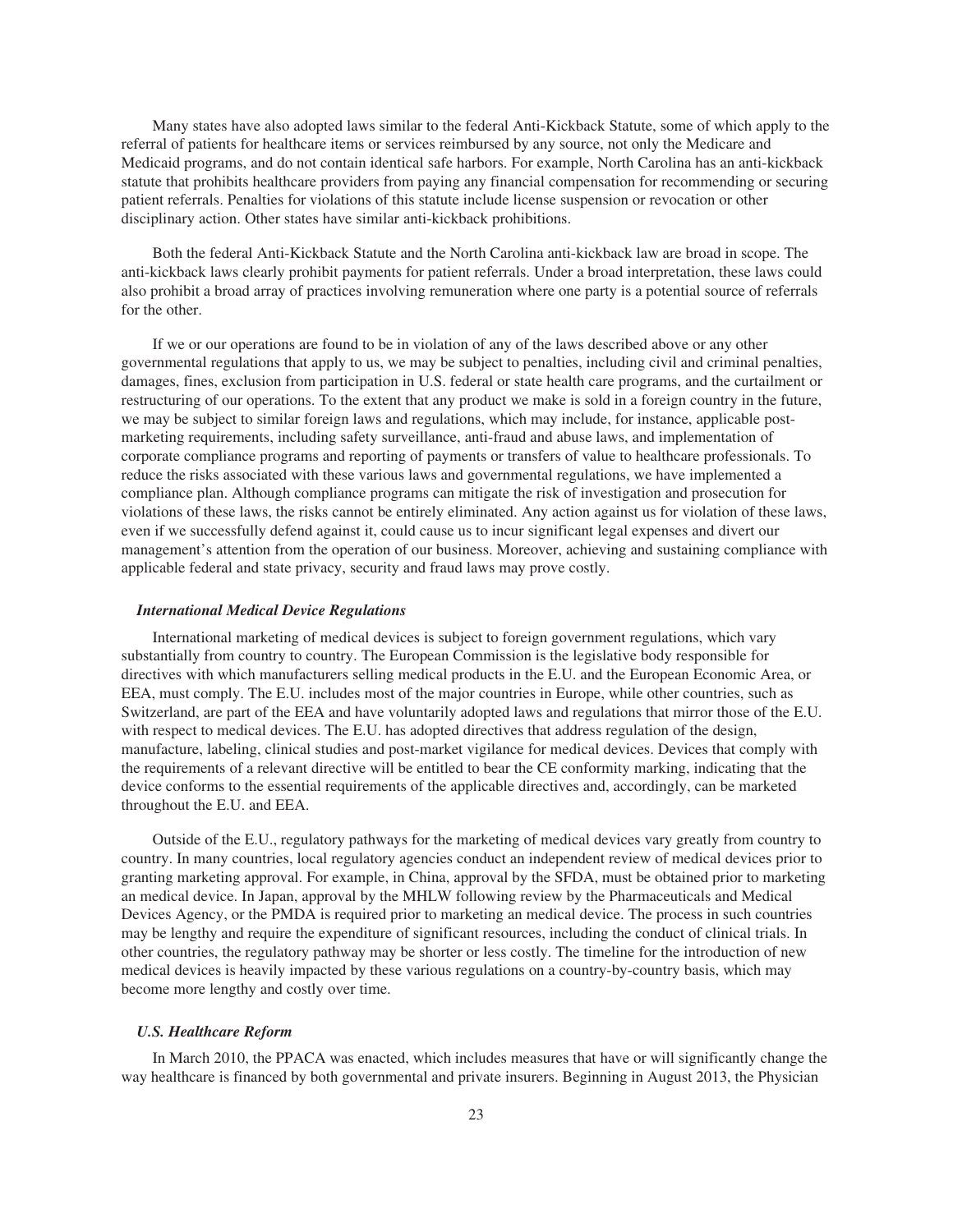Payment Sunshine Act, enacted as part of PPACA, and its implementing regulations requires medical device manufacturers to track certain financial arrangements with physicians and teaching hospitals, including any "transfer of value" made or distributed to such entities, as well as any investment interests held by physicians and their immediate family members. Manufacturers are required to report this information to Centers for Medicare & Medicaid Services, or CMS, beginning in 2014. Various states have also implemented regulations prohibiting certain financial interactions with healthcare professionals or mandating public disclosure of such financial interactions. We may incur significant costs to comply with such laws and regulations now or in the future.

#### *The Foreign Corrupt Practices Act*

The Foreign Corrupt Practices Act, or FCPA, prohibits any U.S. individual or business from paying, offering or authorizing payment or offering of anything of value, directly or indirectly, to any foreign official, political party or candidate for the purpose of influencing any act or decision of the foreign entity in order to assist the individual or business in obtaining or retaining business. The FCPA also obligates companies whose securities are listed in the U.S. to comply with accounting provisions requiring us to maintain books and records that accurately and fairly reflect all transactions of the corporation, including international subsidiaries, and to devise and maintain an adequate system of internal accounting controls for international operations.

#### **Employees**

As of December 31, 2014, we had 12 full-time employees and 7 full-time or part-time consultants providing services to us. None of our employees is represented by a labor union or covered by collective bargaining agreements. We consider our relationship with our employees to be good.

#### **Facilities**

Our principal facilities consist of office space in Redwood City, California, which also contains our final assembly and calibration facility for CoSense. We currently occupy approximately 6,000 square feet of office space under a sublease that expires in May 2015. Under the terms of our sublease, we have the option to renew our lease for the remainder of the master lease term, which expires June 20, 2018 (see Note 16).

#### **Corporate and Available Information**

Our principal corporate offices are located at 3 Twin Dolphin Drive, Suite 160, Redwood City, California 94065 and our telephone number is (650) 213-8444. We were incorporated in Delaware on August 25, 1999. Our internet address is www.Capnia.com. We make available on our website, free of charge, our Annual Report on Form 10-K, Quarterly Reports on Form 10-Q, Current Reports on Form 8-K and any amendments to those reports, as soon as reasonably practicable after we electronically file such materials with, or furnish it to, the Securities Exchange Commission, or the SEC. Our SEC reports can be accessed through the Investor Relations section of our internet website. The information found on our internet website is not part of this or any other report we file with or furnish to the SEC.

#### **ITEM 1A. RISK FACTORS**

*You should carefully consider the risks described below together with the other information set forth in this Annual Report on Form 10-K, which could materially affect our business, financial condition or future results. The risks described below are not the only risks facing our company. Risks and uncertainties not currently known to us or that we currently deem to be immaterial also may materially adversely affect our business, financial condition and/or operating results.*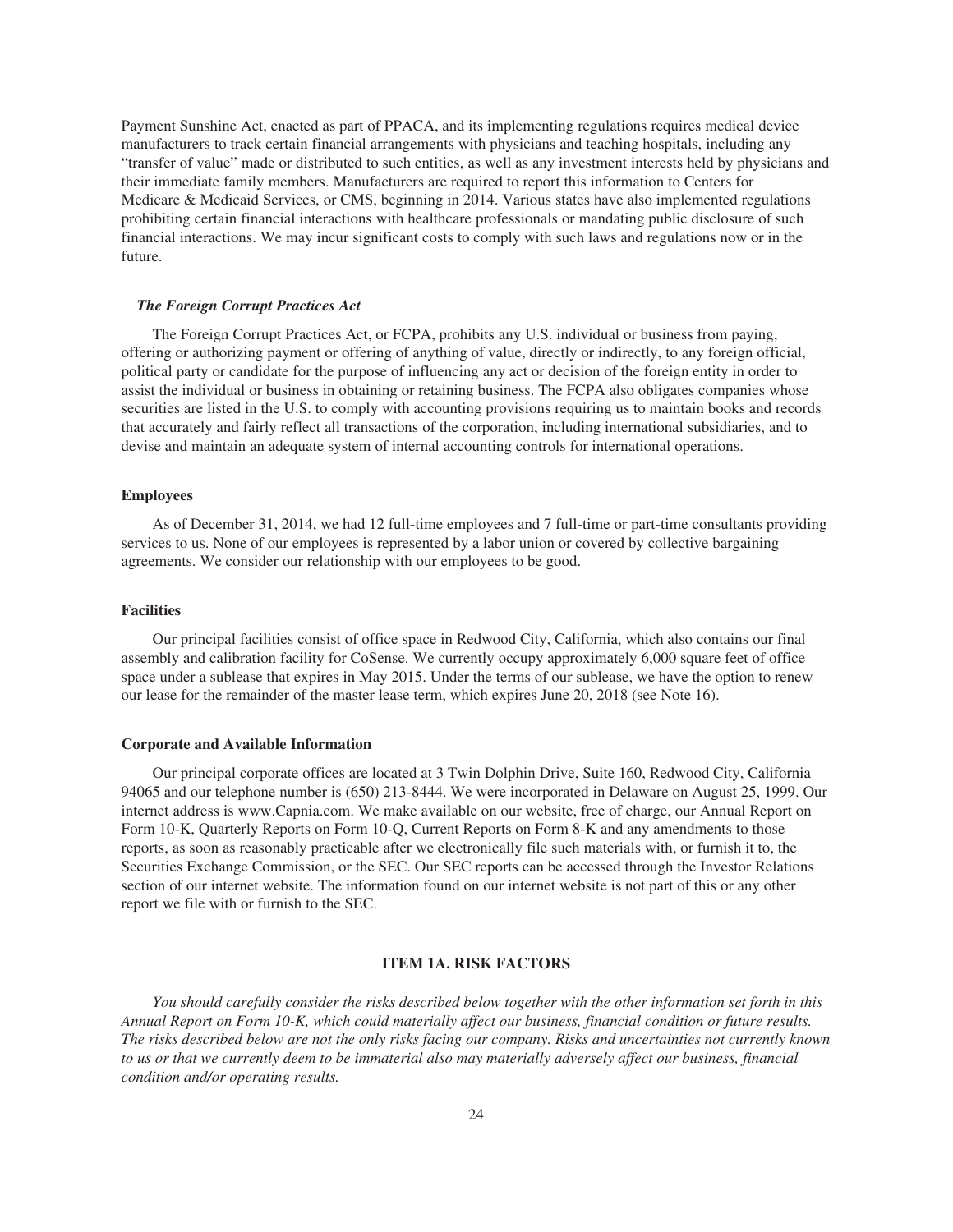#### **Risks related to our financial condition and capital requirements**

*We have a limited operating history and have incurred significant losses since our inception, and we anticipate that we will continue to incur substantial losses for the foreseeable future. We have only one product approved for sale, and have generated no commercial sales to date, which, together with our limited operating history, makes it difficult to evaluate our business and assess our future viability.*

We are a developer of therapeutics and diagnostics with a limited operating history. Other than CoSense, which has received 510(k) clearance from the FDA and CE Mark certification in the E.U., we have no other products currently approved. Evaluating our performance, viability or future success will be more difficult than if we had a longer operating history or approved products for sale on the market. We continue to incur significant research and development and general and administrative expenses related to our operations. Investment in medical device product development is highly speculative, because it entails substantial upfront capital expenditures and significant risk that any potential planned product will fail to demonstrate adequate accuracy or clinical utility. We have incurred significant operating losses in each year since our inception, and expect that we will not be profitable for an indefinite period of time. As of December 31, 2014, we had an accumulated deficit of \$71.0 million.

We expect that our future financial results will depend primarily on our success in launching, selling and supporting CoSense and other products. This will require us to be successful in a range of activities, including manufacturing, marketing and selling CoSense. We are only in the preliminary stages of some of these activities. We may not succeed in these activities and may never generate revenue that is sufficient to be profitable in the future. Even if we are profitable, we may not be able to sustain or increase profitability on a quarterly or annual basis. Our failure to achieve sustained profitability would depress the value of our company and could impair our ability to raise capital, expand our business, diversify our planned products, market our current and planned products, or continue our operations.

#### *We currently have no source of product revenue and may never become profitable.*

To date, we have not generated any revenues from commercial product sales, and have not generated sufficient revenues from licensing activities to achieve profitability. Our ability to generate revenue from product sales and achieve profitability will depend upon our ability, alone or with any future collaborators, to successfully commercialize products, including CoSense, Serenz, or any planned products that we may develop, in-license or acquire in the future. Our ability to generate revenue from product sales from planned products also depends on a number of additional factors, including our ability to:

- develop a commercial organization capable of sales, marketing and distribution of any products for which we obtain marketing approval in markets where we intend to commercialize independently;
- achieve market acceptance of our products, if any;
- set a commercially viable price for our products;
- establish and maintain supply and manufacturing relationships with reliable third parties, and ensure adequate and legally compliant manufacturing to maintain that supply;
- obtain coverage and adequate reimbursement from third-party payors, including government and private payors;
- find suitable distribution partners for CoSense or Serenz to help us market, sell and distribute our approved products in other markets;
- demonstrate the safety and efficacy of Serenz to the satisfaction of FDA and obtain regulatory approval for Serenz and planned products, if any, for which there is a commercial market;
- complete and submit applications to, and obtain regulatory approval from, foreign regulatory authorities;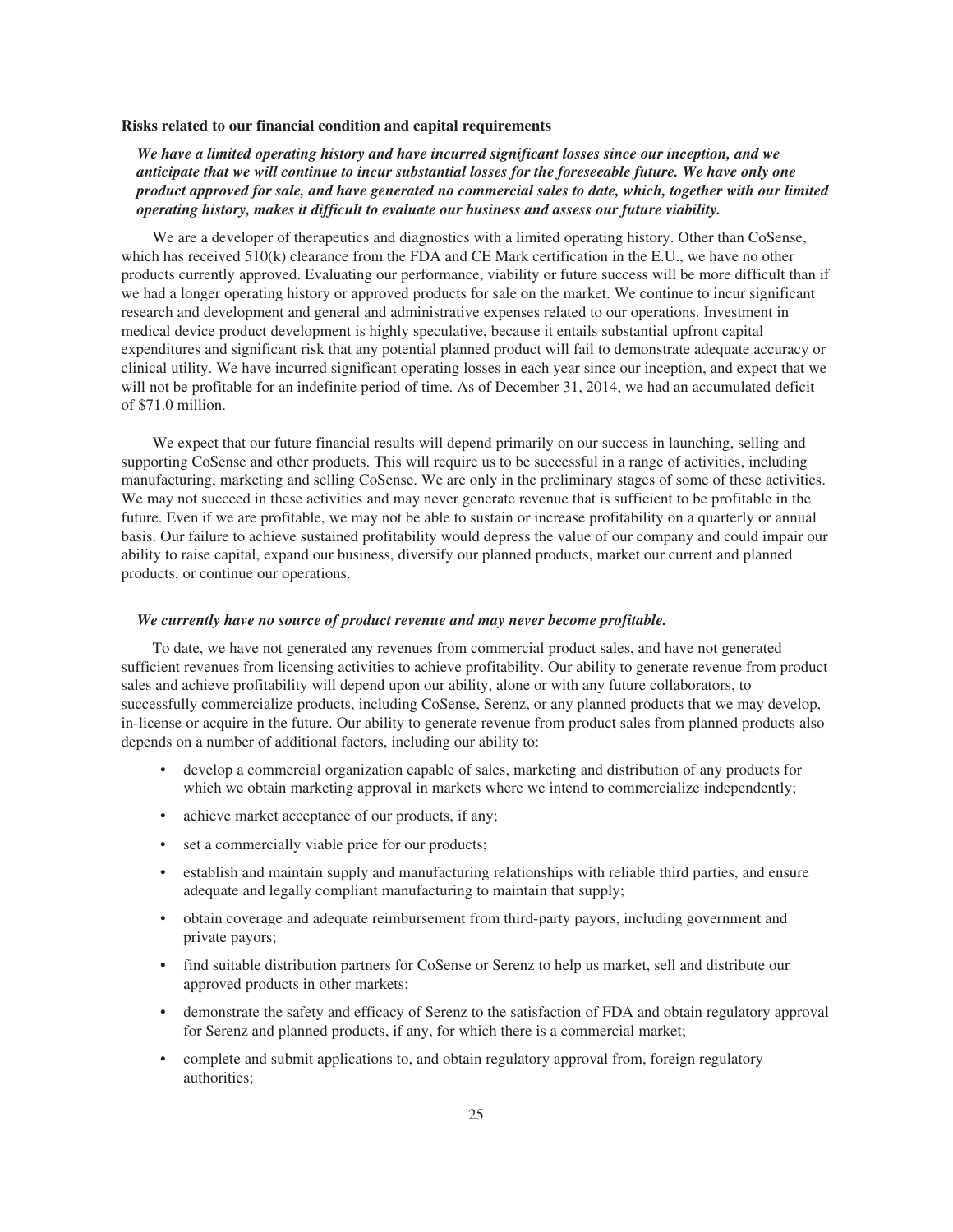- complete development activities, including any potential Phase 3 clinical trials of Serenz, successfully and on a timely basis;
- establish, maintain and protect our intellectual property rights and avoid third-party patent interference or patent infringement claims; and
- attract, hire and retain qualified personnel.

In addition, because of the numerous risks and uncertainties associated with product development, including that Serenz or any planned products may not advance through development or achieve the endpoints of applicable clinical trials, we are unable to predict the timing or amount of increased expenses, or when or if we will be able to achieve or maintain profitability. In addition, our expenses could increase beyond expectations if we decide, or are required by the FDA or foreign regulatory authorities, to perform studies or clinical trials in addition to those that we currently anticipate. Even if we are able to complete the development and regulatory process for Serenz or any planned products, we anticipate incurring significant costs associated with commercializing these products.

Even if we are able to generate revenues from the sale of CoSense, Serenz or any planned products that may be approved, we may not become profitable and may need to obtain additional funding to continue operations. If we fail to become profitable or are unable to sustain profitability on a continuing basis, then we may be unable to continue our operations at planned levels and be forced to reduce or shut down our operations.

# *Our operating results may fluctuate significantly, which makes our future operating results difficult to predict and could cause our operating results to fall below expectations or below our guidance.*

Our quarterly and annual operating results may fluctuate significantly in the future, which makes it difficult for us to predict our future operating results. From time to time, we may enter into collaboration agreements with other companies that include development funding and significant upfront and milestone payments or royalties, which may become an important source of our revenue. Accordingly, our revenue may depend on development funding and the achievement of development and clinical milestones under any potential future collaboration and license agreements and sales of our products, if approved. These upfront and milestone payments may vary significantly from period to period and any such variance could cause a significant fluctuation in our operating results from one period to the next. In addition, we measure compensation cost for stock-based awards made to employees at the grant date of the award, based on the fair value of the award as determined by our board of directors, and recognize the cost as an expense over the employee's requisite service period. As the variables that we use as a basis for valuing these awards change over time, including our underlying stock price and stock price volatility, the magnitude of the expense that we must recognize may vary significantly. Furthermore, our operating results may fluctuate due to a variety of other factors, many of which are outside of our control and may be difficult to predict, including the following:

- the cost and risk of initiating sales and marketing activities, including substantial hiring of sales and marketing personnel;
- the timing and cost of, and level of investment in, research and development activities relating to our planned products, which will change from time to time;
- our ability to enroll patients in clinical trials and the timing of enrollment;
- the cost of manufacturing CoSense and any planned products, which may vary depending on FDA guidelines and requirements, the quantity of production and the terms of our agreements with manufacturers;
- expenditures that we will or may incur to acquire or develop additional planned products and technologies;
- the design, timing and outcomes of clinical studies for Serenz and any planned products or competing planned products;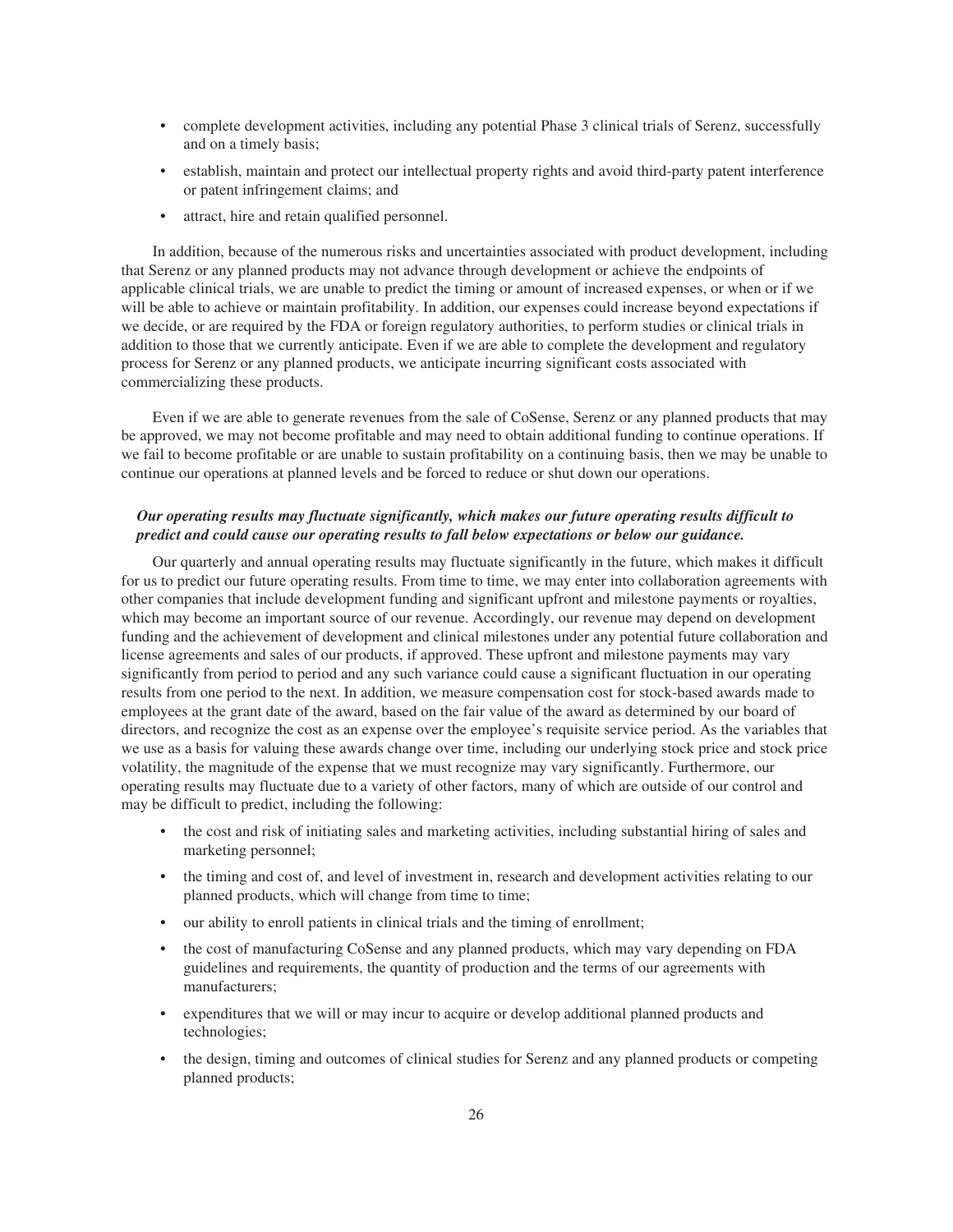- changes in the competitive landscape of our industry, including consolidation among our competitors or potential partners;
- any delays in regulatory review or approval of Serenz or any of our planned products;
- the level of demand for CoSense, and for Serenz and any planned products, should they receive approval, which may fluctuate significantly and be difficult to predict;
- the risk/benefit profile, cost and reimbursement policies with respect to our future products, if approved, and existing and potential future drugs that compete with our planned products;
- competition from existing and potential future offerings that compete with CoSense, Serenz or any of our planned products;
- our ability to commercialize CoSense or any planned product inside and outside of the U.S., either independently or working with third parties;
- our ability to establish and maintain collaborations, licensing or other arrangements;
- our ability to adequately support future growth;
- potential unforeseen business disruptions that increase our costs or expenses;
- future accounting pronouncements or changes in our accounting policies; and
- the changing and volatile global economic environment.

The cumulative effects of these factors could result in large fluctuations and unpredictability in our quarterly and annual operating results. As a result, comparing our operating results on a period-to-period basis may not be meaningful. Investors should not rely on our past results as an indication of our future performance. This variability and unpredictability could also result in our failing to meet the expectations of industry or financial analysts or investors for any period. If our revenue or operating results fall below the expectations of analysts or investors or below any forecasts we may provide to the market, or if the forecasts we provide to the market are below the expectations of analysts or investors, the price of our common stock could decline substantially. Such a stock price decline could occur even when we have met any previously publicly stated revenue or earnings guidance we may provide.

# *We may need additional funds to support our operations, and such funding may not be available to us on acceptable terms, or at all, which would force us to delay, reduce or suspend our research and development programs and other operations or commercialization efforts. Raising additional capital may subject us to unfavorable terms, cause dilution to our existing stockholders, restrict our operations, or require us to relinquish rights to our planned products and technologies.*

The commercialization of CoSense, as well as the completion of the development and the potential commercialization of planned products, will require substantial funds. As of December 31, 2014, we had approximately \$8 million in cash and cash equivalents. Our future financing requirements will depend on many factors, some of which are beyond our control, including the following:

- the cost of activities and added personnel associated with the commercialization of CoSense, including marketing, manufacturing, and distribution;
- the cost of preparing to manufacture CoSense instruments and consumables on a larger scale;
- the degree and rate of market acceptance of CoSense, and the revenue that we are able to collect from sales of CoSense as a result;
- our ability to set a commercially attractive price for CoSense devices and consumables, and our customers' perception of the value relative to the prices we set;
- our ability to clarify the regulatory path in the U.S. for Serenz, and the potential requirement for additional pivotal clinical studies;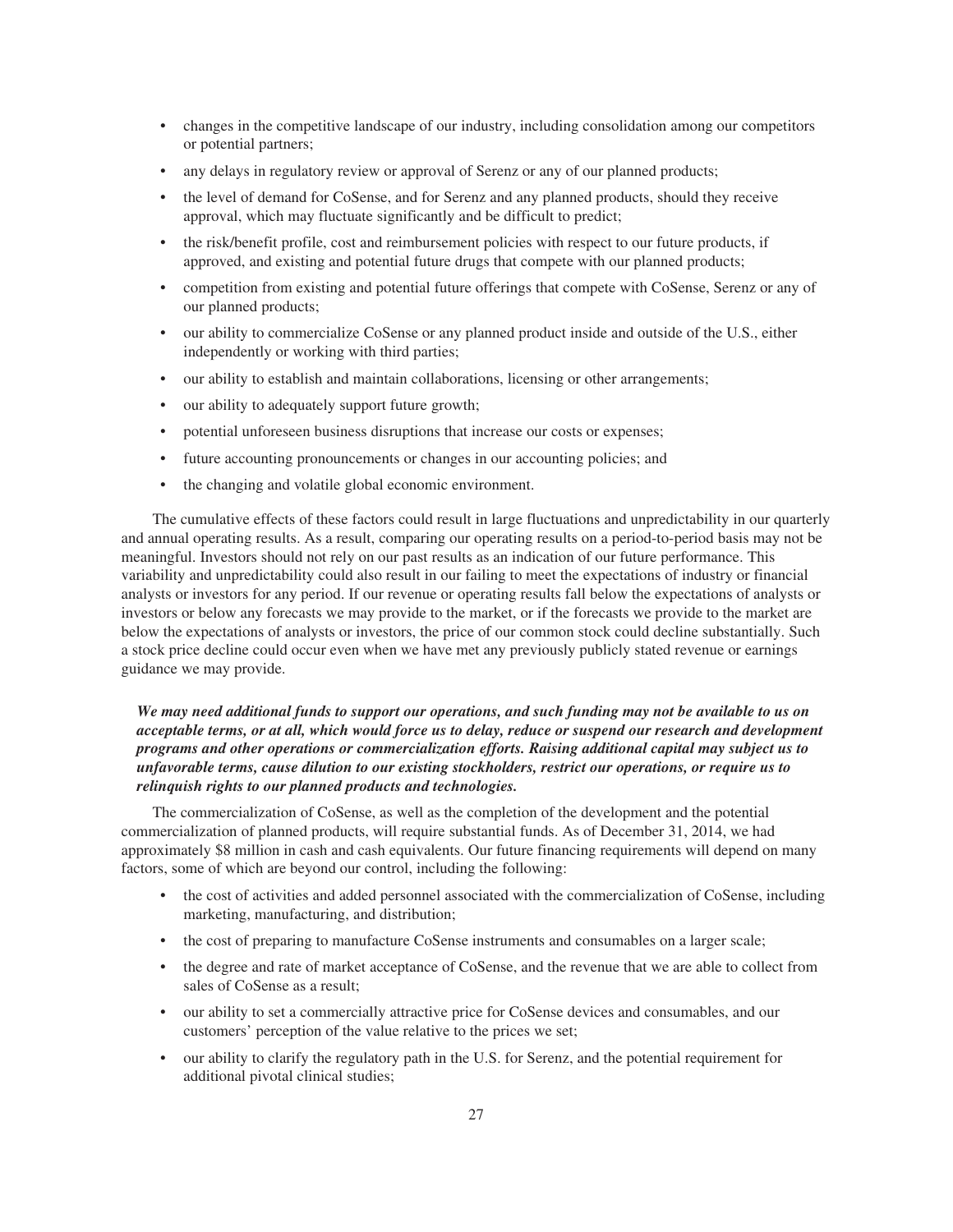- the timing of, and costs involved in, seeking and obtaining approvals from the FDA and other regulatory authorities for Serenz and other planned products;
- our ability to obtain a partner for Serenz on attractive economic terms, or engage in commercial sales of Serenz on our own or through distributors;
- the costs of filing, prosecuting, defending and enforcing any patent claims and other intellectual property rights and/or the loss of those rights;
- our ability to enter into distribution, collaboration, licensing, commercialization or other arrangements and the terms and timing of such arrangements;
- the emergence of competing technologies or other adverse market developments;
- the costs of attracting, hiring and retaining qualified personnel;
- unforeseen developments during our clinical trials;
- unforeseen changes in healthcare reimbursement for any of our approved products;
- our ability to maintain commercial scale manufacturing capacity and capability with a commercially acceptable cost structure;
- unanticipated financial resources needed to respond to technological changes and increased competition;
- enactment of new legislation or administrative regulations;
- the application to our business of new regulatory interpretations;
- claims that might be brought in excess of our insurance coverage;
- the failure to comply with regulatory guidelines; and
- the uncertainty in industry demand.

We do not have any material committed external source of funds or other support for our commercialization and development efforts. Until we can generate a sufficient amount of product revenue to finance our cash requirements, which we may never do, we expect to finance future cash needs through a combination of public or private equity offerings, debt financings, collaborations, strategic alliances, licensing arrangements and other marketing and distribution arrangements. Additional financing may not be available to us when we need it or it may not be available on favorable terms. If we raise additional capital through marketing and distribution arrangements or other collaborations, strategic alliances or licensing arrangements with third parties, we may have to relinquish certain valuable rights to Serenz, CoSense, or potential planned products, technologies, future revenue streams or research programs, or grant licenses on terms that may not be favorable to us. If we raise additional capital through public or private equity offerings, the ownership interest of our existing stockholders will be diluted, and the terms of these securities may include liquidation or other preferences that adversely affect our stockholders' rights. If we raise additional capital through debt financing, we may be subject to covenants limiting or restricting our ability to take specific actions, such as incurring additional debt, making capital expenditures or declaring dividends. If we are unable to obtain adequate financing when needed, we may have to delay, reduce the scope of, or suspend one or more of our clinical studies or research and development programs or our commercialization efforts.

#### **Risks related to the development and commercialization of our products**

# *Our success depends heavily on the successful commercialization of our CoSense device to aid in diagnosis of neonatal hemolysis. If we are unable to sell sufficient numbers of our CoSense instruments and disposables, our revenues may be insufficient to achieve profitability.*

CoSense is our sole product approved for sale. As a result, we will derive substantially all of our revenues from sales of CoSense devices and consumables for the foreseeable future. If we cannot generate sufficient revenues from sales, we may be unable to finance our continuing operations.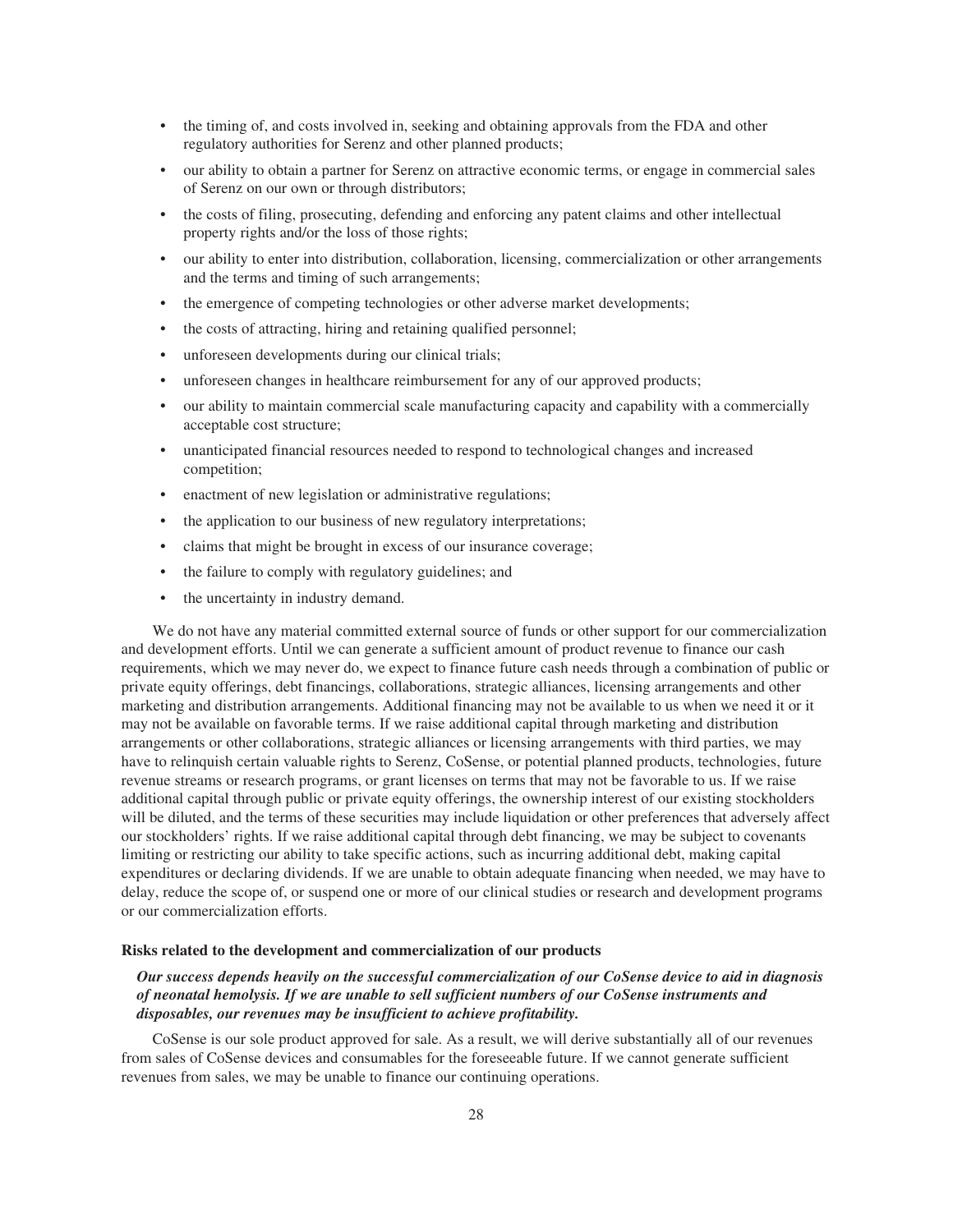# *We have not commercialized any product in the past, and may not be successful in commercializing CoSense.*

We have no history of successful product launches. Our efforts to launch CoSense into the neonatology marketplace are subject to a variety of risks, any of which may prevent or limit sales of the CoSense instruments and consumables. Furthermore, commercialization of products into the medical marketplace is subject to a variety of regulations regarding the manner in which potential customers may be engaged, the manner in which products may be lawfully advertised, and the claims that can be made for the benefits of the product, among other things. Our lack of experience with product launches may expose us to a higher than usual level of risk of non-compliance with these regulations, with consequences that may include fines or the removal of CoSense from the marketplace by regulatory authorities.

# *If we are unable to execute our sales and marketing strategy for CoSense, and are unable to gain acceptance in the market, we may be unable to generate sufficient revenue to sustain our business.*

Although we believe that CoSense, and our planned products, represent promising commercial opportunities, our products may never gain significant acceptance in the marketplace and therefore may never generate substantial revenue or profits for us. We will need to establish a market for CoSense and build that market through physician education, awareness programs, and other marketing efforts. Gaining acceptance in medical communities depends on a variety of factors, including clinical data published or reported in reputable contexts, and word-of-mouth between physicians. The process of publication in leading medical journals is subject to a peer review process and peer reviewers may not consider the results of our studies sufficiently novel or worthy of publication. Failure to have our studies published in peer-reviewed journals may limit the adoption of our current test and our planned tests.

Our ability to successfully market CoSense and our future diagnostic products will depend on numerous factors, including:

- the outcomes of clinical utility studies of such diagnostics in collaboration with key thought leaders to demonstrate our products' value in informing important medical decisions such as treatment selection;
- the success of the sales force which we have only begun to hire;
- whether healthcare providers believe such tests provide clinical utility;
- whether the medical community accepts that such tests are sufficiently sensitive and specific to be meaningful in patient care and treatment decisions; and
- whether hospital administrators, health insurers, government health programs and other payors will cover and pay for such tests and, if so, whether they will adequately reimburse us.

Failure to achieve widespread market acceptance of CoSense and our other planned products would materially harm our business, financial condition and results of operations.

# *If physicians decide not to order CoSense in significant numbers, we may be unable to generate sufficient revenue to sustain our business.*

To generate demand for CoSense and our other planned products, we will need to educate neonatologists, pediatricians, and other health care professionals on the clinical utility, benefits and value of the tests we provide through published papers, presentations at scientific conferences, educational programs and one-on-one education sessions by members of our sales force. In addition, we will need support of hospital administrators that the clinical and economic utility of CoSense justifies payment for the device and consumables at adequate pricing levels. We need to hire additional commercial, scientific, technical and other personnel to support this process.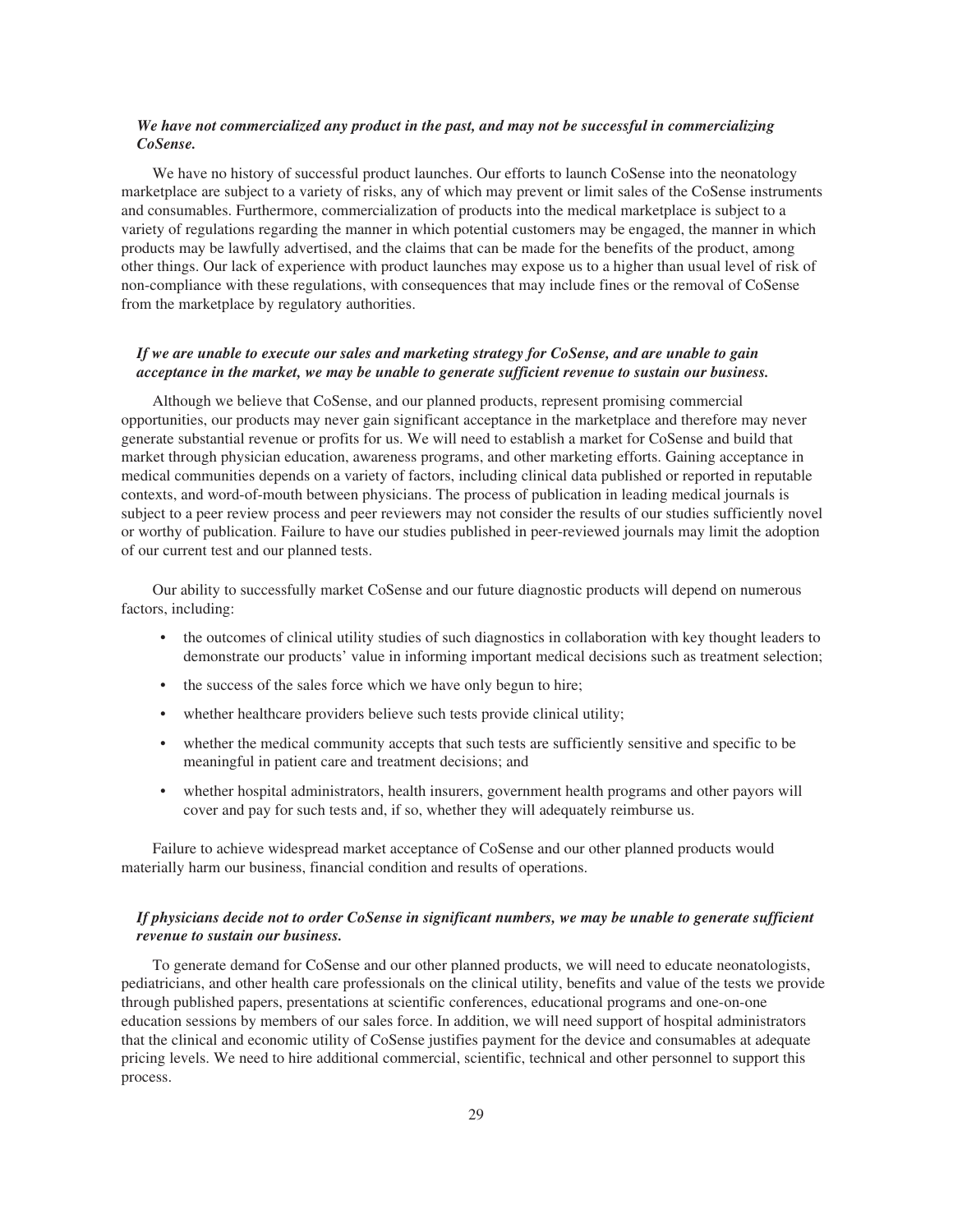In addition, although treatment guidelines recommend end-tidal carbon monoxide, or ETCO testing, physicians are free to practice in accordance with their own judgment, and may not adopt ETCO testing to the extent recommended by the guidelines, or at all. AAP guidelines recommend ETCO measurement be performed to assess the presence of hemolysis in neonates requiring phototherapy, neonates unresponsive to phototherapy or readmitted for phototherapy, and neonates with bilirubin levels approaching exchange transfusion levels. Furthermore, AAP guidelines are updated approximately every ten years, and the current guidelines were published in 2004, so the guidelines may change in the near term.

If we cannot convince medical practitioners to order and pay for our current test and our planned tests, and if we cannot convince institutions to pay for our current test and our planned tests, we will likely be unable to create demand in sufficient volume for us to achieve sustained profitability.

# *If CoSense, or our other planned products, do not continue to perform as expected, our operating results, reputation and business will suffer.*

Our success depends on the market's confidence that CoSense and our other planned products can provide reliable, high-quality diagnostic results. We believe that our customers are likely to be particularly sensitive to test defects and errors, and prior products made by other companies for the same diagnostic purpose have failed in the marketplace, in part as a result of poor diagnostic accuracy. As a result, the failure of CoSense or our planned products to perform as expected would significantly impair our reputation and the clinical usefulness of such tests. Reduced sales might result, and we may also be subject to legal claims arising from any defects or errors.

# *If our sole final-assembly manufacturing facility becomes damaged or inoperable, or we are required to vacate the facility, our ability to sell CoSense and to and pursue our research and development efforts may be jeopardized.*

We currently manufacture CoSense instruments and consumables. These are comprised of components sourced from a variety of contract manufacturers, with final assembly and calibration completed at our facility in Redwood City, California. We have recently moved these facilities from our prior location, a move which may be disruptive and risks interruption of manufacturing activities. We do not have any backup final-assembly facilities. We depend on contract manufacturers for our CoSense components, and for some of these we rely on a sole supplier. The San Francisco Bay area has experienced serious fires and power outages in the past, and is considered to lie in an area with significantly above-average earthquake risk. Our facilities and equipment, or those of our sole-source suppliers, could be harmed or rendered inoperable by natural or man-made disasters, including fire, earthquake, flooding and power outages. Any of these may render it difficult or impossible for us to manufacture products for some period of time. If our facility is inoperable for even a short period of time, the inability to manufacture our current products, and the interruption in research and development of our planned products, may result in the loss of customers or harm to our reputation or relationships with scientific or clinical collaborators; we may be unable to regain those customers or repair our reputation in the future. Furthermore, our facilities and the equipment we use to perform our research and development work could be costly and timeconsuming to repair or replace.

# *If we cannot compete successfully with other diagnostic modalities, we may be unable to increase or sustain our revenues or achieve and sustain profitability.*

Our principal competition comes from mainstream diagnostic methods, used by physicians for many years, which focus on invasive blood tests such as the Coombs test, blood counts and serum bilirubin. In addition, transcutaneous monitors of bilirubin also create a competitive threat. It may be difficult to change the methods or behavior of neonatologists and pediatricians to incorporate CoSense in their practices in conjunction with or instead of blood tests.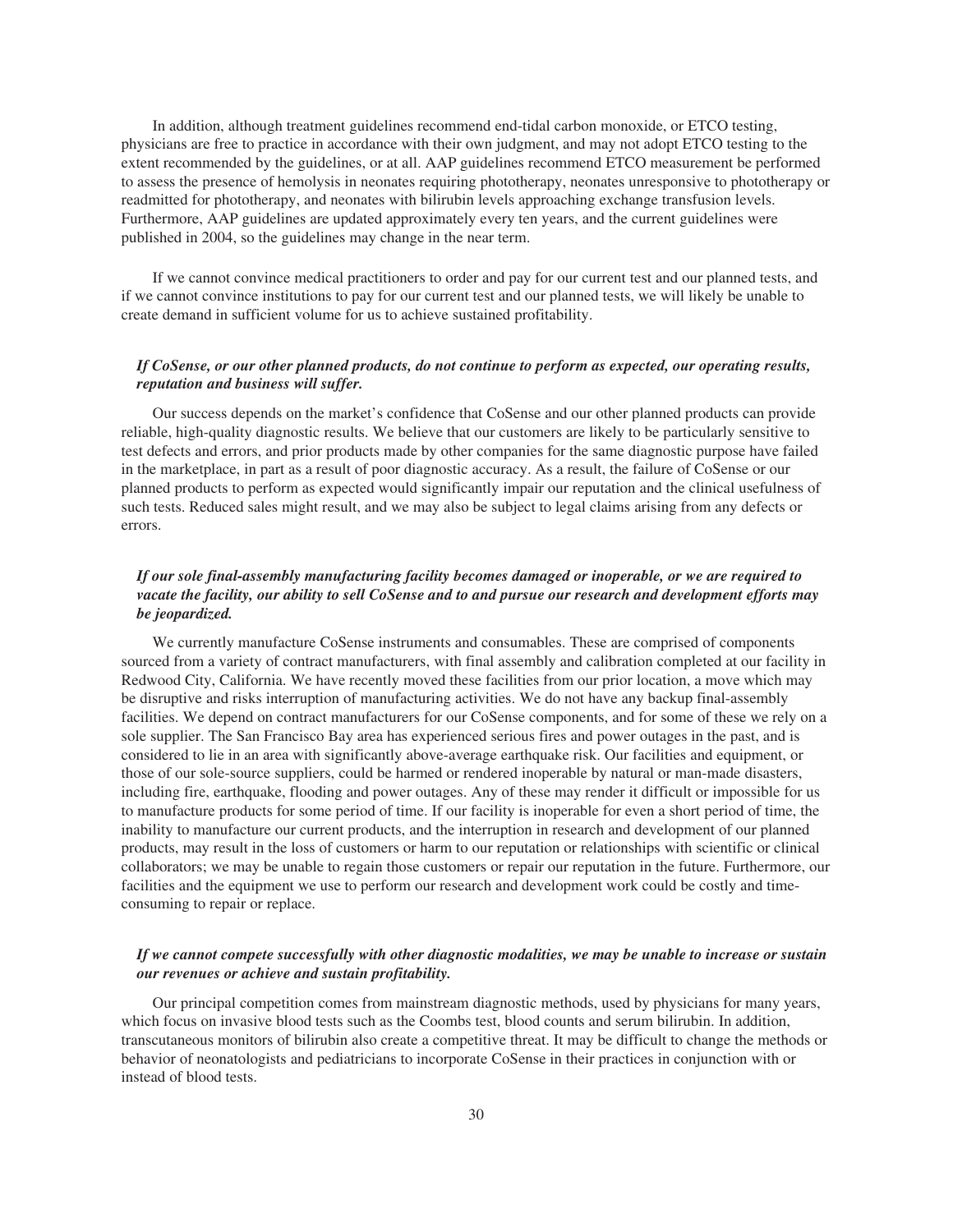In addition, several larger companies have extensive sales presence in the neonatology area and could potentially develop non-invasive diagnostic tests that compete with CoSense or our planned products. These include General Electric Healthcare, Philips, Draeger, Covidien, Masimo, Natus Medical, and CAS Medical. Some of our present and potential competitors have widespread brand recognition and substantially greater financial and technical resources and development, production and marketing capabilities than we do. Others may develop lower-priced tests that payors and physicians could view as functionally equivalent to our current or planned tests, which could force us to lower the list price of our tests. This would impact our operating margins and our ability to achieve and maintain profitability. If we cannot compete successfully against current or future competitors, we may be unable to increase or create market acceptance and sales of our current or planned tests, which could prevent us from increasing or sustaining our revenues or achieving or sustaining profitability.

# *We expect to continue to incur significant expenses to develop and market additional diagnostic tests, which could make it difficult for us to achieve and sustain profitability.*

In recent years, we have incurred significant costs in connection with the development of CoSense. For the year ended December 31, 2014, our research and development expenses were \$2.2 million. We expect our expenses to increase for the foreseeable future, as we conduct studies of CoSense and continue to develop our planned products, including tests for nitric oxide and other analytes. We will also incur significant expenses to establish a sales and marketing organization, and to drive adoption of and reimbursement for our products. As a result, we need to generate significant revenues in order to achieve sustained profitability.

#### *Serenz may not be approved for sale in the U.S., or in any territory outside of the E.U.*

Neither we nor any future collaboration partner can commercialize Serenz in the U.S. without first obtaining regulatory approval for the product from the FDA. In the E.U., we previously obtained CE Mark certification, clearing the device for commercial sale. However, upon our license of the product to Block Drug Company, a wholly-owned subsidiary of GlaxoSmithKline, or GSK, we discontinued the contract manufacturing relationships that formed a key element of the CE Mark documentation. An application for revival of the CE Mark certification will need to be submitted to the Notified Body for approval prior to commercialization of Serenz in the E.U. Furthermore, neither we, nor any future collaboration partner, can commercialize Serenz in any country outside of the E.U. without obtaining regulatory approval from comparable foreign regulatory authorities. The approval route for Serenz in the U.S. may be through a device approval or a drug-device combination approval. If it is a device approval pathway, it may be either via the premarket approval, or PMA, process, a *de novo* 510(k) pathway, or traditional 510(k). Additional randomized, controlled clinical trials may be necessary to obtain approval. The approval process may take several years to complete, and approval may never be obtained. Before obtaining regulatory approvals for the commercial sale of Serenz for treatment of AR, we must demonstrate with substantial evidence, gathered in preclinical and well-controlled clinical studies, that the planned product is safe and effective for use for that target indication. We may not conduct such a trial or may not successfully enroll or complete any such trial. Serenz may not achieve the required primary endpoint in the clinical trial, and Serenz may not receive regulatory approval. We must also demonstrate that the manufacturing facilities, processes and controls are adequate. Additionally, the FDA may determine that Serenz should be regulated as a combination product or as a drug, and in that case, the approval process would be further lengthened.

Moreover, obtaining regulatory approval for marketing of Serenz in one country does not ensure we will be able to obtain regulatory approval in other countries, while a failure or delay in obtaining regulatory approval in one country may have a negative effect on the regulatory process in other countries.

Even if we or any future collaboration partner were to successfully obtain a regulatory approval for Serenz, any approval might contain significant limitations related to use restrictions for specified age groups, warnings, precautions or contraindications, or may be subject to burdensome post-approval study or risk management requirements. If we are unable to obtain regulatory approval for Serenz in one or more jurisdictions, or any approval contains significant limitations, we may not be able to obtain sufficient revenue to justify commercial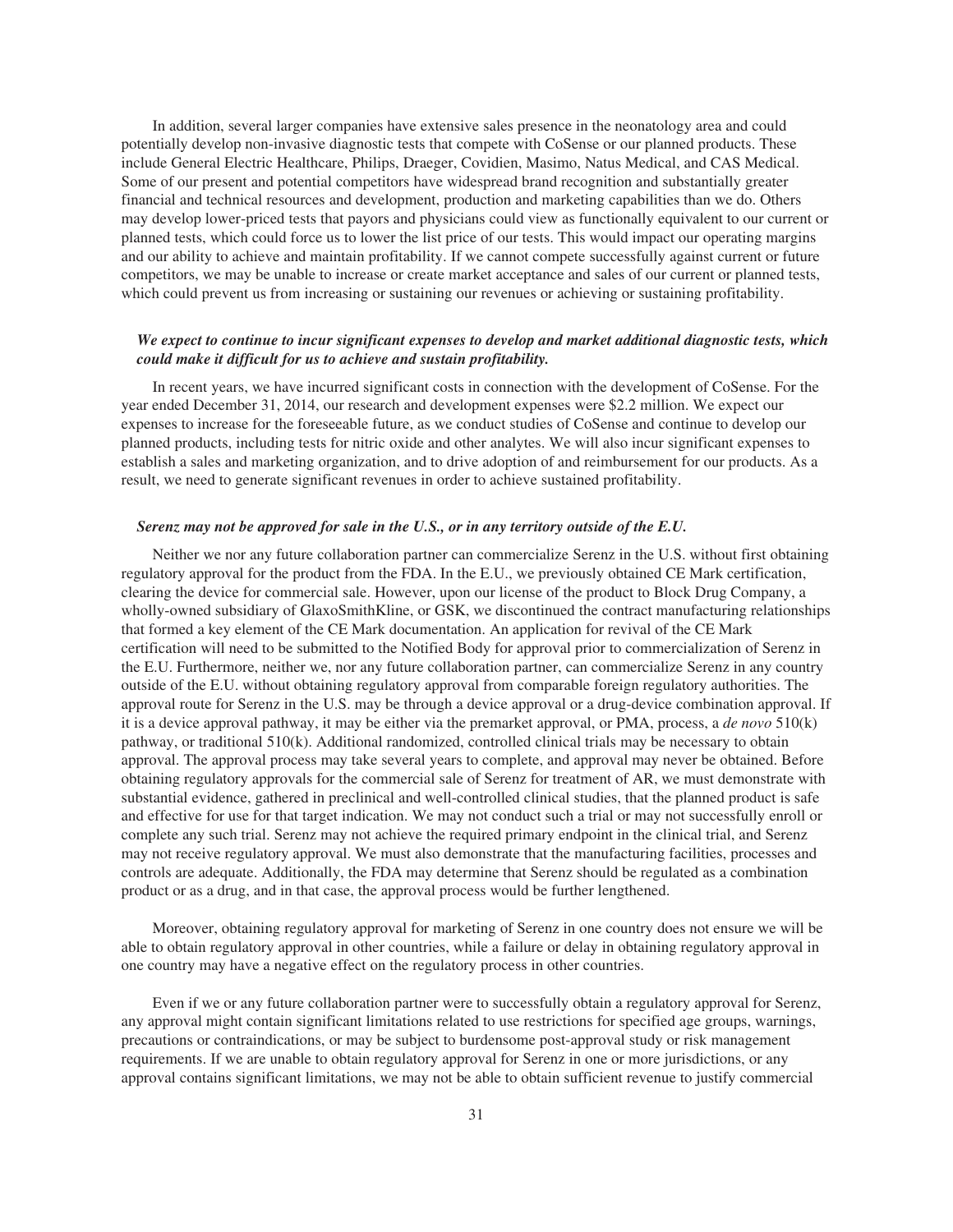launch. Also, any regulatory approval of Serenz, once obtained, may be withdrawn. Even if we obtain regulatory approval for Serenz in additional countries, the commercial success of the product will depend on a number of factors, including the following:

- establishment of commercially viable pricing, and obtaining approval for adequate reimbursement from third-party and government payors;
- our ability, or that of third-party manufacturers that we may retain, to manufacture quantities of Serenz using commercially viable processes at a scale sufficient to meet anticipated demand and reduce our cost of manufacturing, and that are compliant with current Good Manufacturing Practices, or cGMP, regulations;
- our success in educating physicians and patients about the benefits, administration and use of Serenz;
- the availability, perceived advantages, relative cost, relative safety and relative efficacy of alternative and competing treatments;
- acceptance of Serenz as safe and effective by patients, caregivers and the medical community; and
- a continued acceptable safety profile of Serenz following approval.

Many of these factors are beyond our control. If we are unable to successfully commercialize Serenz, or unable to obtain a partner to commercialize it, we may not be able to earn any revenues related to Serenz. This would result in an adverse effect on our business, financial condition, results of operations and growth prospects.

# *The regulatory approval process is expensive, time consuming and uncertain, and may prevent us or our partners from obtaining approval for the commercialization of Serenz or our other development candidates. Approval of Serenz in the U.S. or other territories may require that we, or a partner, conduct additional randomized, controlled clinical trials.*

The regulatory pathway for approval of Serenz in the U.S. has not been determined. However, there is a significant risk that the FDA will require us to file for approval via the PMA pathway for devices, or may classify Serenz as a drug-device combination that must be approved via the new drug application, or NDA, pathway typically used for drug products. In either of these cases, the FDA may require that additional randomized, controlled clinical trials be conducted before an application for approval can be filed. These are typically expensive and time consuming, and require substantial commitment of financial and personnel resources from the sponsoring company. These trials also entail significant risk, and the data that results may not be sufficient to support approval by the FDA or other regulatory bodies.

Furthermore, regulatory approval of either a PMA or an NDA is not guaranteed, and the filing and approval process itself is expensive and may take several years. The FDA also has substantial discretion in the approval process. Despite the time and expense exerted, failure may occur at any stage, and we could encounter problems that cause us to abandon or repeat clinical studies. The FDA can delay, limit, or deny approval of a future product for many reasons, including but not limited to:

- a future product may not be deemed to be safe and effective;
- FDA officials may not find the data from clinical and preclinical studies sufficient;
- the FDA may not approve our or our third-party manufacturer's processes or facilities; or
- the FDA may change its approval policies or adopt new regulations.

If Serenz, or our future products, fail to demonstrate safety and efficacy in further clinical studies that may be required, or do not gain regulatory approval, our business and results of operations will be materially and adversely harmed.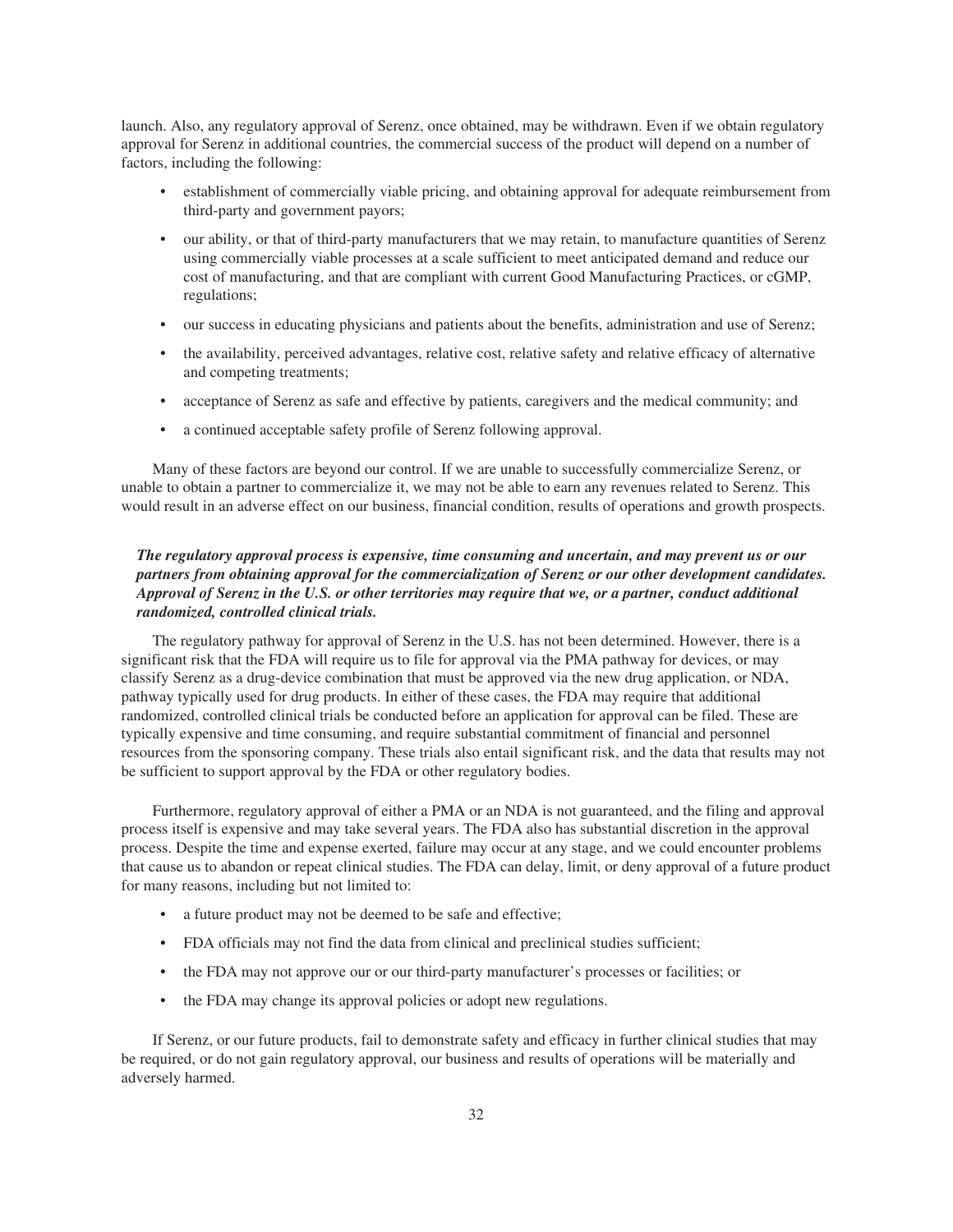# *The mechanism of action of Serenz has not been fully determined or validated.*

The exact mechanism of action(s) of Serenz is unknown. Therapeutics are increasingly focused on targetdriven development, and an understanding of a future product's mechanism of action is typically believed to make development less risky. The FDA may view this as increasing the potential risks, and diminishing the potential benefits, of Serenz. In addition, potential partners may view this as a limitation of the program, and it may be more challenging for us to obtain a partnership on favorable terms as a result.

# *Because the results of preclinical testing and earlier clinical trials, and the results to date in various clinical trials, are not necessarily predictive of future results, Serenz may not have favorable results in later clinical trials or receive regulatory approval.*

Success in preclinical testing and early clinical trials does not ensure that later clinical trials will generate adequate data to demonstrate the efficacy and safety of an investigational product. A number of companies in the pharmaceutical and biotechnology industries, including those with greater resources and experience, have suffered significant setbacks in clinical trials, even after seeing promising results in earlier clinical trials. Despite the results to date in the various clinical studies performed with Serenz, we do not know whether pivotal clinical trials, if the FDA requires they be conducted, will demonstrate adequate efficacy and safety to result in regulatory approval to market Serenz. Even if we, or a future partner, believe that the data is adequate to support an application for regulatory approval to market our planned products, the FDA or other applicable foreign regulatory authorities may not agree and may require additional clinical trials. If these subsequent clinical trials do not produce favorable results, regulatory approval for Serenz may not be achieved.

There can be no assurance that Serenz will not exhibit new or increased safety risks in subsequent clinical trials. In addition, preclinical and clinical data are often susceptible to varying interpretations and analyses, and many other companies that have believed their planned products performed satisfactorily in preclinical studies and clinical trials have nonetheless failed to obtain regulatory approval for the marketing of their products.

# *Delays in the enrollment of patients in any of our clinical studies could increase development costs and delay completion of the study.*

We or any future collaboration partner may not be able to initiate or continue clinical studies for Serenz if we are unable to locate and enroll a sufficient number of eligible patients to participate in these studies as required by the FDA or other regulatory authorities. Even if a sufficient number of patients can be enrolled in clinical trials, if the pace of enrollment is slower than we expect, the development costs for our planned products may increase and the completion of our studies may be delayed, or the studies could become too expensive to complete.

# *If clinical studies of Serenz or any of our planned products fail to demonstrate safety and efficacy to the satisfaction of the FDA or similar regulatory authorities outside the U.S. or do not otherwise produce positive results, we may incur additional costs, experience delays in completing or ultimately fail in completing the development and commercialization of Serenz or our planned products.*

Before obtaining regulatory approval for the sale of any planned product we must conduct extensive clinical studies to demonstrate the safety and efficacy of our planned products in humans. Clinical studies are expensive, difficult to design and implement, can take many years to complete and are uncertain as to outcome. A failure of one or more of our clinical studies could occur at any stage of testing.

Numerous unforeseen events during, or as a result of, clinical studies could occur, which would delay or prevent our ability to receive regulatory approval or commercialize Serenz or any of our planned products, including the following:

• clinical studies may produce negative or inconclusive results, and we may decide, or regulators may require us, to conduct additional clinical studies or abandon product development programs;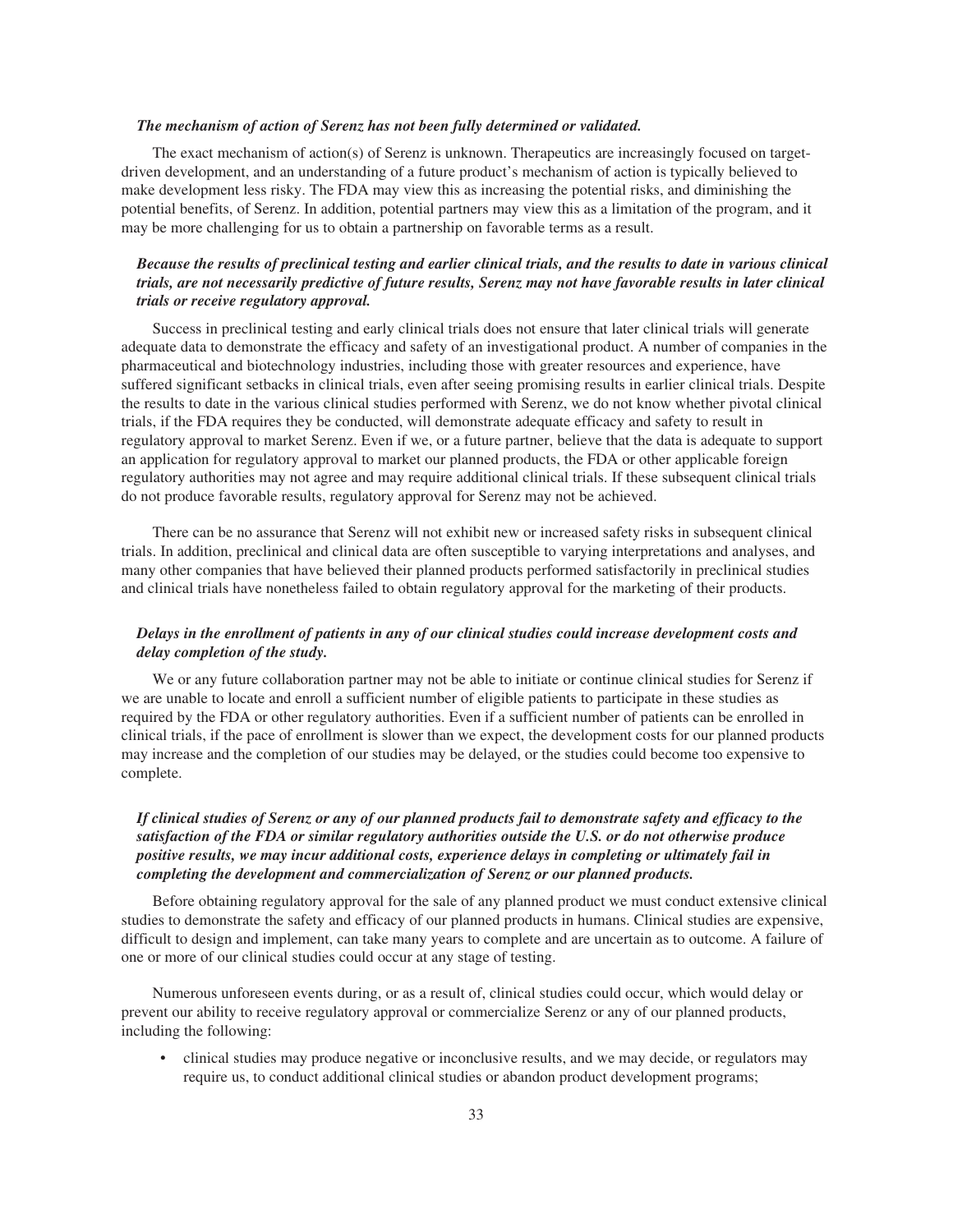- the number of patients required for clinical studies may be larger than we anticipate, enrollment in these clinical studies may be insufficient or slower than we anticipate or patients may drop out of these clinical studies at a higher rate than we anticipate;
- the cost of clinical studies or the manufacturing of our planned products may be greater than we anticipate;
- third-party contractors may fail to comply with regulatory requirements or meet their contractual obligations to us in a timely manner, or at all;
- we might have to suspend or terminate clinical studies of our planned products for various reasons, including a finding that our planned products have unanticipated serious side effects or other unexpected characteristics or that the patients are being exposed to unacceptable health risks;
- regulators may not approve our proposed clinical development plans;
- regulators or independent institutional review boards, or IRBs, may not authorize us or our investigators to commence a clinical study or conduct a clinical study at a prospective study site;
- regulators or IRBs may require that we or our investigators suspend or terminate clinical research for various reasons, including noncompliance with regulatory requirements; and
- the supply or quality of our planned products or other materials necessary to conduct clinical studies of our planned products may be insufficient or inadequate.

If we or any future collaboration partner are required to conduct additional clinical trials or other testing of Serenz or any planned products beyond those that we contemplate, those clinical studies or other testing cannot be successfully completed, if the results of these studies or tests are not positive or are only modestly positive or if there are safety concerns, we may:

- be delayed in obtaining marketing approval for our planned products;
- not obtain marketing approval at all;
- obtain approval for indications that are not as broad as intended;
- have the product removed from the market after obtaining marketing approval;
- be subject to additional post-marketing testing requirements; or
- be subject to restrictions on how the product is distributed or used.

Our product development costs will also increase if we experience delays in testing or approvals. We do not know whether any clinical studies will begin as planned, will need to be restructured or will be completed on schedule, or at all.

Significant clinical study delays also could shorten any periods during which we may have the exclusive right to commercialize our planned products or allow our competitors to bring products to market before we do, which would impair our ability to commercialize our planned products and harm our business and results of operations.

# *Even if subsequent clinical trials demonstrate acceptable safety and efficacy of Serenz for treatment of AR, the FDA or similar regulatory authorities outside the U.S. may not approve Serenz for marketing or may approve it with restrictions on the label, which could have a material adverse effect on our business, financial condition, results of operations and growth prospects.*

It is possible that the FDA or similar regulatory authorities may not consider the results of the clinical trials to be sufficient for approval of Serenz for this indication. In general, the FDA suggests that sponsors complete two adequate and well-controlled clinical studies to demonstrate effectiveness because a conclusion based on two persuasive studies will be more compelling than a conclusion based on a single study. The FDA may nonetheless require that we may conduct additional clinical studies, possibly using a different clinical study design.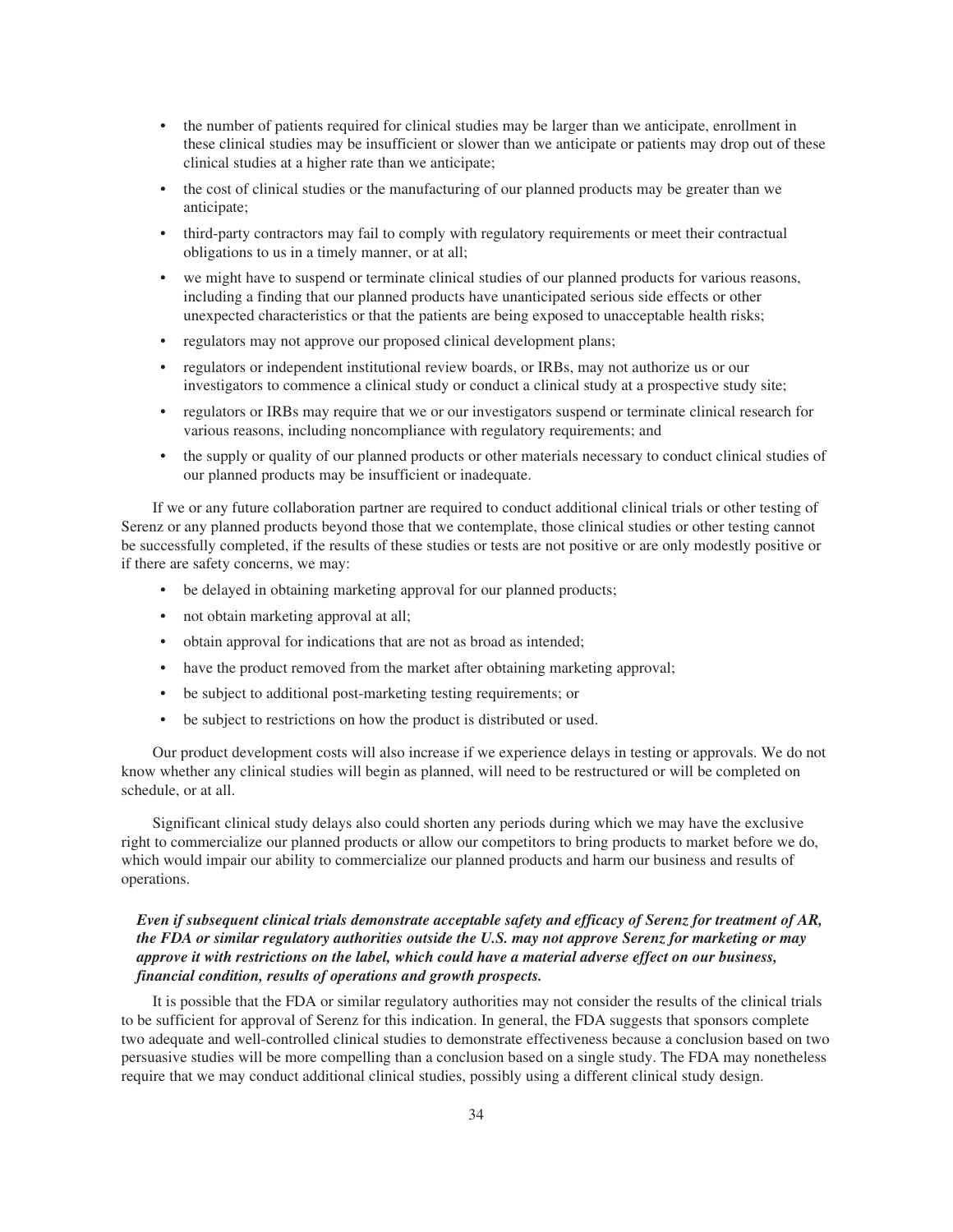Moreover, even if the FDA or other regulatory authorities approve Serenz, the approval may include additional restrictions on the label that could make Serenz less attractive to physicians and patients compared to other products that may be approved for broader indications, which could limit potential sales of Serenz.

If we fail to obtain FDA or other regulatory approval of Serenz, or if the approval is narrower than what we seek, it could impair our ability to realize value from Serenz, and therefore may have a material adverse effect on our business, financial condition, results of operations and growth prospects.

## *Even if Serenz or any planned products receive regulatory approval, these products may fail to achieve the degree of market acceptance by physicians, patients, caregivers, healthcare payors and others in the medical community necessary for commercial success.*

If Serenz or any planned products receive regulatory approval, they may nonetheless fail to gain sufficient market acceptance by physicians, hospital administrators, patients, healthcare payors and others in the medical community. The degree of market acceptance of our planned products, if approved for commercial sale, will depend on a number of factors, including the following:

- the prevalence and severity of any side effects;
- their efficacy and potential advantages compared to alternative treatments;
- the price we charge for our planned products;
- the willingness of physicians to change their current treatment practices;
- convenience and ease of administration compared to alternative treatments;
- the willingness of the target patient population to try new therapies and of physicians to prescribe these therapies;
- the strength of marketing and distribution support; and
- the availability of third-party coverage or reimbursement.

For example, a number of companies offer therapies for treatment of AR patients based on a daily regimen, and physicians, patients or their families may not be willing to change their current treatment practices in favor of Serenz even if it is able to offer additional efficacy or more attractive product attributes. If Serenz or any planned products, if approved, do not achieve an adequate level of acceptance, we may not generate significant product revenue and we may not become profitable on a sustained basis or at all.

# *We currently have limited sales and distribution personnel, and limited marketing capabilities. If we are unable to develop a sales and marketing and distribution capability on our own or through collaborations or other marketing partners, we will not be successful in commercializing CoSense, Serenz, or other planned products.*

We are currently building a sales and marketing infrastructure and have no experience in the sale, marketing or distribution of diagnostic or therapeutic products. To achieve commercial success for any approved product, we must either develop a sales and marketing organization or outsource these functions to third parties. We intend to commercialize CoSense with our own specialty sales force in the U.S., Canada and potentially other geographies. If we obtain regulatory approval, we intend to commercialize Serenz through third-party partners or distributors.

There are risks involved with both establishing our own sales and marketing capabilities and entering into arrangements with third parties to perform these services. For example, recruiting and training a sales force is expensive and time-consuming, and could delay any product launch. If the commercial launch of a planned product for which we recruit a sales force and establish marketing capabilities is delayed, or does not occur for any reason, we would have prematurely or unnecessarily incurred these commercialization expenses. This may be costly, and our investment would be lost if we cannot retain or reposition our sales and marketing personnel.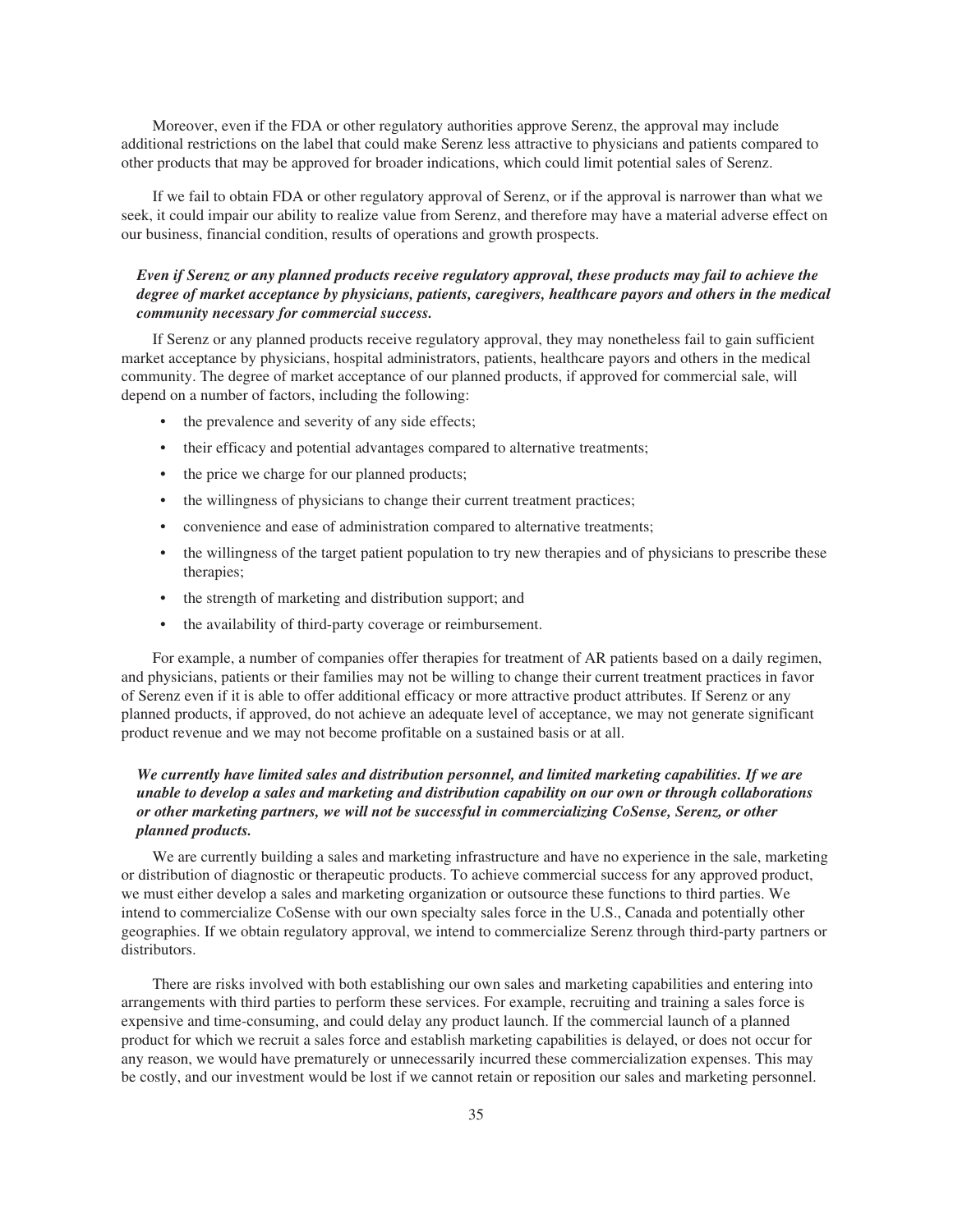We also may not be successful entering into arrangements with third parties to sell and market our planned products or may be unable to do so on terms that are favorable to us. We likely will have little control over such third parties, and any of them may fail to devote the necessary resources and attention to sell and market our products effectively and could damage our reputation. If we do not establish sales and marketing capabilities successfully, either on our own or in collaboration with third parties, we will not be successful in commercializing our planned products.

### *We may attempt to form partnerships in the future with respect to Serenz or other future products, but we may not be able to do so, which may cause us to alter our development and commercialization plans, and may cause us to terminate the Serenz program.*

We may form strategic alliances, create joint ventures or collaborations, or enter into licensing agreements with third parties that we believe will more effectively provide resources to develop and commercialize our programs. For example, we currently intend to identify one or more new partners or distributors for the commercialization of Serenz. We may also attempt to find one or more strategic partners for the development or commercialization of one or more of our other future products.

We face significant competition in seeking appropriate strategic partners, and the negotiation process to secure favorable terms is time-consuming and complex. In addition, the termination of our license agreement for Serenz with our former partner, may negatively impact the perception of Serenz held by other potential partners for the program. We may not be successful in our efforts to establish such a strategic partnership for any future products and programs on terms that are acceptable to us, or at all.

Any delays in identifying suitable collaborators and entering into agreements to develop or commercialize our future products could negatively impact the development or commercialization of our future products, particularly in geographic regions like the E.U., where we do not currently have development and commercialization infrastructure. Absent a partner or collaborator, we would need to undertake development or commercialization activities at our own expense. If we elect to fund and undertake development and commercialization activities on our own, we may need to obtain additional expertise and additional capital, which may not be available to us on acceptable terms or at all. If we are unable to do so, we may not be able to develop our future products or bring them to market, and our business may be materially and adversely affected.

# *Serenz or our planned products may cause serious adverse side effects or have other properties that could delay or prevent their regulatory approval, limit the commercial desirability of an approved label or result in significant negative consequences following any marketing approval.*

The risk of failure of clinical development is high. It is impossible to predict when or if this or any planned products will prove safe enough to receive regulatory approval. Undesirable side effects caused by Serenz or any of our planned products could cause us or regulatory authorities to interrupt, delay or halt clinical trials They could result in a more restrictive label or the delay or denial of regulatory approval by the FDA or other comparable foreign regulatory authority.

Additionally, if Serenz or any of our planned products receives marketing approval, and we or others later identify undesirable side effects caused by such product, a number of potentially significant negative consequences could result, including:

- we may be forced to recall such product and suspend the marketing of such product;
- regulatory authorities may withdraw their approvals of such product;
- regulatory authorities may require additional warnings on the label that could diminish the usage or otherwise limit the commercial success of such products;
- the FDA or other regulatory bodies may issue safety alerts, Dear Healthcare Provider letters, press releases or other communications containing warnings about such product;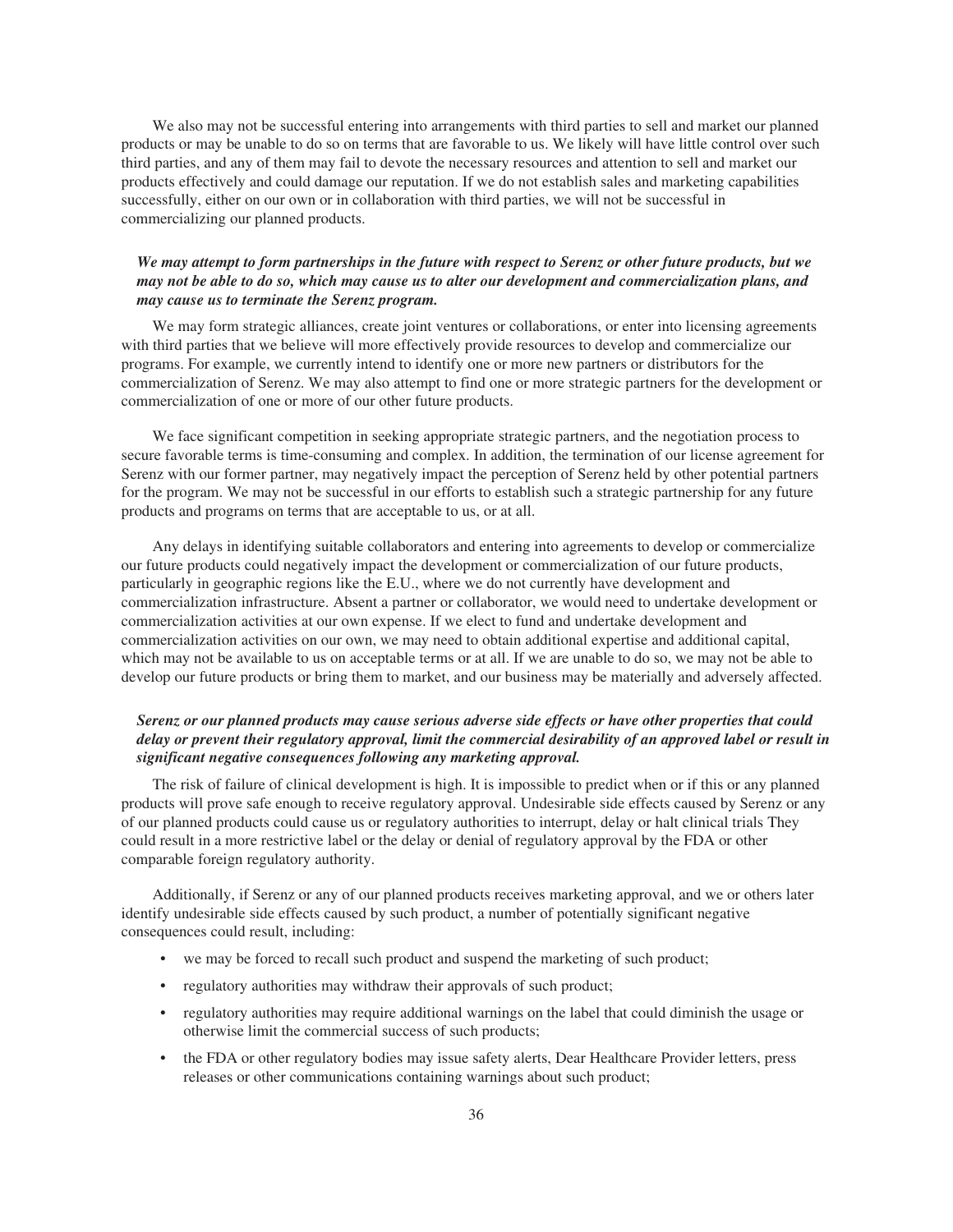- the FDA may require the establishment or modification of Risk Evaluation Mitigation Strategies or a comparable foreign regulatory authority may require the establishment or modification of a similar strategy that may, for instance, restrict distribution of our products and impose burdensome implementation requirements on us;
- we may be required to change the way the product is administered or conduct additional clinical trials;
- we could be sued and held liable for harm caused to subjects or patients;
- we may be subject to litigation or product liability claims; and
- our reputation may suffer.

Any of these events could prevent us from achieving or maintaining market acceptance of the particular planned product, if approved.

### *We face competition, which may result in others discovering, developing or commercializing products before we do, or more successfully than we do.*

Alternatives exist for CoSense and for Serenz, and we will likely face competition with respect to any planned products that we may seek to develop or commercialize in the future, from major pharmaceutical companies, specialty pharmaceutical companies, medical device companies, and biotechnology companies worldwide. There are several large pharmaceutical and biotechnology companies that currently market and sell AR therapies to our target patient group. These companies may reduce prices for their competing drugs in an effort to gain or retain market share, and undermine the value proposition that Serenz or CoSense might otherwise be able to offer to payors. Potential competitors also include academic institutions, government agencies and other public and private research organizations that conduct research, seek patent protection and establish collaborative arrangements for research, development, manufacturing and commercialization. Many of these competitors are attempting to develop therapeutics for our target indications.

Smaller or early stage companies may also prove to be significant competitors, particularly through collaborative arrangements with large and established companies. These third parties compete with us in recruiting and retaining qualified technical and management personnel, establishing clinical study sites and patient registration for clinical studies, as well as in acquiring technologies complementary to, or necessary for, our programs.

## *Even if we are able to commercialize CoSense, Serenz, or any planned products, or to obtain a partner to commercialize Serenz, the products may become subject to unfavorable pricing regulations, third-party reimbursement practices or healthcare reform initiatives, thereby harming our business.*

The regulations that govern marketing approvals, pricing and reimbursement for new products vary widely from country to country. Some countries require approval of the sale price of a product before it can be marketed. In many countries, the pricing review period begins after marketing approval is granted. In some foreign markets, pricing remains subject to continuing governmental control even after initial approval is granted. As a result, we might obtain regulatory approval for a product in a particular country, but then be subject to price regulations that delay our commercial launch of the product and negatively impact the revenue we are able to generate from the sale of the product in that country. Adverse pricing limitations may hinder our ability to recoup our investment in one or more planned products, even if our planned products obtain regulatory approval.

Our ability to commercialize CoSense or any planned products successfully also will depend in part on the extent to which reimbursement for these products and related treatments becomes available from government health administration authorities, private health insurers and other organizations. Government authorities and third-party payors, such as private health insurers and health maintenance organizations, decide which medications they will pay for and establish reimbursement levels. A primary trend in the U.S. healthcare industry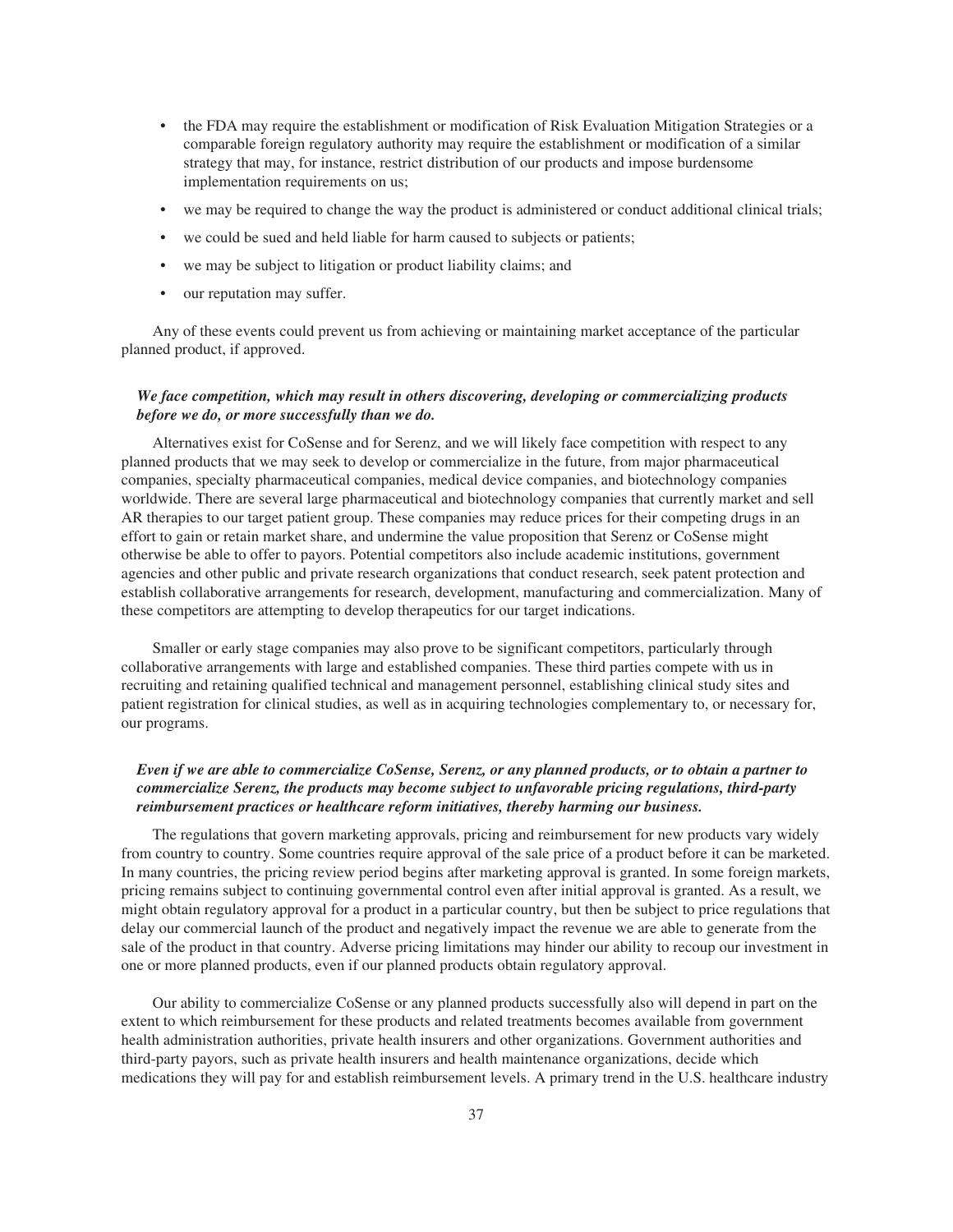and elsewhere is cost containment. Government authorities and these third-party payors have attempted to control costs by limiting coverage and the amount of reimbursement for particular medications. We cannot be sure that reimbursement will be available for any product that we commercialize and, if reimbursement is available, what the level of reimbursement will be. Reimbursement may impact the demand for, or the price of, any product for which we obtain marketing approval. Obtaining reimbursement for our products may be particularly difficult because of the higher prices often associated with products administered under the supervision of a physician. If reimbursement is not available or is available only to limited levels, we may not be able to successfully commercialize any planned product that we successfully develop.

While we expect payments for CoSense to be part of a Diagnosis-Related Group, or DRG, (also known as a bundled payment) we may have to obtain reimbursement for it from payors directly. There may be significant delays in obtaining reimbursement for CoSense, and coverage may be more limited than the purposes for which the product is approved by the FDA or regulatory authorities in other countries. Moreover, eligibility for reimbursement does not imply that any product will be paid for in all cases or at a rate that covers our costs, including research, development, manufacture, sale and distribution. Interim payments for new products, if applicable, may also not be sufficient to cover our costs and may not be made permanent. Payment rates may vary according to the use of the product and the clinical setting in which it is used, may be based on payments allowed for lower cost products that are already reimbursed and may be incorporated into existing payments for other services. Net prices for products may be reduced by mandatory discounts or rebates required by government healthcare programs or private payors and by any future relaxation of laws that presently restrict imports of products from countries where they may be sold at lower prices than in the U.S. Third-party payors often rely upon Medicare coverage policy and payment limitations in setting their own reimbursement policies. Our inability to promptly obtain coverage and profitable payment rates from both government funded and private payors for new products that we develop could have a material adverse effect on our operating results, our ability to raise capital needed to commercialize products and our overall financial condition. In some foreign countries, including major markets in the E.U. and Japan, the pricing of prescription pharmaceuticals is subject to governmental control. In these countries, pricing negotiations with governmental authorities can take nine to twelve months or longer after the receipt of regulatory marketing approval for a product. To obtain reimbursement or pricing approval in some countries, we may be required to conduct a clinical trial that compares the cost-effectiveness of our product to other available therapies. Our business could be materially harmed if reimbursement of CoSense, if any, is unavailable or limited in scope or amount or if pricing is set at unsatisfactory levels.

Similar risks apply to the reimbursement of Serenz.

## *Product liability lawsuits against us could cause us to incur substantial liabilities and to limit commercialization of any products that we may develop.*

We face an inherent risk of product liability exposure related to the sale of CoSense and any planned products in human clinical studies. The marketing, sale and use of CoSense and our planned products could lead to the filing of product liability claims against us if someone alleges that our tests failed to perform as designed. We may also be subject to liability for a misunderstanding of, or inappropriate reliance upon, the information we provide. If we cannot successfully defend ourselves against claims that CoSense or our planned products caused injuries, we may incur substantial liabilities. Regardless of merit or eventual outcome, liability claims may result in:

- decreased demand for any planned products that we may develop;
- injury to our reputation and significant negative media attention;
- withdrawal of patients from clinical studies or cancellation of studies;
- significant costs to defend the related litigation and distraction to our management team;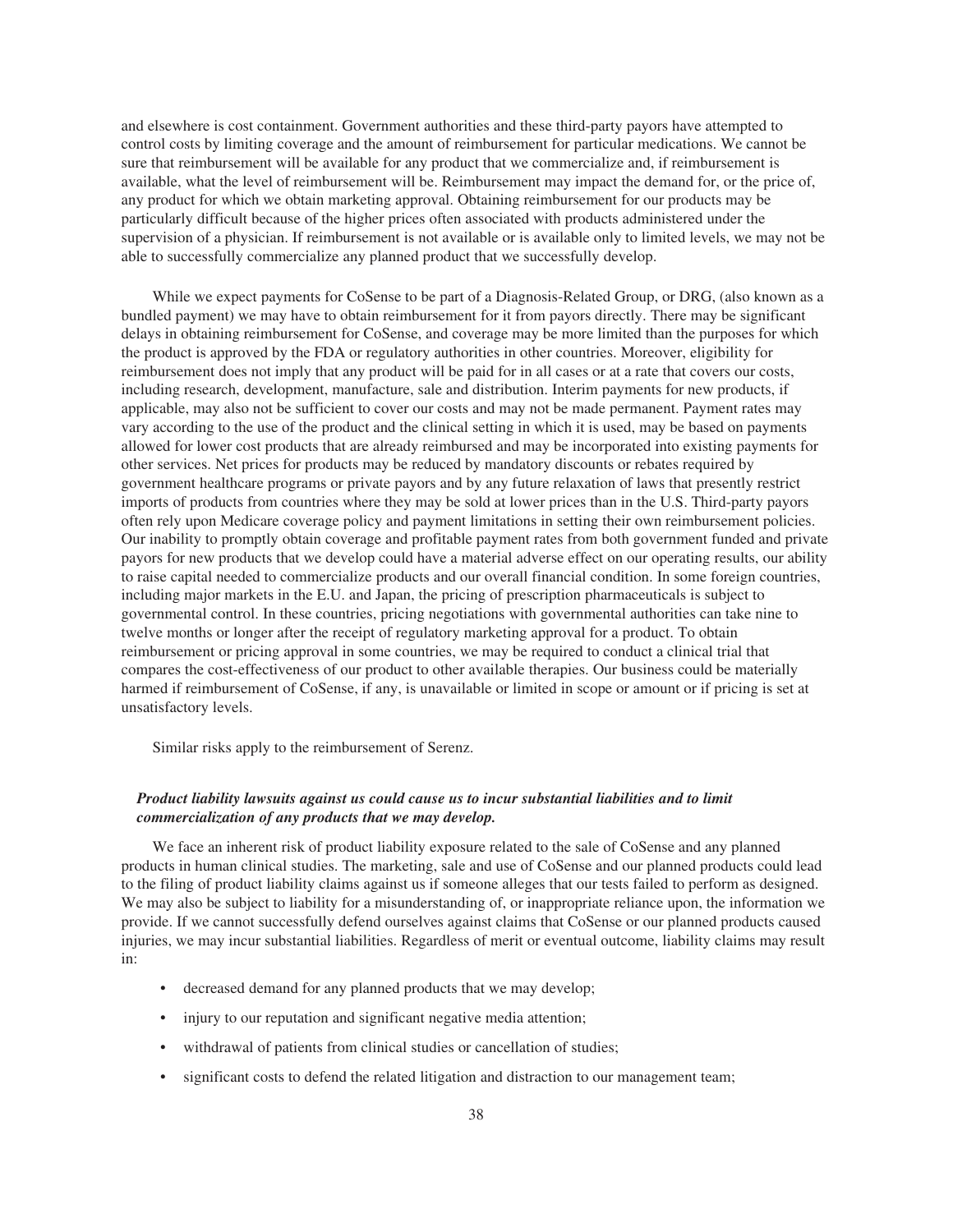- substantial monetary awards to patients;
- loss of revenue; and
- the inability to commercialize any products that we may develop.

We currently hold \$5.0 million in product liability insurance coverage, which may not be adequate to cover all liabilities that we may incur. Insurance coverage is increasingly expensive. We may not be able to maintain insurance coverage at a reasonable cost or in an amount adequate to satisfy any liability that may arise.

#### *The loss of key members of our executive management team could adversely affect our business.*

Our success in implementing our business strategy depends largely on the skills, experience and performance of key members of our executive management team and others in key management positions, including Dr. Anish Bhatnagar, our Chief Executive Officer, David D. O'Toole, our Chief Financial Officer, Anthony Wondka, our Vice President of Research and Development, Gina Phelps, our Vice President of Sales and Kristen Yen, our Vice President of Clinical & Regulatory. The collective efforts of each of these persons, and others working with them as a team, are critical to us as we continue to develop our technologies, tests and research and development and sales programs. As a result of the difficulty in locating qualified new management, the loss or incapacity of existing members of our executive management team could adversely affect our operations. If we were to lose one or more of these key employees, we could experience difficulties in finding qualified successors, competing effectively, developing our technologies and implementing our business strategy. Our Chief Executive Officer, Chief Financial Officer, Vice President of Clinical & Regulatory, Vice President of Sales, and Vice President of Research and Development have employment agreements, however, the existence of an employment agreement does not guarantee retention of members of our executive management team and we may not be able to retain those individuals for the duration of or beyond the end of their respective terms. We have secured a \$1,000,000 "key person" life insurance policy on our Chief Executive Officer, Dr. Anish Bhatnagar, but do not otherwise maintain "key person" life insurance on any of our employees.

In addition, we rely on collaborators, consultants and advisors, including scientific and clinical advisors, to assist us in formulating our research and development and commercialization strategy. Our collaborators, consultants and advisors are generally employed by employers other than us and may have commitments under agreements with other entities that may limit their availability to us.

The loss of a key employee, the failure of a key employee to perform in his or her current position or our inability to attract and retain skilled employees could result in our inability to continue to grow our business or to implement our business strategy.

### *There is a scarcity of experienced professionals in our industry. If we are not able to retain and recruit personnel with the requisite technical skills, we may be unable to successfully execute our business strategy.*

The specialized nature of our industry results in an inherent scarcity of experienced personnel in the field. Our future success depends upon our ability to attract and retain highly skilled personnel, including scientific, technical, commercial, business, regulatory and administrative personnel, necessary to support our anticipated growth, develop our business and perform certain contractual obligations. Given the scarcity of professionals with the scientific knowledge that we require and the competition for qualified personnel among life science businesses, we may not succeed in attracting or retaining the personnel we require to continue and grow our operations.

# *Our inability to attract, hire and retain a sufficient number of qualified sales professionals would hamper our ability to increase demand for CoSense, to expand geographically and to successfully commercialize any other products we may develop.*

To succeed in selling CoSense and any other products that we are able to develop, we must develop a sales force in the U.S. and internationally by recruiting sales representatives with extensive experience in neonatology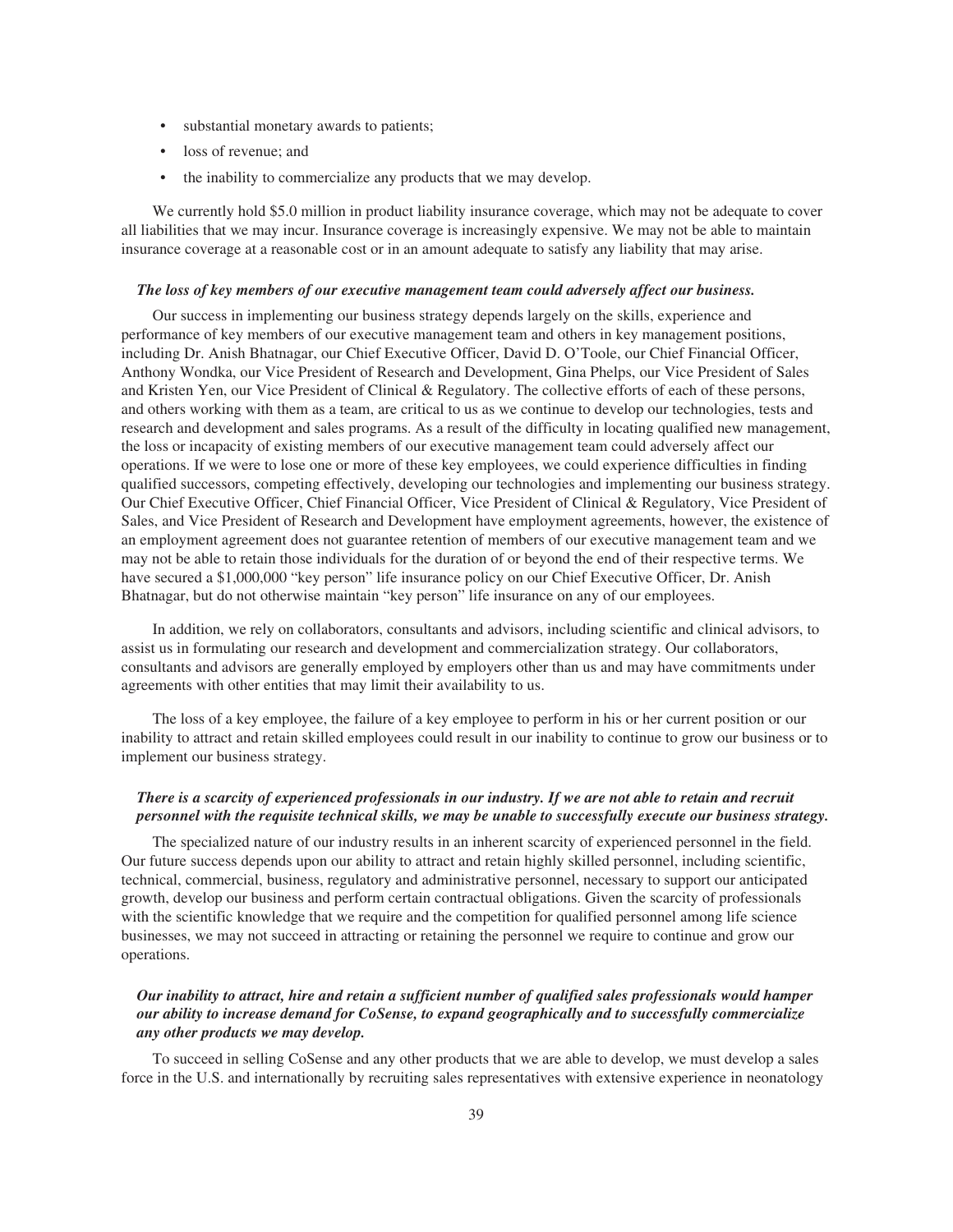and close relationships with neonatologists, pediatricians, nurses, and other hospital personnel. To achieve our marketing and sales goals, we will need to build our sales and commercial infrastructure, with which to date we have had little experience. Sales professionals with the necessary technical and business qualifications are in high demand, and there is a risk that we may be unable to attract, hire and retain the number of sales professionals with the right qualifications, scientific backgrounds and relationships with decision-makers at potential customers needed to achieve our sales goals. We expect to face competition from other companies in our industry, some of whom are much larger than us and who can pay greater compensation and benefits than we can, in seeking to attract and retain qualified sales and marketing employees. If we are unable to hire and retain qualified sales and marketing personnel, our business will suffer.

# *We may encounter manufacturing problems or delays that could result in lost revenue. Additionally, we currently rely on third-party suppliers for critical materials needed to manufacture CoSense instruments and consumables, as well as our planned products. Any problems experienced by these suppliers could result in a delay or interruption of their supply to us, and as a result, we may face delays in the commercialization of CoSense or the development and commercialization of planned products.*

We perform final assembly of CoSense instruments and consumables at our facility in Redwood City, CA. We believe that we currently have adequate manufacturing capacity. If demand for our current products and our planned products increases significantly, we will need to either expand our manufacturing capabilities or outsource to other manufacturers. We currently have limited experience in commercial-scale manufacturing of our planned products, and we currently rely upon third-party contract manufacturing organizations to manufacture and supply components for our CoSense instrument and consumables. The manufacture of these products in compliance with the FDA's regulations requires significant expertise and capital investment, including the development of advanced manufacturing techniques and process controls. Manufacturers of medical device products often encounter difficulties in production, including difficulties with production costs and yields, quality control, quality assurance testing, shortages of qualified personnel, as well as compliance with strictly enforced FDA requirements, other federal and state regulatory requirements, and foreign regulations.

We currently purchase components for the CoSense instruments and consumables under purchase orders and do not have long-term contracts with most of the suppliers of these materials. If suppliers were to delay or stop producing our components, or if the prices they charge us were to increase significantly, or if they elected not to sell to us, we would need to identify other suppliers. We could experience delays in manufacturing the instruments or consumables while finding another acceptable supplier, which could impact our results of operations. The changes could also result in increased costs associated with qualifying the new materials or reagents and in increased operating costs. Further, any prolonged disruption in a supplier's operations could have a significant negative impact on our ability to manufacture and deliver products in a timely manner. Some of the components used in our CoSense are currently sole-source, and substitutes for these components might not be able to be obtained easily or may require substantial design or manufacturing modifications. Any significant problem experienced by one of our sole source suppliers may result in a delay or interruption in the supply of components to us because the number of third-party manufacturers with the necessary manufacturing and regulatory expertise and facilities is limited. Any delay or interruption would likely lead to a delay or interruption in our manufacturing operations. The inclusion of substitute components must meet our product specifications and could require us to qualify the new supplier with the appropriate government regulatory authorities. It could be expensive and take a significant amount of time to arrange for alternative suppliers, which could have a material adverse effect on our business. New manufacturers of any planned product would be required to qualify under applicable regulatory requirements and would need to have sufficient rights under applicable intellectual property laws to the method of manufacturing the planned product. Obtaining the necessary FDA approvals or other qualifications under applicable regulatory requirements and ensuring non-infringement of third-party intellectual property rights could result in a significant interruption of supply and could require the new manufacturer to bear significant additional costs that may be passed on to us.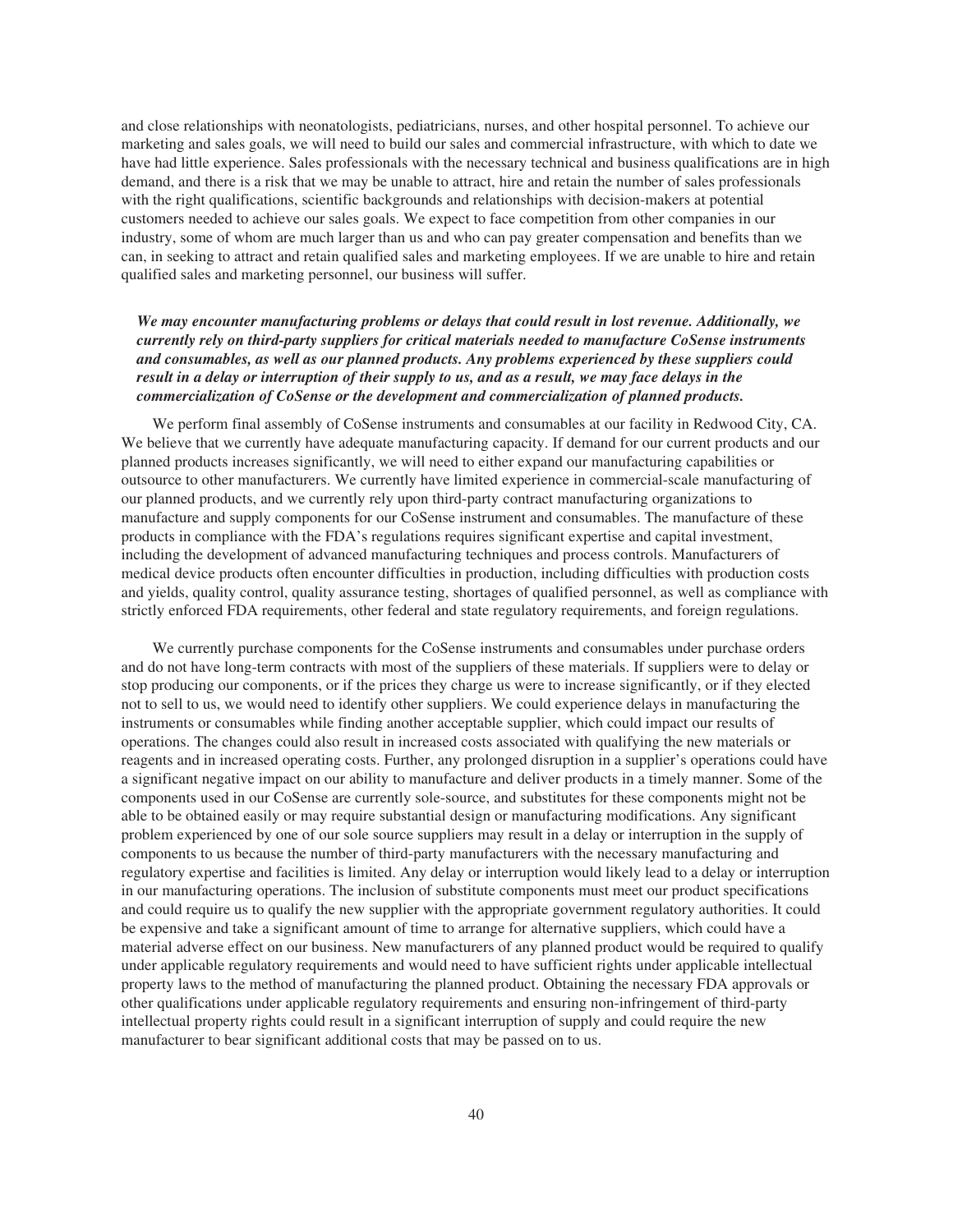## *We may acquire other businesses or form joint ventures or make investments in other companies or technologies that could harm our operating results, dilute our stockholders' ownership, increase our debt or cause us to incur significant expense.*

As part of our business strategy, we may pursue acquisitions or licenses of assets or acquisitions of businesses. We also may pursue strategic alliances and joint ventures that leverage our core technology and industry experience to expand our product offerings or sales and distribution resources. Our company has limited experience with acquiring other companies, acquiring or licensing assets or forming strategic alliances and joint ventures. We may not be able to find suitable partners or acquisition candidates, and we may not be able to complete such transactions on favorable terms, if at all. If we make any acquisitions, we may not be able to integrate these acquisitions successfully into our existing business, and we could assume unknown or contingent liabilities. Any future acquisitions also could result in significant write-offs or the incurrence of debt and contingent liabilities, any of which could have a material adverse effect on our financial condition, results of operations and cash flows. Integration of an acquired company also may disrupt ongoing operations and require management resources that would otherwise focus on developing our existing business. We may experience losses related to investments in other companies, which could have a material negative effect on our results of operations. We may not identify or complete these transactions in a timely manner, on a cost-effective basis, or at all, and we may not realize the anticipated benefits of any acquisition, license, strategic alliance or joint venture. To finance such a transaction we may choose to issue shares of our common stock as consideration, which would dilute the ownership of our stockholders. If the price of our common stock is low or volatile, we may not be able to acquire other companies or fund a joint venture project using our stock as consideration. Alternatively, it may be necessary for us to raise additional funds for acquisitions through public or private financings. Additional funds may not be available on terms that are favorable to us, or at all.

## *International expansion of our business will expose us to business, regulatory, political, operational, financial and economic risks associated with doing business outside of the U.S.*

Our business strategy contemplates international expansion, including partnering with medical device distributors, and introducing CoSense and other planned products outside the U.S. Doing business internationally involves a number of risks, including:

- multiple, conflicting and changing laws and regulations such as tax laws, export and import restrictions, employment laws, regulatory requirements and other governmental approvals, permits and licenses;
- potential failure by us or our distributors to obtain regulatory approvals for the sale or use of our current test and our planned future tests in various countries;
- difficulties in managing foreign operations;
- complexities associated with managing government payor systems, multiple payor-reimbursement regimes or self-pay systems;
- logistics and regulations associated with shipping products, including infrastructure conditions and transportation delays;
- limits on our ability to penetrate international markets if our distributors do not execute successfully;
- financial risks, such as longer payment cycles, difficulty enforcing contracts and collecting accounts receivable, and exposure to foreign currency exchange rate fluctuations;
- reduced protection for intellectual property rights, or lack of them in certain jurisdictions, forcing more reliance on our trade secrets, if available;
- natural disasters, political and economic instability, including wars, terrorism and political unrest, outbreak of disease, boycotts, curtailment of trade and other business restrictions; and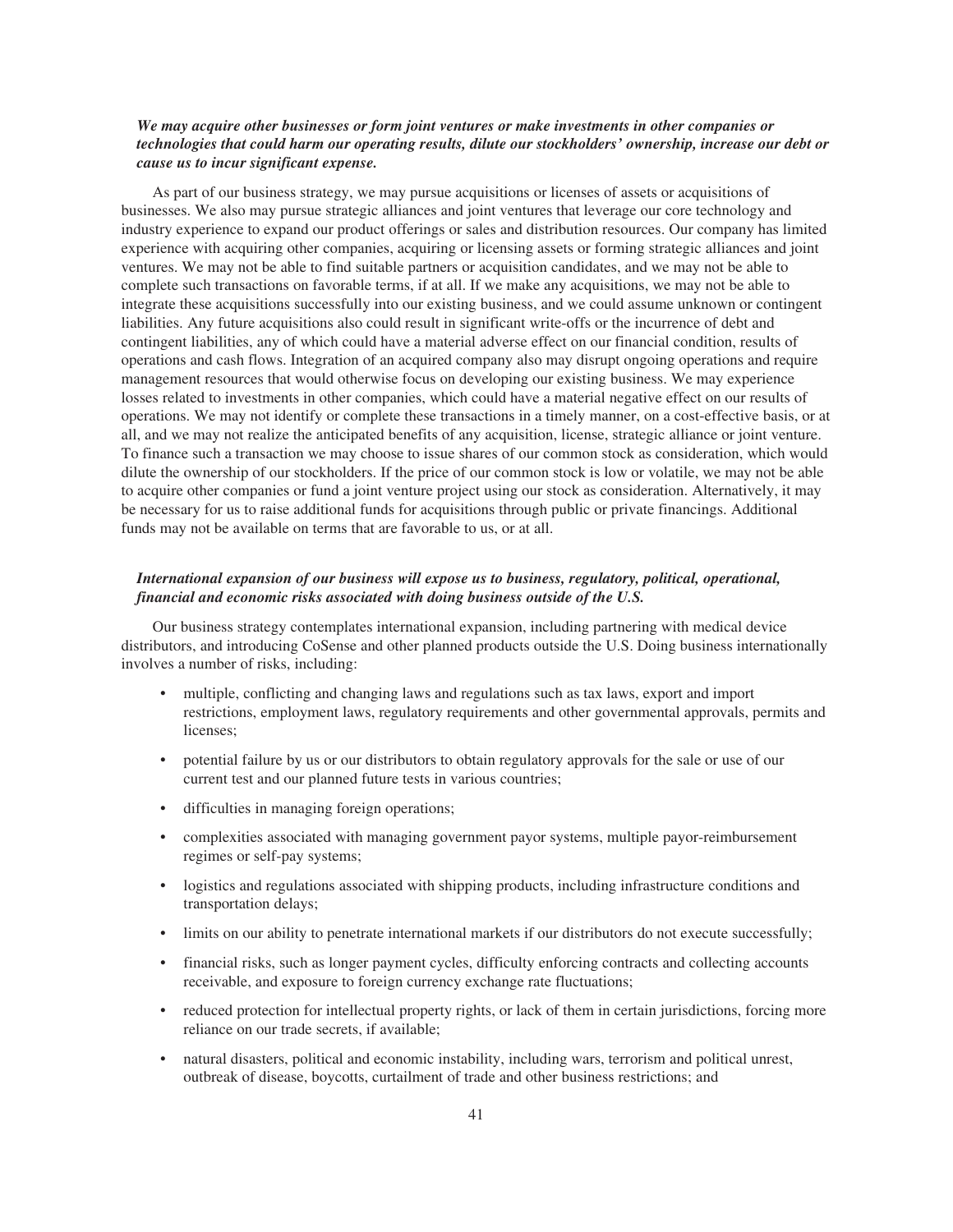• failure to comply with the Foreign Corrupt Practices Act, including its books and records provisions and its anti-bribery provisions, by maintaining accurate information and control over sales activities and distributors' activities.

Any of these risks, if encountered, could significantly harm our future international expansion and operations and, consequently, have a material adverse effect on our financial condition, results of operations and cash flows.

#### *Intrusions into our computer systems could result in compromise of confidential information.*

The diagnostic accuracy of CoSense depends, in part, on the function of software run by the microprocessors embedded in the device. This software is proprietary to us. While we have made efforts to test the software extensively, it is potentially subject to malfunction. It may be vulnerable to physical break-ins, hackers, improper employee or contractor access, computer viruses, programming errors, or similar problems. Any of these might result in confidential medical, business or other information of other persons or of ourselves being revealed to unauthorized persons.

The CoSense device also stores test results, a feature which assists medical professionals in interfacing the device with electronic medical records systems. There are a number of state, federal and international laws protecting the privacy and security of health information and personal data. As part of the American Recovery and Reinvestment Act 2009, or ARRA, Congress amended the privacy and security provisions of the Health Insurance Portability and Accountability Act, or HIPAA. HIPAA imposes limitations on the use and disclosure of an individual's healthcare information by healthcare providers, healthcare clearinghouses, and health insurance plans, collectively referred to as covered entities. The HIPAA amendments also impose compliance obligations and corresponding penalties for non-compliance on individuals and entities that provide services to healthcare providers and other covered entities, collectively referred to as business associates. ARRA also made significant increases in the penalties for improper use or disclosure of an individual's health information under HIPAA and extended enforcement authority to state attorneys general. The amendments also create notification requirements for individuals whose health information has been inappropriately accessed or disclosed: notification requirements to federal regulators and in some cases, notification to local and national media. Notification is not required under HIPAA if the health information that is improperly used or disclosed is deemed secured in accordance with encryption or other standards developed by the U.S. Department of Health and Human Services, or HHS. Most states have laws requiring notification of affected individuals and state regulators in the event of a breach of personal information, which is a broader class of information than the health information protected by HIPAA. Many state laws impose significant data security requirements, such as encryption or mandatory contractual terms to ensure ongoing protection of personal information. Activities outside of the U.S. implicate local and national data protection standards, impose additional compliance requirements and generate additional risks of enforcement for non-compliance. We may be required to expend significant capital and other resources to ensure ongoing compliance with applicable privacy and data security laws, to protect against security breaches and hackers or to alleviate problems caused by such breaches.

#### **Risks related to the operation of our business**

# *Any future distribution or commercialization agreements we may enter into for CoSense, Serenz, or any other planned product, may place the development of these products outside our control, may require us to relinquish important rights, or may otherwise be on terms unfavorable to us.*

We may enter into additional distribution or commercialization agreements with third parties with respect to CoSense, to Serenz, or with respect to planned products, for commercialization in or outside the U.S. Our likely collaborators for any distribution, marketing, licensing or other collaboration arrangements include large and mid-size medical device and diagnostic companies, regional and national medical device and diagnostic companies, and distribution or group purchasing organizations. We will have limited control over the amount and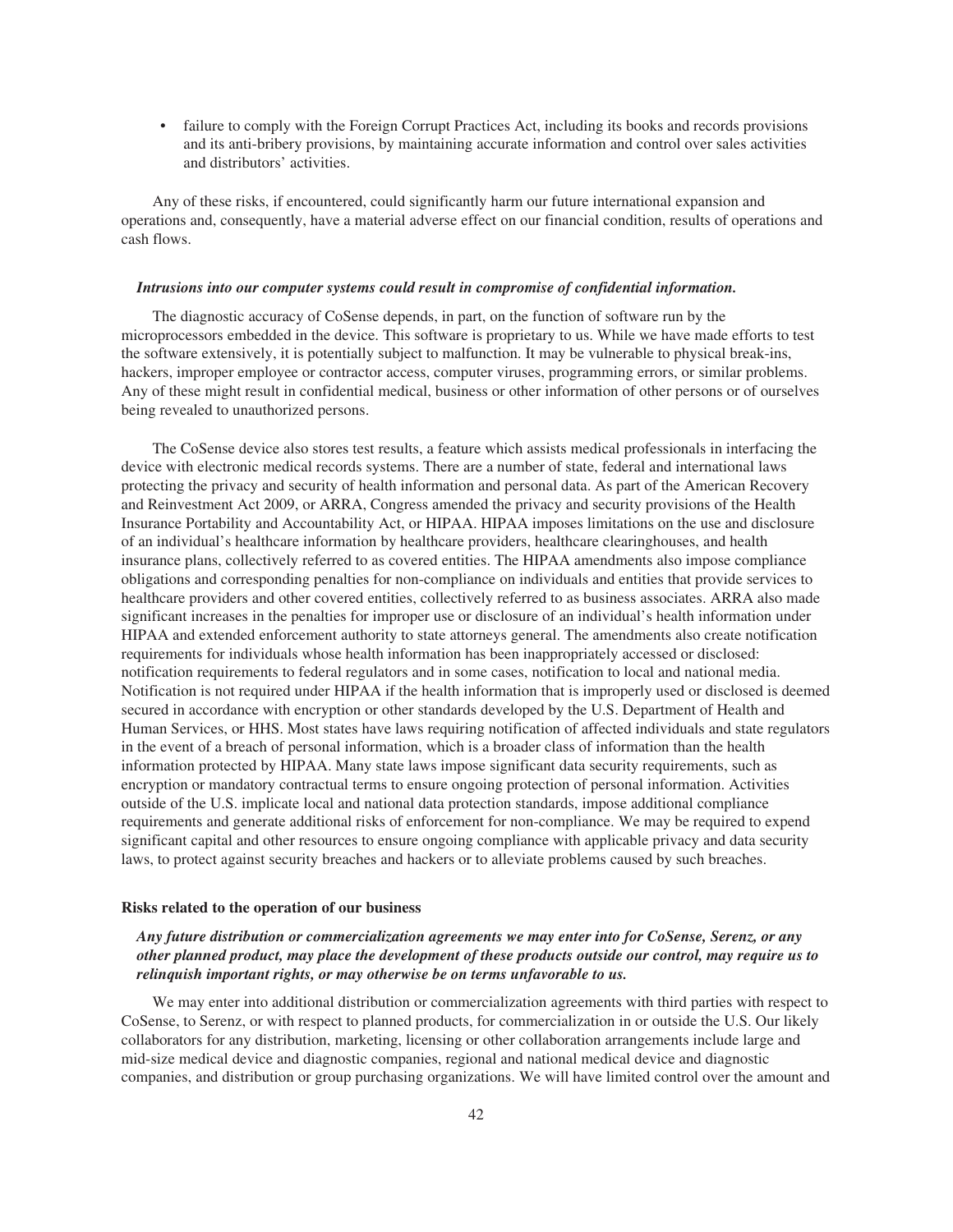timing of resources that our collaborators dedicate to the development or commercialization of our planned products. Our ability to generate revenue from these arrangements will depend in part on our collaborators' abilities to successfully perform the functions assigned to them in these arrangements.

Collaborations involving our planned products are subject to numerous risks, which may include the following:

- collaborators have significant discretion in determining the efforts and resources that they will apply to any such collaborations;
- collaborators may not pursue development and commercialization of CoSense or our other planned products, or may elect not to continue or renew efforts based on clinical study results, changes in their strategic focus for a variety of reasons, potentially including the acquisition of competitive products, availability of funding, and mergers or acquisitions that divert resources or create competing priorities;
- collaborators may delay clinical studies, provide insufficient funding for a clinical study program, stop a clinical study, abandon a planned product, repeat or conduct new clinical studies or require a new engineering iterations of a planned product for clinical testing;
- collaborators could independently develop, or develop with third parties, products that compete directly or indirectly with our products or planned products;
- a collaborator with marketing and distribution rights to one or more products may not commit sufficient resources to their marketing and distribution;
- collaborators may not properly maintain or defend our intellectual property rights or may use our intellectual property or proprietary information in a way that gives rise to actual or threatened litigation that could jeopardize or invalidate our intellectual property or proprietary information or expose us to potential liability;
- disputes may arise between us and a collaborator that causes the delay or termination of the research, development or commercialization of our planned products or that results in costly litigation or arbitration that diverts management attention and resources;
- collaborations may be terminated and, if terminated, may result in a need for additional capital to pursue further development or commercialization of the applicable planned products; and
- collaborators may own or co-own intellectual property covering our products that results from our collaborating with them, and in such cases, we would not have the exclusive right to commercialize such intellectual property.

Any termination or disruption of collaborations could result in delays in the development of planned products, increases in our costs to develop the planned products or the termination of development of a planned product.

## *Our future success depends on our ability to retain our chief executive officer and other key executives and to attract, retain and motivate qualified personnel.*

We are highly dependent on our chief executive officer and the other principal members of our executive team. Under the terms of their employment, our executives may terminate their employment with us at any time. The loss of the services of any of these people could impede the achievement of our research, development and commercialization objectives.

Recruiting and retaining qualified scientific, clinical, manufacturing and sales and marketing personnel will also be critical to our success. We may not be able to attract and retain these personnel on acceptable terms given the competition among numerous pharmaceutical and biotechnology companies for similar personnel. We also experience competition for the hiring of scientific and clinical personnel from universities and research institutions. In addition, we rely on consultants and advisors, including scientific and clinical advisors, to assist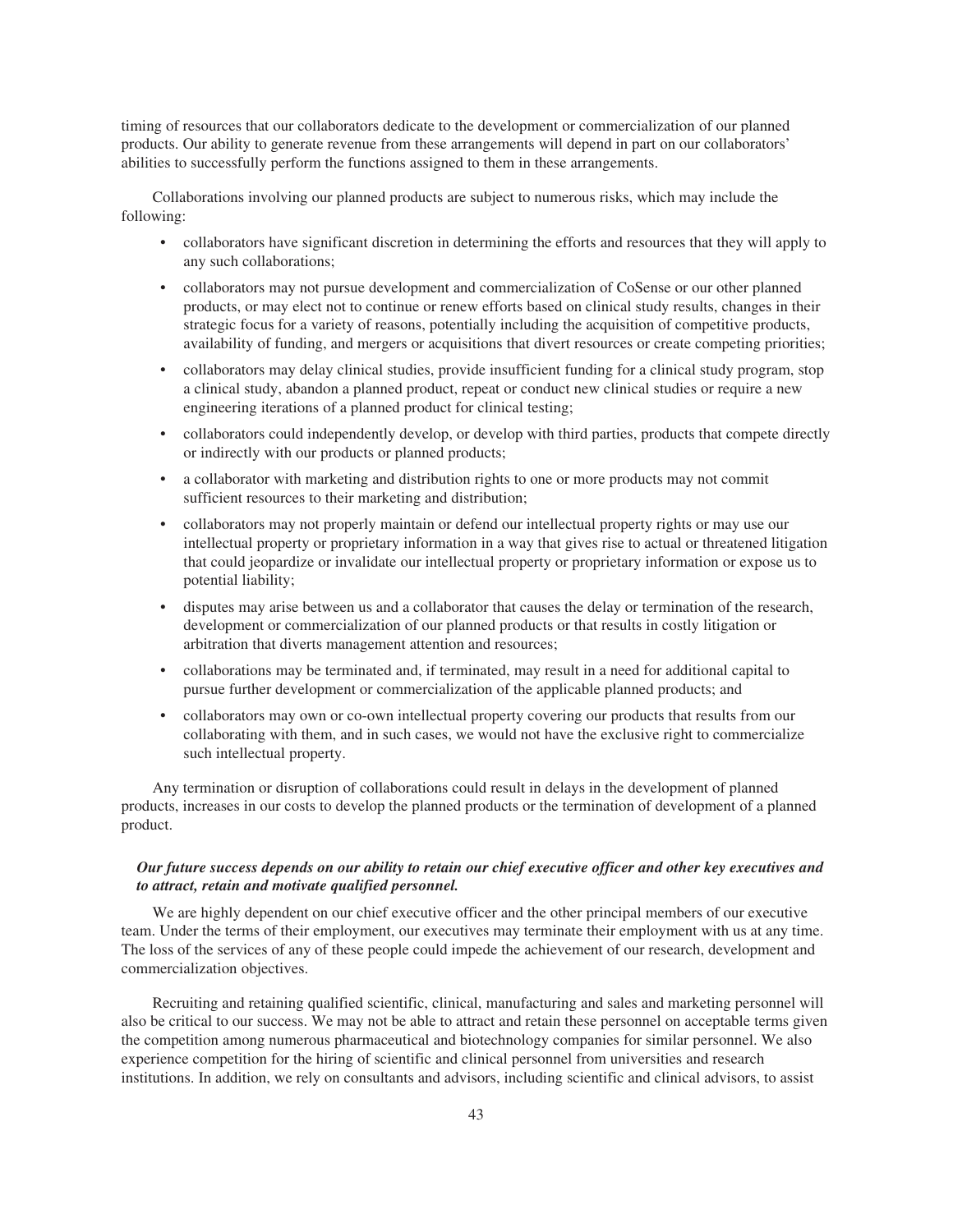us in formulating our research and development and commercialization strategy. Our consultants and advisors may be employed by employers other than us and may have commitments under consulting or advisory contracts with other entities that may limit their availability to us.

### *We expect to expand our development, regulatory and sales and marketing capabilities, and as a result, we may encounter difficulties in managing our growth, which could disrupt our operations.*

As of December 31, 2014, we had 12 employees and 7 full-time or part-time consultants. Over the next several years, we expect to experience significant growth in the number of our employees and the scope of our operations, particularly in the areas of engineering, product development, regulatory affairs and sales and marketing. To manage our anticipated future growth, we must continue to implement and improve our managerial, operational and financial systems, expand our facilities and continue to recruit and train additional qualified personnel. Due to our limited financial resources and the limited experience of our management team in managing a company with such anticipated growth, we may not be able to effectively manage the expansion of our operations or recruit and train additional qualified personnel. The physical expansion of our operations may lead to significant costs and may divert our management and business development resources. Future growth would impose significant added responsibilities on members of management, including:

- managing our clinical trials effectively, which we anticipate being conducted at numerous clinical sites;
- identifying, recruiting, maintaining, motivating and integrating additional employees with the expertise and experience we will require;
- managing our internal development efforts effectively while complying with our contractual obligations to licensors, licensees, contractors and other third parties;
- managing additional relationships with various strategic partners, suppliers and other third parties;
- improving our managerial, development, operational and finance reporting systems and procedures; and
- expanding our facilities.

Our failure to accomplish any of these tasks could prevent us from successfully growing. Any inability to manage growth could delay the execution of our business plans or disrupt our operations.

#### *Because we intend to commercialize CoSense outside the U.S., we will be subject to additional risks.*

A variety of risks associated with international operations could materially adversely affect our business, including:

- different regulatory requirements for device approvals in foreign countries;
- reduced protection for intellectual property rights;
- unexpected changes in tariffs, trade barriers and regulatory requirements;
- economic weakness, including inflation or political instability in particular foreign economies and markets;
- compliance with tax, employment, immigration and labor laws for employees living or traveling abroad;
- foreign taxes, including withholding of payroll taxes;
- foreign currency fluctuations, which could result in increased operating expenses and reduced revenue, and other obligations incident to doing business in another country;
- workforce uncertainty in countries where labor unrest is more common than in the U.S.;
- production shortages resulting from any events affecting raw material supply or manufacturing capabilities abroad; and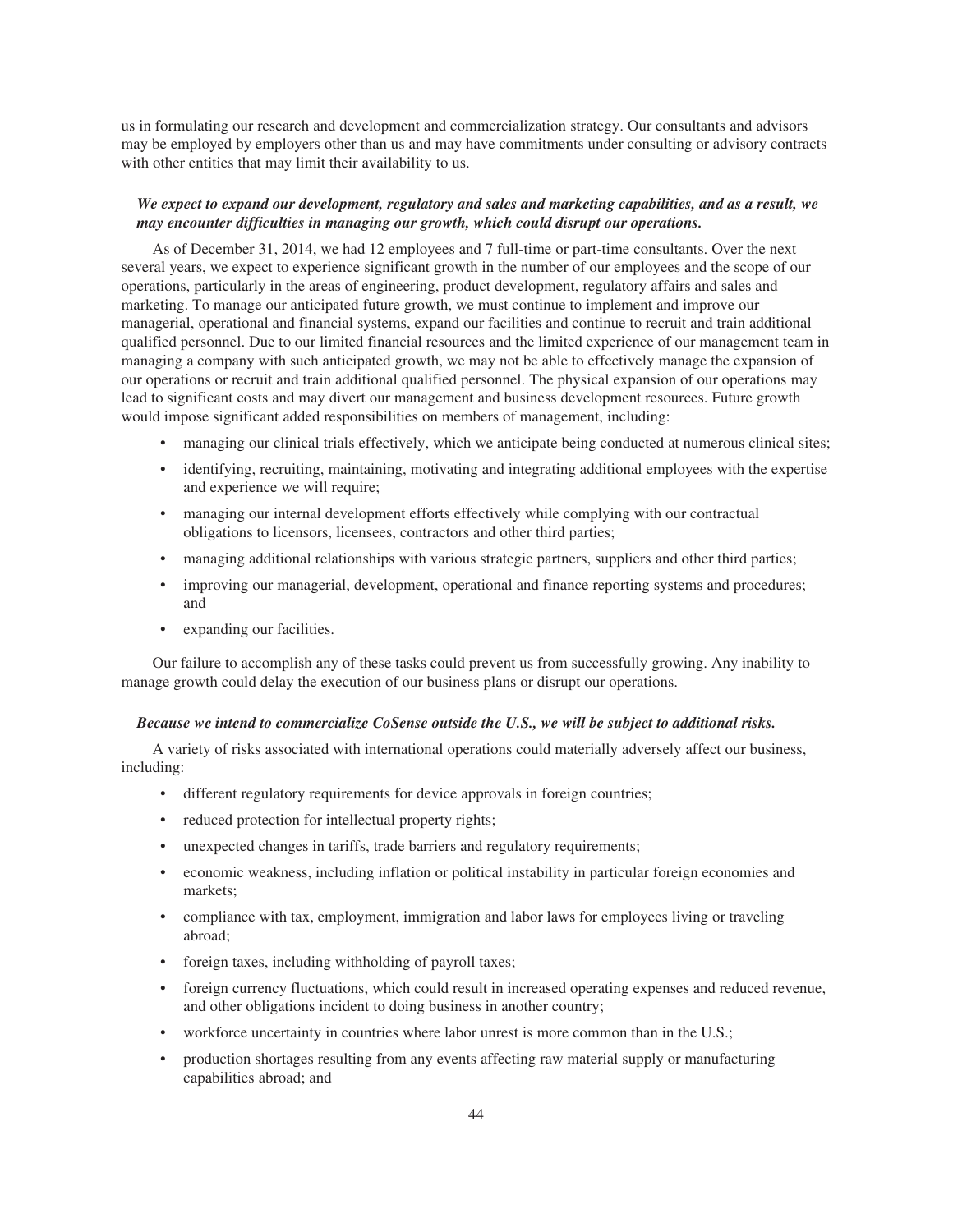• business interruptions resulting from geopolitical actions, including war and terrorism, or natural disasters including earthquakes, typhoons, floods and fires.

### *We rely on third parties to conduct certain components of our clinical studies, and those third parties may not perform satisfactorily, including failing to meet deadlines for the completion of such studies.*

We rely on third parties, such as contract research organizations, or CROs, clinical data management organizations, medical institutions and clinical investigators, to perform various functions for our clinical trials. Our reliance on these third parties for clinical development activities reduces our control over these activities but does not relieve us of our responsibilities. We remain responsible for ensuring that each of our clinical studies is conducted in accordance with the general investigational plan and protocols for the study. Moreover, the FDA requires us to comply with standards, commonly referred to as good clinical practices, for conducting, recording and reporting the results of clinical studies to assure that data and reported results are credible and accurate and that the rights, integrity and confidentiality of patients in clinical studies are protected. Furthermore, these third parties may also have relationships with other entities, some of which may be our competitors. If these third parties do not successfully carry out their contractual duties, meet expected deadlines or conduct our clinical studies in accordance with regulatory requirements or our stated protocols, we will not be able to obtain, or may be delayed in obtaining, regulatory approvals for our planned products and will not be able to, or may be delayed in our efforts to, successfully commercialize our planned products.

## *If we use biological and hazardous materials in a manner that causes injury, we could be liable for damages.*

Our manufacturing processes currently require the controlled use of potentially harmful chemicals. We cannot eliminate the risk of accidental contamination or injury to employees or third parties from the use, storage, handling or disposal of these materials. In the event of contamination or injury, we could be held liable for any resulting damages, and any liability could exceed our resources or any applicable insurance coverage we may have. Additionally, we are subject to, on an ongoing basis, federal, state and local laws and regulations governing the use, storage, handling and disposal of these materials and specified waste products. These are particularly stringent in California, where our manufacturing facility and several suppliers are located. The cost of compliance with these laws and regulations may become significant and could have a material adverse effect on our financial condition, results of operations and cash flows. In the event of an accident or if we otherwise fail to comply with applicable regulations, we could lose our permits or approvals or be held liable for damages or penalized with fines.

#### **Risks related to intellectual property**

# *Third parties may initiate legal proceedings alleging that we are infringing their intellectual property rights, the outcome of which would be uncertain and could have a material adverse effect on the success of our business.*

Patent litigation is prevalent in the medical device and diagnostic sectors. Our commercial success depends upon our ability and the ability of our distributors, contract manufacturers, and suppliers to manufacture, market, and sell our planned products, and to use our proprietary technologies without infringing, misappropriating or otherwise violating the proprietary rights or intellectual property of third parties. We may become party to, or be threatened with, future adversarial proceedings or litigation regarding intellectual property rights with respect to our products and technology. Third parties may assert infringement claims against us based on existing or future intellectual property rights. If we are found to infringe a third-party's intellectual property rights, we could be required to obtain a license from such third-party to continue developing and marketing our products and technology. We may also elect to enter into such a license in order to settle pending or threatened litigation. However, we may not be able to obtain any required license on commercially reasonable terms or at all. Even if we were able to obtain a license, it could be non-exclusive, thereby giving our competitors access to the same technologies licensed to us, and could require us to pay significant royalties and other fees. We could be forced,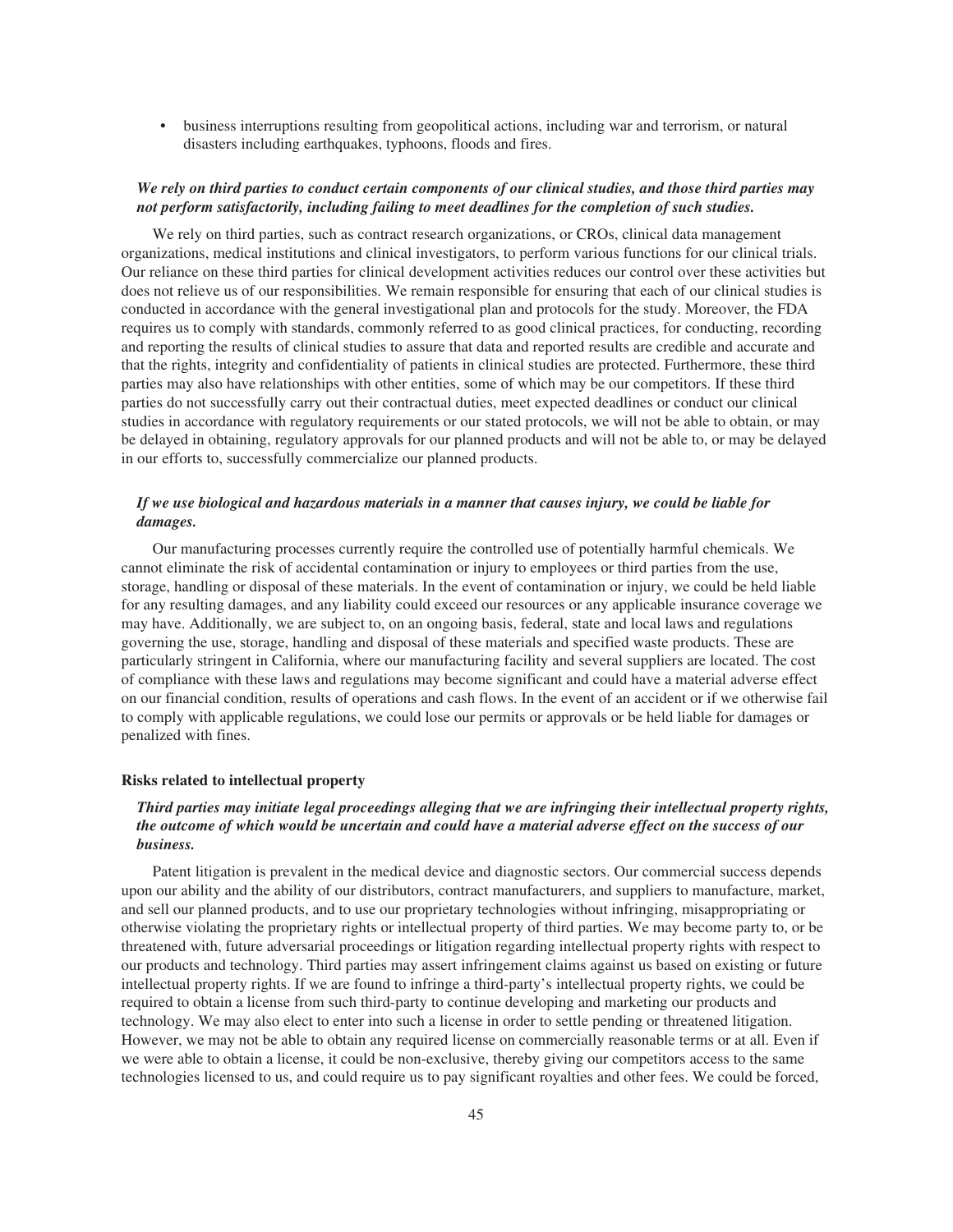including by court order, to cease commercializing the infringing technology or product. In addition, we could be found liable for monetary damages. A finding of infringement could prevent us from commercializing our planned products or force us to cease some of our business operations, which could materially harm our business. Many of our employees were previously employed at universities or other biotechnology or pharmaceutical companies, including our competitors or potential competitors. Although we try to ensure that our employees do not use the proprietary information or know-how of others in their work for us, we may be subject to claims that we or these employees have used or disclosed intellectual property, including trade secrets or other proprietary information, of any such employee's former employer. These and other claims that we have misappropriated the confidential information or trade secrets of third parties can have a similar negative impact on our business to the infringement claims discussed above.

Even if we are successful in defending against intellectual property claims, litigation or other legal proceedings relating to such claims may cause us to incur significant expenses, and could distract our technical and management personnel from their normal responsibilities. In addition, there could be public announcements of the results of hearings, motions or other interim proceedings or developments and if securities analysts or investors perceive these results to be negative, it could have a substantial adverse effect on the price of our common stock. Such litigation or proceedings could substantially increase our operating losses and reduce our resources available for development activities. We may not have sufficient financial or other resources to adequately conduct such litigation or proceedings. Some of our competitors may be able to sustain the costs of such litigation or proceedings more effectively than we can because of their substantially greater financial resources. Uncertainties resulting from the initiation and continuation of litigation or other intellectual property related proceedings could have a material adverse effect on our ability to compete in the marketplace.

### *If we fail to comply with our obligations in our intellectual property agreements, we could lose intellectual property rights that are important to our business.*

We are a party to intellectual property arrangements and expect that our future license agreements will impose, various diligence, milestone payment, royalty, insurance and other obligations on us. If we fail to comply with these obligations, any licensor may have the right to terminate such agreements, in which event we may not be able to develop and market any product that is covered by such agreements. For example, we entered into an asset purchase agreement with BioMedical Drug Development, Inc., or BDDI, on May 11, 2010, pursuant to which we have ongoing payment obligations relating to CoSense. A breach of this agreement would therefore materially adversely affect our ability to commercialize CoSense as currently planned. BDDI has the right to terminate the agreement upon 60 days' written notice in the event that we fail to make any royalty payment when due and do not remedy such failure after notice. Termination of this agreement, or reduction or elimination of our rights under it or any other agreement, may result in our having to negotiate new or reinstated arrangements on less favorable terms, or our not having sufficient intellectual property rights to operate our business. The occurrence of such events could materially harm our business and financial condition.

The risks described elsewhere pertaining to our intellectual property rights also apply to any intellectual property rights that we may license, and any failure by us or any future licensor to obtain, maintain, defend and enforce these rights could have a material adverse effect on our business.

## *Our ability to successfully commercialize our technology and products may be materially adversely affected if we are unable to obtain and maintain effective intellectual property rights for our technologies and planned products, or if the scope of the intellectual property protection is not sufficiently broad.*

Our success depends in large part on our ability to obtain and maintain patent and other intellectual property protection in the U.S. and in other countries with respect to our proprietary technology and products.

The patent position of medical device and diagnostic companies generally is highly uncertain and involves complex legal and factual questions for which legal principles remain unresolved. In recent years patent rights have been the subject of significant litigation. As a result, the issuance, scope, validity, enforceability and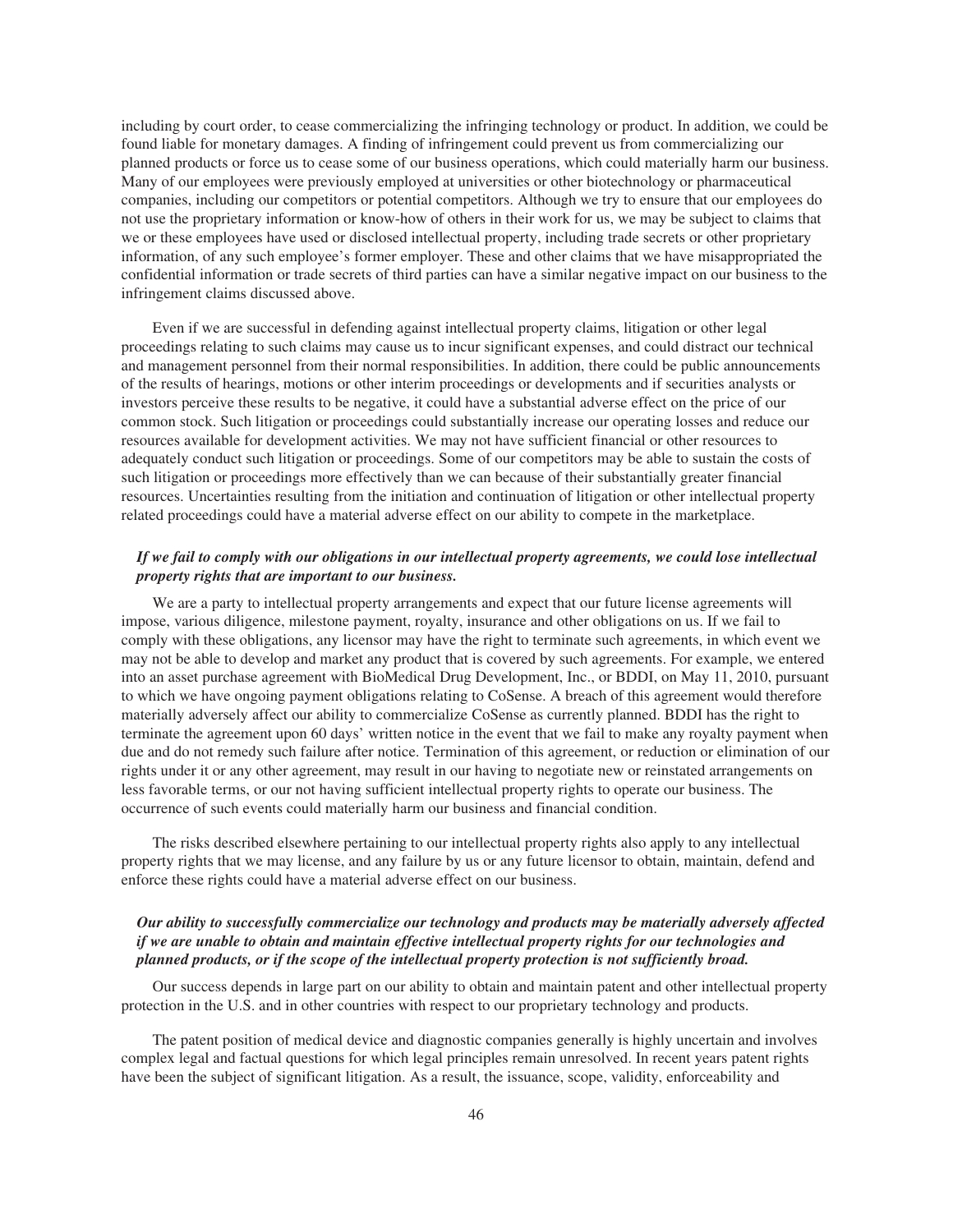commercial value of the patent rights we rely on are highly uncertain. Pending and future patent applications may not result in patents being issued which protect our technology or products or which effectively prevent others from commercializing competitive technologies and products. Changes in either the patent laws or interpretation of the patent laws in the U.S. and other countries may diminish the value of the patents we rely on or narrow the scope of our patent protection. The laws of foreign countries may not protect our rights to the same extent as the laws of the U.S. Publications of discoveries in the scientific literature often lag behind the actual discoveries, and patent applications in the U.S. and other jurisdictions are typically not published until 18 months after filing, or in some cases not at all. Therefore, we cannot be certain that we were the first to make the inventions claimed in our patents or pending patent applications, or that we or were the first to file for patent protection of such inventions.

Even if the patent applications we rely on issue as patents, they may not issue in a form that will provide us with any meaningful protection, prevent competitors from competing with us or otherwise provide us with any competitive advantage. Our competitors may be able to circumvent our patents by developing similar or alternative technologies or products in a non-infringing manner. The issuance of a patent is not conclusive as to its scope, validity or enforceability, and the patents we rely on may be challenged in the courts or patent offices in the U.S. and abroad. Such challenges may result in patent claims being narrowed, invalidated or held unenforceable, which could limit our ability to stop or prevent us from stopping others from using or commercializing similar or identical technology and products, or limit the duration of the patent protection of our technology and products. Given the amount of time required for the development, testing and regulatory review of new planned products, patents protecting such products might expire before or shortly after such products are commercialized. As a result, our patent portfolio may not provide us with sufficient rights to exclude others from commercializing products similar or identical to ours or otherwise provide us with a competitive advantage.

### *We may become involved in legal proceedings to protect or enforce our intellectual property rights, which could be expensive, time-consuming, or unsuccessful.*

Competitors may infringe or otherwise violate the patents we rely on, or our other intellectual property rights. To counter infringement or unauthorized use, we may be required to file infringement claims, which can be expensive and time-consuming. Any claims that we assert against perceived infringers could also provoke these parties to assert counterclaims against us alleging that we infringe their intellectual property rights. In addition, in an infringement proceeding, a court may decide that a patent we are asserting is invalid or unenforceable, or may refuse to stop the other party from using the technology at issue on the grounds that the patents we are asserting do not cover the technology in question. An adverse result in any litigation proceeding could put one or more patents at risk of being invalidated or interpreted narrowly. Furthermore, because of the substantial amount of discovery required in connection with intellectual property litigation, there is a risk that some of our confidential information could be compromised by disclosure during this type of litigation.

Interference or derivation proceedings provoked by third parties or brought by the U.S. Patent and Trademark Office, or USPTO, or any foreign patent authority may be necessary to determine the priority of inventions or other matters of inventorship with respect to patents and patent applications. We may become involved in proceedings, including oppositions, interferences, derivation proceedings inter partes reviews, patent nullification proceedings, or re-examinations, challenging our patent rights or the patent rights of others, and the outcome of any such proceedings are highly uncertain. An adverse determination in any such proceeding could reduce the scope of, or invalidate, important patent rights, allow third parties to commercialize our technology or products and compete directly with us, without payment to us, or result in our inability to manufacture or commercialize products without infringing third-party patent rights. Our business also could be harmed if a prevailing party does not offer us a license on commercially reasonable terms, if any license is offered at all. Litigation or other proceedings may fail and, even if successful, may result in substantial costs and distract our management and other employees. We may also become involved in disputes with others regarding the ownership of intellectual property rights. If we are unable to resolve these disputes, we could lose valuable intellectual property rights.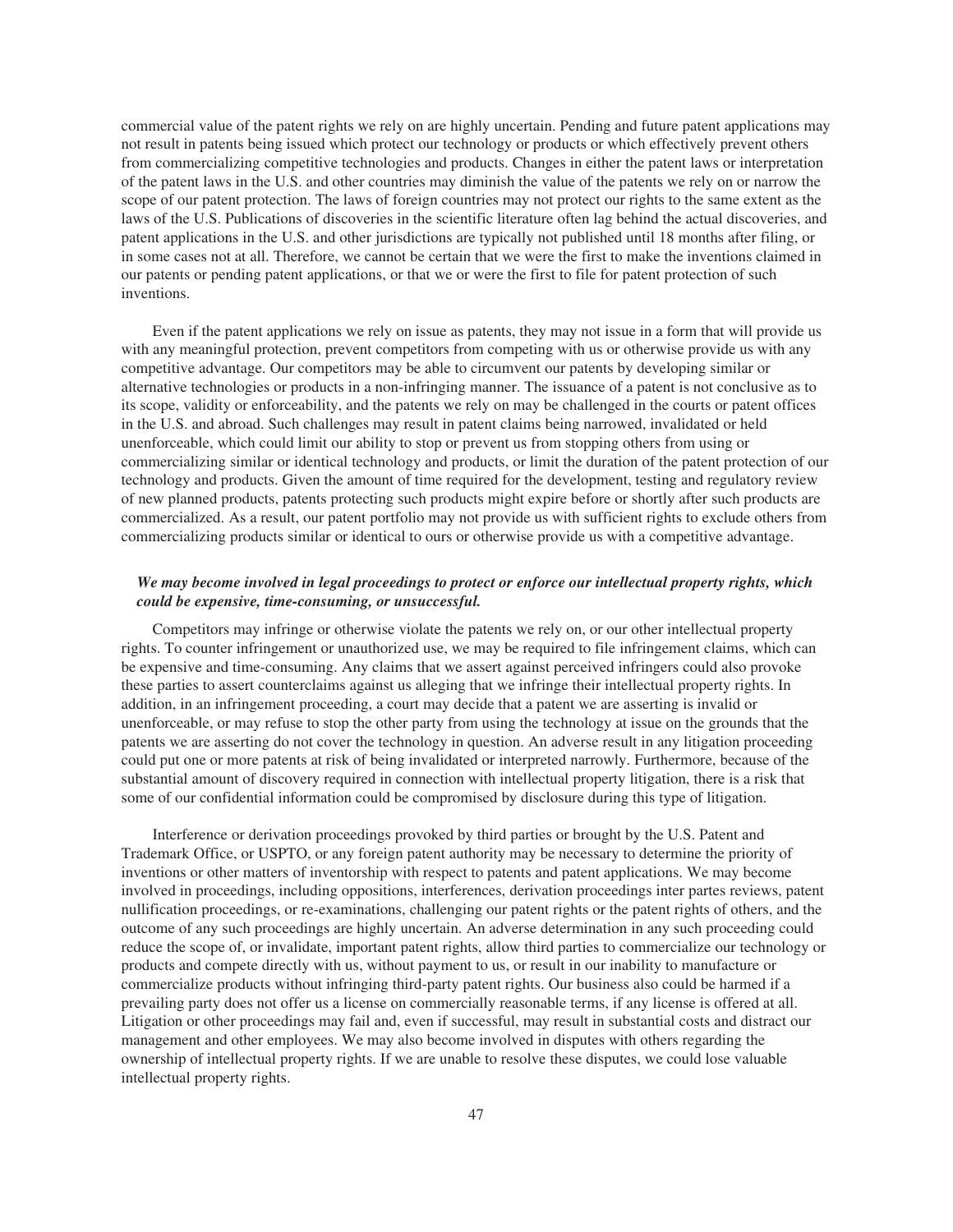Even if resolved in our favor, litigation or other legal proceedings relating to intellectual property claims may cause us to incur significant expenses, and could distract our technical or management personnel from their normal responsibilities. In addition, there could be public announcements of the results of hearings, motions or other interim proceedings or developments and if securities analysts or investors perceive these results to be negative, it could have a substantial adverse effect on the market price of our common stock. Such litigation or proceedings could substantially increase our operating losses and reduce the resources available for development activities or any future sales, marketing or distribution activities. Uncertainties resulting from the initiation and continuation of intellectual property litigation or other proceedings could have a material adverse effect on our ability to compete in the marketplace.

### *If we are unable to protect the confidentiality of our trade secrets, the value of our technology could be materially adversely affected, harming our business and competitive position.*

In addition to our patented technology and products, we rely upon confidential proprietary information, including trade secrets, unpatented know-how, technology and other proprietary information, to develop and maintain our competitive position. Any disclosure to or misappropriation by third parties of our confidential proprietary information could enable competitors to quickly duplicate or surpass our technological achievements, thus eroding our competitive position in the market. We seek to protect our confidential proprietary information, in part, by confidentiality agreements with our employees and our collaborators and consultants. We also have agreements with our employees and selected consultants that obligate them to assign their inventions to us. These agreements are designed to protect our proprietary information, however, we cannot be certain that our trade secrets and other confidential information will not be disclosed or that competitors will not otherwise gain access to our trade secrets, or that technology relevant to our business will not be independently developed by a person that is not a party to such an agreement. Furthermore, if the employees, consultants or collaborators that are parties to these agreements breach or violate the terms of these agreements, we may not have adequate remedies for any such breach or violation, and we could lose our trade secrets through such breaches or violations. Further, our trade secrets could be disclosed, misappropriated or otherwise become known or be independently discovered by our competitors. In addition, intellectual property laws in foreign countries may not protect trade secrets and confidential information to the same extent as the laws of the U.S. If we are unable to prevent disclosure of the intellectual property related to our technologies to third parties, we may not be able to establish or maintain a competitive advantage in our market, which would harm our ability to protect our rights and have a material adverse effect on our business.

#### *We may not be able to protect or enforce our intellectual property rights throughout the world.*

Filing, prosecuting and defending patents on all of our planned products throughout the world would be prohibitively expensive to us. Competitors may use our technologies in jurisdictions where we have not obtained patent protection to develop their own products and, further, may export otherwise infringing products to territories where we have patent protection but where enforcement is not as strong as in the U.S. These products may compete with our products in jurisdictions where we do not have any issued patents and our patent claims or other intellectual property rights may not be effective or sufficient to prevent them from so competing. Many companies have encountered significant problems in protecting and defending intellectual property rights in foreign jurisdictions. The legal systems of certain countries, particularly certain developing countries, do not favor the enforcement of patents and other intellectual property protection, particularly those relating to biopharmaceuticals, which could make it difficult for us to stop the infringement of our patents or marketing of competing products in violation of our proprietary rights generally. Proceedings to enforce our patent rights in foreign jurisdictions could result in substantial cost and divert our efforts and attention from other aspects of our business.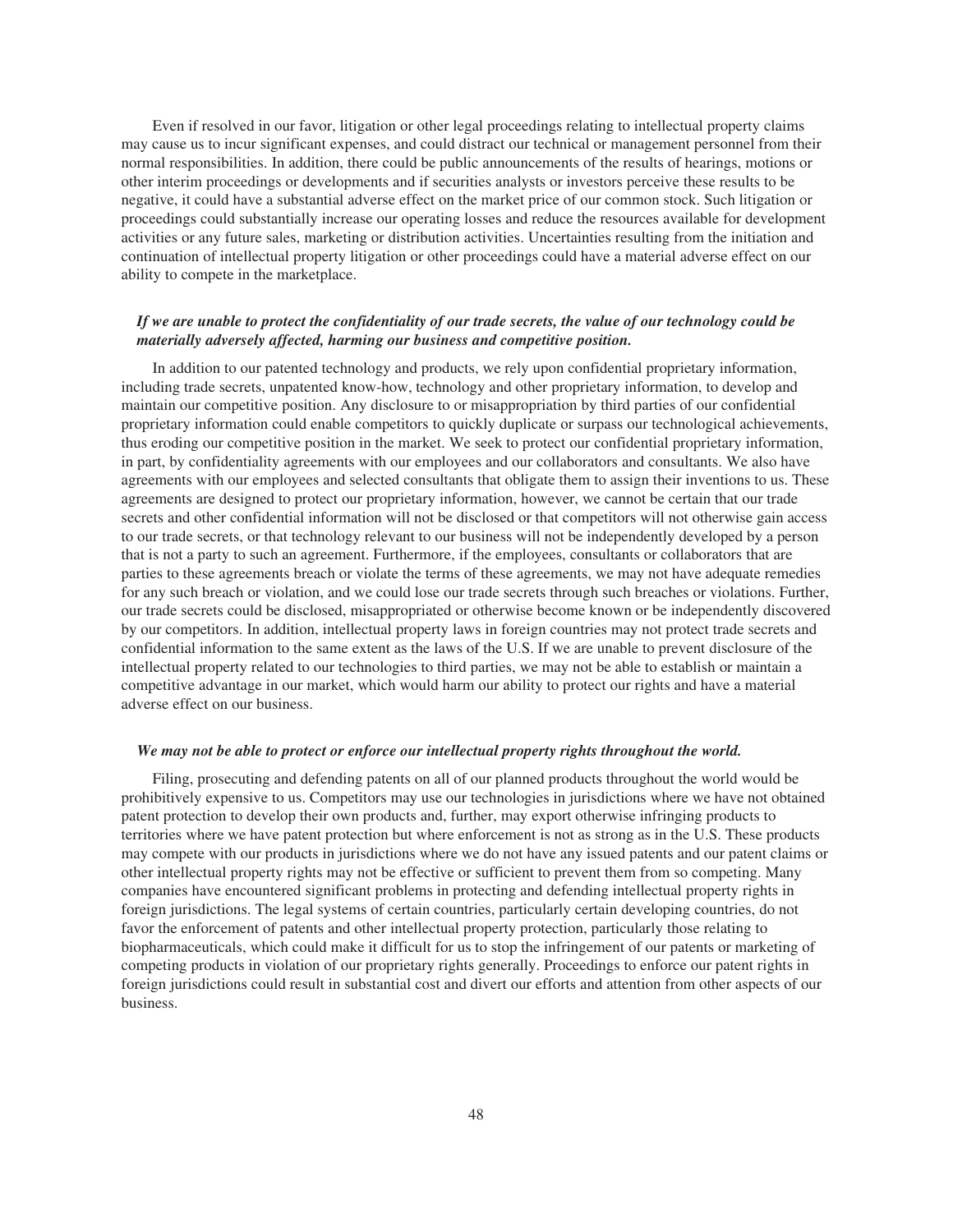#### *Intellectual property rights do not necessarily address all potential threats to our competitive advantage.*

The degree of future protection afforded by our intellectual property rights is uncertain because intellectual property rights have limitations, and may not adequately protect our business or permit us to maintain our competitive advantage. The following examples are illustrative:

- Others may be able to make products that are similar to CoSense or other planned products, but that are not covered by claims in our patents;
- The original filers of the patents we purchased from BDDI might not have been the first to make the inventions covered by the claims contained in such patents;
- We might not have been the first to file patent applications covering an invention;
- Others may independently develop similar or alternative technologies or duplicate any of our technologies without infringing our intellectual property rights;
- Pending patent applications may not lead to issued patents;
- Issued patents may not provide us with any competitive advantages, or may be held invalid or unenforceable, as a result of legal challenges by our competitors;
- Our competitors might conduct research and development activities in countries where we do not have patent rights and then use the information learned from such activities to develop competitive products for sale in our major commercial markets;
- We may not develop or in-license additional proprietary technologies that are patentable; and
- The patents of others may have an adverse effect on our business.

Should any of these events occur, they could significantly harm our business, results of operations and prospects.

# *Obtaining and maintaining patent protection depends on compliance with various procedural, document submission, fee payment and other requirements imposed by governmental patent agencies, and our patent protection could be reduced or eliminated for non-compliance with these requirements.*

Periodic maintenance fees, renewal fees, annuity fees and various other governmental fees on patents or applications will be due to be paid by us to the USPTO and various governmental patent agencies outside of the U.S. in several stages over the lifetime of the patents or applications. The USPTO and various non-U.S. governmental patent agencies require compliance with a number of procedural, documentary, fee payment and other similar provisions during the patent application process. In many cases, an inadvertent lapse can be cured by payment of a late fee or by other means in accordance with the applicable rules. However, there are situations in which noncompliance can result in abandonment or lapse of the patent or patent application, resulting in partial or complete loss of patent rights in the relevant jurisdiction. In such an event, our competitors might be able to use our technologies and this circumstance would have a material adverse effect on our business.

### *Recent patent reform legislation could increase the uncertainties and costs surrounding the prosecution of patent applications and the enforcement or defense of our issued patents.*

In March 2013, under the recently enacted America Invents Act, or AIA, the U.S. moved to a first-to-file system and made certain other changes to its patent laws. The effects of these changes are currently unclear as the USPTO must still implement various regulations, the courts have yet to address these provisions and the applicability of the act and new regulations on specific patents discussed herein have not been determined and would need to be reviewed. Accordingly, it is not yet clear what, if any, impact the AIA will have on the operation of our business. However, the AIA and its implementation could increase the uncertainties and costs surrounding the prosecution of patent applications and the enforcement or defense of issued patents, all of which could have a material adverse effect on our business and financial condition.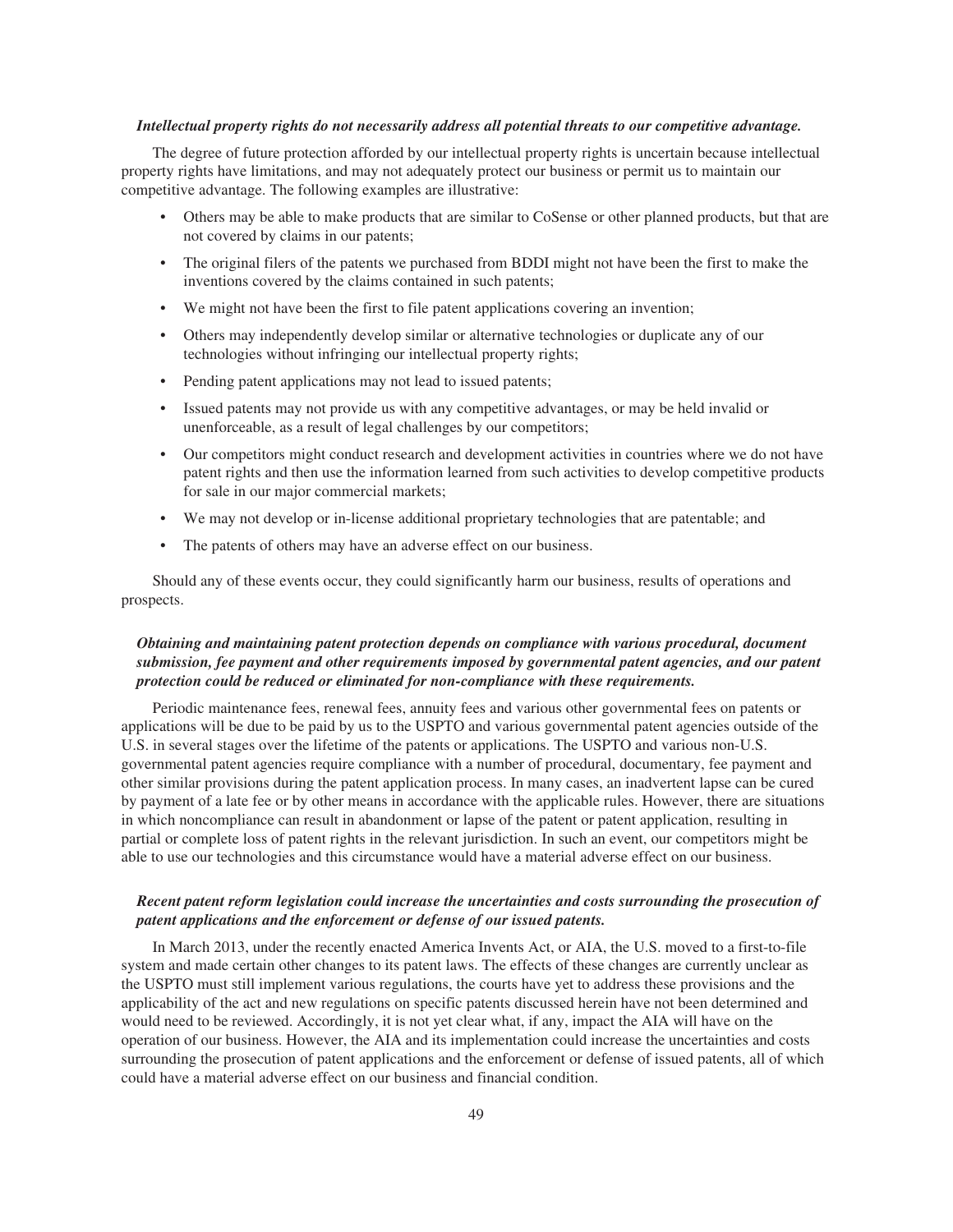## *If we do not obtain a patent term extension in the U.S. under the Hatch-Waxman Act and in foreign countries under similar legislation, thereby potentially extending the term of our marketing exclusivity for our planned products, our business may be materially harmed.*

Depending upon the timing, duration and specifics of FDA marketing approval of our products, if any, one or more of the U.S. patents covering any such approved product(s) or the use thereof may be eligible for up to five years of patent term restoration under the Hatch-Waxman Act. The Hatch-Waxman Act allows a maximum of one patent to be extended per FDA approved product. Patent term extension also may be available in certain foreign countries upon regulatory approval of our planned products. Nevertheless, we may not be granted patent term extension either in the U.S. or in any foreign country because of, for example, our failing to apply within applicable deadlines, failing to apply prior to expiration of relevant patents, or otherwise failing to satisfy applicable requirements. Moreover, the term of extension, as well as the scope of patent protection during any such extension, afforded by the governmental authority could be less than we request.

If we are unable to obtain patent term extension or restoration, or the term of any such extension is less than requested, the period during which we will have the right to exclusively market our product will be shortened and our competitors may obtain approval of competing products following our patent expiration, and our revenue could be reduced, possibly materially.

#### **Risks related to government regulation**

## *The regulatory approval process is expensive, time consuming and uncertain, and may prevent us from obtaining approvals for the commercialization of Serenz or our planned products.*

The research, testing, manufacturing, labeling, approval, selling, import, export, marketing and distribution of medical devices are subject to extensive regulation by the FDA and other regulatory authorities in the U.S. and other countries, which regulations differ from country to country. We are not permitted to market our planned products in the U.S. until we received the requisite approval or clearance from the FDA. We have not submitted an application or received marketing approval for Serenz or any planned products. Obtaining PMA or 510(k) clearance for a medical device from the FDA can be a lengthy, expensive and uncertain process. In addition, failure to comply with FDA and other applicable U.S. and foreign regulatory requirements may subject us to administrative or judicially imposed sanctions, including the following:

- warning letters;
- civil or criminal penalties and fines;
- injunctions;
- suspension or withdrawal of regulatory approval;
- suspension of any ongoing clinical studies;
- voluntary or mandatory product recalls and publicity requirements;
- refusal to accept or approve applications for marketing approval of new drugs or biologics or supplements to approved applications filed by us;
- restrictions on operations, including costly new manufacturing requirements; or
- seizure or detention of our products or import bans.

Prior to receiving approval to commercialize any of our planned products in the U.S. or abroad, we may be required to demonstrate with substantial evidence from well-controlled clinical studies, and to the satisfaction of the FDA and other regulatory authorities abroad, that such planned products are safe and effective for their intended uses. Results from preclinical studies and clinical studies can be interpreted in different ways. Even if we believe the preclinical or clinical data for our planned products are promising, such data may not be sufficient to support approval by the FDA and other regulatory authorities. Administering any of our planned products to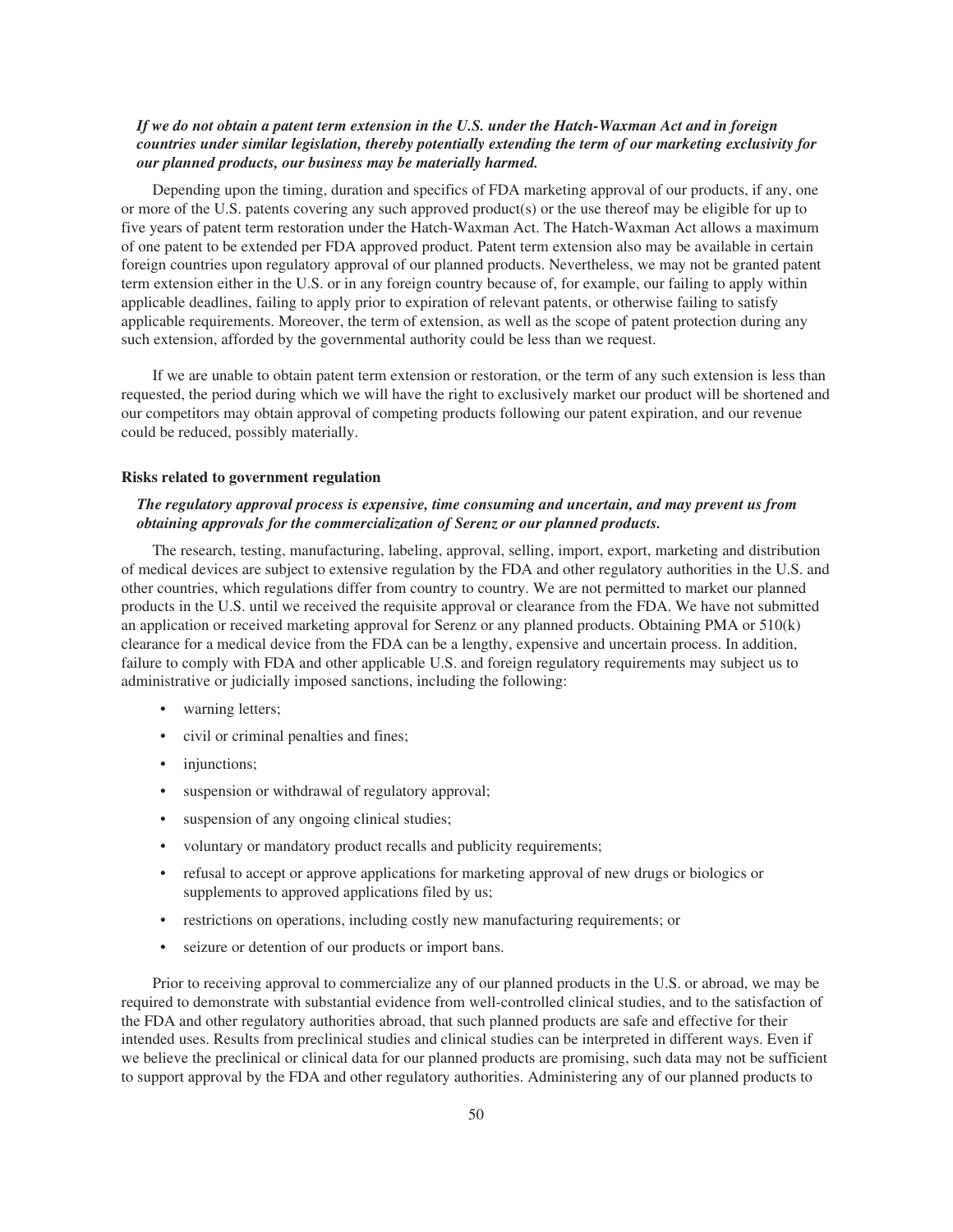humans may produce undesirable side effects, which could interrupt, delay or cause suspension of clinical studies of our planned products and result in the FDA or other regulatory authorities denying approval of our planned products for any or all targeted indications.

Regulatory approval from the FDA is not guaranteed, and the approval process is expensive and may take several years. The FDA also has substantial discretion in the approval process. Despite the time and expense exerted, failure can occur at any stage, and we could encounter problems that cause us to abandon or repeat clinical studies, or perform additional preclinical studies and clinical studies. The number of preclinical studies and clinical studies that will be required for FDA approval varies depending on the planned product, the disease or condition that the planned product is designed to address and the regulations applicable to any particular planned product. The FDA can delay, limit or deny approval of a planned product for many reasons, including, but not limited to, the following:

- a planned product may not be deemed safe or effective;
- FDA officials may not find the data from preclinical studies and clinical studies sufficient;
- the FDA might not approve our or our third-party manufacturer's processes or facilities; or
- the FDA may change its approval policies or adopt new regulations.

If Serenz or any planned products fail to demonstrate safety and efficacy in clinical studies or do not gain regulatory approval, our business and results of operations will be materially and adversely harmed.

### *If we fail to obtain or maintain orphan drug designation or other regulatory exclusivity for some of our product candidates, our competitive position would be harmed.*

A product candidate that receives orphan drug designation can benefit from a streamlined regulatory process as well as potential commercial benefits following approval. Currently, this designation provides market exclusivity in the U.S. and the EU for seven years and ten years, respectively, if a product is the first such product approved for such orphan indication. This market exclusivity does not, however, pertain to indications other than those for which the drug was specifically designated in the approval, nor does it prevent other types of drugs from receiving orphan designations or approvals in these same indications. Further, even after an orphan drug is approved, the FDA can subsequently approve a drug with similar chemical structure for the same condition if the FDA concludes that the new drug is clinically superior to the orphan product or a market shortage occurs. In the EU, orphan exclusivity may be reduced to six years if the drug no longer satisfies the original designation criteria or can be lost altogether if the marketing authorization holder consents to a second orphan drug application or cannot supply enough drug, or when a second applicant demonstrates its drug is "clinically superior" to the original orphan drug.

We have applied for orphan drug designation from the FDA for our nasal, non-inhaled CO2 technology for the treatment of TN. If we seek orphan drug designations for this or other indications or in other jurisdictions, we may fail to receive such orphan drug designations and, even if we succeed, such orphan drug designations may fail to result in or maintain orphan drug exclusivity upon approval, which would harm our competitive position.

# *Even if we receive regulatory approval for a planned product, we will be subject to ongoing regulatory obligations and continued regulatory review, which may result in significant additional expense and subject us to penalties if we fail to comply with applicable regulatory requirements.*

Once regulatory approval has been obtained, the approved product and its manufacturer are subject to continual review by the FDA or non-U.S. regulatory authorities. Our regulatory approval for CoSense, as well as any regulatory approval that we receive for Serenz or for any planned products may be subject to limitations on the indicated uses for which the product may be marketed. Future approvals may contain requirements for potentially costly post-marketing follow-up studies to monitor the safety and efficacy of the approved product. In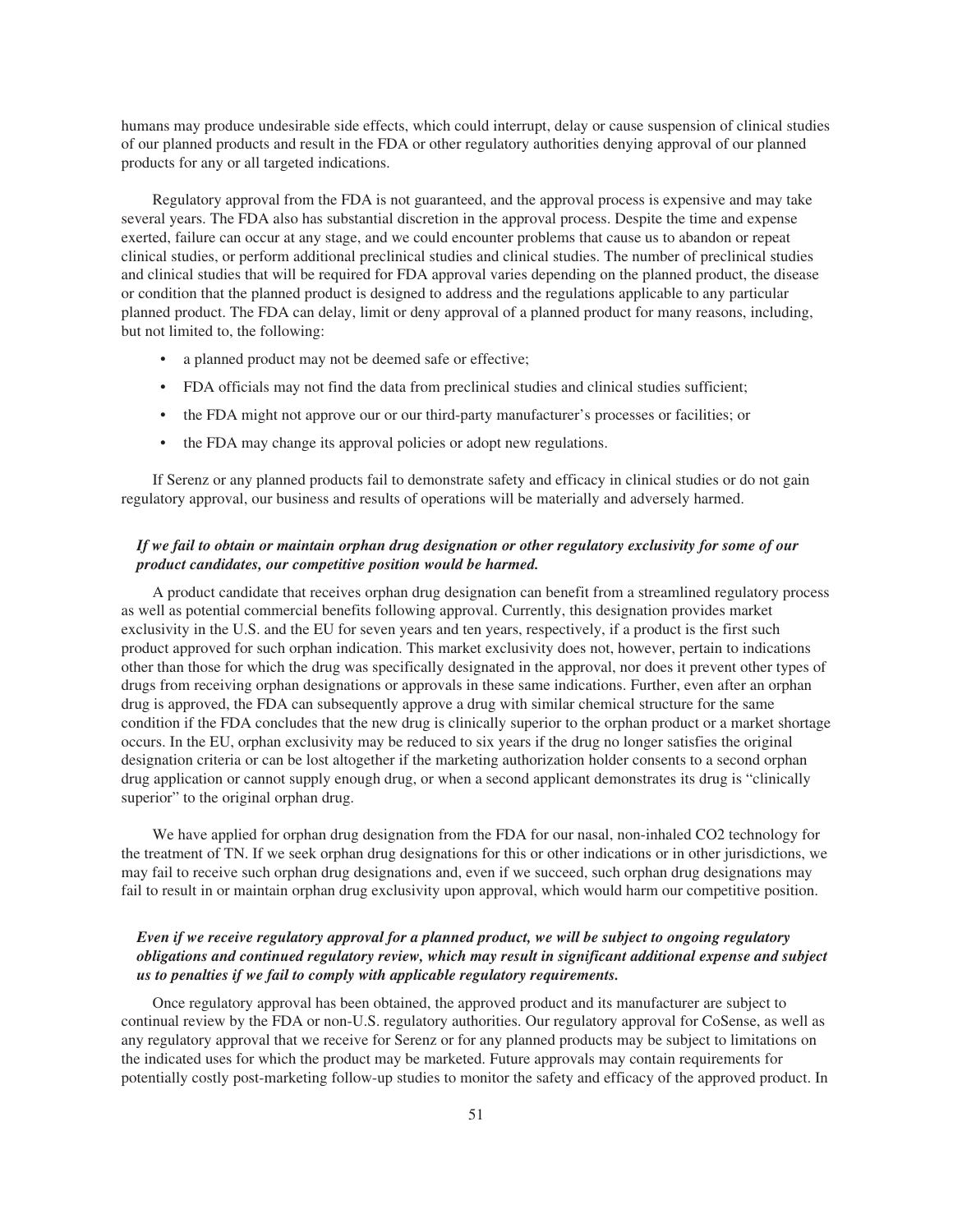addition, we are subject to extensive and ongoing regulatory requirements by the FDA and other regulatory authorities with regard to the labeling, packaging, adverse event reporting, storage, advertising, promotion and recordkeeping for our products. In addition, we are required to comply with cGMP regulations regarding the manufacture of Serenz, which include requirements related to quality control and quality assurance as well as the corresponding maintenance of records and documentation. Further, regulatory authorities must approve these manufacturing facilities before they can be used to manufacture drug products, and these facilities are subject to continual review and periodic inspections by the FDA and other regulatory authorities for compliance with cGMP regulations. If we or a third party discover previously unknown problems with a product, such as adverse events of unanticipated severity or frequency, or problems with the facility where the product is manufactured, a regulatory authority may impose restrictions on that product, the manufacturer or us, including requiring withdrawal of the product from the market or suspension of manufacturing.

# *Failure to obtain regulatory approvals in foreign jurisdictions will prevent us from marketing our products internationally.*

We intend to seek a distribution and marketing partner for CoSense outside the U.S. and may market planned products in international markets. We have obtained a CE Mark certification for CoSense and it is therefore authorized for sale in the E.U.; however, in order to market our planned products in Asia, Latin America and other foreign jurisdictions, we must obtain separate regulatory approvals.

We have had limited interactions with foreign regulatory authorities. The approval procedures vary among countries and can involve additional clinical testing, and the time required to obtain approval may differ from that required to obtain FDA approval. Moreover, clinical studies or manufacturing processes conducted in one country may not be accepted by regulatory authorities in other countries. Approval by the FDA does not ensure approval by regulatory authorities in other countries, and approval by one or more foreign regulatory authorities does not ensure approval by regulatory authorities in other foreign countries or by the FDA. However, a failure or delay in obtaining regulatory approval in one country may have a negative effect on the regulatory process in others. The foreign regulatory approval process may include all of the risks associated with obtaining FDA approval. We may not obtain foreign regulatory approvals on a timely basis, if at all. We may not be able to file for regulatory approvals and even if we file we may not receive necessary approvals to commercialize our products in any market.

#### *Healthcare reform measures could hinder or prevent our planned products' commercial success.*

In the U.S., there have been, and we expect there will continue to be, a number of legislative and regulatory changes to the healthcare system in ways that could affect our future revenue and profitability and the future revenue and profitability of our potential customers. Federal and state lawmakers regularly propose and, at times, enact legislation that would result in significant changes to the healthcare system, some of which are intended to contain or reduce the costs of medical products and services. For example, one of the most significant healthcare reform measures in decades, the Patient Protection and Affordable Care Act, as amended by the Health Care and Education Affordability Reconciliation Act, or PPACA, was enacted in 2010. The PPACA contains a number of provisions, including those governing enrollment in federal healthcare programs, reimbursement changes and fraud and abuse measures, all of which will impact existing government healthcare programs and will result in the development of new programs. The PPACA, among other things:

- imposes a tax of 2.3% on the retail sales price of medical devices sold after December 31, 2012;
- could result in the imposition of injunctions;
- requires collection of rebates for drugs paid by Medicaid managed care organizations; and
- requires manufacturers to participate in a coverage gap discount program, under which they must agree to offer 50% point-of-sale discounts off negotiated prices of applicable branded drugs to eligible beneficiaries during their coverage gap period, as a condition for the manufacturer's outpatient drugs to be covered under Medicare Part D.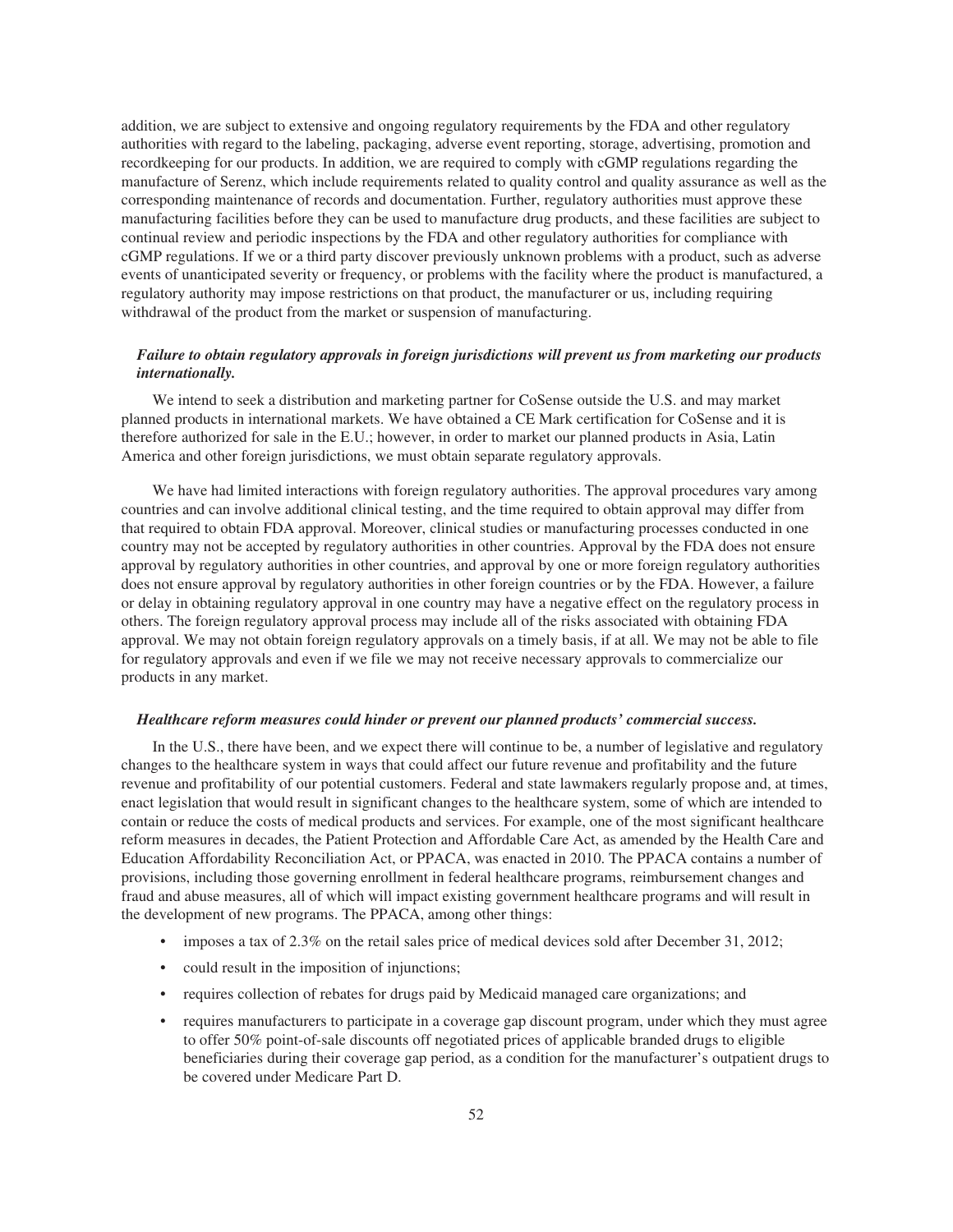While the U.S. Supreme Court upheld the constitutionality of most elements of the PPACA in June 2012, other legal challenges are still pending final adjudication in several jurisdictions. In addition, Congress has also proposed a number of legislative initiatives, including possible repeal of the PPACA. At this time, it remains unclear whether there will be any changes made to the PPACA, whether to certain provisions or its entirety. At this time, we believe the 2.3% tax on sales of medical devices will be applicable to sales of CoSense devices, and may be applicable to CoSense consumables and Serenz devices. We cannot assure you that the PPACA, as currently enacted or as amended in the future, will not adversely affect our business and financial results and we cannot predict how future federal or state legislative or administrative changes relating to healthcare reform will affect our business.

In addition, other legislative changes have been proposed and adopted since the PPACA was enacted. For example, the Budget Control Act of 2011, among other things, created the Joint Select Committee on Deficit Reduction to recommend proposals for spending reductions to Congress. The Joint Select Committee did not achieve a targeted deficit reduction of at least \$1.2 trillion for the years 2013 through 2021, which triggered the legislation's automatic reduction to several government programs, including aggregate reductions to Medicare payments to providers of up to 2% per fiscal year, starting in 2013. In January 2013, President Obama signed into law the American Taxpayer Relief Act of 2012, or the ATRA, which delayed for another two months the budget cuts mandated by the sequestration provisions of the Budget Control Act of 2011. The ATRA, among other things, also reduced Medicare payments to several providers, including hospitals, and increased the statute of limitations period for the government to recover overpayments to providers from three to five years. In March 2013, the President signed an executive order implementing sequestration, and in April 2013, the 2% Medicare reductions went into effect. We cannot predict whether any additional legislative changes will affect our business.

There likely will continue to be legislative and regulatory proposals at the federal and state levels directed at containing or lowering the cost of health care. We cannot predict the initiatives that may be adopted in the future or their full impact. The continuing efforts of the government, insurance companies, managed care organizations and other payors of healthcare services to contain or reduce costs of health care may adversely affect:

- our ability to set a price that we believe is fair for our products;
- our ability to generate revenue and achieve or maintain profitability; and
- the availability of capital.

Further, changes in regulatory requirements and guidance may occur and we may need to amend clinical study protocols to reflect these changes. Amendments may require us to resubmit our clinical study protocols IRBs for reexamination, which may impact the costs, timing or successful completion of a clinical study. In light of widely publicized events concerning the safety risk of certain drug products, regulatory authorities, members of Congress, the Governmental Accounting Office, medical professionals and the general public have raised concerns about potential drug safety issues. These events have resulted in the recall and withdrawal of drug products, revisions to drug labeling that further limit use of the drug products and establishment of risk management programs that may, for instance, restrict distribution of drug products or require safety surveillance or patient education. The increased attention to drug safety issues may result in a more cautious approach by the FDA to clinical studies and the drug approval process. Data from clinical studies may receive greater scrutiny with respect to safety, which may make the FDA or other regulatory authorities more likely to terminate or suspend clinical studies before completion, or require longer or additional clinical studies that may result in substantial additional expense and a delay or failure in obtaining approval or approval for a more limited indication than originally sought.

Given the serious public health risks of high-profile adverse safety events with certain drug products, the FDA may require, as a condition of approval, costly risk evaluation and mitigation strategies, which may include safety surveillance, restricted distribution and use, patient education, enhanced labeling, special packaging or labeling, expedited reporting of certain adverse events, preapproval of promotional materials and restrictions on direct-to-consumer advertising.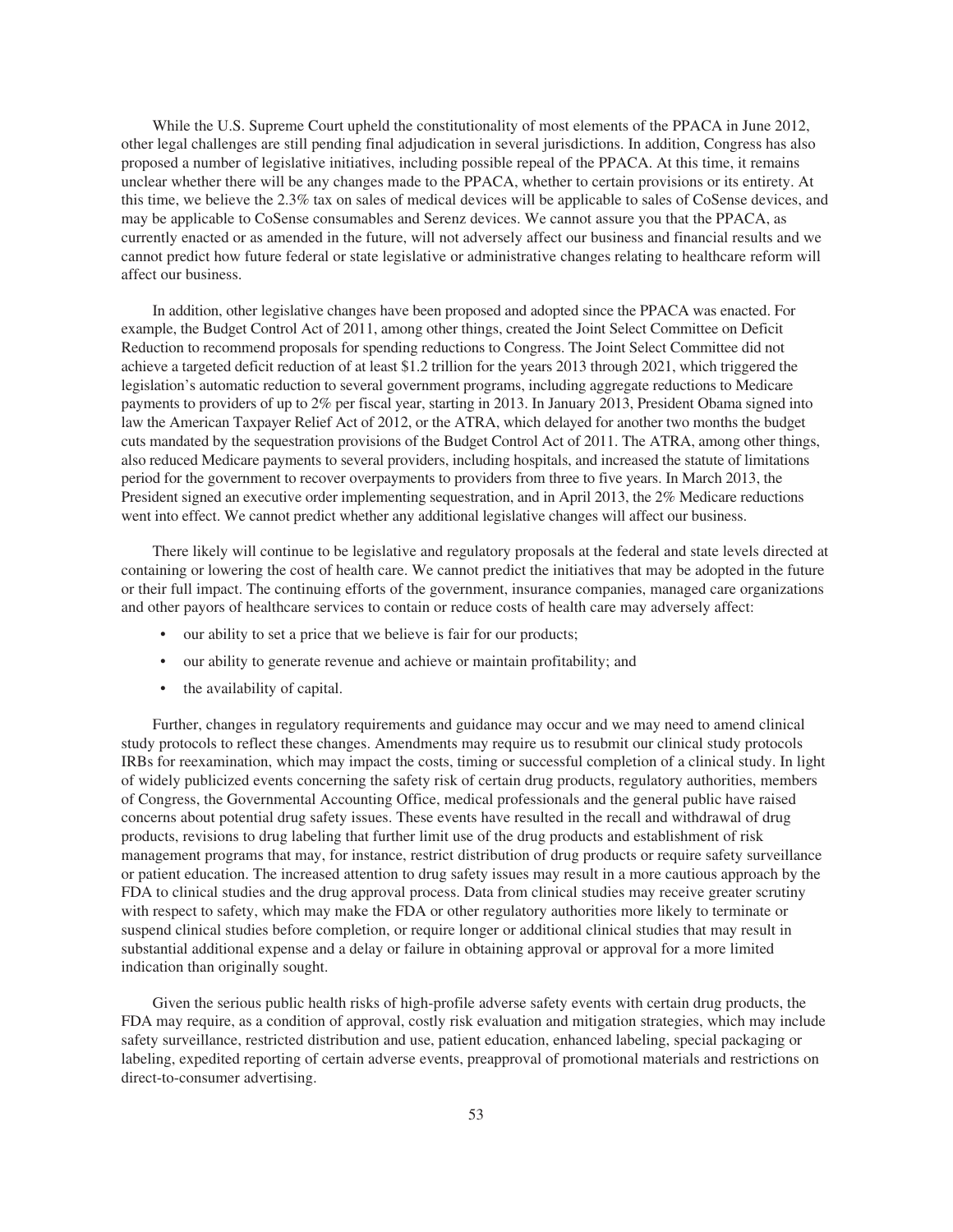## *If we fail to comply with healthcare regulations, we could face substantial penalties and our business, operations and financial condition could be adversely affected.*

Even though we do not and will not control referrals of healthcare services or bill directly to Medicare, Medicaid or other third-party payors, certain federal and state healthcare laws and regulations pertaining to fraud and abuse and patients' rights are and will be applicable to our business. We could be subject to healthcare fraud and abuse and patient privacy regulation by both the federal government and the states in which we conduct our business. The regulations that may affect our ability to operate include, without limitation:

- the federal healthcare program Anti-Kickback Statute, which prohibits, among other things, any person from knowingly and willfully offering, soliciting, receiving or providing remuneration, directly or indirectly, in exchange for or to induce either the referral of an individual for, or the purchase, order or recommendation of, any good or service for which payment may be made under federal healthcare programs, such as the Medicare and Medicaid programs;
- indirectly, to induce either the referral of an individual, for an item or service or the purchasing or ordering of a good or service, for which payment may be made under federal healthcare programs, such as the Medicare and Medicaid programs;
- the federal False Claims Act, which prohibits, among other things, individuals or entities from knowingly presenting, or causing to be presented, false claims, or knowingly using false statements, to obtain payment from the federal government, and which may apply to entities like us which provide coding and billing advice to customers;
- federal criminal laws that prohibit executing a scheme to defraud any healthcare benefit program or making false statements relating to healthcare matters;
- the federal transparency requirements under the Health Care Reform Law requires manufacturers of drugs, devices, biologics and medical supplies to report to the Department of Health and Human Services information related to physician payments and other transfers of value and physician ownership and investment interests;
- HIPAA, as amended by the Health Information Technology for Economic and Clinical Health Act, which governs the conduct of certain electronic healthcare transactions and protects the security and privacy of protected health information; and
- state law equivalents of each of the above federal laws, such as anti-kickback and false claims laws which may apply to items or services reimbursed by any third-party payor, including commercial insurers.

The PPACA, among other things, amends the intent requirement of the Federal Anti-Kickback Statute and criminal healthcare fraud statutes. A person or entity no longer needs to have actual knowledge of this statute or specific intent to violate it. In addition, the PPACA provides that the government may assert that a claim including items or services resulting from a violation of the Federal Anti-Kickback Statute constitutes a false or fraudulent claim for purposes of the False Claims Act.

If our operations are found to be in violation of any of the laws described above or any other governmental regulations that apply to us, we may be subject to penalties, including civil and criminal penalties, damages, fines and the curtailment or restructuring of our operations. Any penalties, damages, fines, curtailment or restructuring of our operations could adversely affect our ability to operate our business and our financial results. Any action against us for violation of these laws, even if we successfully defend against it, could cause us to incur significant legal expenses and divert our management's attention from the operation of our business. Moreover, achieving and sustaining compliance with applicable federal and state privacy, security and fraud laws may prove costly.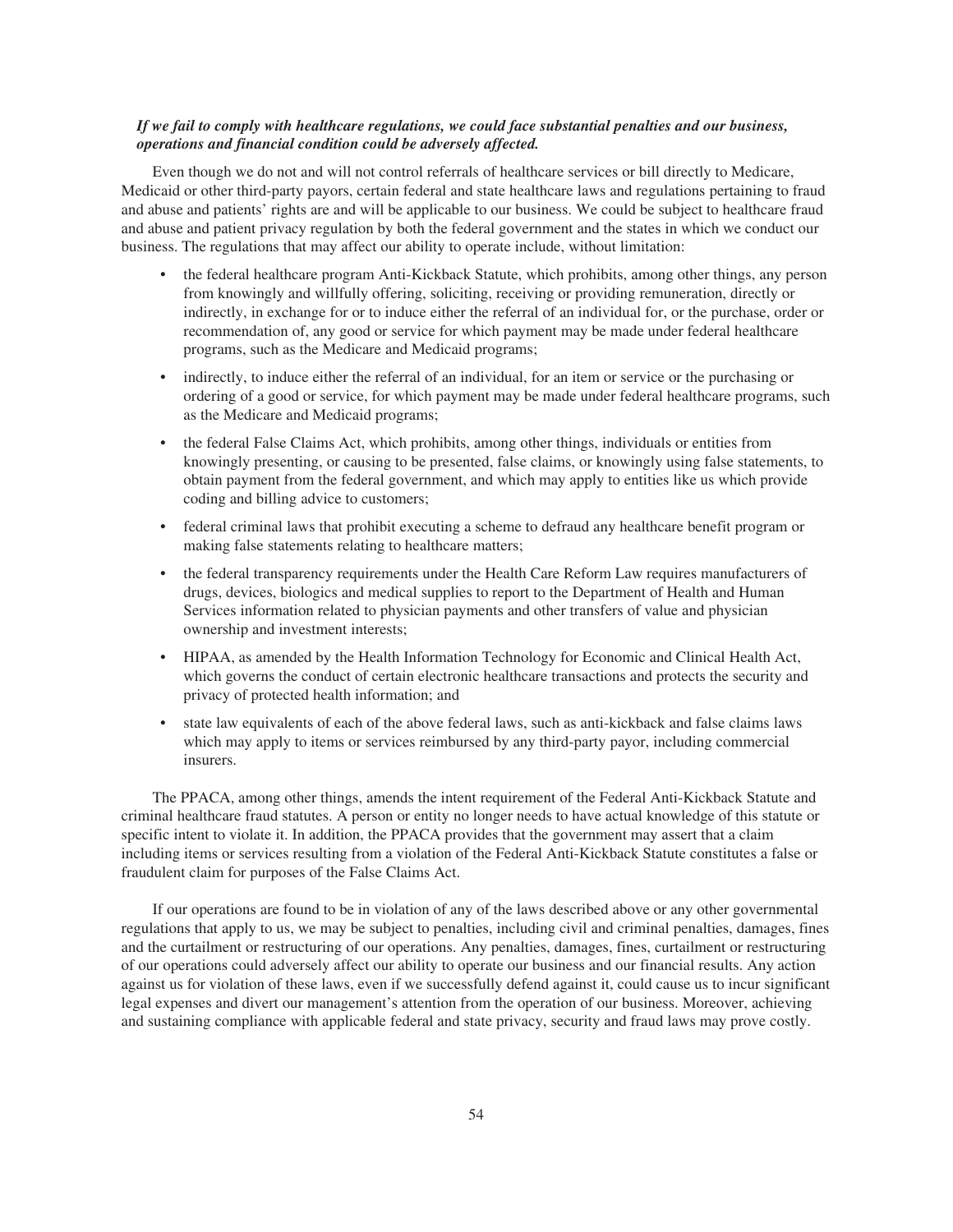#### **Risks related to ownership of our securities**

#### *Our stock price may be volatile, and purchasers of our securities could incur substantial losses.*

Our stock price has been and is likely to continue to be volatile. The stock market in general, and the market for biotechnology and medical device companies in particular, have experienced extreme volatility that has often been unrelated to the operating performance of particular companies. Since shares of our common stock were sold in our initial public offering, or IPO, in November 2014 at a price of \$6.50 per unit, the reported high and low prices of our common stock have ranged from \$4.04 to \$1.02 through February 2, 2015. As a result of this volatility, investors may not be able to sell their common stock at or above the purchase price. The market price for our common stock may be influenced by many factors, including the following:

- our ability to successfully commercialize, and realize revenues from sales of, CoSense;
- the success of competitive products or technologies;
- results of clinical studies of Serenz or planned products or those of our competitors;
- regulatory or legal developments in the U.S. and other countries, especially changes in laws or regulations applicable to our products;
- introductions and announcements of new products by us, our commercialization partners, or our competitors, and the timing of these introductions or announcements;
- actions taken by regulatory agencies with respect to our products, clinical studies, manufacturing process or sales and marketing terms;
- variations in our financial results or those of companies that are perceived to be similar to us;
- the success of our efforts to acquire or in-license additional products or planned products;
- developments concerning our collaborations, including but not limited to those with our sources of manufacturing supply and our commercialization partners;
- developments concerning our ability to bring our manufacturing processes to scale in a cost-effective manner;
- announcements by us or our competitors of significant acquisitions, strategic partnerships, joint ventures or capital commitments;
- developments or disputes concerning patents or other proprietary rights, including patents, litigation matters and our ability to obtain patent protection for our products;
- our ability or inability to raise additional capital and the terms on which we raise it;
- the recruitment or departure of key personnel;
- changes in the structure of healthcare payment systems;
- market conditions in the pharmaceutical and biotechnology sectors;
- actual or anticipated changes in earnings estimates or changes in stock market analyst recommendations regarding our common stock, other comparable companies or our industry generally;
- trading volume of our common stock;
- sales of our common stock by us or our stockholders;
- general economic, industry and market conditions; and
- the other risks described in this "Risk Factors" section.

These broad market and industry factors may seriously harm the market price of our common stock, regardless of our operating performance. In the past, following periods of volatility in the market, securities class-action litigation has often been instituted against companies. Such litigation, if instituted against us, could result in substantial costs and diversion of management's attention and resources, which could materially and adversely affect our business, financial condition, results of operations and growth prospects.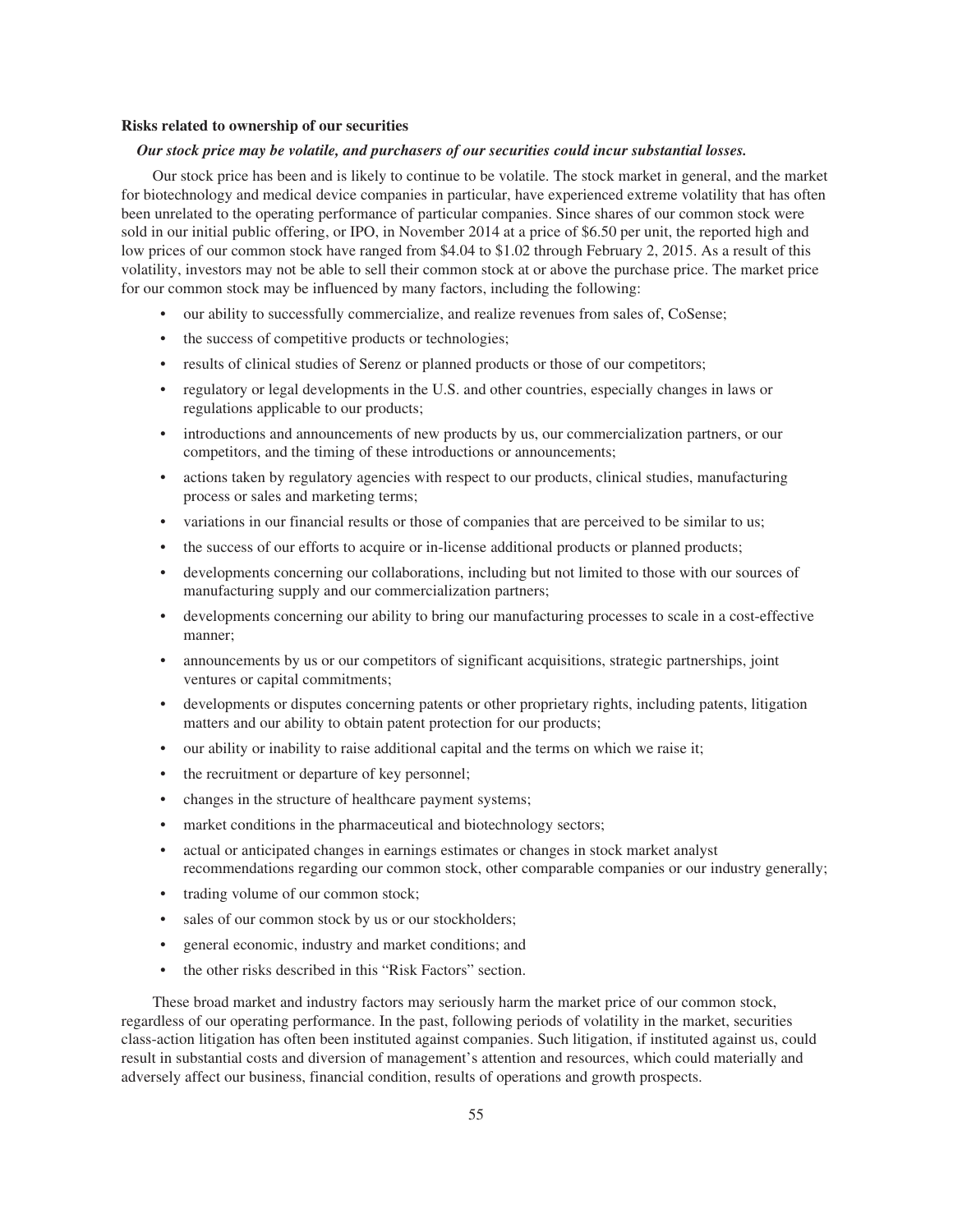## *Future sales of our common stock, or the perception that future sales may occur, may cause the market price of our common stock to decline, even if our business is doing well.*

Sales of substantial amounts of our common stock in the public market, or the perception that these sales may occur, could materially and adversely affect the price of our common stock and could impair our ability to raise capital through the sale of additional equity securities. The shares of common stock sold in the IPO are freely tradable, without restriction, in the public market, except for any shares sold to our affiliates.

In connection with the IPO, we, our officers and directors and holders of 1% or more of our currently outstanding shares of common stock have agreed, subject to limited exceptions, not to sell or transfer any shares of common stock for 180 days after the date of pricing our IPO without the consent of Maxim Group LLC, or Maxim. However, Maxim may release these shares from any restrictions at any time. We cannot predict what effect, if any, market sales of shares held by any stockholder or the availability of shares for future sale will have on the market price of our common stock.

Approximately 2,406,299 shares of common stock may be sold in the public market by existing stockholders after the date of pricing our IPO and an additional 4,362,807 shares of common stock may be sold in the public market by existing stockholders on or about 181 days after the date of the pricing our IPO, subject to volume and other limitations imposed under the federal securities laws. Sales of substantial amounts of our common stock in the public market after the pricing of our IPO, or the perception that such sales could occur, could adversely affect the market price of our common stock and could materially impair our ability to raise capital through offerings of our common stock.

We have issued Series A warrants and Series B warrants to purchase a total of 3,795,000 shares of common stock in the IPO, each subject to adjustment. The Series B warrants include a cashless exercise feature that issues shares of common stock to the holders of Series B warrants without consideration in the event that the market price of our common stock is trading below \$6.49 per share in the period between four and fifteen months after the IPO. As of February 2, 2015, based on our closing price of \$1.69 per share, the Series B warrants would be cashless exercisable for an aggregate of approximately 14 million shares of our common stock. See Note 7 for additional information on the terms of our Series A warrants and Series B warrants.

We have also issued compensation warrants to the underwriters in the IPO to purchase an additional 82,500 shares of our common stock. In addition, as of December 31, 2014, we had outstanding options to purchase 1,072,011 shares of our common stock and additional outstanding warrants to purchase common stock issued prior to our IPO for an aggregate of 533,126 shares of our common stock. We have registered for offer and sale the shares of common stock that are reserved for issuance pursuant to outstanding options. Shares covered by such registration statements upon the exercise of stock options generally will be eligible for sale in the public market, except that affiliates will continue to be subject to volume limitations and other requirements of Rule 144 under the Securities Act of 1933, as amended. The issuance or sale of such shares could depress the market price of our common stock.

### *We are an "emerging growth company," and we cannot be certain if the reduced reporting requirements applicable to emerging growth companies will make our common stock less attractive to investors.*

We are an "emerging growth company," as defined in the Jumpstart Our Business Startups Act, or the JOBS Act, which was enacted in April 2012. For as long as we continue to be an emerging growth company, we may take advantage of exemptions from various reporting requirements that are applicable to other public companies that are not emerging growth companies, including not being required to comply with the auditor attestation requirements of Section 404 of the Sarbanes-Oxley Act of 2002, or the Sarbanes-Oxley Act, reduced disclosure obligations regarding executive compensation in our periodic reports and proxy statements and exemptions from the requirements of holding a nonbinding advisory vote on executive compensation and stockholder approval of any golden parachute payments not previously approved. We could be an emerging growth company for up to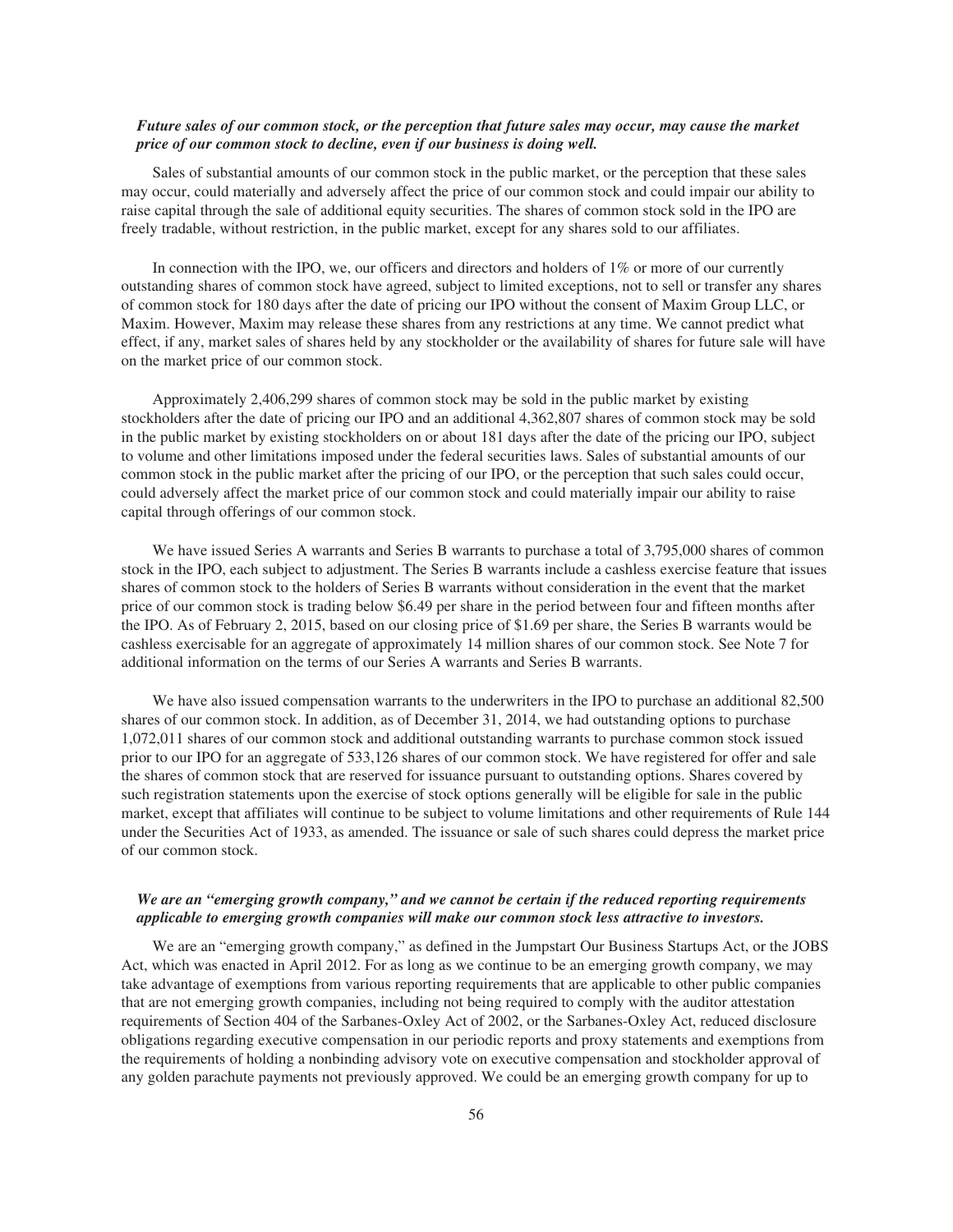five years, although circumstances could cause us to lose that status earlier. We will remain an emerging growth company until the earlier of (1) the last day of the fiscal year following the fifth anniversary of the completion of the IPO, (2) the last day of the fiscal year in which we have total annual gross revenue of at least \$1.0 billion, (3) the date on which we are deemed to be a large accelerated filer, which means the market value of our common stock that is held by non-affiliates exceeds \$700.0 million as of the prior June 30th, and (4) the date on which we have issued more than \$1.0 billion in non-convertible debt securities during the prior three-year period. We cannot predict if investors will find our common stock less attractive because we may rely on these exemptions. If some investors find our common stock less attractive as a result, there may be a less active trading market for our common stock and our stock price may suffer or be more volatile.

Under the JOBS Act, emerging growth companies can delay adopting new or revised accounting standards issued subsequent to the enactment of the JOBS Act until such time as those standards apply to private companies. We have elected to use the extended transition period for complying with new or revised accounting standards that have different effective dates for public and private companies until the earlier of the date we (i) are no longer an emerging growth company or (ii) affirmatively and irrevocably opt out of the extended transition period under the JOBS Act.

## *Our executive officers, directors and principal stockholders will continue to maintain the ability to control or significantly influence all matters submitted to stockholders for approval and under certain circumstances Vivo Ventures and its affiliates may have control over key decision making.*

Our executive officers, directors and stockholders own a majority of our outstanding common stock. Entities associated with Vivo Ventures and our Chairman, Ernest Mario, own approximately 60% of our common stock. As a result, the forgoing group of stockholders are able to control all matters submitted to our stockholders for approval, as well as our management and affairs. For example, these stockholders will control the election of directors and the approval of any merger, consolidation or sale of all or substantially all of our assets. This concentration of voting power could delay or prevent an acquisition of our company on terms that other stockholders may desire.

# *Although we have elected not to take advantage of the "controlled company" exemption to the corporate governance rules for NASDAQ-listed companies, for which we became eligible upon the closing of the IPO, we may in the future avail ourselves of this exemption, which could make our common stock less attractive to some investors or otherwise harm our stock price.*

Vivo Ventures and its affiliates hold more than 50% of our outstanding common stock. Because they control a majority of our outstanding voting power, we are a "controlled company" under the corporate governance rules for NASDAQ-listed companies and will not be required to have a majority of our board of directors be independent, nor will we be required to have a compensation committee or an independent nominating function. Although our current intention is to not avail ourselves of the controlled company exemption, we are eligible to do so because we have a stockholder with control over a majority of our outstanding common stock. If in the future we determine to avail ourselves of these corporate governance exemptions, under circumstances where the interests of our controlling stockholder may differ from those of other stockholders, the other stockholders may not have the same protections afforded to stockholders of companies that are subject to all of the corporate governance rules for NASDAQ-listed companies, and our status as a controlled company could make our common stock less attractive to some investors or otherwise harm our stock price.

# *We have incurred and will continue to incur significant increased costs as a result of operating as a public company, and our management has devoted and will be required to continue to devote substantial time to new compliance initiatives.*

We have incurred and will continue to incur significant legal, accounting and other expenses as a public company. We are subject to the reporting requirements of the Securities Exchange Act of 1934, as amended, the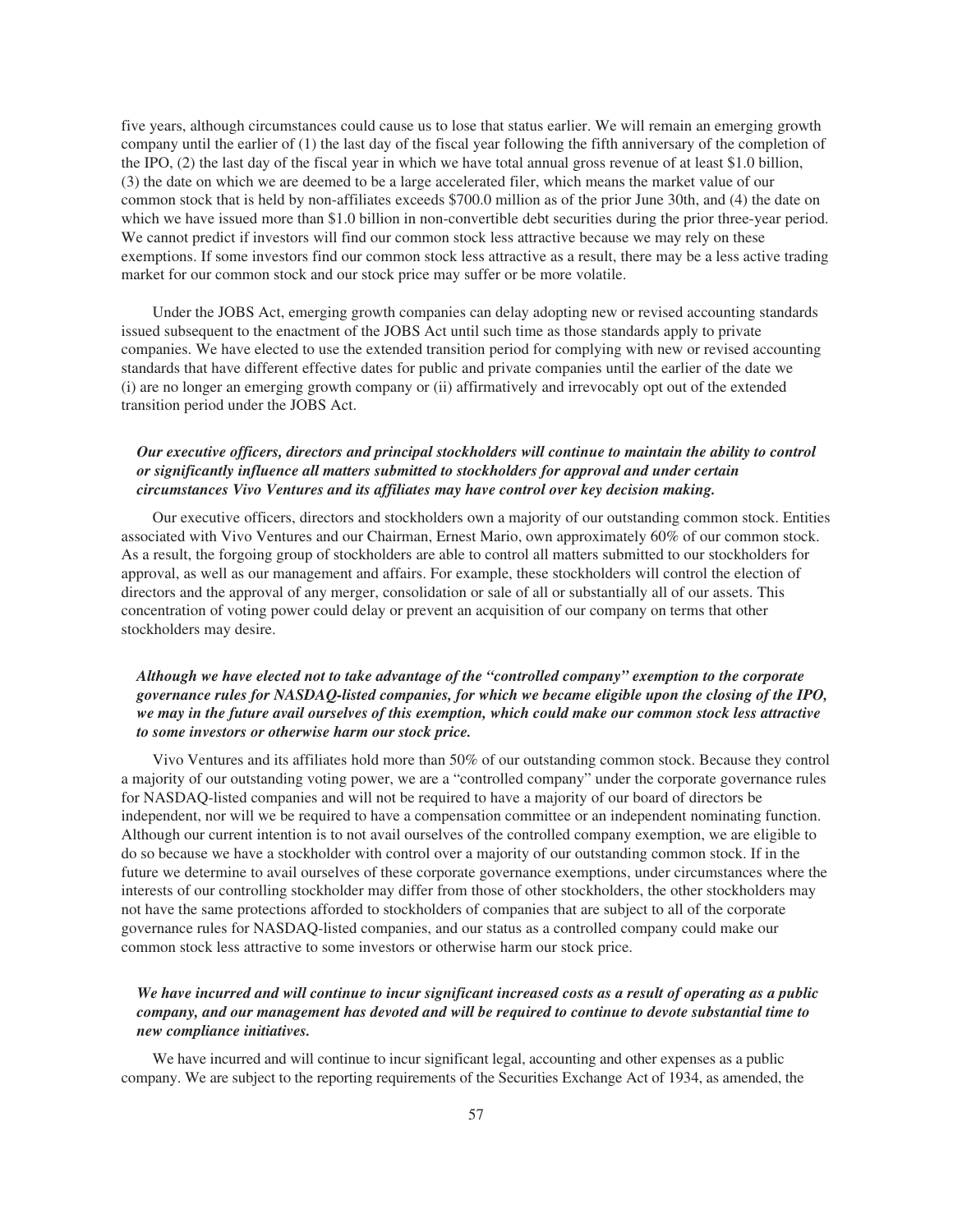other rules and regulations of the Securities and Exchange Commission, or SEC, and the rules and regulations of The NASDAQ Capital Market, or NASDAQ. The expenses that will be required in order to adequately prepare for being a public company will be material, and compliance with the various reporting and other requirements applicable to public companies will require considerable time and attention of management. For example, the Sarbanes-Oxley Act and the rules of the SEC and national securities exchanges have imposed various requirements on public companies, including requiring establishment and maintenance of effective disclosure and financial controls. Our management and other personnel will need to devote a substantial amount of time to these compliance initiatives. These rules and regulations will continue to increase our legal and financial compliance costs and will make some activities more time-consuming and costly. For example, we expect these rules and regulations to make it more difficult and more expensive for us to obtain director and officer liability insurance, and we may be required to accept reduced policy limits on coverage or incur substantial costs to maintain the same or similar coverage. The impact of these events could also make it more difficult for us to attract and retain qualified personnel to serve on our board of directors, our board committees, or as executive officers.

The Sarbanes-Oxley Act requires, among other things, that we maintain effective internal control over financial reporting and disclosure controls and procedures. In particular, we must perform system and process evaluation and testing of our internal control over financial reporting to allow management to report on the effectiveness of our internal control over financial reporting, as required by Section 404 of the Sarbanes-Oxley Act, or Section 404, beginning with this Annual Report on Form 10-K for the fiscal year ended December 31, 2014. In addition, we will be required to have our independent registered public accounting firm attest to the effectiveness of our internal control over financial reporting beginning with our annual report on Form 10-K following the date on which we are no longer an emerging growth company. Our compliance with Section 404 will require that we incur substantial accounting expense and expend significant management efforts. We currently do not have an internal audit group, and we will need to hire additional accounting and financial staff with appropriate public company experience and technical accounting knowledge. If we are not able to comply with the requirements of Section 404 in a timely manner, or if we or our independent registered public accounting firm identify deficiencies in our internal control over financial reporting that are deemed to be material weaknesses, the market price of our stock could decline and we could be subject to sanctions or investigations by NASDAQ, the SEC or other regulatory authorities, which would require additional financial and management resources.

Our ability to successfully implement our business plan and comply with Section 404 requires us to be able to prepare timely and accurate financial statements. We expect that we will need to continue to improve existing, and implement new operational and financial systems, procedures and controls to manage our business effectively. Any delay in the implementation of, or disruption in the transition to, new or enhanced systems, procedures or controls, may cause our operations to suffer and we may be unable to conclude that our internal control over financial reporting is effective and to obtain an unqualified report on internal controls from our auditors as required under Section 404. This, in turn, could have an adverse impact on trading prices for our common stock, and could adversely affect our ability to access the capital markets.

# *We identified a material weakness in our internal control over financial reporting as of December 31, 2014, and may identify additional material weaknesses in the future that may cause us to fail to meet our reporting obligations or result in material misstatements of our financial statements. If we fail to establish and maintain effective control over financial reporting, our ability to accurately and timely report our financial results could be adversely affected.*

Our management is responsible for establishing and maintaining adequate internal control over financial reporting. Internal control over financial reporting is a process designed to provide reasonable assurance regarding the reliability of financial reporting and the preparation of financial statements in accordance with U.S. generally accepted accounting principles. A material weakness is a deficiency, or a combination of deficiencies, in internal control over financial reporting such that there is a reasonable possibility that a material misstatement of annual or interim financial statements will not be prevented or detected on a timely basis. Prior to the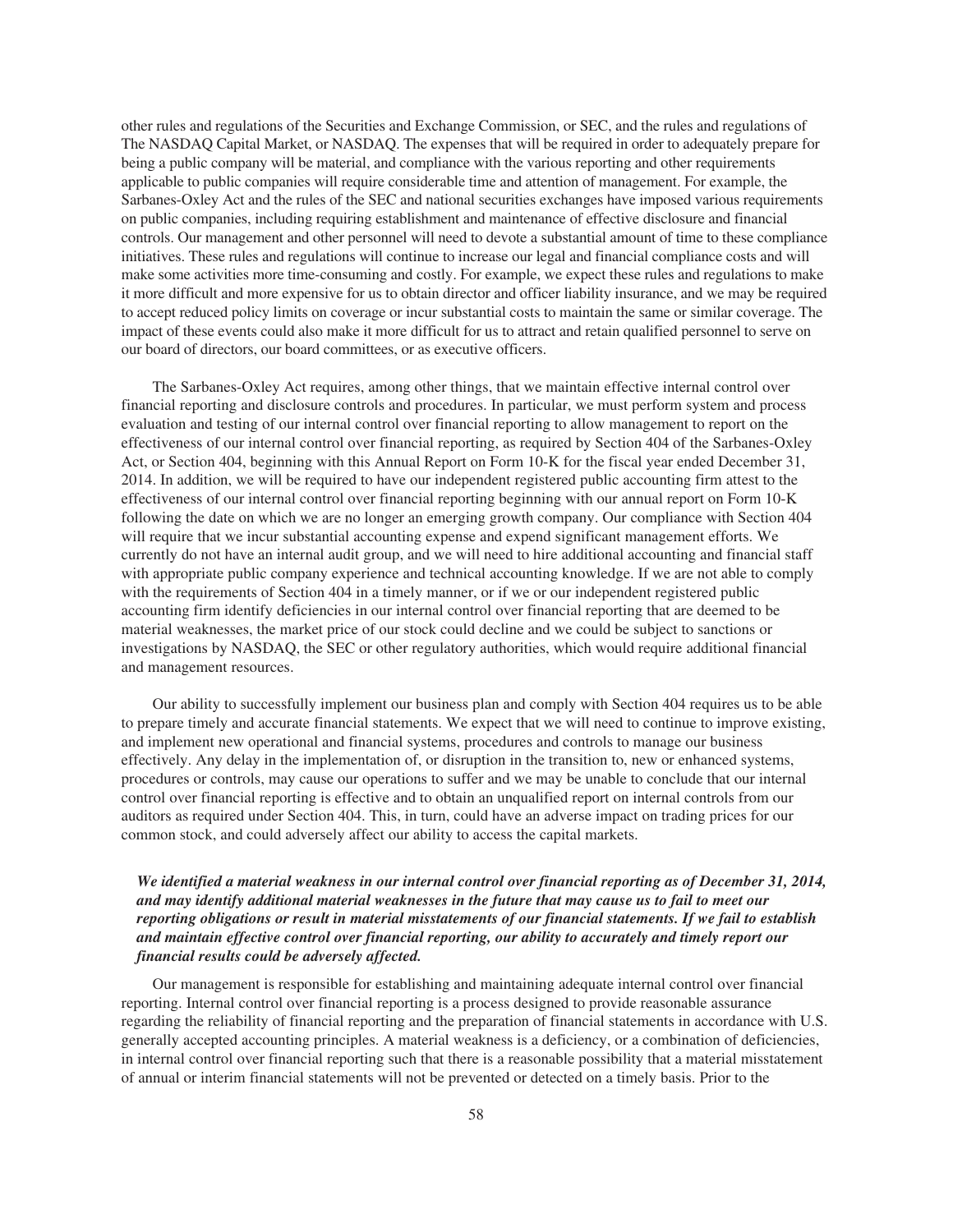completion of the IPO, we were a private company with limited accounting personnel and other resources to address our internal control over financial reporting. During the course of preparing for the IPO, we determined that material adjustments to various accounts were necessary, which required us to restate the financial statements for the year ended December 31, 2012, which had been previously audited by another independent audit firm. These adjustments leading to a restatement of those financial statements led us to conclude that we had a material weakness in internal control over financial reporting as of December 31, 2012. The material weakness that we identified was that we did not maintain a sufficient complement of resources with an appropriate level of accounting knowledge, experience and training commensurate with our structure and financial reporting requirements. We also found that the weakness persisted through the year ended December 31, 2014.

This material weakness contributed to adjustments to previously issued financial statements principally, but not limited to, the following areas: equity accounting in connection with our issuance of Series A, B, and C convertible preferred stock and related warrants, and period-end cutoff for development-related expenses.

For a discussion of our remediation plan and the actions that we have executed during 2014, see Item 9a. We believe these steps, which are now fully implemented, have remediated the material weakness previously identified and have enhanced our internal control over financial reporting, as well as our disclosure controls and procedures. However, projections of any evaluation of effectiveness to future periods are subject to the risk that controls may become inadequate because of changes in conditions, or that the degree of compliance with the policies or procedures may deteriorate.

#### *Our ability to use our net operating loss carry forwards and certain other tax attributes may be limited.*

Our ability to utilize our federal net operating loss, carryforwards and federal tax credit may be limited under Sections 382 and 383 of the Internal Revenue Code of 1986, as amended, or the Code. The limitations apply if an "ownership change," as defined by Section 382, occurs. Generally, an ownership change occurs if the percentage of the value of the stock that is owned by one or more direct or indirect "five percent shareholders" increases by more than 50% over their lowest ownership percentage at any time during the applicable testing period (typically three years). If we have experienced an "ownership change" at any time since our formation, we may already be subject to limitations on our ability to utilize our existing net operating losses and other tax attributes to offset taxable income. In addition, future changes in our stock ownership, which may be outside of our control, may trigger an "ownership change" and, consequently, Section 382 and 383 limitations. As a result, if we earn net taxable income, our ability to use our pre-change net operating loss carryforwards and other tax attributes to offset U.S. federal taxable income may be subject to limitations, which could potentially result in increased future tax liability to us.

# *A significant number of our shares of our common stock became eligible for sale upon the completion of the IPO, and a significant number of additional shares of our common stock may become eligible for sale at a later date, and their sale could depress the market price of our common stock.*

We have issued Series A warrants and Series B warrants to purchase a total of 4,899,710 shares. In the event that the market price of our common stock remains below \$6.50 at any time between four and fifteen months after the issuance of the Series B warrants, the Series B warrants will become exercisable on a cashless basis for a number of common shares that increases as the market price of our common stock decreases, and exercisable at a discount to the price of our common stock at the time. This may result in a number of shares issued, pursuant to the cashless exercise of Series B warrants, significantly in excess of the original 2,449,605 shares. If the price of our common stock were to fall to \$1.00 per share, the minimum share price necessary for continued listing on the NASDAQ Capital Market, at any time more than four months, and less than fifteen months, after the IPO, the number of shares for which the Series B warrants may be exercised would exceed 18 million shares. This would result in majority ownership of our common stock by Series B warrantholders, if all the Series B warrantholders exercised their warrants at that time. Under certain other circumstances, exercises of the Series A warrants and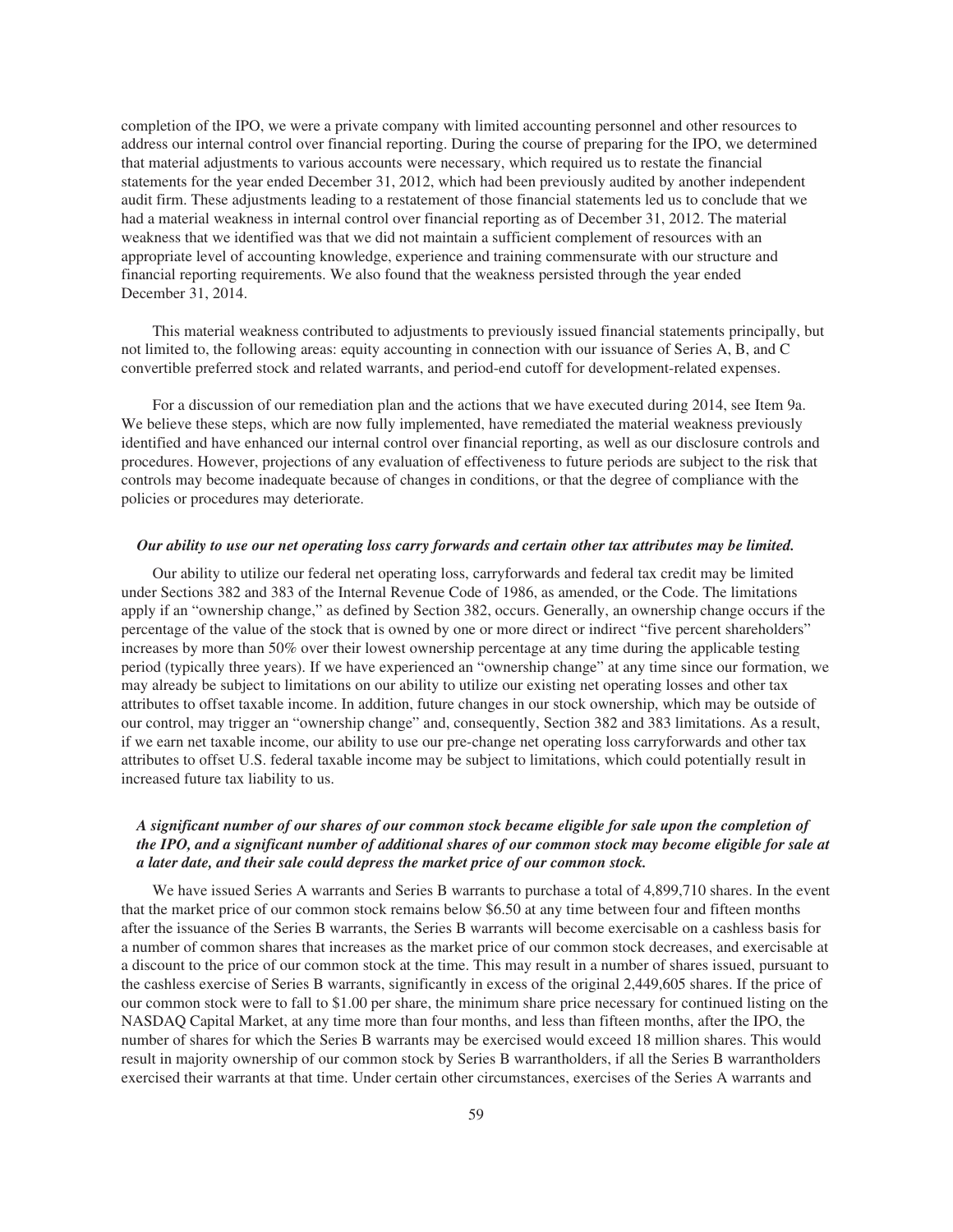Series B warrants may be on a cashless basis, resulting in dilutive issuance of common shares of the company without cash proceeds to the company.

As of December 31, 2014, options to purchase 1,072,011 shares of our common stock were issued and outstanding with a weighted average exercise price of \$6.34 per share. As of December 31, 2014, options to purchase 578,889 of such shares are exercisable.

The sale or even the possibility of sale of the shares of common stock described above could substantially reduce the market price for our common stock or our ability to obtain future financing.

# *As our warrantholders exercise their warrants into shares of our common stock, our stockholders will be diluted, and certain features of the Series B warrants may substantially accelerate the issuance of dilutive shares.*

The exercise of some or all of our warrants results in issuance of common shares that dilute the ownership interests of existing stockholders. Any sales of the common stock issuable upon exercise of the warrants could adversely affect prevailing market prices of our common stock. In addition, the Series B warrants contain a provision that will allow exercise of these warrants for a number of shares that increases as the trading market price of our common stock decreases. The potential for such dilutive exercise of the Series B warrants may depress the price of our common stock regardless of our business performance, and could encourage short selling by market participants, especially if the trading price of our common stock remains below the IPO offering price in the period between four and fifteen months after the IPO.

If holders of our warrants elect to exercise their warrants and sell material amounts of our common stock in the market, such sales could cause the price of our common stock to decline, and the potential for such downward pressure on the price of our common stock may encourage short selling of our common stock by holders of our warrants or other parties.

If there is significant downward pressure on the price of our common stock, it may encourage holders of our warrants, or other parties, to sell shares by means of short sales or otherwise. Short sales involve the sale, usually with a future delivery date, of common stock the seller does not own. Covered short sales are sales made in an amount not greater than the number of shares subject to the short seller's right to acquire common stock, such as upon exercise of warrants. A holder of warrants may close out any covered short position by exercising all, or a portion, of its warrants, or by purchasing shares in the open market. In determining the source of shares to close out the covered short position, a holder of warrants will likely consider, among other things, the price of common stock available for purchase in the open market as compared to the exercise price of the warrants. The existence of a significant number of short sales generally causes the price of common stock to decline, in part because it indicates that a number of market participants are taking a position that will be profitable only if the price of the common stock declines.

#### *We might not be able to maintain the listing of our securities on The NASDAQ Capital Market.*

We have listed our common stock and Series A warrants on the NASDAQ Capital Market. We might not be able to maintain the listing standards of that exchange, which includes requirements that we maintain our shareholders' equity, total value of shares held by unaffiliated shareholders, and market capitalization above certain specified levels. In particular, since we do not expect to become profitable for some time after the filing of this Annual Report on Form 10-K, there is a risk that our shareholders' equity could fall below the \$2.5 million level required by the NASDAQ Capital Market. If we fail to conform to the NASDAQ listing requirements on an ongoing basis, our common stock might cease to trade on the NASDAQ Capital Market exchange, and may move to the Over the Counter Bulletin Board or the "pink sheets" exchange maintained by Pink OTC Markets, Inc. The OTC Bulletin Board and the "pink sheets" are generally considered to be markets that are less efficient, and to provide less liquidity in the shares, than the NASDAQ Capital Market.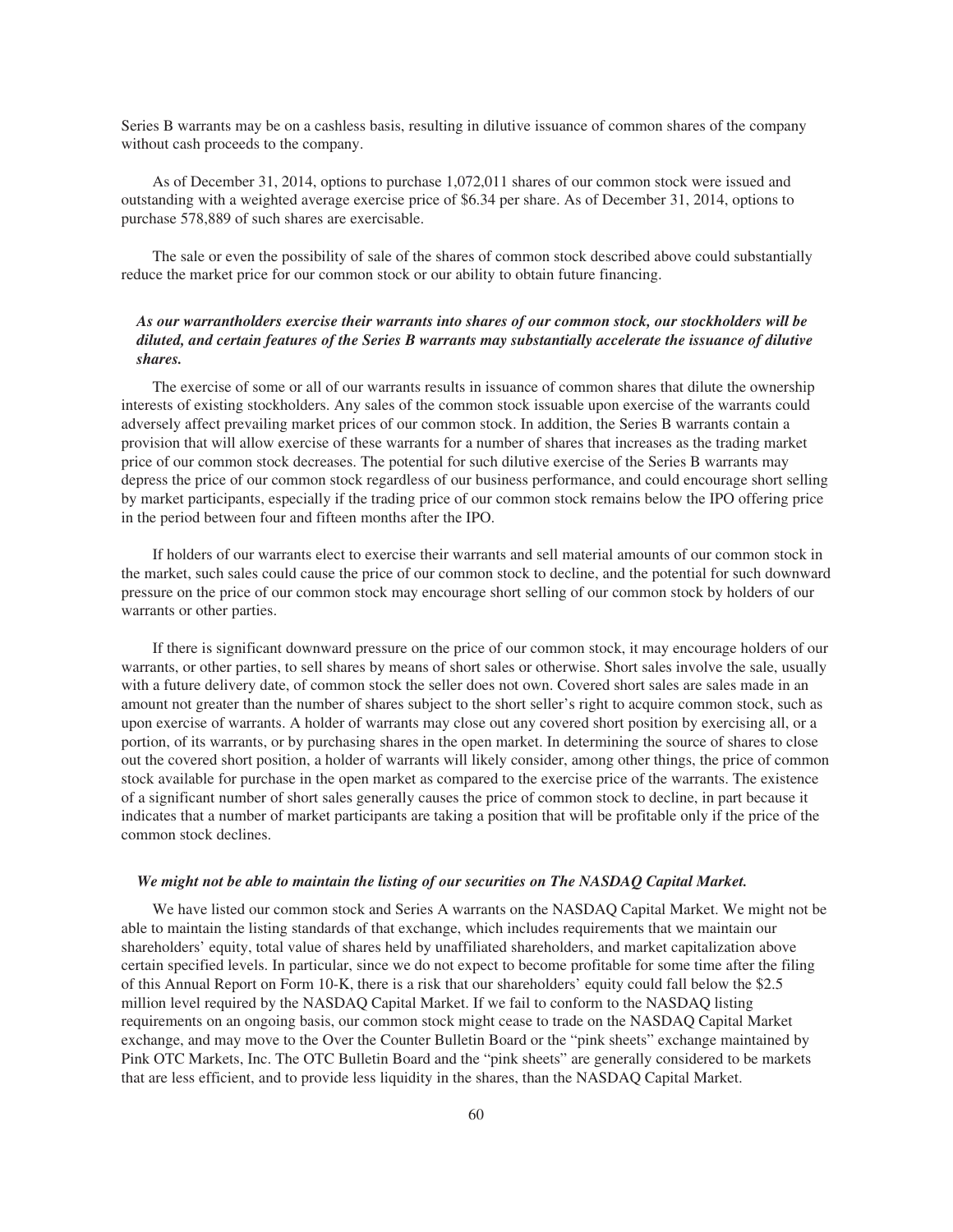## *If the trading price of our common stock declines between the four-month and fifteen-month anniversary of the IPO, we may not have registered sufficient shares to cover all shares of common stock that might be issued upon exercise of warrants.*

Our common stock may also decline to a point that the number of shares of common stock issuable upon exercise of Series B warrants exceeds the number of shares we have registered for public sale under any registration statement in effect at the time. If we are not successful in registering these additional shares in a timely fashion, warrant holders might receive, upon exercise of Series B warrants, common stock that is not freely tradable.

### *Due to the speculative nature of warrants, there is no guarantee that it will ever be profitable for holders of the warrants to exercise the warrants.*

The warrants offered as part of the units do not confer any rights of common stock ownership on their holders, such as voting rights or the right to receive dividends, but rather merely represent the right to acquire shares of common stock at a fixed price for a limited period of time. Specifically, following issuance of the warrants, Series A warrant holders may exercise their right to acquire the common stock and pay an exercise price of \$6.49 per share prior to the expiration of the five-year term on November 12, 2019, after which date any unexercised Series A warrants will expire and have no further value. Series B warrant holders may exercise their right to acquire the common stock and pay an exercise price of \$6.49 per share prior to the expiration of their 15 month term on February 12, 2016, after which date any unexercised Series B warrants will expire and have no further value. In certain circumstances, the Series A and Series B warrants may be exercisable on a cashless basis, and certain other circumstances may affect the number of shares into which the Series B warrants may be exercisable. Moreover, the market value of the warrants is uncertain and there can be no assurance that the market value of the warrants will equal or exceed their public offering price. There can be no assurance that the market price of the common stock will ever equal or exceed the exercise price of the warrants, and, consequently, whether it will ever be profitable for holders of the warrants to exercise the warrants.

## *If securities or industry analysts do not publish research, or publish inaccurate or unfavorable research, about our business, our stock price and trading volume could decline.*

The trading market for our common stock will depend, in part, on the research and reports that securities or industry analysts publish about us or our business. Securities and industry analysts do not currently, and may never, publish research on our company. If no securities or industry analysts commence coverage of our company, the trading price for our common stock would likely be negatively impacted. In the event securities or industry analysts initiate coverage, if one or more of the analysts who cover us downgrade our stock or publish inaccurate or unfavorable research about our business, our stock price would likely decline. In addition, if our operating results fail to meet the forecast of analysts, our stock price would likely decline. If one or more of these analysts cease coverage of our company or fail to publish reports on us regularly, demand for our common stock could decrease, which might cause our stock price and trading volume to decline.

### *Provisions in our corporate charter documents and under Delaware law could make an acquisition of us more difficult and may prevent attempts by our stockholders to replace or remove our current management.*

Provisions in our corporate charter and our bylaws may discourage, delay or prevent a merger, acquisition or other change in control of us that stockholders may consider favorable, including transactions in which stockholders might otherwise receive a premium for their shares. These provisions could also limit the price that investors might be willing to pay in the future for shares of our common stock, thereby depressing the market price of our common stock. In addition, these provisions may frustrate or prevent any attempts by our stockholders to replace or remove our current management by making it more difficult for stockholders to replace members of our board of directors. Because our board of directors is responsible for appointing the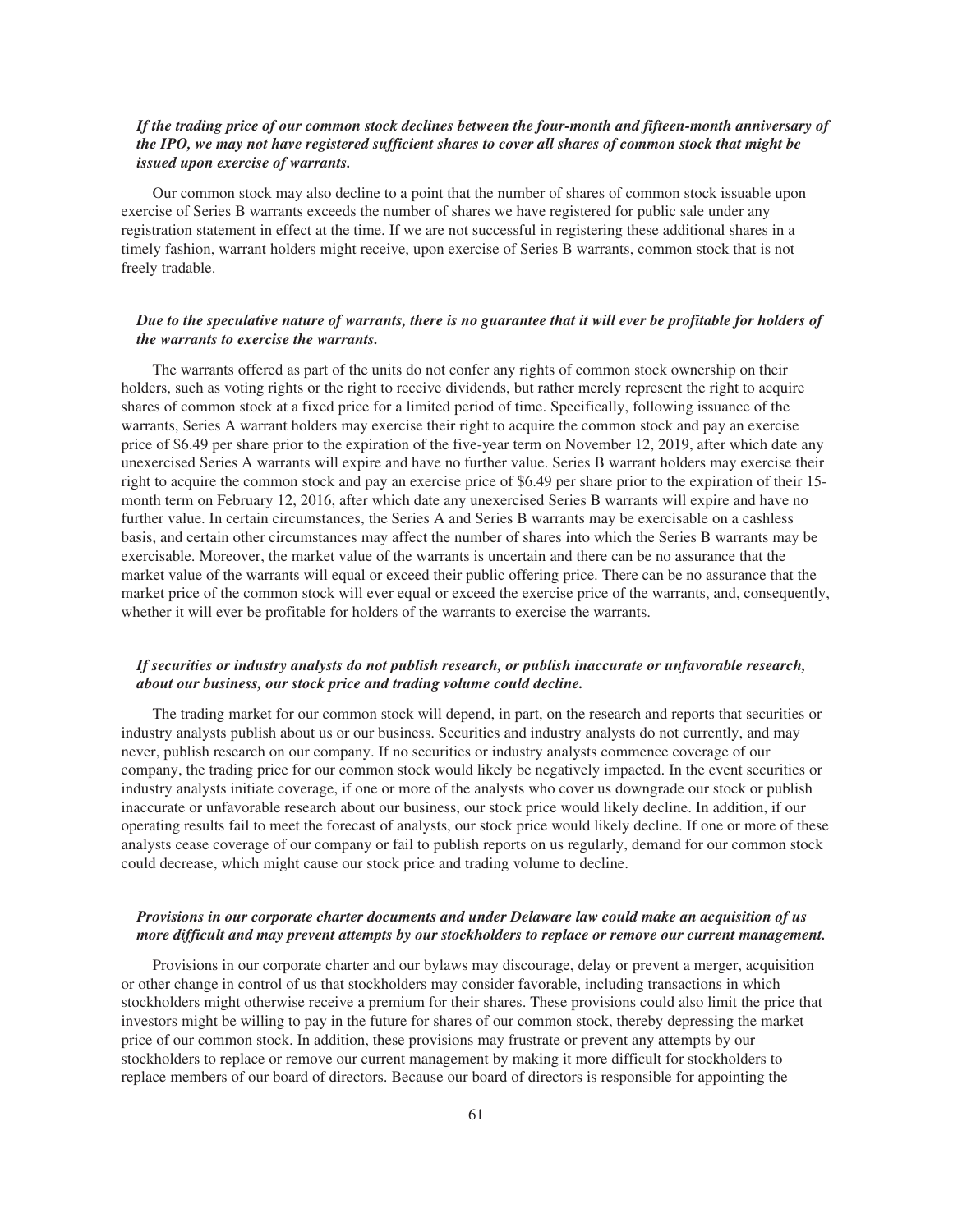members of our management team, these provisions could in turn affect any attempt by our stockholders to replace current members of our management team. Among others, these provisions include the following:

- our board of directors will be divided into three classes with staggered three-year terms which may delay or prevent a change of our management or a change in control;
- our board of directors will have the right to elect directors to fill a vacancy created by the expansion of our board of directors or the resignation, death or removal of a director, which will prevent stockholders from being able to fill vacancies on our board of directors;
- our stockholders will not be able to act by written consent or call special stockholders' meetings; as a result, a holder, or holders, controlling a majority of our capital stock would not be able to take certain actions other than at annual stockholders' meetings or special stockholders' meetings called by our board of directors, the chairman of our board, the chief executive officer or the president;
- our certificate of incorporation will prohibit cumulative voting in the election of directors, which limits the ability of minority stockholders to elect director candidates;
- future amendments of our certificate of incorporation and bylaws will require the approval of  $66\frac{2}{3}\%$  of our outstanding voting securities;
- our stockholders will be required to provide advance notice and additional disclosures in order to nominate individuals for election to our board of directors or to propose matters that can be acted upon at a stockholders' meeting, which may discourage or deter a potential acquiror from conducting a solicitation of proxies to elect the acquiror's own slate of directors or otherwise attempting to obtain control of our company; and
- our board of directors will be able to issue, without stockholder approval, shares of undesignated preferred stock, which makes it possible for our board of directors to issue preferred stock with voting or other rights or preferences that could impede the success of any attempt to acquire us.

Moreover, because we are incorporated in Delaware, we are governed by the provisions of Section 203 of the Delaware General Corporation Law, which prohibits a person who owns in excess of 15% of our outstanding voting stock from merging or combining with us for a period of three years after the date of the transaction in which the person acquired in excess of 15% of our outstanding voting stock, unless the merger or combination is approved in a prescribed manner.

# *Our employment agreements with our executive officers may require us to pay severance benefits to any of those persons who are terminated in connection with a change in control of us, which could harm our financial condition or results.*

Certain of our executive officers are parties to employment agreements that contain change in control and severance provisions providing for aggregate cash payments of up to approximately \$0.6 million for severance and other benefits and acceleration of vesting of stock options with a value of approximately \$0.2 million, in the event of a termination of employment in connection with a change in control of us. The accelerated vesting of options could result in dilution to our existing stockholders and harm the market price of our common stock. The payment of these severance benefits could harm our financial condition and results. In addition, these potential severance payments may discourage or prevent third parties from seeking a business combination with us.

### *Because we do not anticipate paying any cash dividends on our common stock in the foreseeable future, capital appreciation, if any, will be our stockholders' sole source of gain.*

We have never declared or paid cash dividends on our common stock. We currently intend to retain all of our future earnings, if any, to finance the growth and development of our business. In addition, the terms of existing or any future debt agreements may preclude us from paying dividends. As a result, capital appreciation, if any, of our common stock will be our stockholders' sole source of gain for the foreseeable future.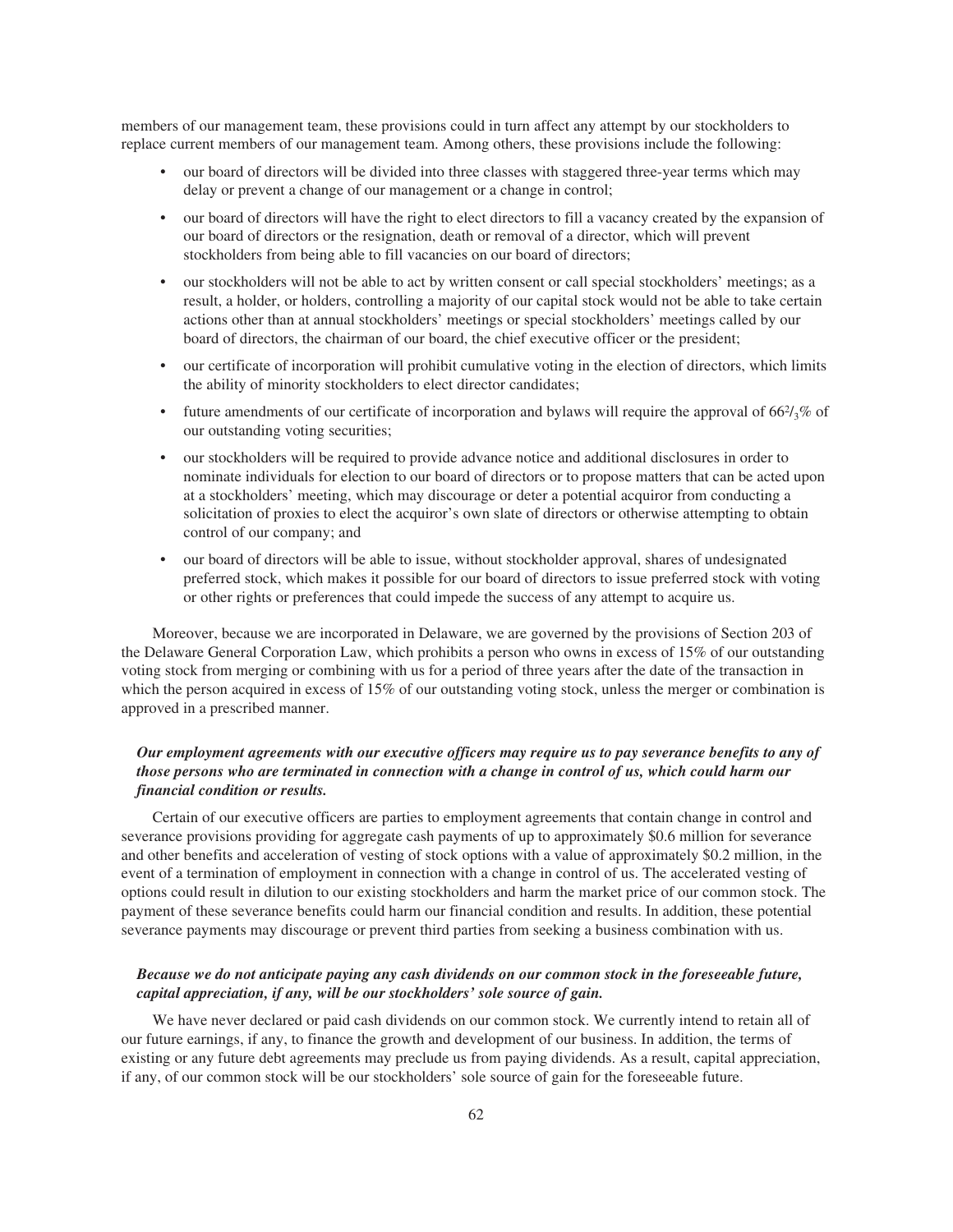### **ITEM 1B. UNRESOLVED STAFF COMMENTS**

Not applicable.

## **ITEM 2. PROPERTIES**

# **Facilities**

Our headquarters are located at 3 Twin Dolphin Drive, Suite 160, Redwood City, California 94065, where we lease approximately 6,000 square feet of office space, under a sublease that expires in May 2015. Under the terms of our sublease, we have the option to renew our lease for the remainder of the master lease term, which expires June 30, 2018 (see Note 15).

We believe that the facilities that we currently lease are adequate for our needs for the immediate future and that, should it be needed, additional space can be leased on commercially reasonable terms to accommodate any future growth.

# **ITEM 3. LEGAL PROCEEDINGS**

We are not currently a party to any material litigation or other material legal proceedings.

# **ITEM 4. MINE SAFETY DISCLOSURES**

Not applicable.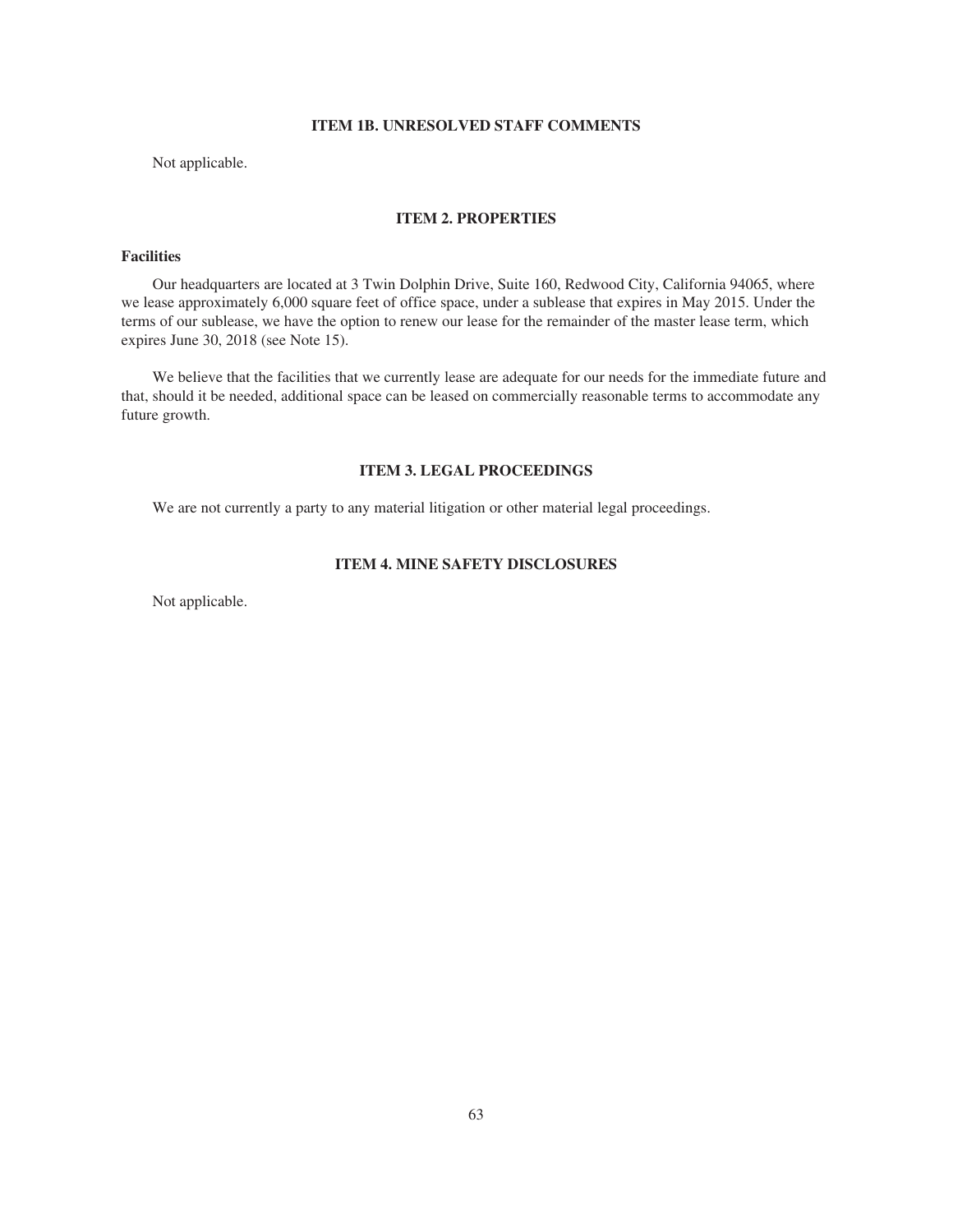#### **PART II**

# **ITEM 5. MARKET FOR REGISTRANT'S COMMON EQUITY, RELATED STOCKHOLDER MATTERS AND ISSUER PURCHASES OF EQUITY SECURITIES**

#### **Market Information**

Since our IPO on November 18, 2014, our common stock is quoted on NASDAQ under the symbol "CAPN", and our Series A warrants are quoted on NSADAQ under the symbol "CAPNW." Our Series B warrants are not traded on a national securities exchange.

The following table sets forth the high and low sales prices per share of the common stock as reported on NASDAQ. Such quotations represent inter dealer prices without retail markup, markdown or commission and may not necessarily represent actual transactions. Prior to the date of our IPO, there was no public market for our common stock. As a result, we have not set fourth quarterly information with respect to the high and low prices for our common stock for the two most recent fiscal years.

| <b>Fiscal 2014</b>                       | High        | Low |
|------------------------------------------|-------------|-----|
| Fourth Ouarter (since November 18, 2014) | $4.04$ 1.49 |     |

As of March 3, 2015, there were approximately 86 shareholders of record for our common stock. A substantially greater number of stockholders may be "street name" or beneficial holders, whose shares are held of record by banks, brokers and other financial institutions.

#### **Dividend Policy**

We have never declared or paid cash dividends on our common stock, and currently do not plan to declare dividends on shares of our common stock in the foreseeable future. We expect to retain our future earnings, if any, for use in the operation and expansion of our business. The payment of cash dividends in the future, if any, will be at the discretion of our board of directors and will depend upon such factors as earnings levels, capital requirements, our overall financial condition and any other factors deemed relevant by our board of directors.

#### **Unregistered Sales of Equity Securities and Use of Proceeds**

#### *(a) Recent Sales of Unregistered Equity Securities*

During the year ended December 31, 2014, we issued the following unregistered securities:

- On April 28, 2014, we: (i) issued and sold convertible promissory notes in the aggregate principal amount of \$1,749,681.31 to existing stockholders or their affiliates; and (ii) issued and sold warrants to purchase shares of our capital stock to such existing stockholders or their affiliates.
- On August 20, 2014, we: (i) issued and sold convertible promissory notes in the aggregate principal amount of \$249,682.65 to existing stockholders or their affiliates; and (ii) issued and sold warrants to purchase shares of our capital stock to such existing stockholders or their affiliates.
- On October 30, 2014, we also (i) issued and sold convertible promissory notes in the aggregate principal amount of \$493,407.26 to existing stockholders or their affiliates; and (ii) issued and sold warrants to purchase shares of our capital stock to such existing stockholders or their affiliates.
- On September 29, 2014, we established a line of credit in the amount of up to an aggregate of \$0.1 million. Entities associated with Vivo Ventures, a stockholder and major investor that is also affiliated with Edgar Engleman, M.D., a member of our board of directors, will fund 70% of the line of credit, up to a maximum of \$70,000. Dr. Ernest Mario, who is the Chairman of our board of directors, a stockholder and a major investor, will fund 30% of the line of credit, up to a maximum of \$30,000.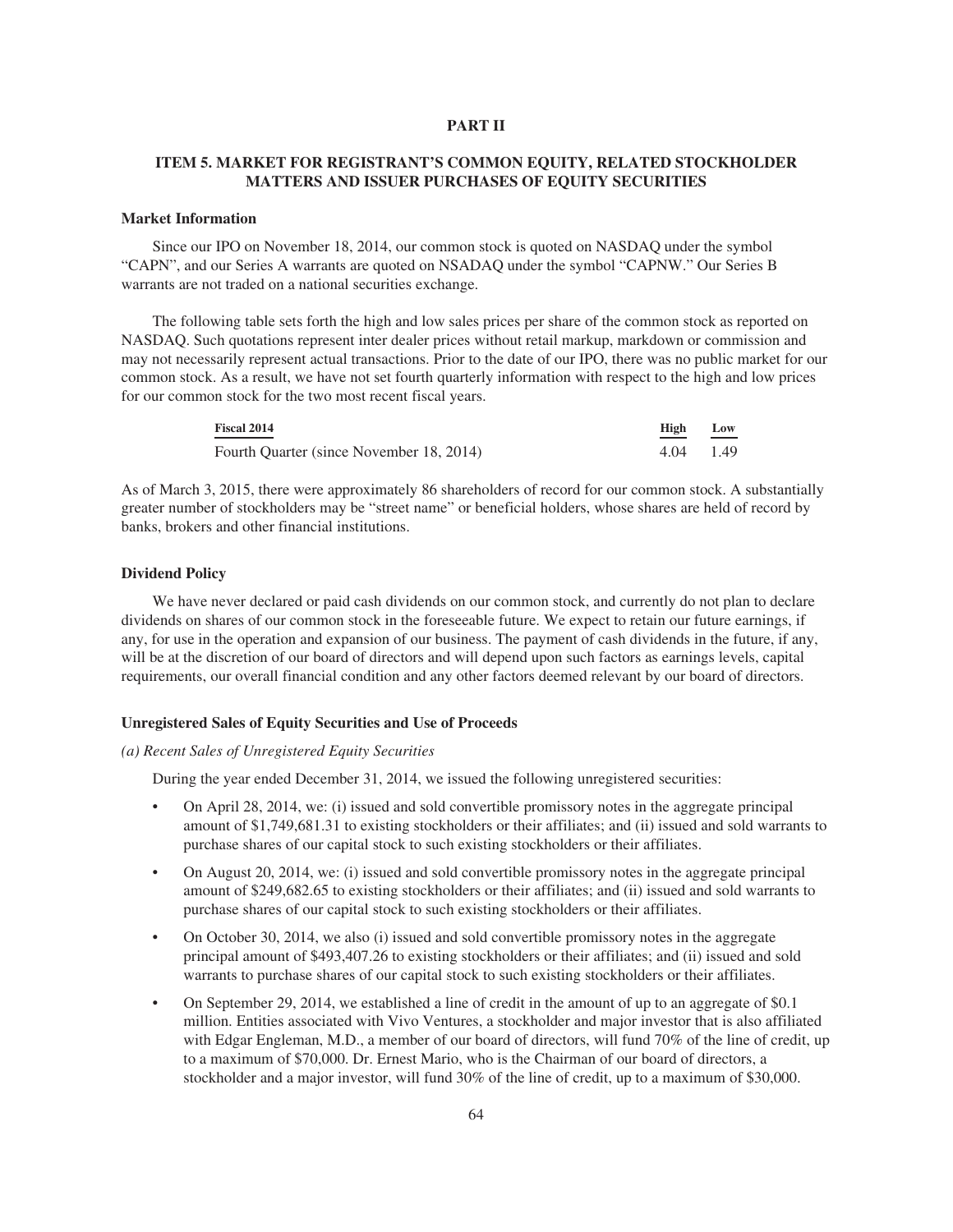Each drawdown on the line of credit will be funded by entities associated with Vivo Ventures and Dr. Mario in proportion to these commitment levels. The line of credit bears a fixed interest rate of 6% per annum simple interest. The line of credit has a two-year repayment term, with prepayment at our option with no penalty. The line of credit is unsecured and shall be payable out of cash received in our accounts receivable following commencement of our commercial sales, or upon the second anniversary of the loan date.

None of the foregoing transactions involved any underwriters, underwriting discounts or commissions or any public offering. The Registrant believes that these transactions were exempt from the registration requirements of the Securities Act under Section 4(2) of the Securities Act as transactions by an issuer not involving any public offering. The recipients of securities in each of these transactions represented their intention to acquire the securities for investment only and not with a view to or for sale in connection with any distribution thereof and appropriate legends were affixed to the stock certificates and instruments issued in such transactions. All recipients had adequate access, through their relationships with us, to information about us.

• For the year ended December 31, 2014, we granted to officers, directors, employees, consultants and other service providers options to purchase an aggregate of 12,682 shares of common stock under our 2010 Equity Incentive Plan.

None of the foregoing transactions involved any underwriters, underwriting discounts or commissions or any public offering. The Registrant believes that these transactions were exempt from the registration requirements of the Securities Act under Rule 701 promulgated under the Securities Act as offers and sales of securities pursuant to certain compensatory benefit plans and contracts relating to compensation in compliance with Rule 701. The recipients of securities in these transactions represented their intention to acquire the securities for investment only and not with a view to or for sale in connection with any distribution thereof and appropriate legends were affixed to the stock certificates and instruments issued in such transactions. All recipients had adequate access, through their relationships with us, to information about us.

In November 2014, upon the closing of our IPO, all shares of our then-outstanding convertible preferred stock automatically converted into shares of common stock. The issuance of such shares of common stock was exempt from the registration requirements of the Securities Act pursuant to Section 3(a)(9) and Section 4(a)(2) of the Securities Act.

#### *(b) Use of Proceeds*

On November 18, 2014, we closed our IPO and issued 1,650,000 units, each of which consisted of one share of common stock, one Series A warrant and one Series B warrant, at an initial offering price of \$6.50 per unit. In addition, we issued 247,500 Series A and Series B warrants to the underwriter under the terms of the over allotment provisions of the underwriter's agreement. The offer and sale of all of the shares in the IPO were registered under the Securities Act pursuant to a registration statement on Form S-1 (File No. 333-196635), which was declared effective by the SEC on November 12, 2014, and a registration statement on Form S-1 under Rule 462(b) of the Securities Act of 1933, as amended (File No. 333-200164), which was effective immediately upon filing on November 12, 2014. The sole book-running manager for the IPO was Maxim Group LLC with Dawson James Securities, Inc. being the co-manager. The aggregate offering price to the public for the shares sold in the IPO was \$10.8 million. We received net proceeds from the IPO of approximately \$8.0 million, after deducting underwriting discounts and commissions of approximately \$0.8 million and expenses of approximately \$2.0 million payable by us. None of the expenses associated with the IPO were paid to directors, officers, persons owning 10% or more of any class of equity securities, or to their associates, or to our affiliates.

There has been no material change in the planned use of proceeds from the IPO as described in our final prospectus filed with the SEC pursuant to Rule 424(b).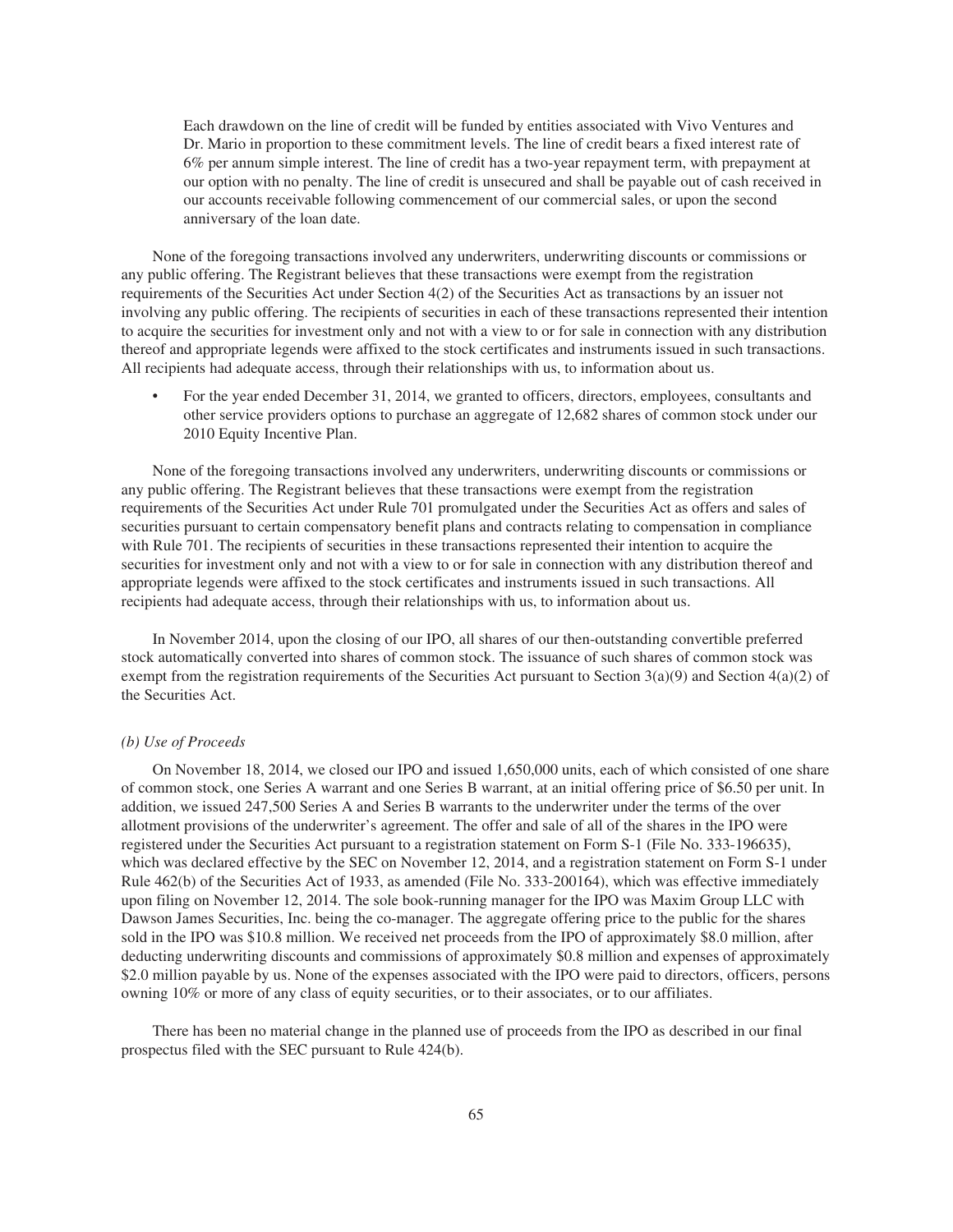#### **ITEM 6. SELECTED FINANCIAL DATA**

The following selected consolidated financial data should be read together with our consolidated financial statements and accompanying notes and "Management's Discussion and Analysis of Financial Condition and Results of Operations" appearing elsewhere in this Annual Report on Form 10-K. The selected consolidated financial data in this section is not intended to replace our consolidated financial statements and the accompanying notes. Our historical results are not necessarily indicative of our future results.

We derived the statements of operations data for the fiscal years ended December 31, 2014 and 2013 and the balance sheets data as of December 31, 2014 and 2013 from our audited financial statements appearing elsewhere in this filing. The data should be read in conjunction with the financial statements, related notes, and other financial information included herein.

|                                            |              | <b>Year Ended December 31,</b> |  |  |
|--------------------------------------------|--------------|--------------------------------|--|--|
| <b>Statement of Operations Data:</b>       | 2014         | 2013                           |  |  |
| Revenue                                    | \$           | \$<br>3,000                    |  |  |
| <b>Expenses</b>                            |              |                                |  |  |
| Research and development                   | 2,242        | 2,380                          |  |  |
| Sales and marketing                        | 253          |                                |  |  |
| General and administrative                 | 2,665        | 1,467                          |  |  |
| Total expenses                             | 5,160        | 3,847                          |  |  |
| Operating income (loss)                    | (5,160)      | (847)                          |  |  |
| Interest and other income (expense)        |              |                                |  |  |
| Interest income                            | 1            | 2                              |  |  |
| Interest expense                           | (4,130)      | (2,860)                        |  |  |
| Other income (expense), net                | (4,586)      | (2)                            |  |  |
| Net loss                                   | (13, 875)    | (3,707)<br>\$                  |  |  |
| Weighted average common shares outstanding |              |                                |  |  |
| Basic and diluted                          | 1,270,033    | 535,648                        |  |  |
| Net loss per share                         |              |                                |  |  |
| Basic and diluted                          | (10.92)<br>S | (6.92)                         |  |  |
|                                            |              | December 31                    |  |  |
| <b>Balance Sheet Data</b>                  | 2014         | 2013                           |  |  |
| Cash and cash equivalents                  | \$<br>7,957  | \$<br>1,269                    |  |  |
| Working capital (deficit)                  | 7,049        | (12, 655)                      |  |  |
| <b>Total</b> assets                        | 8,396        | 1,587                          |  |  |
| Convertible promissory notes               |              | 13,992                         |  |  |
| Total stockholders' equity (deficit)       | (10, 333)    | (37, 864)                      |  |  |

*(in thousands except share and per share data)*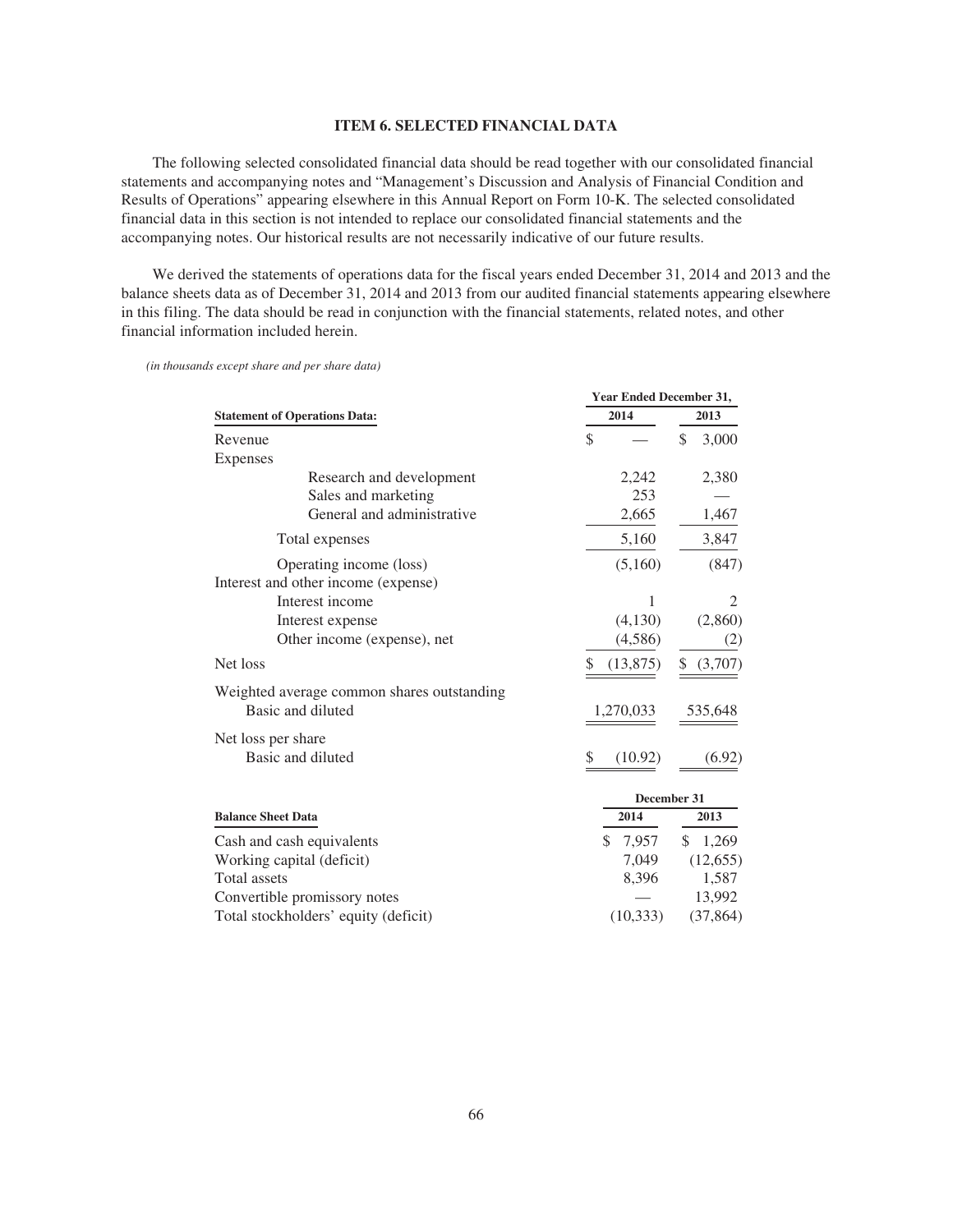### **ITEM 7. MANAGEMENT'S DISCUSSION AND ANALYSIS OF FINANCIAL CONDITION AND RESULTS OF OPERATIONS**

*The following discussion and analysis should be read in conjunction with our audited consolidated financial statements and the related notes that appear elsewhere in this Annual Report on Form 10-K. This Annual Report on Form 10-K contains "forward-looking statements" within the meaning of Section 21E of the Securities Exchange Act of 1934, as amended, or the Exchange Act. These statements are often identified by the use of words such as "may," "will," "expect," "believe," "anticipate," "intend," "could," "should," "estimate," "plan," or "continue," and similar expressions or variations. Such forward-looking statements are subject to risks, uncertainties and other factors that could cause actual results and the timing of certain events to differ materially from future results expressed or implied by such forward-looking statements. Factors that could cause or contribute to such differences include, but are not limited to, those discussed in the section titled "Risk Factors," set forth in Part I, Item 1A of this Annual Report on Form 10-K and elsewhere in this report. The forward-looking statements in this Annual Report on Form 10-K represent our views as of the date of this Annual Report on Form 10-K. We anticipate that subsequent events and developments will cause our views to change. However, while we may elect to update these forward-looking statements at some point in the future, we have no current intention of doing so except to the extent required by applicable law. You should, therefore, not rely on these forward-looking statements as representing our views as of any date subsequent to the date of this Annual Report on Form 10-K.*

#### **Business Overview**

We develop novel products based on our proprietary technology for precision metering of gas flow. Our first product, CoSense, aids in the detection of hemolysis, a condition in which red blood cells degrade rapidly. When present in neonates with jaundice, hemolysis is a dangerous condition which can lead to long-term developmental disability. CoSense received initial 510(k) clearance for sale in the U.S. in the fourth quarter of 2012, with a more specific Indication for Use related to hemolysis in the first quarter of 2014 and received CE Mark clearance for sale in the E.U. in the third quarter of 2013. We initiated our commercialization of CoSense in October 2014 using our own sales efforts, and intend to direct a significant portion of the use of proceeds of the IPO to sales and marketing of CoSense. We may also apply our research and development efforts to additional products based on our Sensalyze Technology Platform, a portfolio of proprietary methods and devices which enables CoSense and can be applied to detect a variety of analytes in exhaled breath.

Prior to 2010, our efforts were primarily focused on development of therapeutics. We have previously obtained CE Mark certification in the E.U. for Serenz, an as-needed treatment for AR that has shown statistically significant improvements in AR symptoms in randomized, controlled Phase 2 clinical trials completed by us. We outlicensed Serenz to GSK in 2013, realizing revenue in the form of a non-refundable up-front payment of \$3.0 million. In June 2014, the agreement terminated and GSK returned the licensed rights to Serenz back to us. We have no further monetary obligations to GSK related to the terminated agreement. We intend to engage in further research and development of Serenz prior to obtaining a partner for the final development and commercialization of the product.

In November, 2014, we completed our IPO, pursuant to which we issued 1,650,000 units (each unit consisting of one share of common stock, one Series A warrant and one Series B warrant) and received net proceeds of approximately \$8.0 million, after deducting underwriting discounts and commissions and IPO related expenses. In connection with the completion of our IPO, all shares of convertible preferred stock converted into 865,429 shares of common stock and all of our convertible preferred stock warrants were converted into warrants to purchase 523,867 shares of common stock. In addition, the outstanding convertible notes and accrued interest issued during 2010 and 2012 converted into an aggregate of 3,165,887 shares of common stock. The outstanding convertible notes issued during April, August and October, 2014 converted into an aggregate of 552,105 units in the IPO.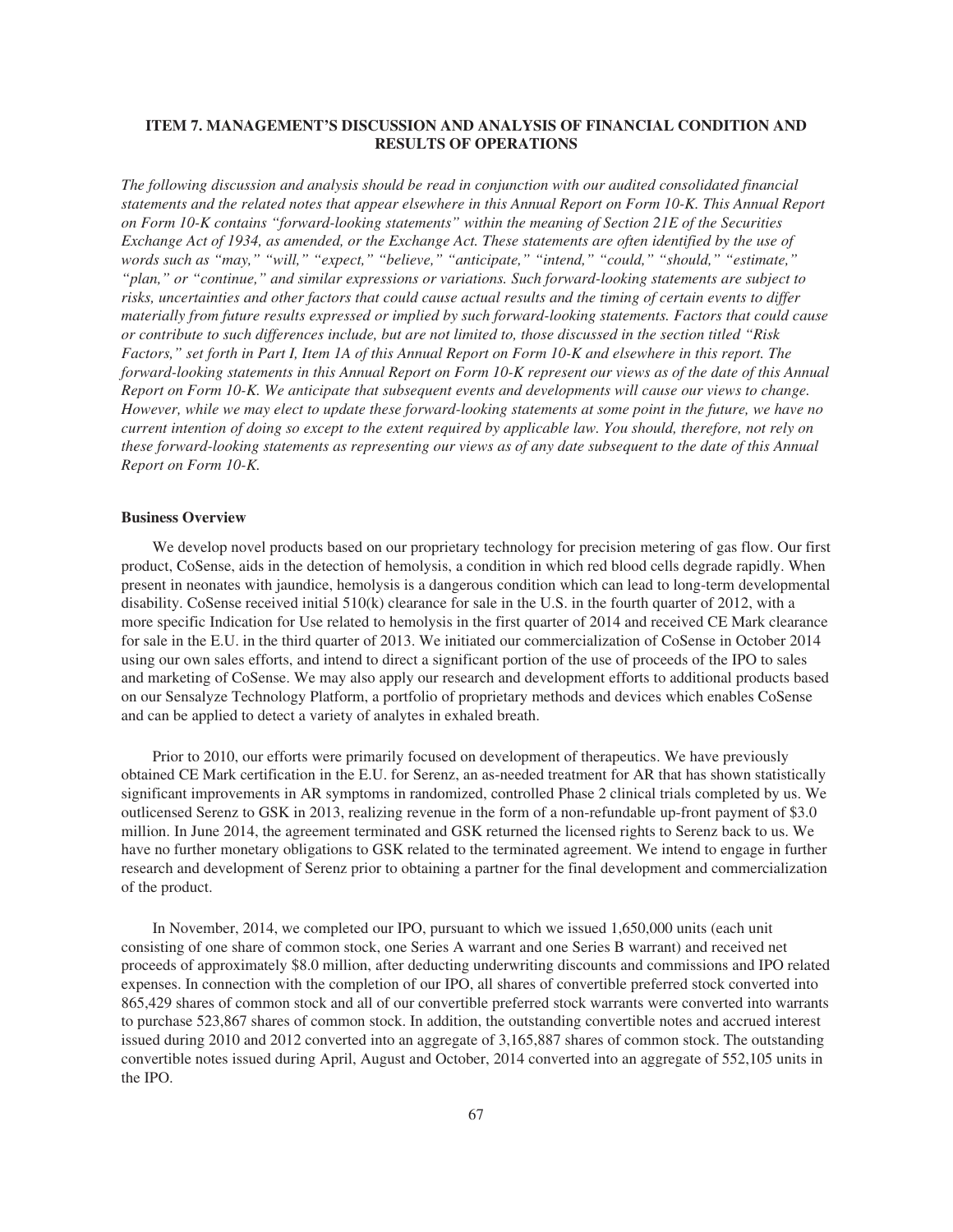#### **Financial overview**

#### *Summary*

We have not generated net income from operations, and, at December 31, 2013 and December 31, 2014, we had an accumulated deficit of \$57.1 million and \$71.0 million, respectively, primarily as a result of research and development and general and administrative expenses. While we may in the future generate revenue from a variety of sources, potentially including sales of CoSense and other diagnostic products, license fees, milestone payments, and research and development payments in connection with potential future strategic partnerships, we have, to date, generated revenue only from the 2013 license agreement pertaining to Serenz. The GSK agreement terminated in June 2014, and we may not generate future licensing revenue. We may never be successful in commercializing our CoSense product or in developing additional products. Accordingly, we expect to incur significant losses from operations for the foreseeable future, and there can be no assurance that we will ever generate significant revenue or profits.

#### *Revenue recognition*

We have thus far earned revenue primarily from a licensing agreement in connection with intellectual property created by us. We apply the provisions of Financial Accounting Standards Board, or FASB, Accounting Standards Codification, or ASC, Topic 605, *Revenue Recognition*, to recognize revenue. We begin recognizing revenue when persuasive evidence of an arrangement exists, such as a contract or purchase order, delivery has occurred, no significant obligations with regard to implementation or integration exist, the fee is fixed or determinable, and collectability is reasonably assured.

#### *Research and development expenses*

Research and development costs are expensed as incurred. Research and development costs consist primarily of salaries and benefits, consultant fees, prototype expenses, certain facility costs and other costs associated with clinical trials, net of reimbursed amounts. Costs to acquire technologies to be used in research and development that have not reached technological feasibility, and have no alternative future use, are expensed to research and development costs when incurred.

#### *Sales and marketing expenses*

Sales and marketing expenses consist principally of personnel-related costs, professional fees for consulting expenses, and other expenses associated with commercial activities. We anticipate these expenses will increase significantly in future periods, reflecting the increased level of sales and marketing activity necessary for the commercial launch of CoSense.

#### *General and administrative expenses*

General and administrative expenses consist principally of personnel-related costs, professional fees for legal, consulting, audit and tax services, insurance, rent, and other general operating expenses not otherwise included in research and development. We anticipate general and administrative expenses will increase in future periods, reflecting an expanding infrastructure, other administrative expenses and increased professional fees associated with being a public reporting company.

#### *Other income (expense), net*

Other income (expense), net is primarily comprised of changes in the fair value of the stock warrant liabilities.

#### **Critical Accounting Policies and Significant Judgments and Estimates**

Our management's discussion and analysis of financial condition and results of operations are based upon our audited financial statements, which have been prepared in accordance with GAAP. The preparation of these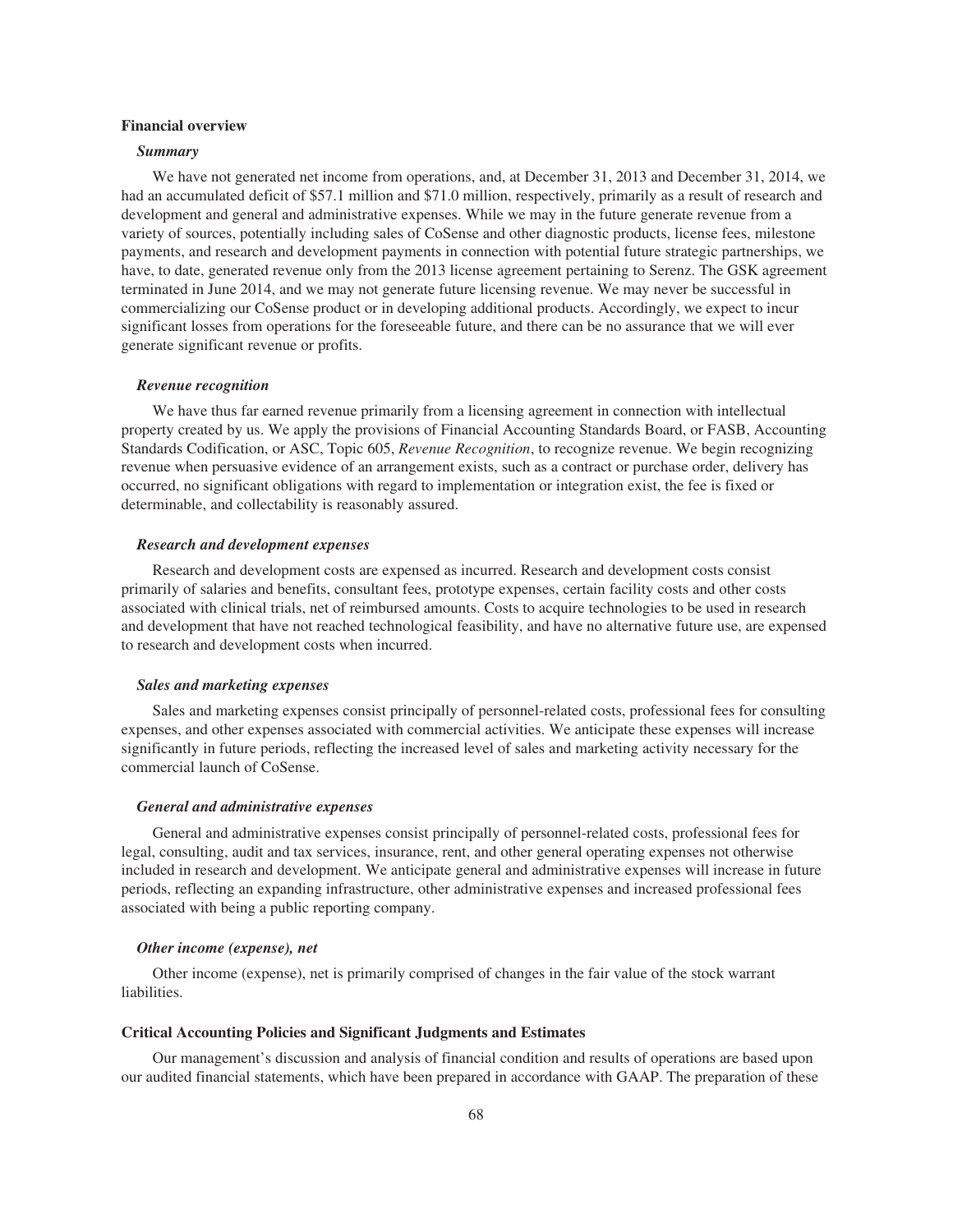financial statements requires us to make estimates and judgments that affect the reported amounts of assets, liabilities, revenues and expenses. On an on-going basis, we evaluate our critical accounting policies and estimates. We base our estimates on historical experience and on various other assumptions that we believe to be reasonable in the circumstances, the results of which form the basis for making judgments about the carrying values of assets and liabilities that are not readily apparent from other sources. Actual results may differ from these estimates under different assumptions and conditions. Our significant accounting policies are more fully described in Note 2 to our audited financial statements contained herein.

#### *Series B Warrants*

We account for the Series B warrants issued in connection with our IPO in accordance with the guidance in Accounting Standards Codification (ASC) 815-40. The warrants have a cashless exercise provision that allows for exercise of the warrants at any time between four and fifteen months after issuance, on a cashless basis for a number of common shares that increases as the market price of our common stock decreases, and exercisable at a discount to the price of our common stock at the time. The terms of the Series B warrants do not explicitly limit the potential number of shares, thereby the exercise of the B warrants could result in our obligation to deliver potentially unlimited number of shares upon settlement. As such, share settlement in not within our control and as provided under ASC 815-40, the warrants do not meet the criteria for equity treatment and are recorded as a liability. Accordingly, we classified the Series B warrants as liabilities at their fair market value at the date of the IPO and will re-measure the warrants at each balance sheet date until they are exercised or they expire. Any change in the fair value is recognized as other income (expense) in our statement of operations.

The fair value of the warrant liability was determined using a Monte Carlo simulation model. This model is dependent upon several variables such as the warrant's term, exercise price, current stock price, risk-free interest rate estimated over the expected term, estimated volatility of our stock over the term of warrant and the estimated market price of our stock during the cashless exercise period. The risk-free rate is based on U.S. Treasury securities with similar maturities as the expected terms of the warrants. The volatility is estimated based on blending the volatility rates for a number of similar publicly-traded companies.

In addition to the Series B warrants, we issued Series A warrants in connection with our IPO, have other warrants issued prior to the IPO in connection with convertible debt and have other warrants classified as part of our permanent equity. Under ASC 815-40-35, we have adopted a sequencing policy that reclassifies contracts from equity to assets or liabilities for those with the latest inception date first. We have taken the position that the Series A warrants issued in the IPO have an earlier inception date than the Series B warrants issued as part of our IPO, and accordingly are treated as an equity instrument.

Future issuance of securities will be evaluated as to reclassification as a liability under our sequencing policy of latest inception date first until either all of the Series B warrants are settled or expire.

In accordance with the guidance under ASC 815-40-25, we have evaluated that we have a sufficient number of authorized and unissued shares as December 31, 2014, to settle all existing commitments.

#### *Research and development expense*

Research and development costs are expensed as incurred. Research and development expense includes payroll and personnel expenses; consulting costs; external contract research and development expenses; and allocated overhead, including rent, equipment depreciation and utilities, and relate to both company-sponsored programs as well as costs incurred pursuant to reimbursement arrangements. Nonrefundable advance payments for goods or services that will be used or rendered for future research and development activities are deferred and capitalized and recognized as an expense as the goods are delivered or the related services are performed.

As part of the process of preparing our financial statements, we are required to estimate our accrued research and development expenses. This process involves reviewing contracts and purchase orders, reviewing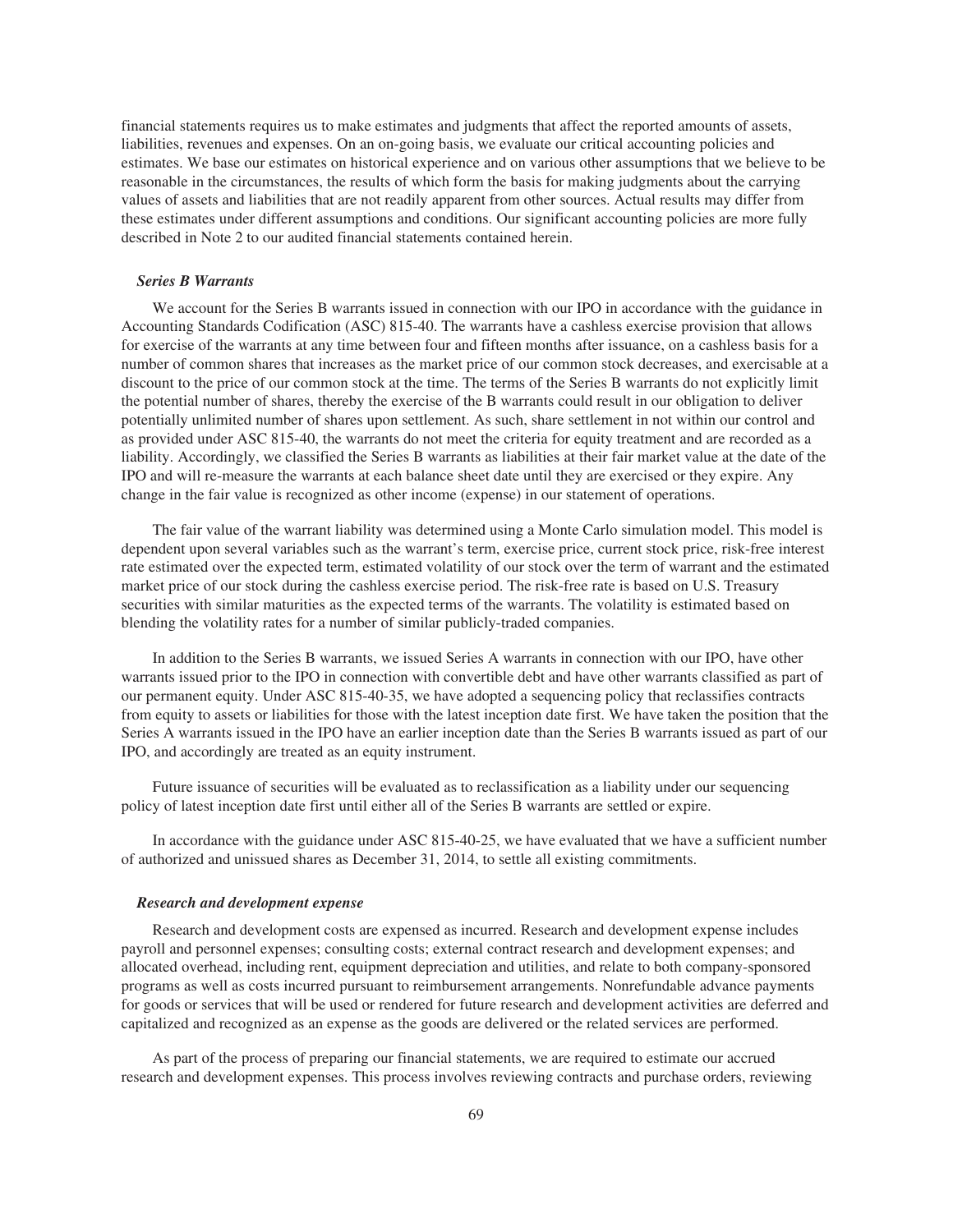the terms of our intellectual property agreements, communicating with our applicable personnel to identify services that have been performed on our behalf, and estimating the level of service performed and the associated cost incurred for the service when we have not yet been invoiced or otherwise notified of actual cost. The majority of our service providers invoice us monthly in arrears for services performed. We make estimates of our accrued expenses as of each balance sheet date in our financial statements based on facts and circumstances known to us at that time. We periodically confirm the accuracy of our estimates with the service providers and make adjustments if necessary. Examples of estimated accrued research and development expenses include fees to:

- contract manufacturers in connection with the production of clinical trial materials;
- contract research organizations and other service providers in connection with clinical studies;
- investigative sites in connection with clinical studies;
- vendors in connection with preclinical development activities; and
- professional service fees for consulting and related services.

We base our expenses related to clinical studies on our estimates of the services received and efforts expended pursuant to contracts with multiple research institutions and contract research organizations that conduct and manage clinical studies on our behalf. The financial terms of these agreements are subject to negotiation, vary from contract to contract, and may result in uneven payment flows and expense recognition. Payments under some of these contracts depend on factors such as the successful enrollment of patients and the completion of clinical trial milestones. In accruing service fees, we estimate the time period over which services will be performed and the level of effort to be expended in each period. If the actual timing of the performance of services or the level of effort varies from our estimate, we adjust the accrual accordingly. Our understanding of the status and timing of services performed relative to the actual status and timing of services performed may vary and may result in our reporting changes in estimates in any particular period. To date, there have been no material differences from our estimates to the amounts actually incurred. However, due to the nature of these estimates, we cannot assure you that we will not make changes to our estimates in the future as we become aware of additional information about the status or conduct of our clinical studies or other research activity.

#### *Stock-based compensation expense*

For the years ended December 31, 2013 and December 31, 2014 stock-based compensation expense was \$38,417 and \$345,435, respectively. As of December 31, 2013 and December 31, 2014 we had \$8,287 and \$539,087, respectively, of total unrecognized compensation expense, which we expect to recognize over a period of approximately 0.4 years and 3.88 years, respectively. The intrinsic value of all outstanding stock options as of December 31, 2014 was approximately \$20,000. We expect to continue to grant equity incentive awards in the future as we continue to expand our number of employees and seek to retain our existing employees, and to the extent that we do, our actual stock-based compensation expense recognized in future periods will likely increase.

Stock-based compensation costs related to stock options granted to employees are measured at the date of grant based on the estimated fair value of the award, net of estimated forfeitures. We estimate the grant date fair value, and the resulting stock-based compensation expense, using the Black-Scholes option-pricing model. The grant date fair value of stock-based awards is recognized on a straight-line basis over the requisite service period, which is generally the vesting period of the award. Stock options we grant to employees generally vest over four years.

The Black-Scholes option-pricing model requires the use of highly subjective assumptions to estimate the fair value of stock-based awards. If we had made different assumptions, our stock-based compensation expense,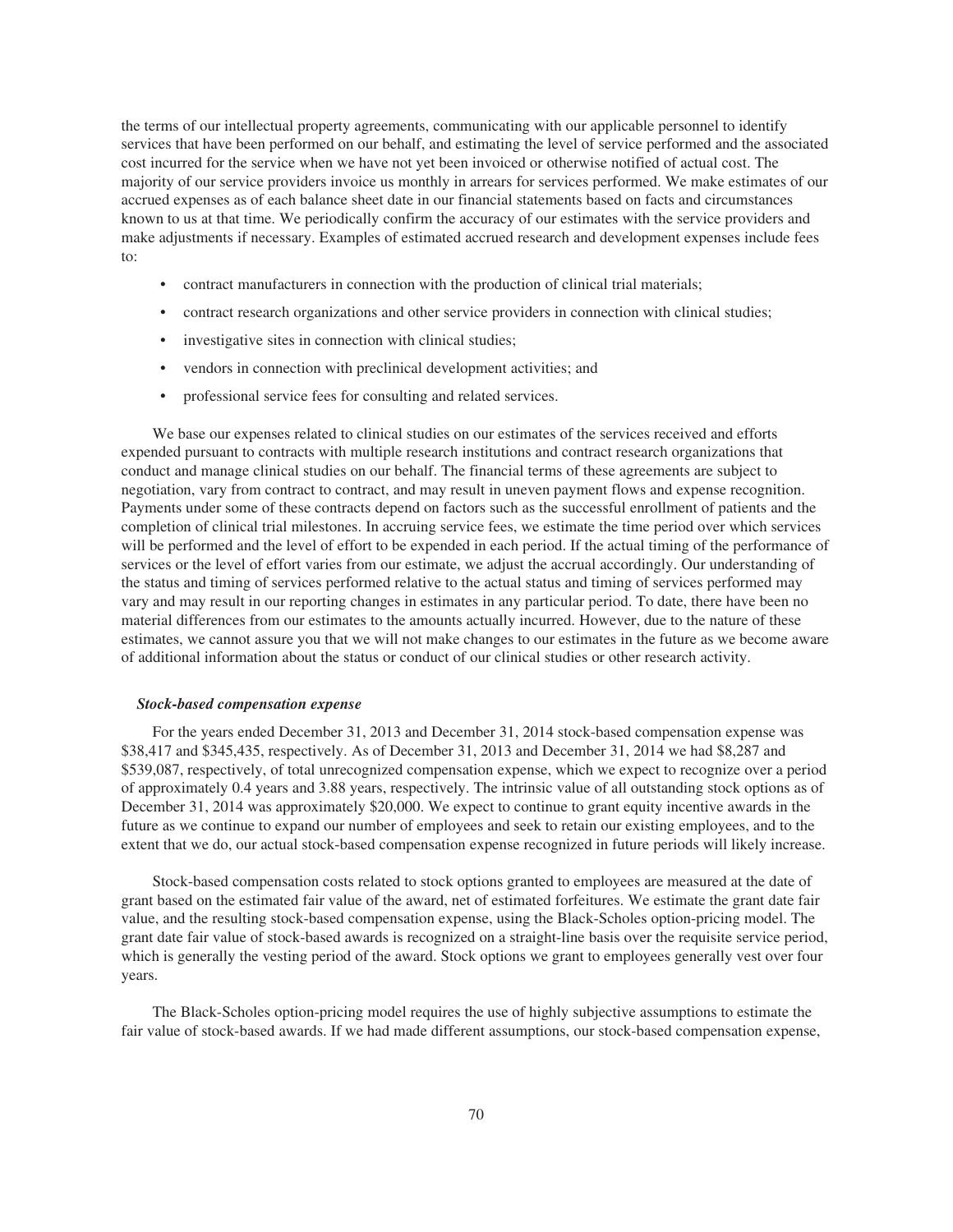net loss and net loss per share of common stock could have been significantly different. These assumptions include:

- *Expected volatility:* We calculate the estimated volatility rate based on a peer index of common stock of comparable companies.
- *Expected term:* We do not believe we are able to rely on our historical exercise and post-vesting termination activity to provide accurate data for estimating the expected term for use in estimating the fair value-based measurement of our options. Therefore, we have opted to use the "simplified method" for estimating the expected term of options.
- *Risk-free rate:* The risk-free interest rate is based on the yields of U.S. Treasury securities with maturities similar to the expected time to liquidity.
- *Expected dividend yield:* We have never declared or paid any cash dividends and do not presently plan to pay cash dividends in the foreseeable future. Consequently, we used an expected dividend yield of zero.

No employee options were granted in 2013. There were 12,683 options granted in February 2014 and 913,701 options granted in November 2014 to employees and directors in connection with the IPO. In addition to the assumptions used in the Black-Scholes option-pricing model, we must also estimate a forfeiture rate to calculate the stock-based compensation expense for our awards. We will continue to use judgment in evaluating the expected volatility, expected terms, and forfeiture rates utilized for our stock-based compensation expense calculations on a prospective basis.

# *Income Taxes*

We use the liability method of accounting for income taxes, whereby deferred tax assets or liability account balances are calculated at the balance sheet date using current tax laws and rates in effect for the year in which the differences are expected to affect taxable income. Valuation allowances are provided when necessary to reduce deferred tax assets to the amount that will more likely than not be realized.

We make certain estimates and judgments in determining income tax expense for financial statement purposes. These estimates and judgments occur in the calculation of tax credits, benefits and deductions and in the calculation of certain tax assets and liabilities, which arise from differences in the timing of recognition of revenues and expenses for tax and financial statement purposes. Significant changes to these estimates may result in an increase or decrease to our tax provision in a subsequent period.

In assessing the realizability of deferred tax assets, we consider whether it is more likely than not that some portion or all of the deferred tax assets will be realized on a jurisdiction by jurisdiction basis. The ultimate realization of deferred tax assets is dependent upon the generation of taxable income in the future. We have recorded a deferred tax asset in jurisdictions where ultimate realization of deferred tax assets is more likely than not to occur.

We make estimates and judgments about our future taxable income that are based on assumptions that are consistent with our plans and estimates. Should the actual amounts differ from our estimates, the amount of our valuation allowance could be materially impacted. Any adjustment to the deferred tax asset valuation allowance would be recorded in the income statement for the periods in which the adjustment is determined to be required.

We account for uncertainty in income taxes as required by the provisions of ASC Topic 740, *Income Taxes*, which clarifies the accounting for uncertainty in income taxes recognized in an enterprise's financial statements. The first step is to evaluate the tax position for recognition by determining if the weight of available evidence indicates that it is more likely than not that the position will be sustained on audit, including resolution of related appeals or litigation processes, if any. The second step is to estimate and measure the tax benefit as the largest amount that is more than 50% likely of being realized upon ultimate settlement. It is inherently difficult and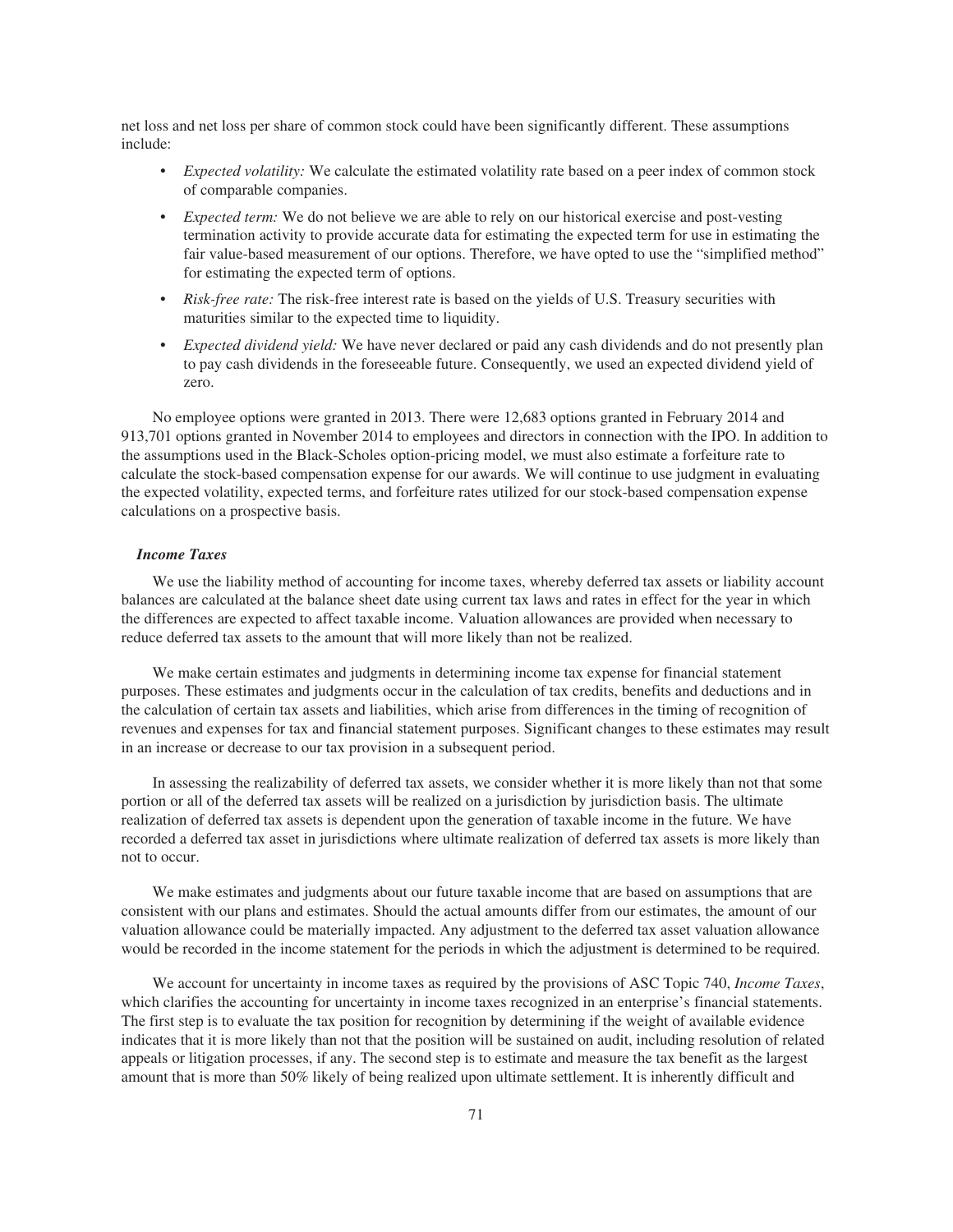subjective to estimate such amounts, as this requires us to determine the probability of various possible outcomes. We consider many factors when evaluating and estimating our tax positions and tax benefits, which may require periodic adjustments and may not accurately anticipate actual outcomes.

The Tax Reform Act of 1986 and similar state provisions limit the use of net operating loss carryforwards in certain situations where equity transactions result in a change of ownership as defined by Internal Revenue Code Section 382. In the event we should experience an ownership change, as defined, utilization of our federal and state net operating loss carryforwards could be limited.

#### **Results of Operations**

### *Comparison of the Years Ended December 31, 2014 and 2013*

|                               |                | <b>Year Ended</b><br>December 31, |   |               | Increase (decrease) |            |
|-------------------------------|----------------|-----------------------------------|---|---------------|---------------------|------------|
|                               | 2014           |                                   |   | 2013          | Amount              | Percentage |
| Revenue                       | S              |                                   | S | 3,000,000     | \$ (3,000,000)      | $(100)\%$  |
| Operating expenses:           |                |                                   |   |               |                     |            |
| Research and development      |                | 2,242,216                         |   | 2,379,832     | (137,616)           | $(6)$ %    |
| Sales and marketing           |                | 252,359                           |   |               | 252,359             | $100\%$    |
| General and administrative    |                | 2,665,154                         |   | 1,466,951     | 1,198,203           | 82%        |
| Total                         |                | 5,159,729                         |   | 3,846,783     | 1,312,946           | 34%        |
| Income (Loss) from operations |                | (5,159,729)                       |   | (846,783)     | (4,312,946)         | (509)%     |
| Interest income               |                | 1,085                             |   | 1,772         | (687)               | (39)%      |
| Interest expense              |                | (4,130,394)                       |   | (2,860,267)   | (1,270,127)         | (44)%      |
| Other income (expense), net   |                | (4,585,475)                       |   | (1,965)       | (4,583,510)         | N/A        |
| Net loss                      | \$(13,874,513) |                                   |   | \$(3,707,243) | \$(10,167,270)      | $(294)\%$  |

#### *Revenue*

No revenue was recognized in fiscal year ended December 31, 2014. The \$3.0 million of revenue recognized in the fiscal year ended December 31, 2013 represented the revenue recognized from the nonrefundable up-front payment pursuant to our license agreement with GSK.

#### *Research and development expense*

Research and development expense decreased \$0.1 million for the fiscal year December 31, 2014, as compared to the same period in 2013. The decrease was primarily due to employee-related costs due to decreased headcount in 2014 versus 2013.

### *Sales and marketing expense*

Sales and marketing expense increased \$0.2 million for the fiscal year ended December 31, 2014, as compared to the same period in 2013. The increase was primarily due to the addition of the Vice President of Sales in June 2014 and commercial launch activities for CoSense.

#### *General and administrative expense*

General and administrative expense increased \$1.2 million for the fiscal year ended December 31, 2014, as compared to the same period in 2013. The increase was primarily due to increases in consulting costs of \$0.4 million, employee related expenses due to increased executive headcount of \$0.1 million, stock compensation expense of \$0.3 million and legal and accounting due to being a public company of \$0.4 million in 2014 versus 2013.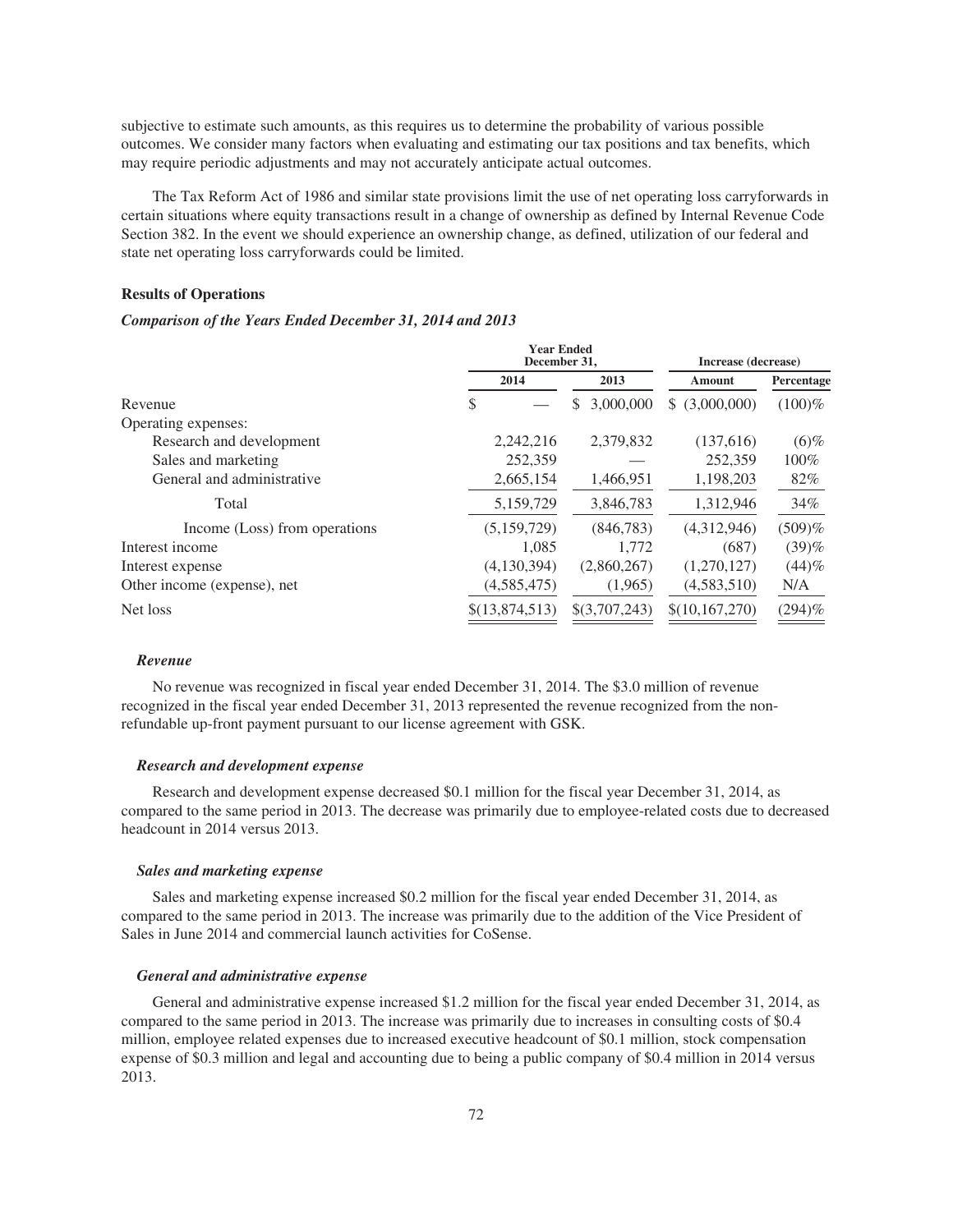### *Interest income*

Interest income was not material and remained relatively consistent for both fiscal years ended December 31, 2013 and 2014.

#### *Interest expense*

Interest expense increased \$1.3 million in the fiscal year December 31, 2014, as compared to the same period in 2013. This increase was primarily due to the write-off of the unamortized balance of the debt discount associated with the 2014 convertible notes as of November 18, 2014.

### *Other income (expense), net*

Other expense increased \$4.6 million for the fiscal year ended December 31, 2014, compared to the same period in 2013. This increase was due to an increase of \$5.8 million in the fair value of the Series B warrant liability from November 18, 2014 to December 31, 2014, offset by a net decrease of \$1.2 million in fair value of the preferred stock warrants. The preferred stock warrants were converted to common stock warrants upon the IPO.

### **Liquidity and Capital Resources**

Since our inception and through November 18, 2014, we have financed our operations primarily through private placements of our equity securities and debt financing. On November 18, 2014, the Company completed its IPO, pursuant to which the Company issued 1,650,000 units (each unit consisting of one share of common stock, one Series A warrant and one Series B warrant) and received net proceeds of approximately \$8.0 million, after deducting underwriting discounts and commissions and IPO related expenses. At December 31, 2014, we had cash and cash equivalents of \$8.0 million, a majority of which is invested in a money market fund at an AAA-rated financial institution. We believe that, based on our current level of operations, our existing cash resources will provide adequate funds for ongoing operations, planned capital expenditures and working capital requirements for at least the next 12 months.

We expect to incur substantial expenditures in the foreseeable future for the development and potential commercialization of Serenz and CoSense products. We may continue to require additional financing to develop our future products and fund operations for the foreseeable future. We will continue to seek funds through equity or debt financings, collaborative or other arrangements with corporate sources, or through other sources of financing. We anticipate that we may need to raise substantial additional capital, the requirements of which will depend on many factors, including:

- the rate of progress in the commercialization of our products and the generation of revenue from product sales;
- the degree and rate of market acceptance of any products launched by us or future partners;
- the cost of commercializing our products, including the costs of sales, marketing, and distribution;
- the costs of developing our anticipated internal sales and marketing capabilities;
- the cost of preparing to manufacture our products on a larger scale;
- the costs of filing, prosecuting, defending and enforcing any patent claims and other intellectual property rights;
- our ability to enter into additional collaboration, licensing, commercialization or other arrangements and the terms and timing of such arrangements; and
- the emergence of competing technologies or other adverse market developments.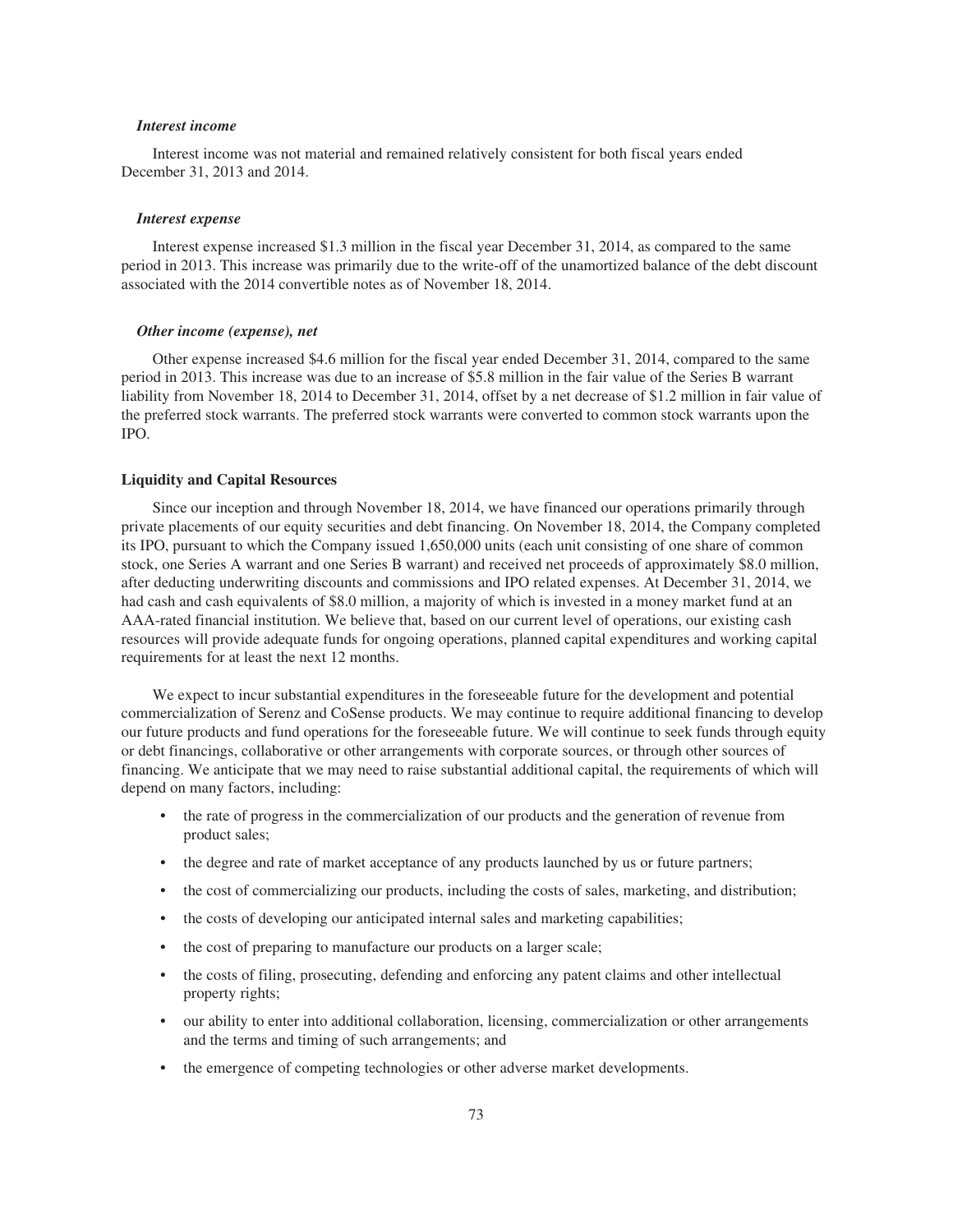If we are unable to raise additional funds when needed, our ability to attain commercial success with CoSense, or our other potential products, may be impaired. We may also be required to delay, reduce, or terminate some or all of our development programs and clinical trials. We may also be required to sell or license to others technologies or future products or programs that we would prefer to develop and commercialize ourselves.

## **Cash flows**

The following table sets forth the primary sources and uses of cash and cash equivalents for each of the periods presented below:

|                                                      | <b>Year Ended</b><br>December 31, |             |
|------------------------------------------------------|-----------------------------------|-------------|
|                                                      | 2014                              | 2013        |
| <b>Cash Flows from Continuing Operations:</b>        |                                   |             |
| Net cash provided by (used in) operating activities  | \$(4,484,362)                     | \$(885,218) |
| Net cash used in investing activities                | (30,683)                          | (1,274)     |
| Net cash provided by financing activities            | 11,202,985                        |             |
| Net increase (decrease) in cash and cash equivalents | \$6,687,940                       | \$(886,492) |

# *Cash provided by (used in) operating activities*

During the fiscal year ended December 31, 2014, net cash used in operating activities was \$4.5 million, which was primarily due to the use of funds in our operations related to the development of our products. Net cash used in operating activities in the fiscal year ended December 31, 2013 was primarily due to the use of funds in our operations related to the development of our products, offset by the receipt of \$3.0 million from GSK.

### *Cash used in investing activities*

Cash used in investing activities consisted primarily of investment in equipment.

### *Cash provided by (used in) financing activities*

During the fiscal year ended December 31, 2014, cash provided by financing activities was \$11.2 million, consisting primarily of net proceeds of \$2.5 from issuance of convertible promissory notes in April, August and October 2014 and proceeds of \$10.7 million from the IPO, offset by IPO related expenses paid.

As of December 31, 2014, we had cash and cash equivalents of approximately \$8.0 million. We believe that our cash resources are sufficient to meet our cash needs for at least the next 12 months.

### **Contractual obligations and commitments**

As of December 31, 2014, we had lease obligations totaling \$18,000 consisting of an operating lease for our operating facility. We signed a sublease in May 2014, which expires at the end of May 2015, for a new office space in Redwood City, California. The sublease is for one year from June 1, 2014, with an option to renew to June 2018 (See Note 15). We prepaid rent for the last four months of the initial lease term. Minimum payments under the agreement were \$199,000 in 2014 and \$18,000 in calendar 2015.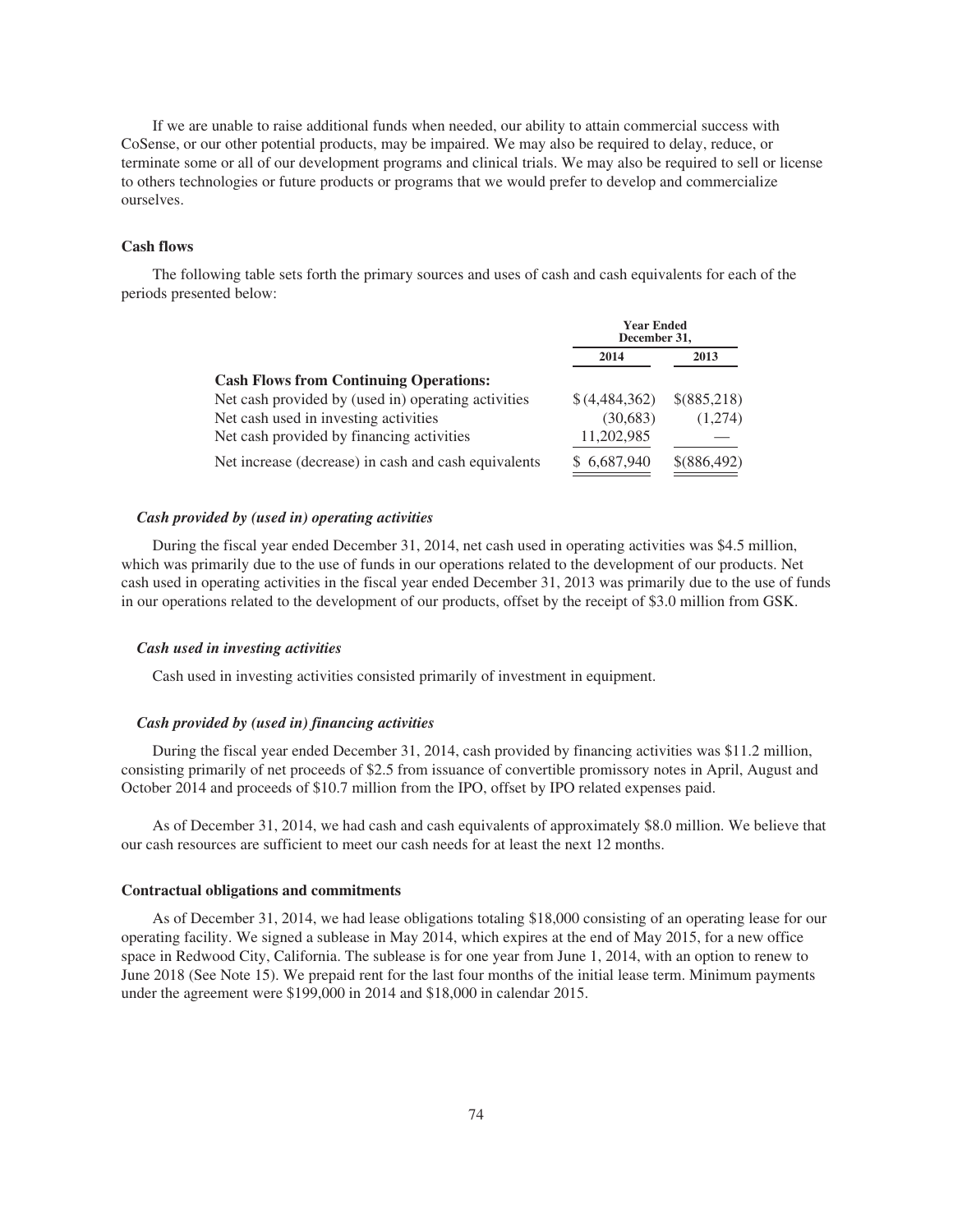The following table summarizes our contractual obligations as of December 31, 2014.

|                                              |                     | Payments due by period |                 |                  |              |
|----------------------------------------------|---------------------|------------------------|-----------------|------------------|--------------|
|                                              | Less than<br>1 year | 1 to 3<br>years        | 4 to 5<br>years | After 5<br>years | <b>Total</b> |
|                                              |                     |                        | (in thousands)  |                  |              |
| Lease obligations                            | S 18                |                        |                 |                  | \$18         |
| Short term line of credit and interest $(1)$ | 102                 |                        |                 |                  | 102          |
| Total                                        | \$120               |                        |                 |                  | \$120        |

#### (1) Includes accrued and unpaid interest.

We are obligated to make future payments to third parties under in-license agreements, including sublicense fees, royalties, and payments that become due and payable on the achievement of certain development and commercialization milestones. As the amount and timing of sublicense fees and the achievement and timing of these milestones are not probable and estimable, such commitments have not been included on our balance sheet or in the contractual obligations tables above. We are also obligated to make certain payments of deferred compensation to management upon completion of certain types of transactions. As the amount and timing of such payments are not probable and estimable, such commitments have not been included on our balance sheet or in the contractual obligations tables above.

#### **Off-Balance Sheet Arrangements**

As of December 31, 2014, we had no off-balance sheet arrangements as defined in Item 303(a)(4) of Regulation S-K as promulgated by the SEC.

## **Accounting Guidance Update**

### *Recently Adopted Accounting Guidance*

From time to time, new accounting pronouncements are issued by the Financial Accounting Standards Board, or FASB, or other standard setting bodies and adopted by us as of the specified effective date. Unless otherwise discussed, the impact of recently issued standards that are not yet effective will not have a material impact on the Company's financial position or results of operations upon adoption.

On June 10, 2014, the FASB issued ASU 2014-10, *Elimination of Certain Financial Reporting Requirements, Including Amendment to Variable Interest Entities Guidance in Topic 810, Consolidation.* The pending content resulting from the issuance of ASU 2014-10 eliminates the definition of development stage entity, thereby removing the distinction between the development stage entities and other reporting entities. As a consequence, inception-to-date presentation and other incremental disclosure requirements in ASC Topic 915 for entities previously considered development stage entities are eliminated. For public business entities, the ASU's elimination of the inception-to-date information and the other disclosures in Topic 915 is effective for annual reporting periods beginning after December 15, 2014, and interim periods therein. For other entities, this portion of the ASU is effective for annual reporting periods beginning after December 15, 2014, and interim reporting periods beginning after December 15, 2015. While the changes resulting from the issuance of ASU 2014-10 are not yet effective, early adoption of either the amendments to Topic 915 or Topic 810 is permitted for any annual or interim period for which a reporting entity's financial statements have not yet been issued (public business entities) or made available for issuance (other entities.)

The Company adopted ASU 2014-10 as of June 30, 2014, and therefore is no longer considered in the development stage. The Company continues to engage in research and development activities; however, the adoption of this ASU allows the Company to remove the inception to date information and all references to development stage in the accompanying financial statements.

The Company has considered all other recently issued accounting pronouncements and does not believe the adoption of such pronouncements will have a material impact on its financial statements.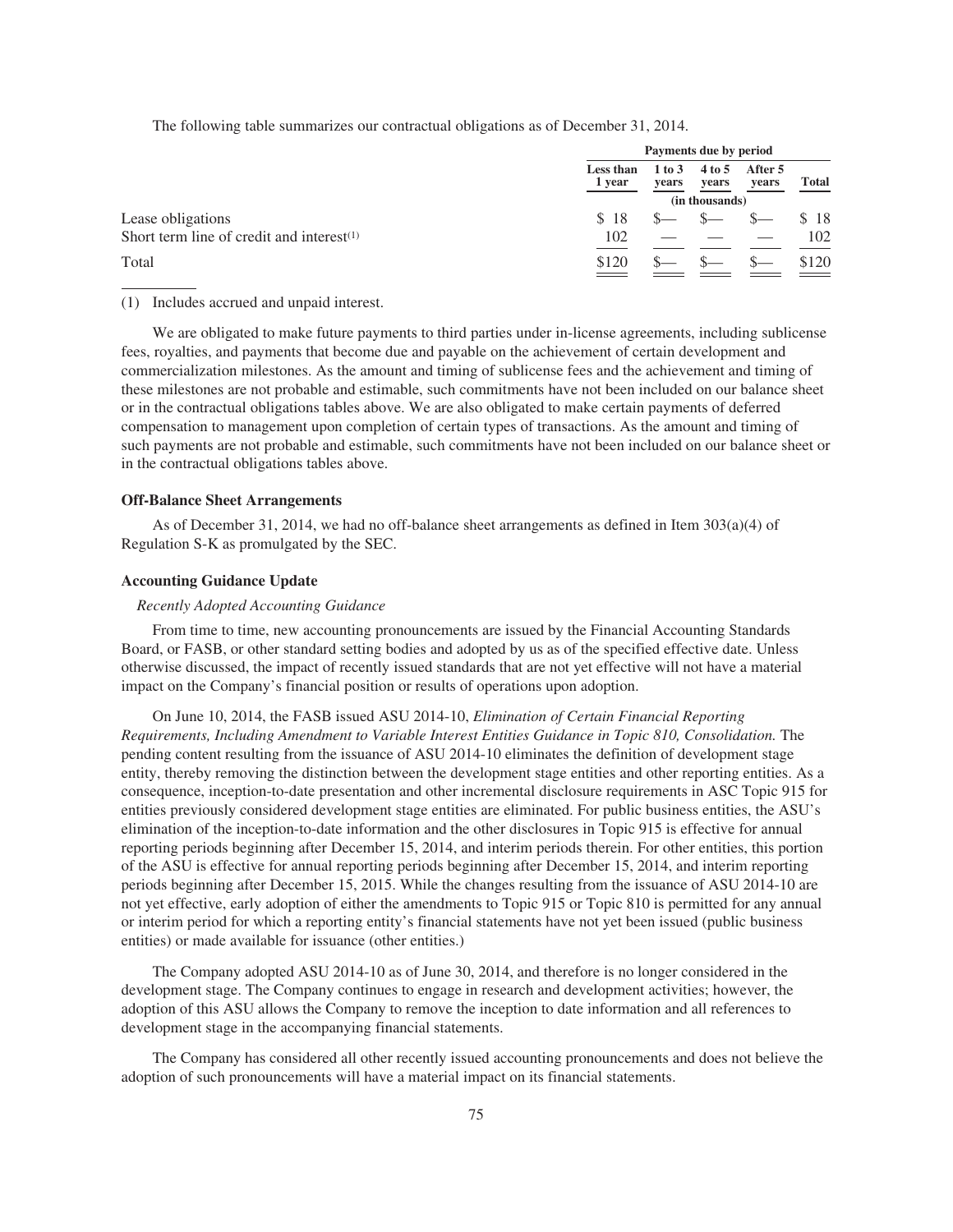# **ITEM 7A. QUANTITATIVE AND QUALITATIVE DISCLOSURES ABOUT MARKET RISK**

### **Interest Rate Sensitivity**

We had unrestricted cash and cash equivalents totaling \$8.0 million at December 31, 2014. These amounts were invested primarily in money market funds and are held for working capital purposes. We do not enter into investments for trading or speculative purposes. We believe we do not have material exposure to changes in fair value as a result of changes in interest rates. Declines in interest rates, however, will reduce future investment income.

### **Series B Warrants**

We have issued Series A warrants and Series B warrants to purchase a total of 4,899,210 shares. In the event that the market price of our common stock remains below \$6.50 at any time between four and fifteen months after the issuance of the Series B warrants, the Series B warrants will become exercisable on a cashless basis for a number of shares of common stock that increases as the market price of our common stock decreases, and exercisable at no cost to the holder. This may result in a number of shares issued, pursuant to the cashless exercise of Series B warrants, significantly in excess of the original 2,449,605 shares. If the price of our common stock were to fall to \$1.00 per share, the minimum share price necessary for continued listing on the NASDAQ Capital Market, at any time more than four months, and less than fifteen months, after the IPO, the number of shares of common stock for which the Series B warrants may be exercised would exceed 18 million shares. This would result in majority ownership of our common stock by Series B warrantholders, if all the Series B warrantholders exercised their warrants at that time. Under certain other circumstances, exercises of the Series A and Series B warrants may be on a cashless basis, resulting in dilutive issuance of common shares of the Company without cash proceeds to the Company.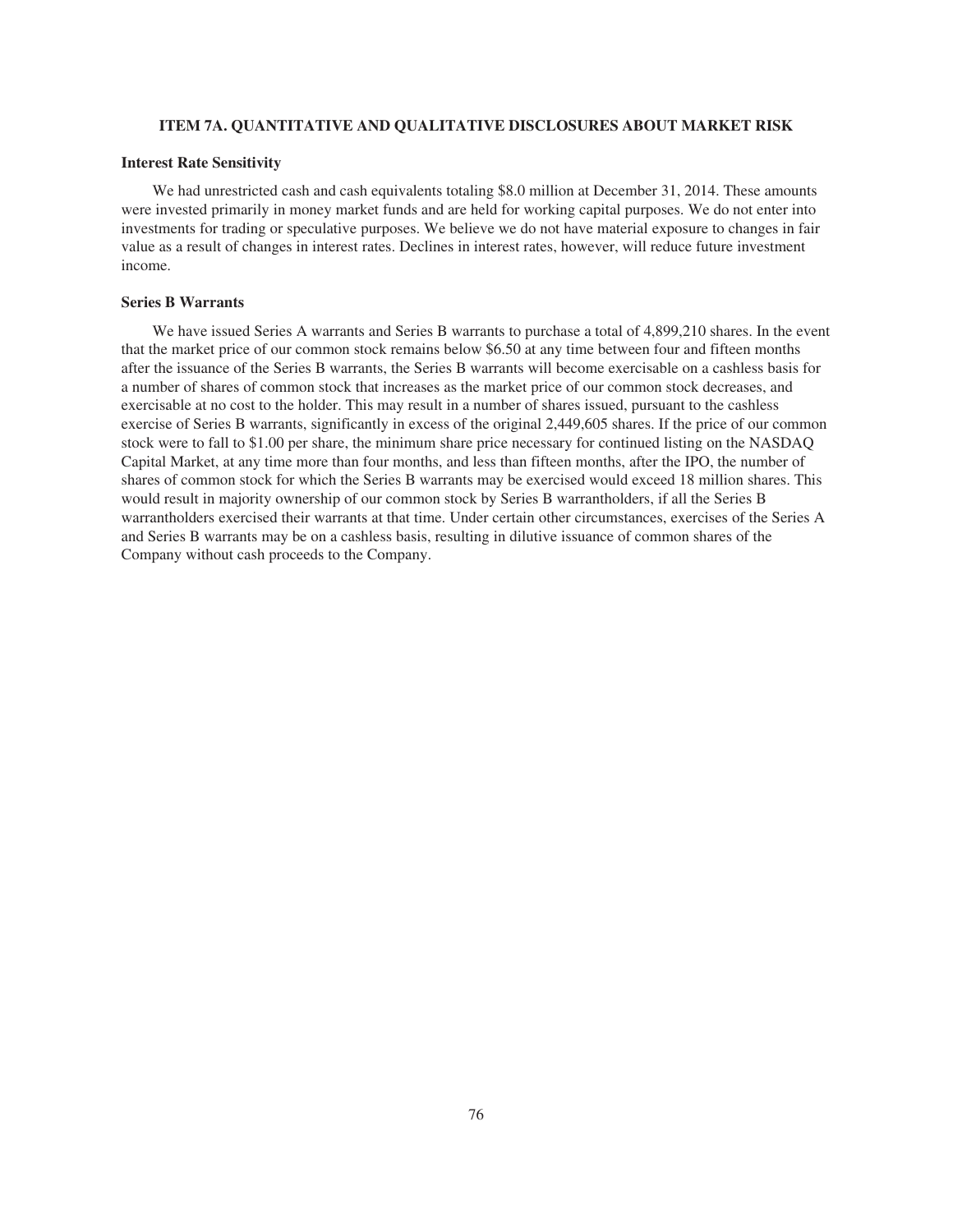# **ITEM 8. FINANCIAL STATEMENTS AND SUPPLEMENTARY DATA**

# **Capnia, Inc.**

# **INDEX TO FINANCIAL STATEMENTS**

| Report of Independent Registered Public Accounting Firm             | 78 |
|---------------------------------------------------------------------|----|
| <b>Balance Sheets</b>                                               | 79 |
| <b>Statements of Operations</b>                                     | 80 |
| Statements of Convertible Preferred Stock and Stockholders' Deficit | 81 |
| <b>Statements of Cash Flows</b>                                     | 82 |
| Notes to Financial Statements                                       | 83 |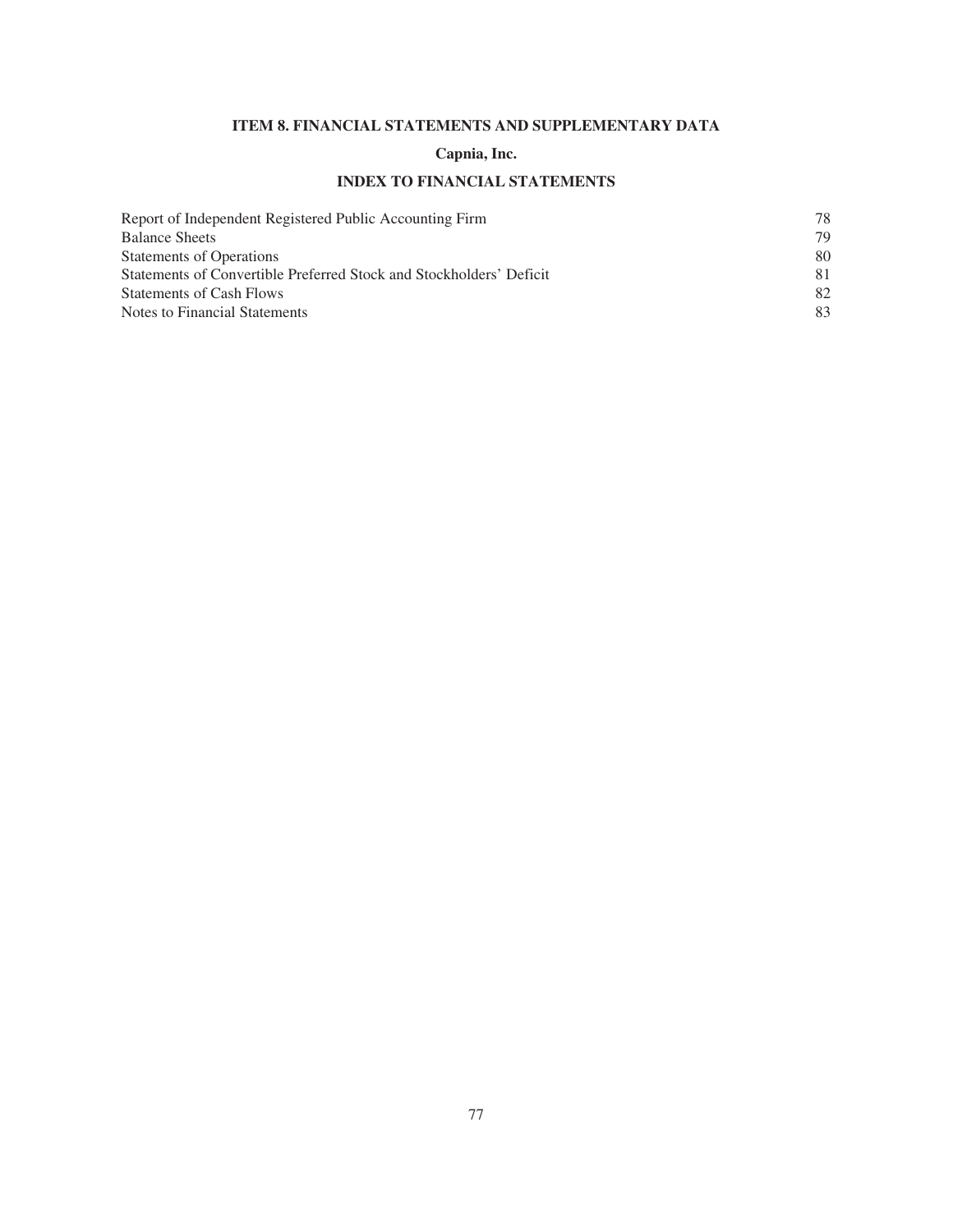### **Report of Independent Registered Public Accounting Firm**

To the Audit Committee of the Board of Directors and Shareholders of Capnia, Inc.

We have audited the accompanying balance sheets of Capnia, Inc. (the "Company") as of December 31, 2014 and 2013, and the related statements of operations, convertible preferred stock and stockholders' deficit and cash flows for the years then ended. These financial statements are the responsibility of the Company's management. Our responsibility is to express an opinion on these financial statements based on our audits.

We conducted our audits in accordance with the standards of the Public Company Accounting Oversight Board (United States). Those standards require that we plan and perform the audits to obtain reasonable assurance about whether the financial statements are free of material misstatement. The Company is not required to have, nor were we engaged to perform, an audit of its internal control over financial reporting. Our audits included consideration of internal control over financial reporting as a basis for designing audit procedures that are appropriate in the circumstances, but not for the purpose of expressing an opinion on the effectiveness of the Company's internal control over financial reporting. Accordingly, we express no such opinion. An audit also includes examining, on a test basis, evidence supporting the amounts and disclosures in the financial statements, assessing the accounting principles used and significant estimates made by management, as well as evaluating the overall financial statement presentation. We believe that our audits provide a reasonable basis for our opinion.

In our opinion, the financial statements referred to above present fairly, in all material respects, the financial position of Capnia, Inc., as of December 31, 2014 and 2013, and the results of its operations and its cash flows for the years then ended in conformity with accounting principles generally accepted in the United States of America.

/s/ Marcum LLP

Marcum LLP New York, NY March 13, 2015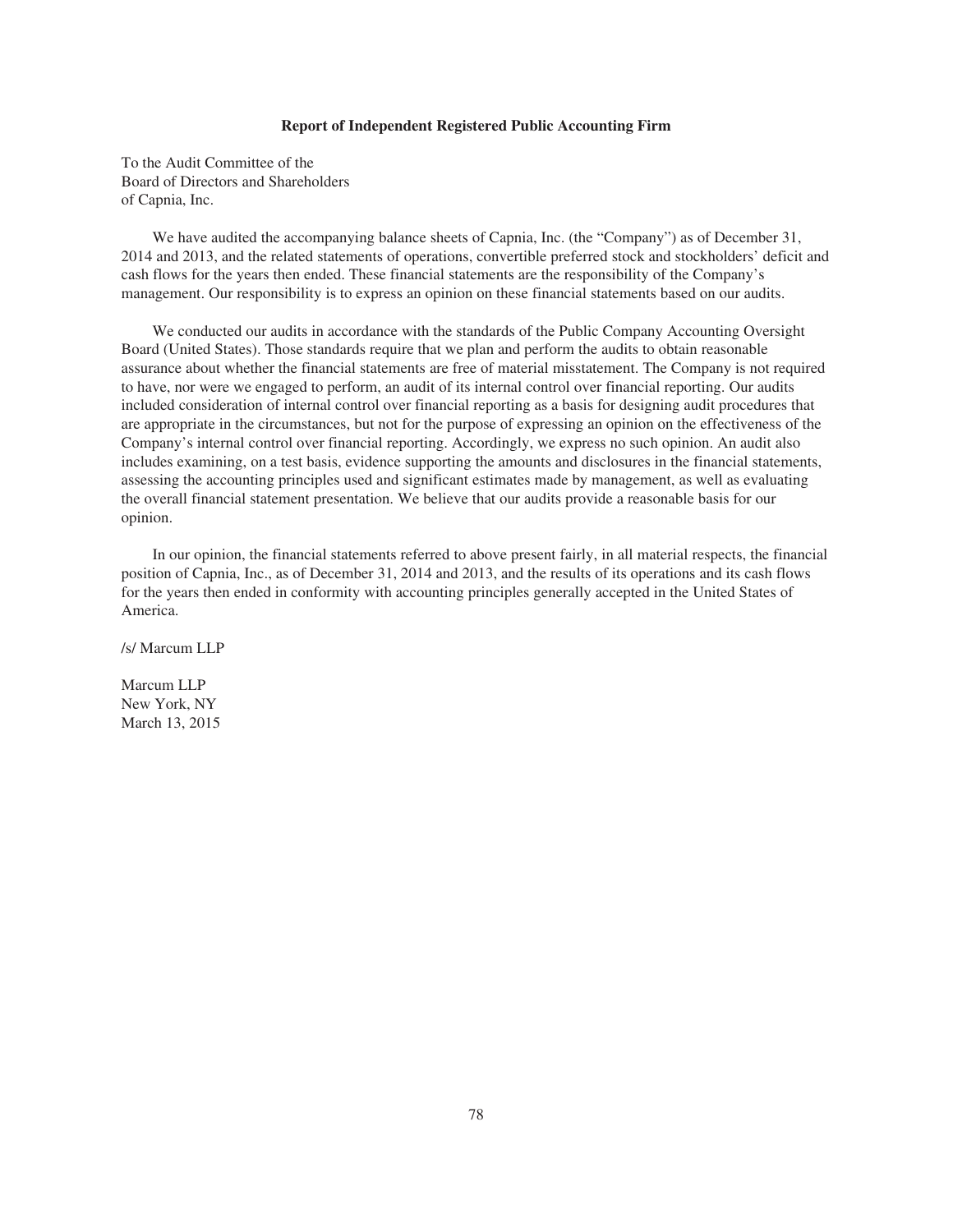# **Capnia, Inc. Balance Sheets**

|                                                                                                         | December 31,<br>2014 | December 31,<br>2013 |
|---------------------------------------------------------------------------------------------------------|----------------------|----------------------|
| <b>Assets</b>                                                                                           |                      |                      |
| Current assets                                                                                          |                      |                      |
| Cash and cash equivalents                                                                               | 7,956,710<br>S       | 1,268,770<br>S       |
| Restricted cash                                                                                         | 20,000               | 20,000               |
| Accounts receivable                                                                                     |                      | 149,605              |
| Inventory                                                                                               | 109,336              |                      |
| Prepaid expenses and other current assets                                                               | 252,272              | 85,149               |
| Total current assets                                                                                    | 8,338,318            | 1,523,524            |
| Long-term assets                                                                                        |                      |                      |
| Property and equipment, net                                                                             | 57,607               | 63,167               |
| Total assets                                                                                            | 8,395,925            | 1,586,691<br>\$      |
| Liabilities, convertible preferred stock and stockholders' deficit<br><b>Current liabilities</b>        |                      |                      |
| Accounts payable                                                                                        | \$<br>986,799        | \$<br>57,721         |
| Accrued compensation and other current liabilities                                                      | 201,457              | 128,651              |
| Line of credit and accrued interest                                                                     | 101,529              |                      |
| Convertible promissory notes and accrued interest                                                       |                      | 13,991,857           |
| Total current liabilities                                                                               | 1,289,785            | 14,178,229           |
| Long-term liabilities                                                                                   |                      |                      |
| Series B warrant liability                                                                              | 17,438,731           |                      |
| Convertible preferred stock warrant liability                                                           |                      | 1,464,877            |
| Commitments (Note 9)<br><b>Convertible Preferred Stock</b>                                              |                      |                      |
| Series A convertible preferred stock, \$0.001 par value, 40,000 shares                                  |                      |                      |
| authorized, 0 and 31,250 shares issued and outstanding at December 31,                                  |                      |                      |
| 2014 and December 31, 2013, respectively; (aggregate liquidation                                        |                      |                      |
| preference of \$1,500,000)                                                                              |                      | 1,500,000            |
| Series B convertible preferred stock, \$0.001 par value, 320,000 shares                                 |                      |                      |
| authorized, 0 and 119,140 shares issued and outstanding at December 31,                                 |                      |                      |
| 2014 and December 31, 2013, respectively; (aggregate liquidation                                        |                      |                      |
| preference of \$6,862,939)                                                                              |                      | 6,862,939            |
| Series C convertible preferred stock, \$0.001 par value, 1,500,000 shares                               |                      |                      |
| authorized, 0 and 715,039 shares issued and outstanding at December 31,                                 |                      |                      |
| 2014 and December 31, 2013, respectively; (aggregate liquidation                                        |                      |                      |
| preference of \$15,445,109)                                                                             |                      | 15,445,109           |
| Stockholders' deficit<br>Common stock, \$0.001 par value, 100,000,000 shares authorized at December 31, |                      |                      |
| 2014 and 10,000,000 shares authorized at December 31, 2013; 6,769,106 and                               |                      |                      |
| 535,685 shares issued and outstanding at December 31, 2014 and                                          |                      |                      |
| December 31, 2013, respectively.                                                                        | 6,769                | 536                  |
| Additional paid-in-capital                                                                              | 60,635,664           | 19,235,512           |
| Accumulated deficit                                                                                     | (70, 975, 024)       | (57,100,511)         |
| Total stockholders' deficit                                                                             | (10, 332, 591)       | (37,864,463)         |
| Total liabilities and stockholders' deficit                                                             | \$ 8,395,925         | 1,586,691<br>\$      |

*See accompanying notes to financial statements*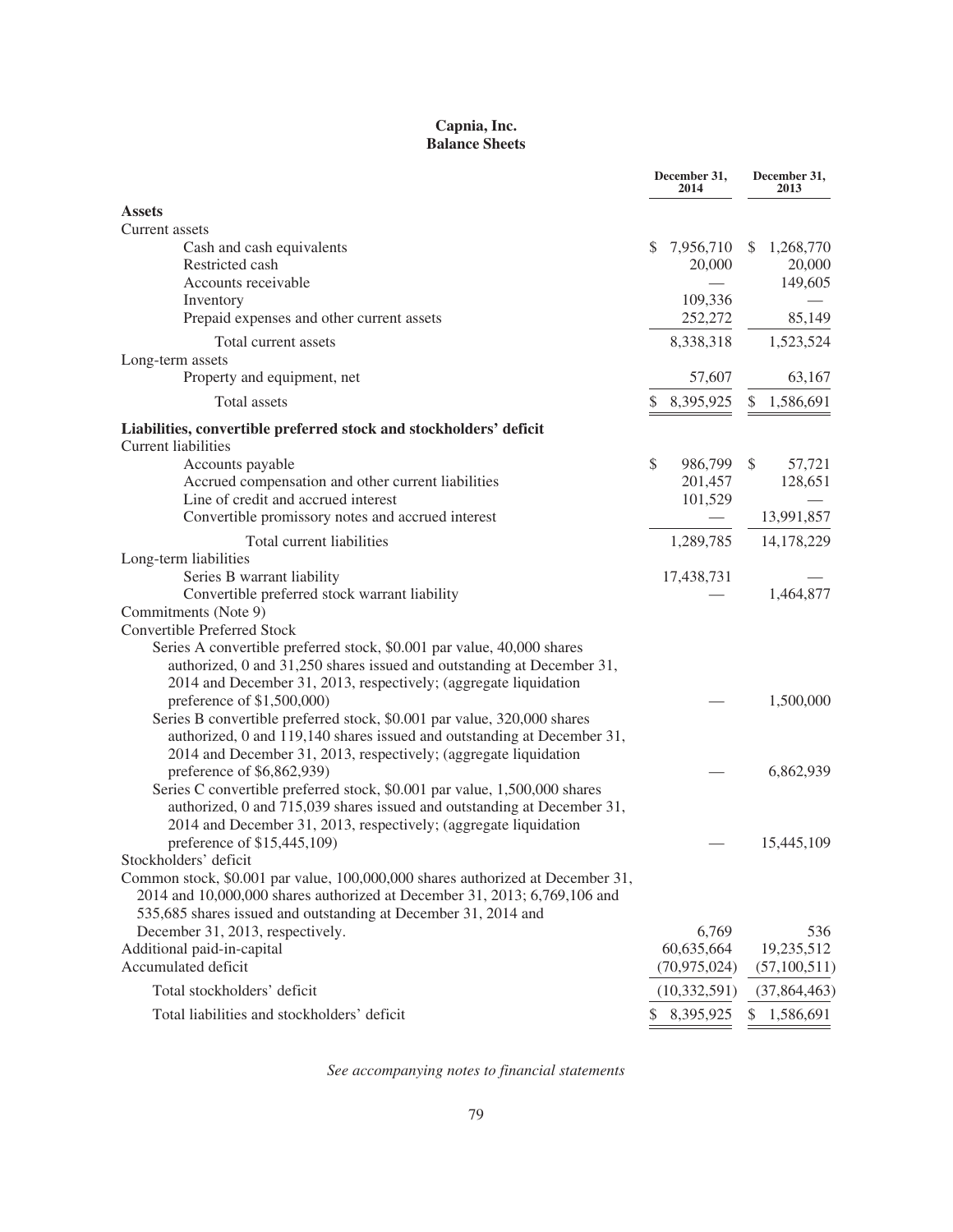# **Capnia, Inc. Statements of Operations**

|                                                                                |                | <b>Fiscal Year Ended</b><br>December 31, |
|--------------------------------------------------------------------------------|----------------|------------------------------------------|
|                                                                                | 2014           | 2013                                     |
| Revenue                                                                        | S              | \$3,000,000                              |
| Expenses                                                                       |                |                                          |
| Research and development                                                       | 2,242,216      | 2,379,832                                |
| Sales and marketing                                                            | 252,359        |                                          |
| General and administrative                                                     | 2,665,154      | 1,466,951                                |
| Total expenses                                                                 | 5,159,729      | 3,846,783                                |
| Operating income (loss)                                                        | (5,159,729)    | (846, 783)                               |
| Interest and other income (expense)                                            |                |                                          |
| Interest income                                                                | 1,085          | 1,772                                    |
| Interest expense                                                               | (4,130,394)    | (2,860,267)                              |
| Other income (expense)                                                         | (4,585,475)    | (1,965)                                  |
| Net loss                                                                       | \$(13,874,513) | \$(3,707,243)                            |
| Basic and diluted net loss per common share                                    | (10.92)        | (6.92)<br>S.                             |
| Weighted-average common shares outstanding used to calculate basic and diluted |                |                                          |
| net loss per common share                                                      | 1,270,033      | 535,648                                  |
|                                                                                |                |                                          |

*See accompanying notes to financial statements.*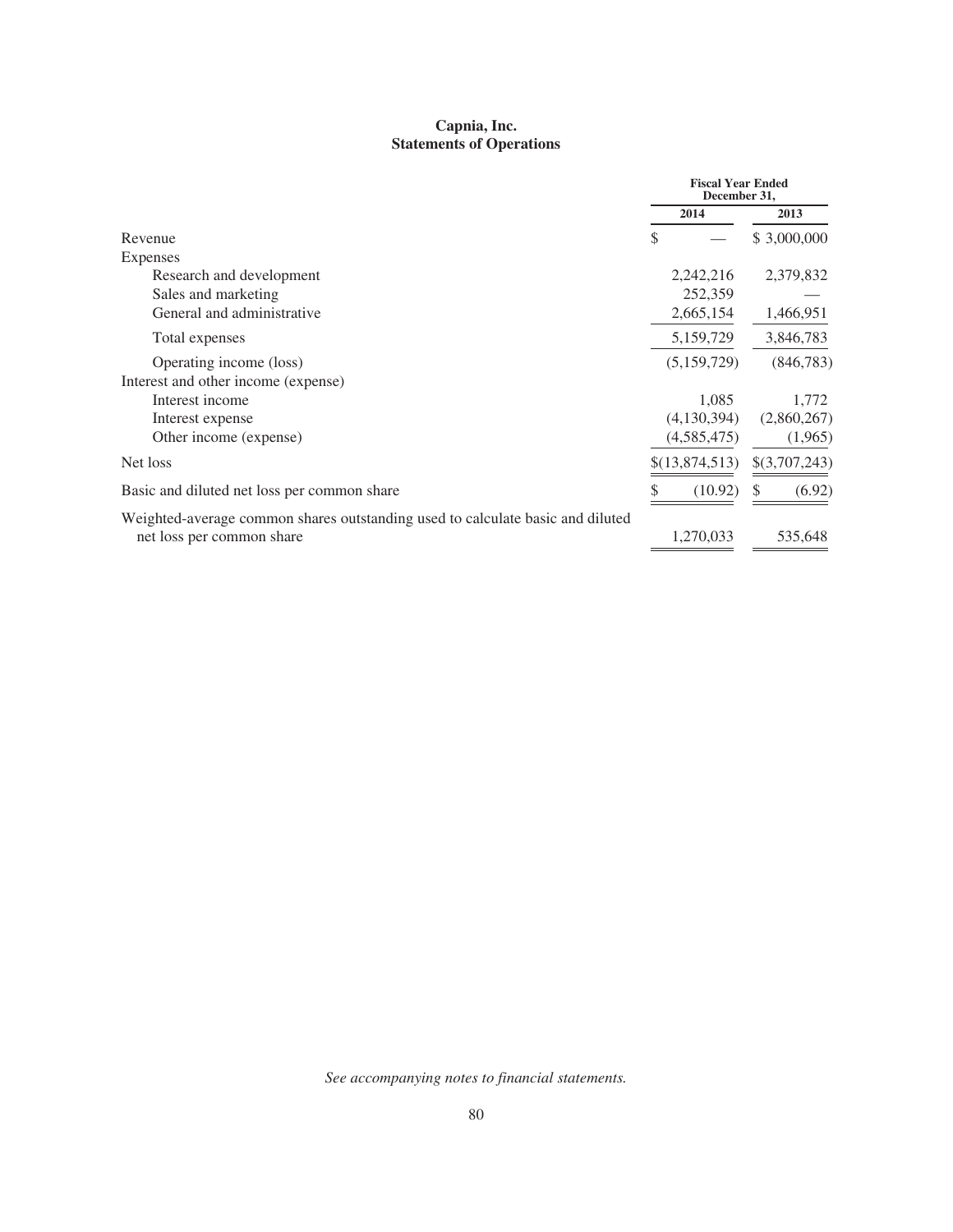|                                                      |        | Series A Convertible<br>Preferred Stock                                          |         | Series B Convertible<br>Preferred Stock |         | Series C Convertible<br>Preferred Stock | Common Stock |                          | Additional<br>Paid-In | Accumulated      | Stockholders'<br>Total                  |
|------------------------------------------------------|--------|----------------------------------------------------------------------------------|---------|-----------------------------------------|---------|-----------------------------------------|--------------|--------------------------|-----------------------|------------------|-----------------------------------------|
|                                                      | Shares | Amount                                                                           | Shares  | Amount                                  | Shares  | Amount                                  | Shares       | Amount                   | Capital               | Deficit          | Deficit                                 |
| Balances at January 1, 2013<br>Vesting of restricted | 31,250 | \$1,500,000                                                                      | 119,140 | \$6,862,939                             | 715,039 | \$15,445,109                            | 522,360      | 522<br>$\Theta$          | \$19,197,109          | (S53, 393, 268)  | $($ \$34,195,637)                       |
| common stock                                         |        |                                                                                  |         |                                         |         |                                         | 13,325       | $\overline{14}$<br>S     | 23,972<br>↮           |                  | 23,986                                  |
| Stock-based compensation                             |        |                                                                                  |         |                                         |         |                                         |              |                          | 14,431                |                  | 14,431                                  |
| Net loss                                             |        |                                                                                  |         |                                         |         |                                         |              |                          |                       | (8, 3, 707, 243) | 3,707,243)<br>G                         |
| Balances at December 31, 2013                        | 31,250 | \$1,500,000                                                                      | 119,140 | \$6,862,939                             | 715,039 | \$15,445,109                            | 535,685      | 536<br>$\Theta$          | \$19,235,512          | $(\$57,100,511)$ | (337,864,463)                           |
| Stock-based compensation                             |        |                                                                                  |         |                                         |         |                                         |              |                          | 345,435<br>S)         |                  | 345,435<br>$\Theta$                     |
| stock to common stock in<br>Conversion of preferred  |        |                                                                                  |         |                                         |         |                                         |              |                          |                       |                  |                                         |
| <b>PO</b>                                            |        | $(31,250)$ $(31,500,000)$ $(119,140)$ $(86,862,939)$ $(715,039)$ $(815,445,109)$ |         |                                         |         |                                         | 865,429      | 865<br>$\leftrightarrow$ | \$23,807,183          |                  | \$23,808,048                            |
| Stock warrant liability                              |        |                                                                                  |         |                                         |         |                                         |              |                          |                       |                  |                                         |
| reclassification                                     |        |                                                                                  |         |                                         |         |                                         |              |                          | \$1,220,718           |                  | \$1,220,718                             |
| Issuance of common stock in                          |        |                                                                                  |         |                                         |         |                                         |              |                          |                       |                  |                                         |
| IPO (net of discounts &                              |        |                                                                                  |         |                                         |         |                                         |              |                          |                       |                  |                                         |
| commission of $$861,948$                             |        |                                                                                  |         |                                         |         |                                         | 1,650,000    | \$1,650                  | \$9,844,902           |                  | \$9,846,552                             |
| Issuance of Series A & B                             |        |                                                                                  |         |                                         |         |                                         |              |                          |                       |                  |                                         |
| warrants for overallotment                           |        |                                                                                  |         |                                         |         |                                         |              |                          |                       |                  |                                         |
| exercise                                             |        |                                                                                  |         |                                         |         |                                         |              |                          | 18,975<br>$\Theta$    |                  | 18,975<br>↮                             |
| Beneficial conversion feature                        |        |                                                                                  |         |                                         |         |                                         |              |                          |                       |                  |                                         |
| in connection with related                           |        |                                                                                  |         |                                         |         |                                         |              |                          |                       |                  |                                         |
| party convertible                                    |        |                                                                                  |         |                                         |         |                                         |              |                          |                       |                  |                                         |
| promissory notes                                     |        |                                                                                  |         |                                         |         |                                         |              |                          | \$1,723,984           |                  | \$1,723,984                             |
| Conversion of 2010/2012                              |        |                                                                                  |         |                                         |         |                                         |              |                          |                       |                  |                                         |
| notes payable into                                   |        |                                                                                  |         |                                         |         |                                         |              |                          |                       |                  |                                         |
| common stock in IPO                                  |        |                                                                                  |         |                                         |         |                                         | 3,165,887    | \$3,166                  | \$15,406,944          |                  | \$15,410,110                            |
| Conversion of 2014 notes                             |        |                                                                                  |         |                                         |         |                                         |              |                          |                       |                  |                                         |
| payable into units in IPO                            |        |                                                                                  |         |                                         |         |                                         | 552,105      | 552<br>S                 | 2,511,567<br>Ø        |                  | 2,512,119<br>S                          |
| Deferred IPO costs                                   |        |                                                                                  |         |                                         |         |                                         |              |                          | 1,830,450)<br>G       |                  | 1,830,450)<br>$\overline{\mathfrak{G}}$ |
| Series B warrants treated as                         |        |                                                                                  |         |                                         |         |                                         |              |                          |                       |                  |                                         |
| derivative liability                                 |        |                                                                                  |         |                                         |         |                                         |              |                          | $(\$11,649,106)$      |                  | $(\$11,649,106)$                        |
| Net loss                                             |        |                                                                                  |         |                                         |         |                                         |              |                          |                       | (\$13,874,513)   | (\$13,874,513)                          |
| Balances at December 31, 2014                        |        |                                                                                  | $\circ$ |                                         |         | $\circ$                                 | 6,769,106    | \$6,769                  | \$60,635,664          | (S70, 975, 024)  | $(\$10,332,591)$                        |
|                                                      |        |                                                                                  |         |                                         |         |                                         |              |                          |                       |                  |                                         |

STATEMENTS OF CONVERTIBLE PREFERRED STOCK AND STOCKHOLDERS' DEFICIT **STATEMENTS OF CONVERTIBLE PREFERRED STOCK AND STOCKHOLDERS' DEFICIT** CAPNIA, INC. **CAPNIA, INC.**

See accompanying notes to financial statements *See accompanying notes to financial statements*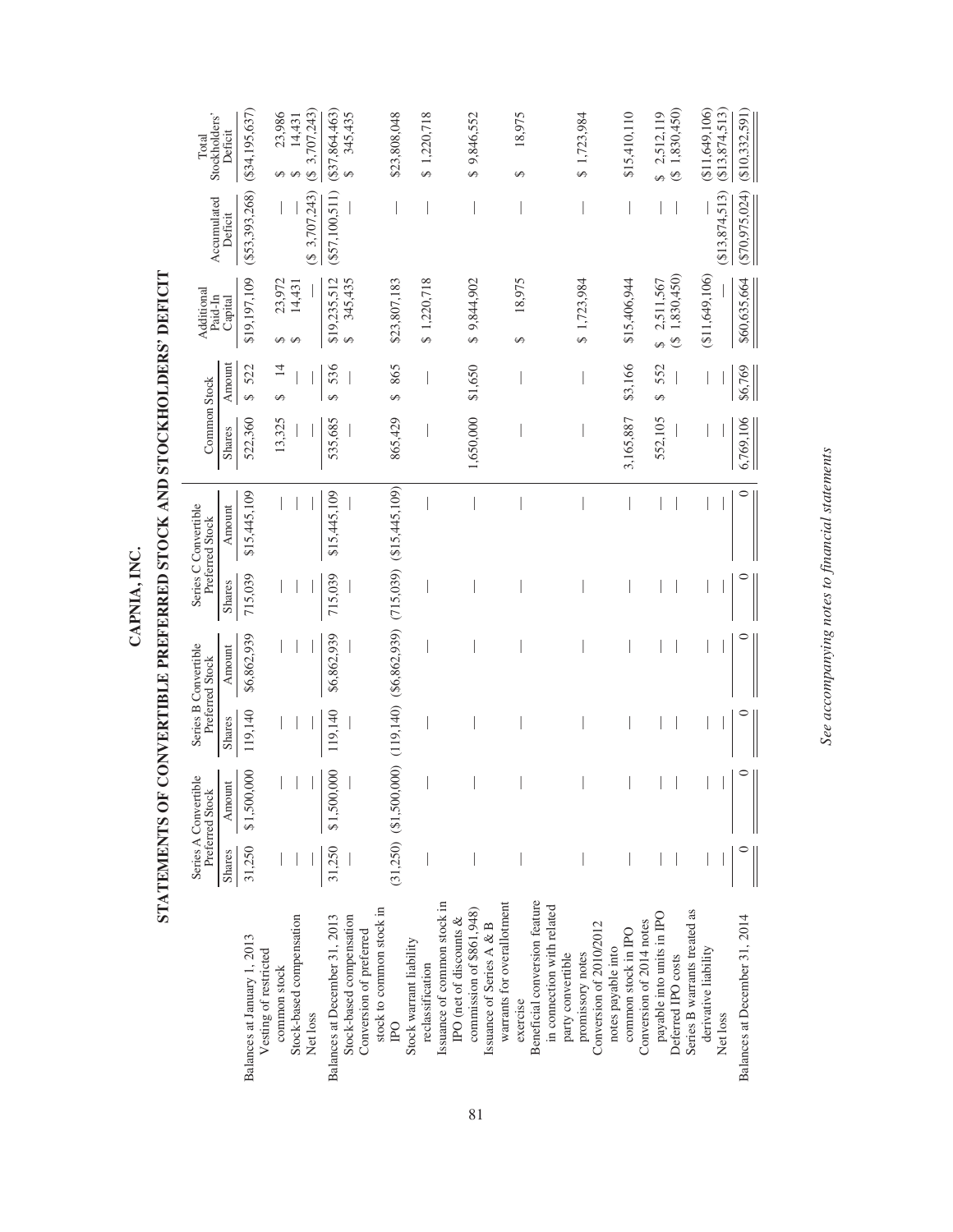# **Capnia, Inc. Statements of Cash Flows**

|                                                                                                          | <b>Fiscal Year Ended</b><br>December 31, |               |
|----------------------------------------------------------------------------------------------------------|------------------------------------------|---------------|
|                                                                                                          | 2014                                     | 2013          |
| Cash flows from operating activities:                                                                    |                                          |               |
| Net loss                                                                                                 | \$(13,874,513)                           | \$(3,707,243) |
| Adjustments to reconcile net loss to net cash used in operating activities:                              |                                          |               |
| Depreciation and amortization                                                                            | 28,516                                   | 42,114        |
| Stock-based compensation expense                                                                         | 345,435                                  | 38,417        |
| Loss on disposition of property and equipment                                                            | 7,727                                    | 1,446         |
| Change in fair value of stock warrants                                                                   | 4,578,232                                | 105,320       |
| Non-cash interest expense relating to convertible promissory notes $\&$                                  |                                          |               |
| amortization of discount on notes                                                                        | 4,128,863                                | 2,860,267     |
| Non-cash interest expense relating to line of credit                                                     | 1,529                                    |               |
| Change in operating assets and liabilities:                                                              |                                          |               |
| Accounts receivable                                                                                      | 149,605                                  | (149,605)     |
| Inventory                                                                                                | (109, 336)                               |               |
| Other receivables                                                                                        |                                          | 150,782       |
| Prepaid expenses and other assets                                                                        | (167, 123)                               | (2,557)       |
| Accounts payable                                                                                         | 353,897                                  | (161, 803)    |
| Accrued compensation & other current liabilities                                                         | 72,806                                   | (62, 356)     |
| Net cash used in operating activities                                                                    | (4,484,362)                              | (885, 218)    |
| Cash flows from investing activities:                                                                    |                                          |               |
| Purchase of property and equipment                                                                       | (30,683)                                 | (1,274)       |
| Net cash used in investing activities                                                                    | (30,683)                                 | (1,274)       |
| <b>Cash flows from financing activities:</b>                                                             |                                          |               |
| Proceeds from issuance of preferred stock warrants                                                       | 1,946                                    |               |
| Proceeds from issuance of convertible notes payable                                                      | 2,490,781                                |               |
| Proceeds from line of credit                                                                             | 100,000                                  |               |
| Proceeds from Initial Public Offering                                                                    | 10,727,475                               |               |
| Initial Public Offering costs paid                                                                       | (2,117,217)                              |               |
| Net cash provided by financing activities                                                                | 11,202,985                               |               |
| Net increase (decrease) in cash and cash equivalents                                                     | 6,687,940                                | (886, 492)    |
| Cash and cash equivalents, beginning of period                                                           | 1,268,770                                | 2,155,262     |
| Cash and cash equivalents, end of period                                                                 | \$<br>7,956,710                          | 1,268,770     |
| Supplemental disclosures of noncash investing and financing information                                  |                                          |               |
| Initial Public Offering costs accrued and included in Accounts Payable                                   | \$<br>575,181                            |               |
| Issuance of restricted common stock in exchange for intellectual property                                | \$                                       | \$<br>23,986  |
| Beneficial conversion feature related to the warrants to purchase shares of                              |                                          |               |
| convertible preferred stock in connection with convertible promissory notes                              | 1,723,984<br>S                           |               |
| Issuance of warrants for the purchase of convertible preferred stock in connection<br>with notes payable | \$<br>966,978                            |               |
| 2014 notes payable converted into units in the IPO                                                       | \$<br>2,512,119                          |               |
| 2010/2012 notes payable converted into common stock in conjunction with IPO                              | \$15,410,110                             |               |

*See accompanying notes to financial statements.*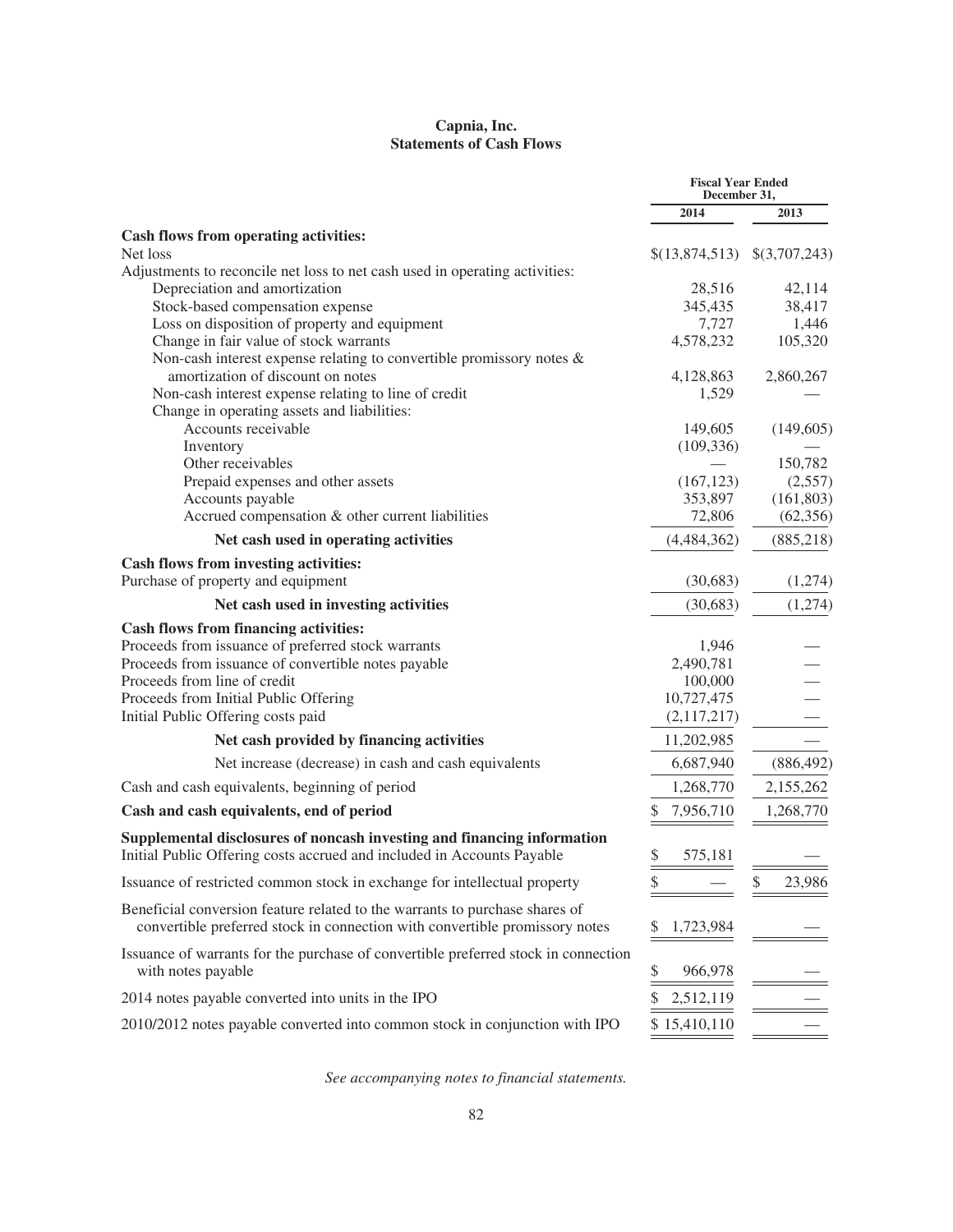# **Capnia, Inc. December 31, 2014**

### **Notes to Financial Statements**

### **Note 1. Description of Business**

Capnia, Inc. (the "Company") was incorporated in the State of Delaware on August 25, 1999, and is located in Redwood City, California. The Company develops diagnostics and therapeutics based on its proprietary technology for precision metering of gas flow.

The Company's first diagnostic product, CoSense®, aids in diagnosis of excessive hemolysis, a condition in which red blood cells degrade rapidly. When present in neonates with jaundice, hemolysis is a dangerous condition which can lead to long-term developmental disability. CoSense received initial 510(k) clearance for sale in the U.S. in the fourth quarter of 2012, with a more specific Indication for Use related to hemolysis issued in the first quarter of 2014, and received CE Mark certification for sale in the European Union ("E.U.") in the third quarter of 2013. The Company initiated commercialization of CoSense in October 2014 using its own sales efforts. In addition, the Company is applying its research and development efforts to additional diagnostic products based on its Sensalyze™ Technology Platform, a portfolio of proprietary methods and devices which enables CoSense and can be applied to detect a variety of analytes in exhaled breath.

The Company has also obtained CE Mark certification in the E.U. for Serenz™, a therapeutic product candidate for the treatment of symptoms related to allergic rhinitis ("AR"). The Company out licensed Serenz to Block Drug Company, a wholly-owned subsidiary of GlaxoSmithKline ("GSK") in 2013, realizing revenue in the form of a non-refundable up-front payment of \$3.0 million. In June 2014, the GSK agreement terminated and the licensed rights to Serenz were returned to the Company.

### *Initial Public Offering*

On November 18, 2014, the Company completed its initial public offering ("IPO"), pursuant to which the Company issued 1,650,000 units (each unit consisting of one share of common stock, one Series A warrant and one Series B warrant) and received net proceeds of approximately \$8.0 million, after deducting underwriting discounts and commissions and IPO related expenses. The following table summarizes the results of the Company's IPO:

| <b>Transaction</b>                                                                                                            | Number of<br>Units | <b>Common</b><br>Stock | <b>Proceeds</b> |
|-------------------------------------------------------------------------------------------------------------------------------|--------------------|------------------------|-----------------|
|                                                                                                                               |                    |                        |                 |
| Issuance of A & B Warrants (overallotment to underwriters) $\ldots \ldots \ldots$ $\qquad  \qquad$ $\qquad$ $\qquad$ $\qquad$ |                    |                        | 18.975          |
|                                                                                                                               |                    |                        |                 |
|                                                                                                                               |                    |                        |                 |
|                                                                                                                               | 552,105 552,105    |                        |                 |
|                                                                                                                               |                    |                        |                 |

In addition to the above, upon the completion of the IPO, the 2009, 2010 and 2012 preferred stock warrants were converted into warrants to purchase 523,867 shares of the Company's common stock (see Note 6).

As part of the IPO, the Company issued 2,449,605 Series A warrants to purchase 2,449,605 shares of the Company's common stock. The Company also issued 2,449,605 Series B warrants to purchase an adjustable number of shares of the Company's common stock (see Note 7).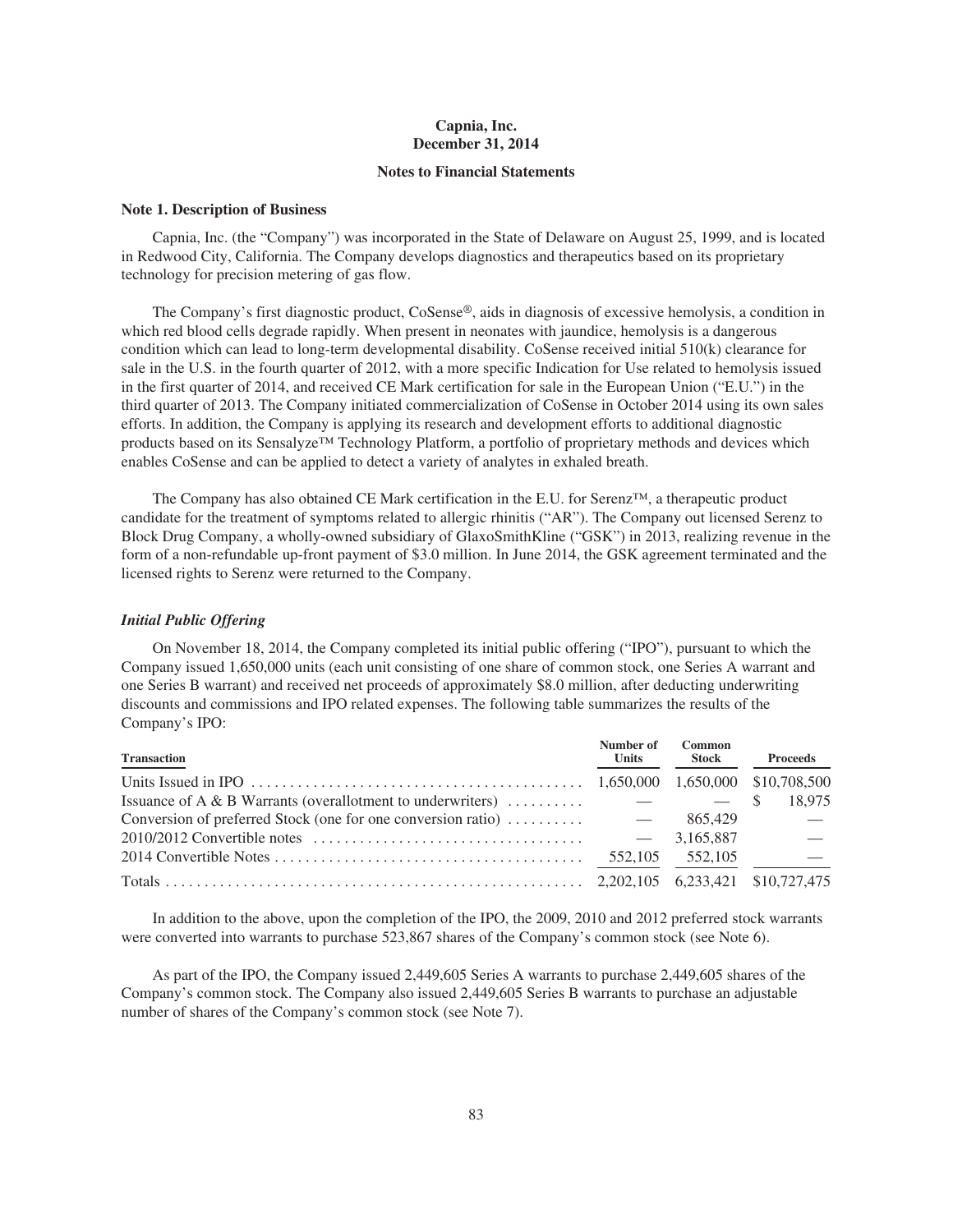### **Note 2. Summary of Significant Accounting Policies**

### *Basis of Presentation*

The accompanying financial statements have been prepared in accordance with accounting principles generally accepted in the United States of America ("GAAP") and the applicable rules and regulations of the Securities and Exchange Commission ("SEC"). The balance sheet at December 31, 2013 has been derived from the audited financial statements at that date.

### *Significant Risks and Uncertainties*

The Company has experienced losses since its inception and, as of December 31, 2014, has an accumulated deficit of approximately \$71.0 million and cash and cash equivalents of approximately \$8.0 million. In 2013 the Company received payments totaling approximately \$3.0 million pursuant to the license agreement with GSK pertaining to Serenz. This agreement terminated in June 2014, and the Company does not expect additional revenue to result from it. The Company plans to commercialize Serenz in the E.U. via a partnership or distributorship arrangements. In the U.S., the Company intends to determine the regulatory approval pathway for Serenz in dialogue with the FDA, and subsequently to seek partnership or distributorship arrangements for commercialization.

On November 18, 2014 the Company completed its IPO and received net proceeds of \$8.0 million, after deducting underwriting discounts and commissions and IPO related expenses. On March 5, 2015 the Company received approximately \$3.8M as a result of Series B warrant holders exercising warrants to purchase shares of the Company's common stock.

The Company initiated its commercialization of CoSense starting in October of 2014, and will achieve profitability only if it can generate sufficient revenue from sales of the Company's CoSense instruments and consumables, or from license fees, milestone payments, and research and development payments in connection with potential future strategic partnerships. Although management has been successful in raising capital in the past, most recently in April 2014, August 2014, October 2014, November 2014 and March 2015, there can be no assurance that the Company will be successful, or that any needed financing will be available in the future at terms acceptable to the Company.

#### *Use of Estimates*

The preparation of financial statements in conformity with GAAP requires management to make estimates and assumptions that affect the reported amounts of assets and liabilities, disclosure of contingent assets and liabilities, and reported amounts of expenses in the financial statements and accompanying notes. Actual results could differ from those estimates. Key estimates included in the financial statements include the valuation of deferred income tax assets and the valuation of debt and equity instruments and stock-based compensation.

### *Concentration of Credit Risk*

Financial instruments that potentially subject the Company to a concentration of credit risk consist of cash and cash equivalents at two commercial banks that management believes are of high credit quality. Cash and cash equivalents deposited with these commercial banks exceeded the Federal Deposit Insurance Corporation insurable limit at December 31, 2014 and 2013. The Company expects this to continue.

#### *Segments*

The Company operates in one segment. Management uses one measurement of profitability and does not segregate its business for internal reporting, making operating decisions, and assessing financial performance. All long-lived assets are maintained in the United States of America.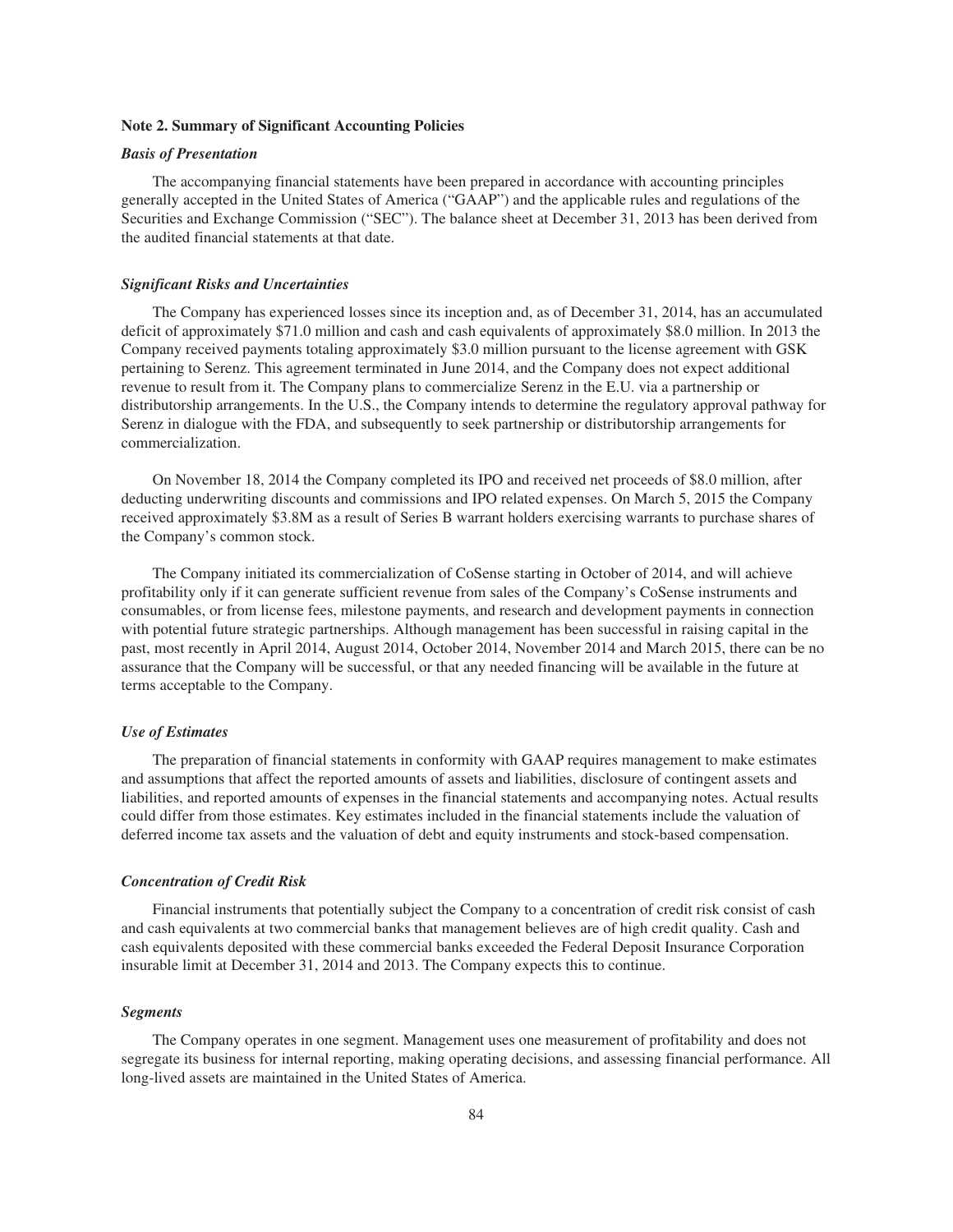### *Cash and Cash Equivalents*

The Company considers all highly liquid investments purchased with an original maturity of three months or less to be cash equivalents. The Company's cash and cash equivalents are held in institutions in the U.S. and include deposits in a money market fund which was unrestricted as to withdrawal or use.

### *Prepaid Expenses and Other Current Assets*

Prepaid expenses and other current assets consist of payments primarily related to insurance and short-term deposits. Prepaid expenses are initially recorded upon payment and are expensed as goods or services are received.

### *Accounts Receivable*

Accounts receivable as of December 31, 2013 consist of balances due from GSK pursuant to the license agreement executed in 2013. The Company did not record an allowance for doubtful accounts as this balance was deemed fully collectible.

### *Inventory*

Inventory as of December 31, 2014 consist of raw materials to be used in the manufacture of CoSense monitors and single-use nasal cannulas. Inventory is stated at the lower of cost or market under the first-in, firstout (FIFO) method.

### *Property and Equipment, Net*

Property and equipment are stated at cost net of accumulated depreciation and depreciated using the straight-line method over the estimated useful lives of the assets, generally between three and five years. Leasehold improvements are amortized on a straight-line basis over the lesser of their useful life or the term of the lease. Maintenance and repairs are charged to expense as incurred, and improvements are capitalized. When assets are retired or otherwise disposed of, the cost and accumulated depreciation are removed from the balance sheet and any resulting gain or loss is reflected in operations in the period realized.

### *Convertible Instruments*

The Company evaluates and accounts for conversion options embedded in its convertible instruments in accordance with ASC 815 "Derivatives and Hedging."

ASC 815 generally provides three criteria that, if met, require companies to bifurcate conversion options from their host instruments and account for them as free standing derivative financial instruments. These three criteria include circumstances in which (a) the economic characteristics and risks of the embedded derivative instrument are not clearly and closely related to the economic characteristics and risks of the host contract, (b) the hybrid instrument that embodies both the embedded derivative instrument and the host contract is not remeasured at fair value under otherwise applicable generally accepted accounting principles with changes in fair value reported in earnings as they occur and (c) a separate instrument with the same terms as the embedded derivative instrument would be considered a derivative instrument subject to the requirements of ASC 815. ASC 815 also provides an exception to this rule when the host instrument is deemed to be conventional (as that term is described in the implementation guidance to ASC 815).

The Company applies the accounting standards for derivatives and hedging and for distinguishing liabilities from equity when accounting for hybrid contracts that feature conversion options. The Company accounts for convertible debt instruments when the Company has determined that the embedded conversion options should not be bifurcated from their host instruments in accordance with ASC 470-20 *"Debt with Conversion and Other Options.*" The Company records, when necessary, discounts to convertible notes for the intrinsic value of conversion options embedded in debt instruments based upon the differences between the fair value of the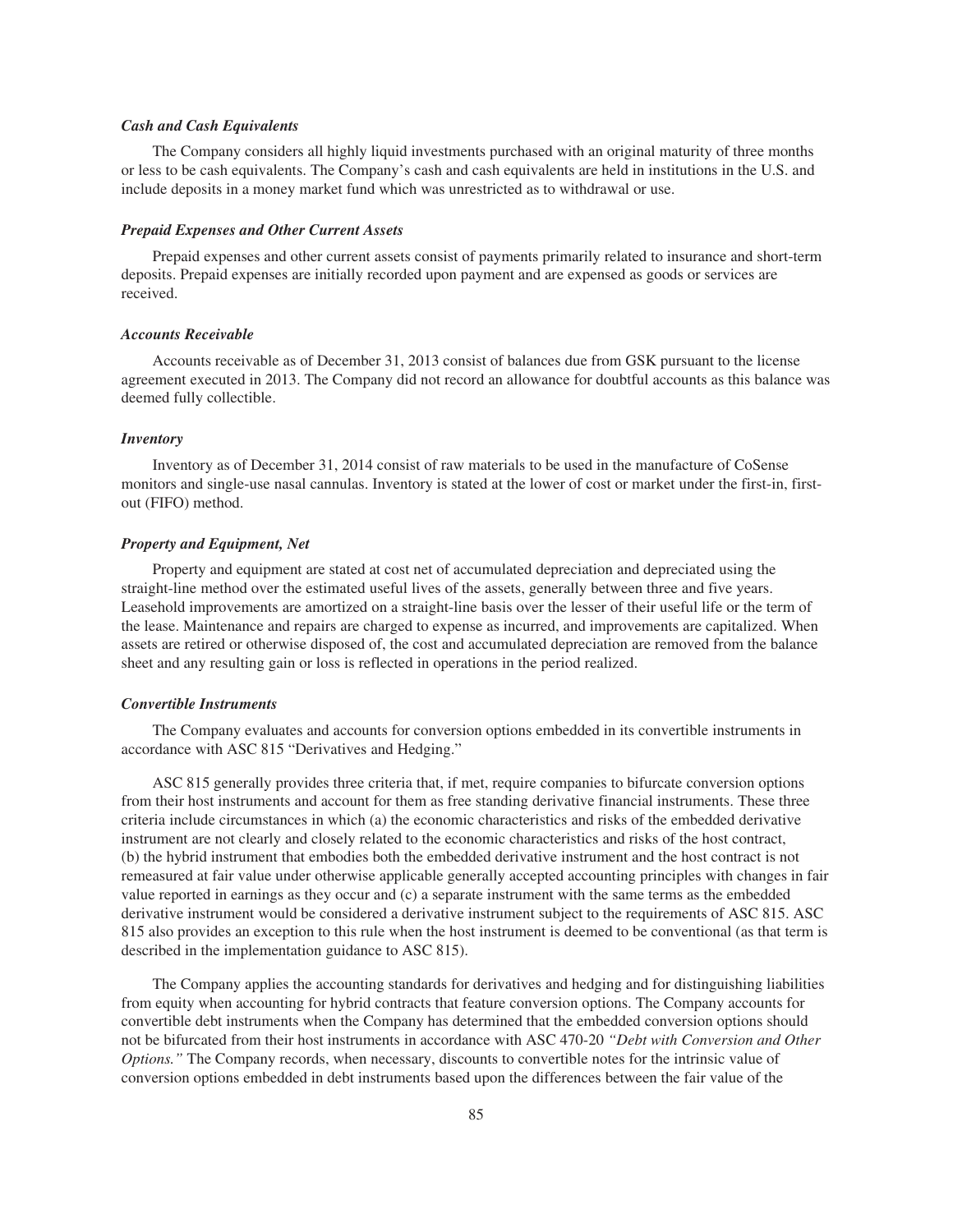underlying stock at the commitment date of the note transaction and the effective conversion price embedded in the note. Debt discounts under these arrangements are amortized over the term of the related debt, using the effective interest method (see Note 5).

### *Convertible Preferred Stock Warrant Liability*

The Company has issued freestanding warrants to purchase shares of its convertible preferred stock. Prior to the IPO, the Company classified the fair value of these warrants as liabilities on the balance sheet as they corresponded to the treatment of the preferred stock as temporary equity. The Company accounted for the warrants as derivative instruments. Changes in the fair value of the warrants were presented separately as other income (expense) in the Company's statements of operations for each reporting period. The Company used the Monte Carlo simulation model to determine the fair values of the warrants. As a result, the valuation of this derivative instrument is subjective because the option-valuation model requires the input of highly subjective assumptions, including the expected stock price volatility and the probability of a future occurrence of a fundamental transaction. Changes in these assumptions can materially affect the fair value estimate and, such impacts can, in turn, result in material non-cash charges or credits, and related impacts on earnings or loss per share, in the statements of operations. At the time of the IPO, all of the warrants to purchase preferred stock were exchanged for warrants to purchase common stock, that met the conditions necessary for equity classification and are therefore no longer subject to adjustment to fair value.

#### *Series B Warrant Liability*

The Company has issued Series B warrants to purchase shares of its common stock. In the event that the market price of the Company's common stock falls below \$6.50 at any time between March 12, 2015 and February 12, 2016, the Series B warrants will become exercisable on a cashless basis for a number of common shares that increases as the market price of the Company's common stock decreases, and exercisable at a discount to the tracking price of the common stock at the time. The Company classified the fair value of these Series B warrants as liabilities on the balance sheet in accordance with the guidance in ASC 815-40. The Company accounted for the warrants as derivative instruments, as the value is derived from the performance of an underlying entity, the Company's common stock. The Company used the Monte Carlo simulation model to determine the fair value of the warrants. As a result, the valuation of this derivative instrument is subjective because the option-valuation model requires the input of highly subjective assumptions, including the expected stock price volatility. Changes in these assumptions can materially affect the fair value estimate and, such impacts can, in turn, result in material non-cash charges or credits, and related impacts on earnings or loss per share, in the statements of operations. The Company recorded changes in fair value of the Series B warrants as a component of other income (expense).

In addition to the Series B warrants, the Company issued Series A warrants in connection with its IPO, has other warrants issued prior to the IPO in connection with convertible debt and has other warrants classified as part of its permanent equity. Under ASC 815-40-35, the Company adopted a sequencing policy that reclassifies contracts from equity to assets or liabilities for those with the latest inception date first. The Company has taken the position that the Series A warrants issued in the IPO have an earlier inception date than the Series B warrants issued as part of our IPO, and accordingly Series A warrants are treated as an equity instrument.

The Company will evaluate future issuance of securities as to reclassification as a liability under its sequencing policy of latest inception date first until either all of the Series B warrants are settled or expire.

In accordance with the guidance under ASC 815-40-25, the Company has determined that it has a sufficient number of authorized and unissued shares, to settle all existing commitments as of December 31, 2014.

# *Convertible Preferred Stock*

At the time of the IPO, all outstanding shares of preferred stock converted into common stock at a conversion rate of one to one, and were reclassified to permanent equity.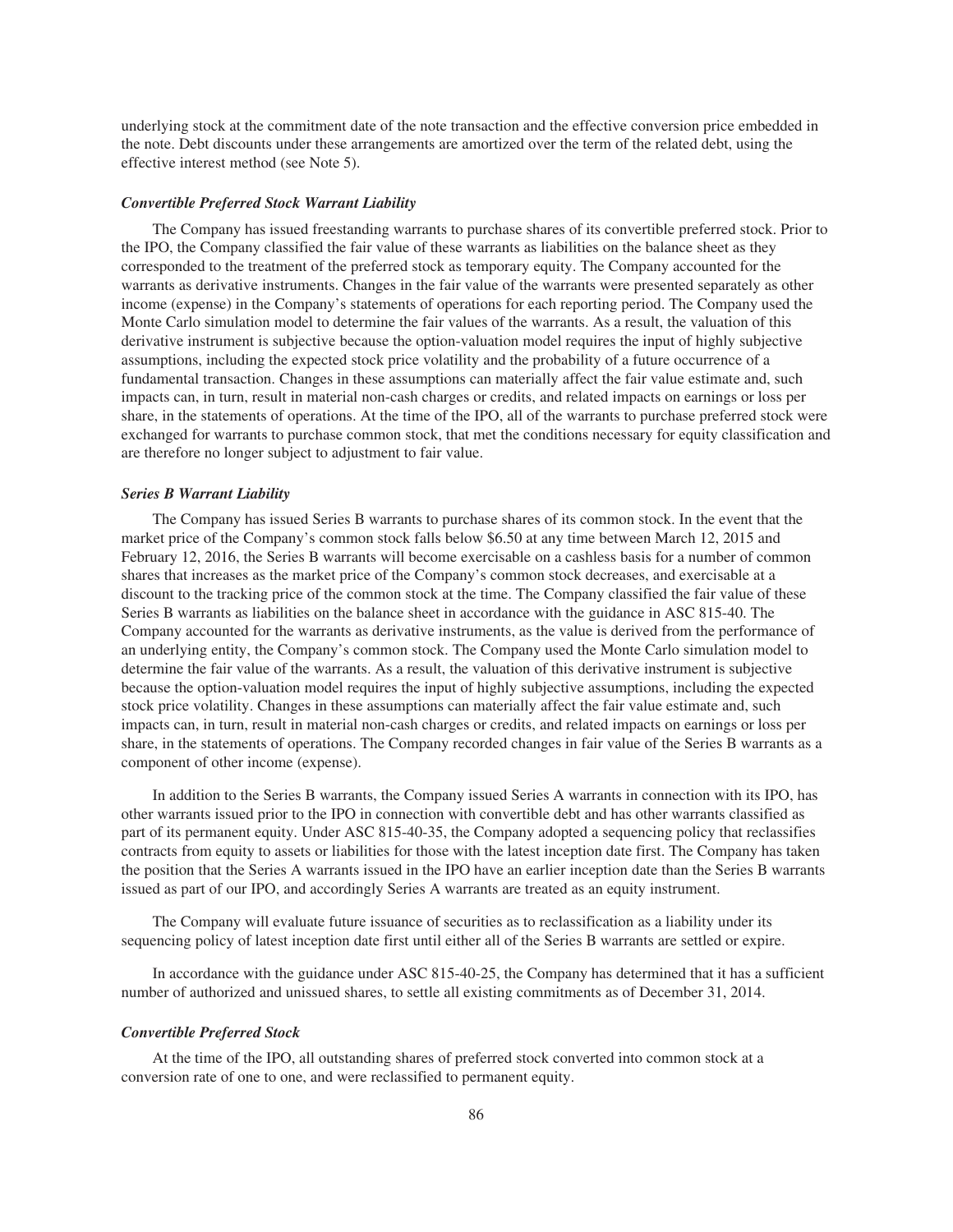### *Revenue Recognition*

The Company recognized revenue during the year ended December 31, 2013 pursuant to its license agreement with GSK. The revenue was recognized because there was persuasive evidence of an arrangement, the price was fixed or determinable, and collectability was reasonably assured. The up-front payment for revenue recognized in 2013 was received prior to December 31, 2013 and was nonrefundable. No revenue was recognized during the year ended December 31, 2014. The agreement was terminated in the second quarter of 2014, and the Company does not have any further monetary obligations with respect to this agreement.

### *Research and Development*

Research and development costs are charged to operations as incurred. Research and development costs consist primarily of salaries and benefits, consultant fees, prototype expenses, certain facility costs and other costs associated with clinical trials, net of reimbursed amounts.

Costs to acquire technologies to be used in research and development that have not reached technological feasibility and have no alternative future use are expensed to research and development costs when incurred.

#### *Income Taxes*

The Company accounts for income taxes using the asset and liability method. Under this method, deferred income tax assets and liabilities are recorded based on the estimated future tax effects of differences between the amounts at which assets and liabilities are recorded for financial reporting purposes and the amounts recorded for income tax purposes. Deferred income taxes are classified as current or non-current, based on the classifications of the related assets and liabilities giving rise to the temporary differences. A valuation allowance is provided against the Company's deferred income tax assets when their realization is not reasonably assured.

The Company assesses all material positions taken in any income tax return, including all significant uncertain positions, in all tax years that are still subject to assessment or challenge by relevant taxing authorities. Assessing an uncertain tax position begins with the initial determination of the position's sustainability and is measured at the largest amount of benefit that is greater than fifty percent likely of being realized upon ultimate settlement. As of each balance sheet date, unresolved uncertain tax positions must be reassessed, and the Company will determine whether (i) the factors underlying the sustainability assertion have changed and (ii) the amount of the recognized tax benefit is still appropriate. The recognition and measurement of tax benefits requires significant judgment. Judgments concerning the recognition and measurement of a tax benefit might change as new information becomes available.

#### *Stock-Based Compensation*

For stock options granted to employees, the Company recognizes compensation expense for all stock-based awards based on the estimated fair value on the date of grant. The value of the portion of the award that is ultimately expected to vest is recognized as expense ratably over the requisite service period. The fair value of stock options is determined using the Black-Scholes option pricing model. The determination of fair value for stock-based awards on the date of grant using an option pricing model requires management to make certain assumptions regarding a number of complex and subjective variables.

Stock-based compensation expense related to stock options granted to non-employees is recognized based on the fair value of the stock options, determined using the Black-Scholes option pricing model, as they are earned. The awards generally vest over the time period the Company expects to receive services from the nonemployee.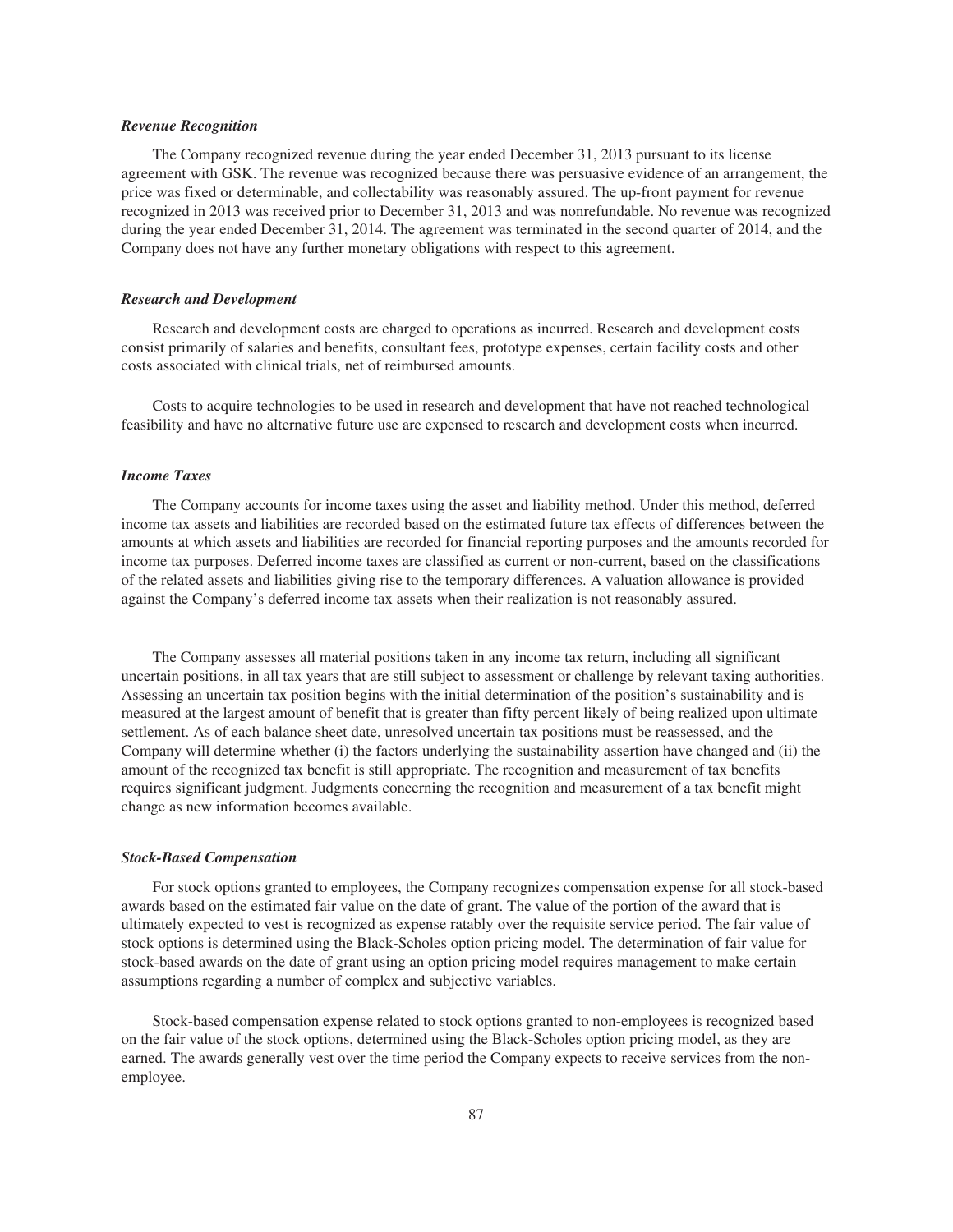### *Comprehensive Income (Loss)*

Comprehensive income (loss) is defined as a change in equity of a business enterprise during a period, resulting from transactions from non-owner sources. There have been no items qualifying as other comprehensive income (loss) and, therefore, for all periods presented, the Company's comprehensive income (loss) was the same as its reported net income (loss).

#### *Net Income (Loss) per Share of Common Stock*

Basic net income (loss) per common share is calculated by dividing the net income (loss) attributable to common stockholders by the weighted-average number of common stock outstanding during the period, without consideration for potentially dilutive securities. Diluted net income (loss) per share is computed by dividing the net income (loss) attributable to common stockholders by the weighted-average number of common stock and potentially dilutive securities outstanding for the period. For purposes of the diluted net income (loss) per share calculation, convertible preferred stock, convertible promissory notes, stock options and stock warrants are considered to be potentially dilutive securities. Because the Company has reported a net loss for the years ended December 31, 2014 and 2013, diluted net loss per common share is the same as basic net loss per common share for those periods.

The following is a reconciliation of the number of shares used in the calculation of basic earnings per share and diluted earnings per share during the years ended December 31, 2014 and 2013:

|                                                 | <b>Fiscal Year Ended</b><br>December 31, |   |               |
|-------------------------------------------------|------------------------------------------|---|---------------|
|                                                 | 2014                                     |   | 2013          |
| Net loss                                        | \$(13,874,513)                           |   | \$(3,707,243) |
| Weighted-average shares used in computing basic |                                          |   |               |
| and diluted net loss per common share           | 1,270,033                                |   | 535,648       |
| Basic and diluted net loss per common share     | (10.92)                                  | S | (6.92)        |

Effective as of the completion of the IPO, all of the Company's preferred stock was converted to common stock.

The following potentially dilutive securities outstanding have been excluded from the computations of diluted weighted-average shares outstanding because such securities have an antidilutive impact due to losses reported (in common stock equivalent shares):

|                                                     |            | December 31, |
|-----------------------------------------------------|------------|--------------|
|                                                     | 2014       | 2013         |
| Convertible preferred stock                         |            | 865,429      |
| Warrants issued to 2010/2012 convertible note       |            |              |
| holders to purchase stock                           | 523,867    | Adjustable   |
| Stock issuable upon conversion of convertible notes |            | Adjustable   |
| Options to purchase common stock                    | 1,072,011  | 239,606      |
| Warrants issued in 2009 to purchase stock           | 9,259      | 9,259        |
| Warrants issued to Underwriter to purchase common   |            |              |
| stock                                               | 82,500     |              |
| Series A Warrants to purchase common stock          | 2,449,605  |              |
| Series B Warrants to purchase common stock          | Adjustable |              |

### *Reverse Stock Split*

The Company's board of directors and stockholders approved an amendment to the Company's amended and restated certificate of incorporation to effect a 1-for-12 reverse split of shares of the Company's common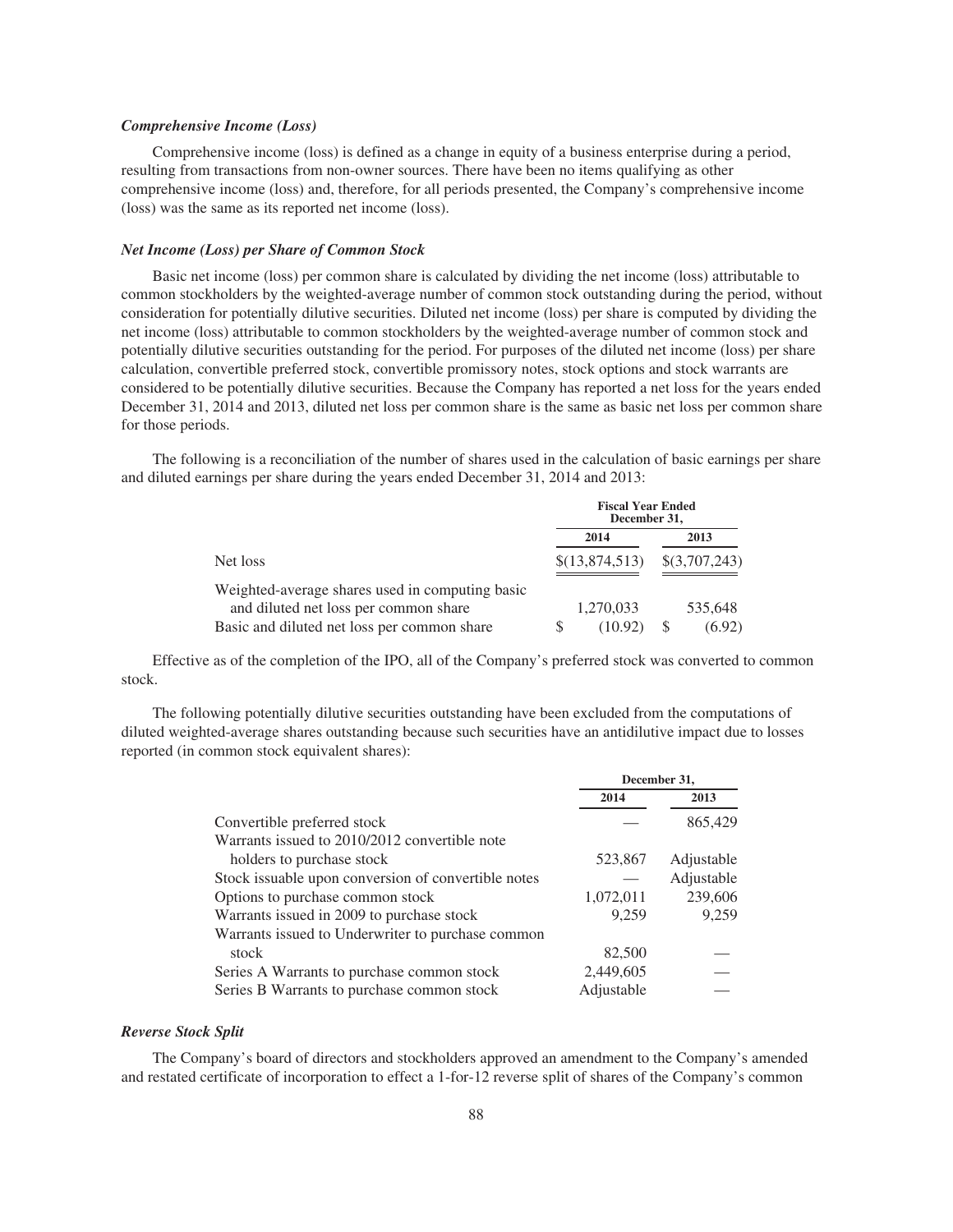stock and convertible preferred stock, and to change the total authorized number of common stock and convertible preferred stock, which amendment was filed with the Secretary of State of the State of Delaware on July 28, 2014. All issued and outstanding common stock, convertible preferred stock, options for common stock, warrants for preferred stock and per share amounts contained in the financial statements have been retroactively adjusted to reflect this reverse split for all periods presented. All authorized common stock and convertible preferred stock numbers contained in the financial statements have been adjusted to reflect the modifications effected pursuant to the July 28, 2014 amendment to the Company's amended and restated certificate of incorporation.

### *Recent Accounting Pronouncements*

From time to time, new accounting pronouncements are issued by the Financial Accounting Standards Board, or FASB, or other standard setting bodies and adopted by the Company as of the specified effective date. Unless otherwise discussed, the impact of recently issued standards that are not yet effective will not have a material impact on the Company's financial position or results of operations upon adoption.

On June 10, 2014, the FASB issued ASU 2014-10, *Elimination of Certain Financial Reporting Requirements, Including Amendment to Variable Interest Entities Guidance in Topic 810, Consolidation.* The pending content resulting from the issuance of ASU 2014-10 eliminates the definition of development stage entity, thereby removing the distinction between the development stage entities and other reporting entities. As a consequence, inception-to-date presentation and other incremental disclosure requirements in ASC Topic 915 for entities previously considered development stage entities are eliminated. For public business entities, the ASU's elimination of the inception-to-date information and the other disclosures in Topic 915 is effective for annual reporting periods beginning after December 15, 2014, and interim periods therein. For other entities, this portion of the ASU is effective for annual reporting periods beginning after December 15, 2014, and interim reporting periods beginning after December 15, 2015. While the changes resulting from the issuance of ASU 2014-10 are not yet effective, early adoption of either the amendments to Topic 915 or Topic 810 is permitted for any annual or interim period for which a reporting entity's financial statements have not yet been issued (public business entities) or made available for issuance (other entities.)

The Company adopted ASU 2014-10 as of June 30, 2014, and therefore is no longer considered in the development stage. The Company continues to engage in research and development activities; however, the adoption of this ASU allows the Company to remove the inception to date information and all references to development stage in the accompanying financial statements.

The Company has considered all other recently issued accounting pronouncements and does not believe the adoption of such pronouncements will have a material impact on its financial statements.

### **Note 3. Fair Value of Financial Instruments**

The carrying value of the Company's cash, accounts receivable, prepaid expenses and other current assets, accounts payable, and accrued liabilities approximate fair value due to the short-term nature of these items. Based on the borrowing rates currently available to the Company for debt with similar terms and consideration of default and credit risk, the carrying value of the convertible promissory notes approximates their fair value.

Fair value is defined as the exchange price that would be received for an asset or an exit price paid to transfer a liability in the principal or most advantageous market for the asset or liability in an orderly transaction between market participants on the measurement date. Valuation techniques used to measure fair value must maximize the use of observable inputs and minimize the use of unobservable inputs.

The fair value hierarchy defines a three-level valuation hierarchy for disclosure of fair value measurements as follows:

• Level I Unadjusted quoted prices in active markets for identical assets or liabilities;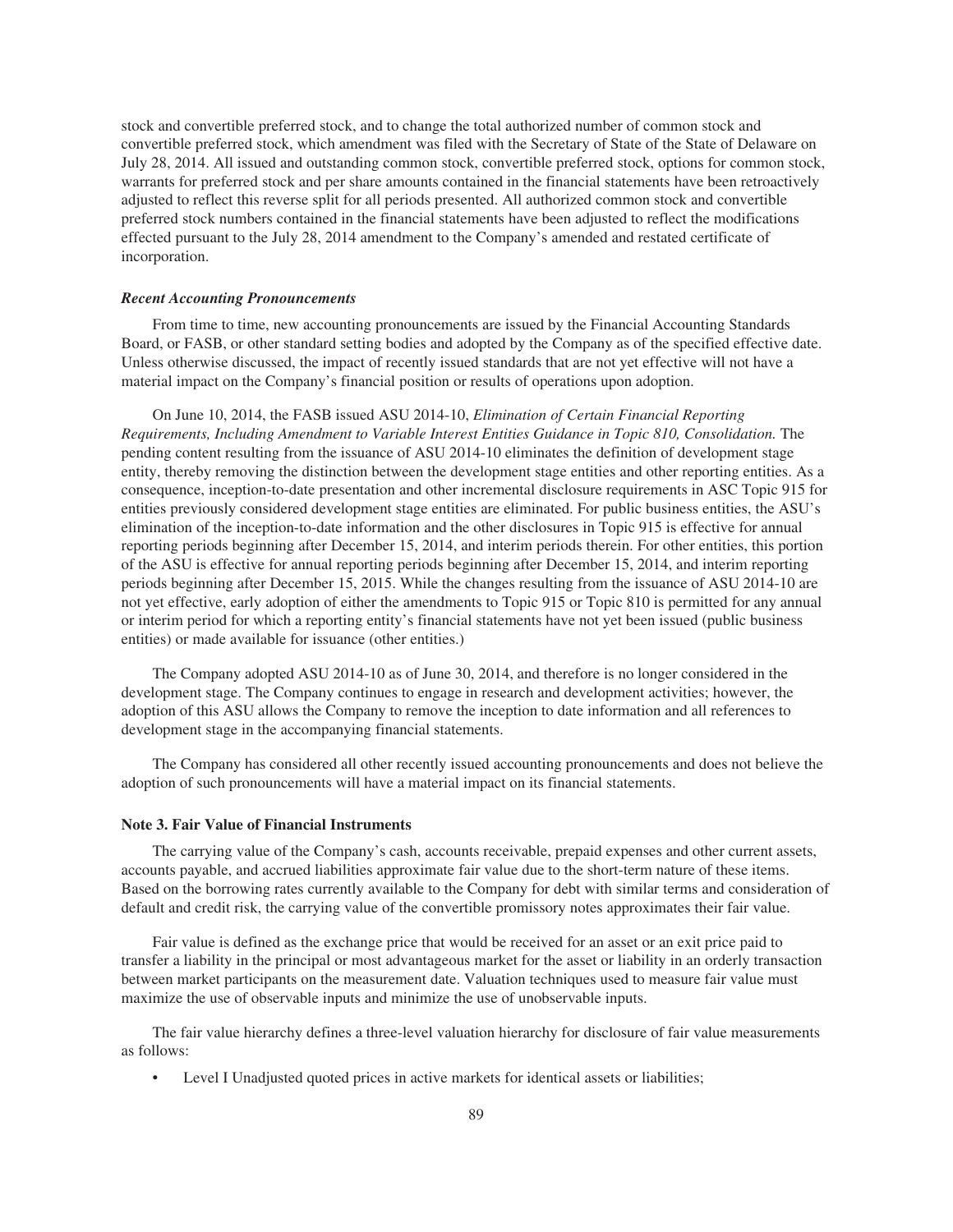- Level II Inputs other than quoted prices included within Level I that are observable, unadjusted quoted prices in markets that are not active, or other inputs that are observable or can be corroborated by observable market data for substantially the full term of the related assets or liabilities; and
- Level III Unobservable inputs that are supported by little or no market activity for the related assets or liabilities.

The categorization of a financial instrument within the valuation hierarchy is based upon the lowest level of input that is significant to the fair value measurement.

The following table sets forth the Company's financial instruments that were measured at fair value on a recurring basis by level within the fair value hierarchy:

|                                               |              | Fair Value Measurements at December 31, 2013 |         |              |
|-----------------------------------------------|--------------|----------------------------------------------|---------|--------------|
|                                               | <b>Total</b> | Level 1                                      | Level 2 | Level 3      |
| <b>Assets</b>                                 |              |                                              |         |              |
| Money market fund                             | \$1,256,752  | \$1,256,752                                  | $S-$    | \$           |
| <b>Liabilities</b>                            |              |                                              |         |              |
| Convertible preferred stock warrant liability | \$1,464,877  | \$.                                          |         | \$1,464,877  |
|                                               |              | Fair Value Measurements at December 31, 2014 |         |              |
|                                               | <b>Total</b> | Level 1                                      | Level 2 | Level 3      |
| <b>Assets</b>                                 |              |                                              |         |              |
| Money market fund                             | \$7,891,888  | \$7,891,888                                  |         |              |
| <b>Liabilities</b>                            |              |                                              |         |              |
| Series B warrant liability                    | \$17,438,731 | \$                                           |         | \$17,438,731 |

For the fiscal year ended December 31, 2013, the fair value measurement of the convertible preferred stock warrant liability is based on significant inputs not observed in the market and thus represents a Level 3 measurement. The Company's estimated fair value of the convertible preferred stock warrant liability is calculated using a Monte Carlo simulation and key assumptions including the probabilities of settlement scenarios, enterprise value, time to liquidity, risk-free interest rates, discount for lack of marketability and volatility (see Note 6). The estimates are based, in part, on subjective assumptions. Generally, increases or decreases in the fair value of the underlying convertible preferred stock would result in a directionally similar impact in the fair value measurement of the warrant liability. In connection with the completion of the Company's IPO in November 2014, all of the outstanding warrants to purchase convertible preferred stock converted into warrants to purchase shares of common stock and were reclassified to permanent equity.

For the fiscal year ended December 31, 2014, the fair value measurement of the Series B warrant liability is based on significant inputs not observed in the market and thus represents a Level 3 measurement. The Company's estimated fair value of the Series B warrant liability is calculated using a Monte Carlo simulation and key assumptions including the volatility, of the Company's stock, expected dividend yield and risk-free interest rates (see Note 7). The estimates are based, in part, on subjective assumptions. Generally, increases or decreases in the trading price of the Company's stock would result in a directionally opposite impact in the fair value measurement of the Series B warrant liability.

During the periods presented, the Company has not changed the manner in which it values liabilities that are measured at fair value using Level 3 inputs. The Company recognizes transfers between levels of the fair value hierarchy as of the end of the reporting period. There were no transfers within the hierarchy during the periods presented.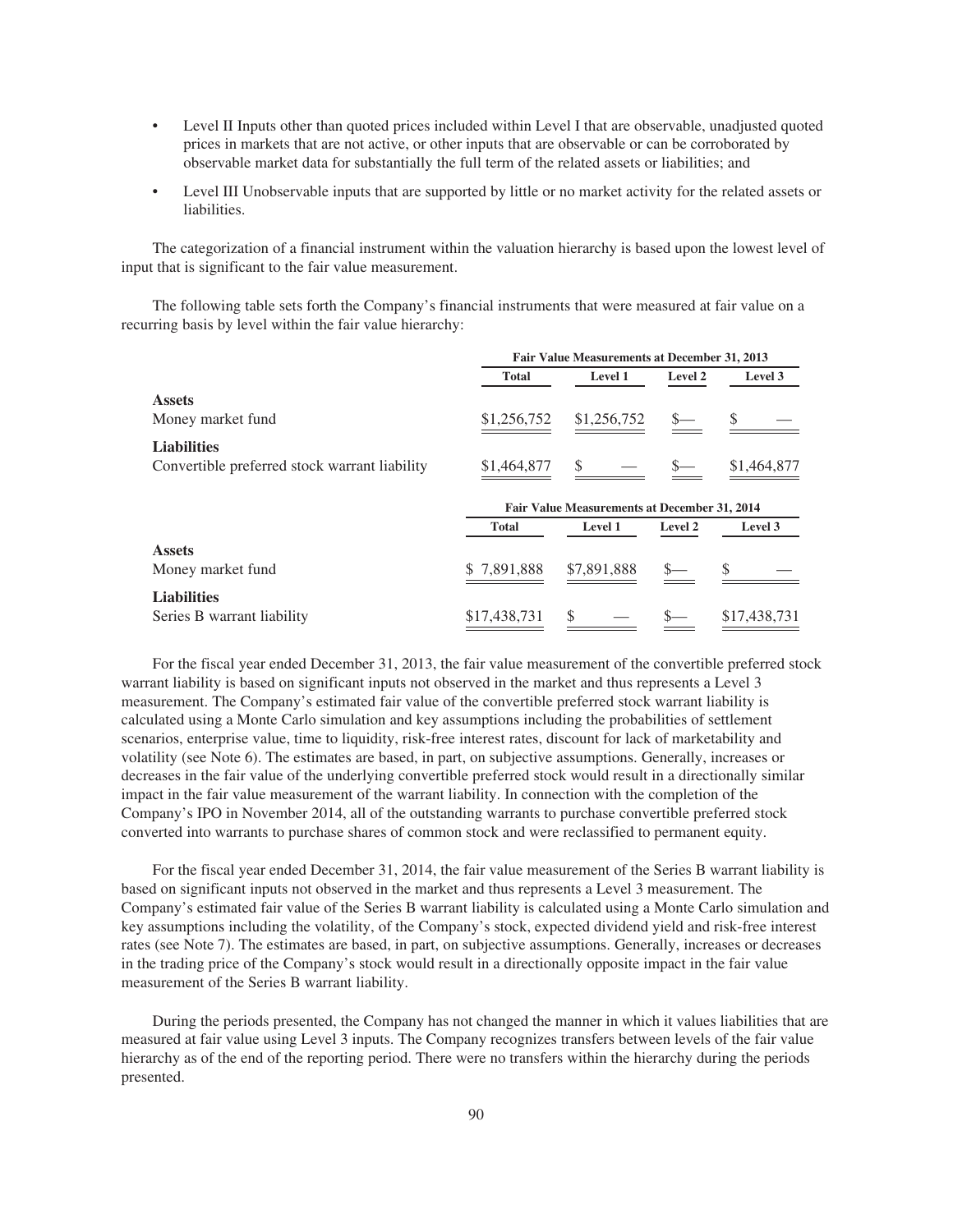### **Note 4. Property and Equipment, Net**

Property and equipment consisted of the following:

|                                                | December 31,<br>2014 | December 31,<br>2013 |
|------------------------------------------------|----------------------|----------------------|
| Furniture and fixtures                         | \$170,811            | \$180,238            |
| Computer hardware                              | 27,555               | 27,555               |
| Leasehold improvements                         | 4,075                | 10,726               |
|                                                | \$202,441            | \$218,519            |
| Less accumulated depreciation and amortization | (144, 834)           | (155, 352)           |
| Total                                          | 57,607               | 63,167               |

Depreciation expense was \$42,114 and \$28,516 for the fiscal years ended December 31, 2013 and December 31, 2014, respectively.

### **Note 5. Related Party Convertible Promissory Notes**

### *2010/2012 Convertible Promissory Notes*

In 2010 and 2012 the Company entered into convertible promissory notes with various investors for a total principal amount of \$10,200,413. These notes were collateralized by substantially all of the assets of the Company and bore interest at a compounded interest rate of 12% per annum. As of the completion of the IPO on November 18, 2014, the Company had \$15,410,110 in aggregate principal amount and accrued interest outstanding under the 2010/2012 convertible promissory notes, which automatically converted into 3,165,887 shares of common stock in conjunction with the IPO based on a conversion price of \$4.87 per share of common stock which represented the contractual conversion price of 75% of the price of common stock issued in the IPO. The Company incurred \$2,860,267 and \$1,416,554 of interest expense related to these notes in the years ended December 31, 2013 and December 31, 2014, respectively.

In connection with the 2010/2012 convertible promissory notes the Company issued warrants for the purchase of preferred stock (see Note 6).

### *2014 Convertible Promissory Notes*

In April 2014, the Company entered into convertible promissory notes with various investors for a total principal amount of \$1,747,681. These notes bore interest at the rate of 2% per annum in the event that the note is automatically converted into units, equal to one share of common stock and a warrant to purchase one share of common stock, upon the Company's Contemplated IPO, prior to the maturity date of September 30, 2015. These notes automatically converted to units upon completion of the Company's IPO based on a conversion price of \$4.55 per unit, which represented the contractual conversion price of 70% of the price per unit issued in the IPO.

In connection with the April 2014 convertible notes, the Company issued a warrant for the purchase of preferred stock. The number of shares for which the warrant may be exercised is to be determined by dividing an amount equal to 25% of the unpaid principal by the exercise price prior to the expiration of this warrant. The exercise price for the warrant is 75% of the price per share of the next financing securities issued in the next financing or \$16.20 per share if converted into the Series C preferred stock. The warrants are exercisable: (1) after the earlier of (a) the closing date of a next financing that occurs prior to the Company's consummation of the IPO or (b) the note maturity date and (2) prior to the expiration of this warrant on the earlier of 10 years or the date of a qualified IPO. The estimated fair value of the warrants at issuance was determined to be \$600,148, which was recorded as a debt discount and amortized using the effective interest method over the term of the convertible notes. The Company estimated the fair value of its preferred stock warrant liability at issuance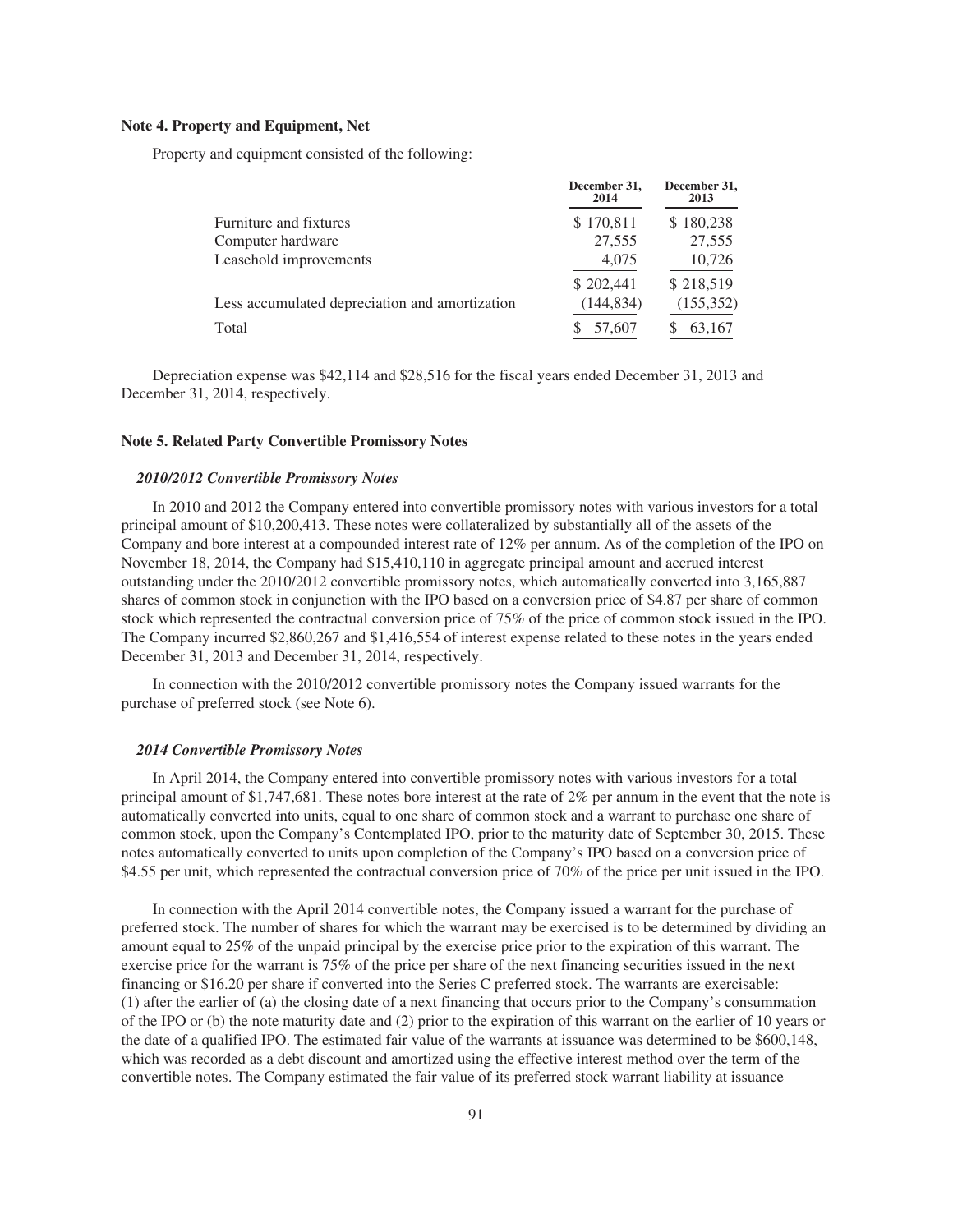utilizing a Monte Carlo simulation based on expected volatility range of 35%-60%, expected time to liquidity event of 1.50-5 years and risk-free interest rate range of 0.2-2.6%. The Company determined that these warrants met the conditions necessary for liability classification (see Note 6).

After allocating \$600,148 to the warrants issued in connection with the April 2014 convertible notes as discussed above, the Company determined the intrinsic value of the beneficial conversion feature to be \$1,347,406, which was recorded as a debt discount to the convertible notes and within additional paid-in capital. The debt discount was amortized using the effective interest rate method over the term of the convertible notes. The discount to convertible notes for the intrinsic value of the beneficial conversion feature embedded in debt instruments is based upon the differences between the fair value of the underlying preferred stock at the commitment date of the note transaction and the effective conversion price embedded in the note.

In August 2014, the Company entered into convertible promissory notes with various investors for a total principal amount of \$249,693. These notes bore interest at the rate of 2% per annum in the event that the note is automatically converted into units, equal to one share of common stock and a warrant to purchase one share of common stock, upon the Company's Contemplated IPO, prior to the maturity date of September 30, 2015. These notes automatically converted to units upon completion of the Company's IPO based on a conversion price of \$4.55 per unit, which represented the contractual conversion price of 70% of the price per unit issued in the IPO.

In connection with the August 2014 convertible notes, the Company issued a warrant for the purchase of preferred stock. The number of shares for which the warrant may be exercised is to be determined by dividing an amount equal to 25% of the unpaid principal by the exercise price prior to the expiration of this warrant. The exercise price for the warrant is 75% of the price per share of the next financing securities issued in the next financing or \$16.20 per share if converted into Series C preferred stock. The warrants are exercisable: (1) after the earlier of (a) the closing date of a next financing that occurs prior to the Company's consummation of the IPO or (b) the note maturity date and (2) prior to the expiration of this warrant on the earlier of 10 years or the date of a qualified IPO. The estimated fair value of the warrants at issuance was determined to be \$113,295, which was recorded as a debt discount and amortized using the effective interest method over the term of the convertible notes. The Company estimated the fair value of its preferred stock warrant liability at issuance utilizing a Monte Carlo simulation based on expected volatility range of 35%-60%, expected time to liquidity event of 1.25-5 years and risk-free interest rate of 0.2-2.26%. The Company determined that these warrants met the conditions necessary for liability classification (see Note 6).

After allocating \$113,295 to the warrants issued in connection with the August 2014 convertible notes as discussed above, the Company determined the intrinsic value of the beneficial conversion feature to be \$136,705, which was recorded as a debt discount to the convertible notes and within additional paid-in capital. The debt discount was amortized using the effective interest rate method over the term of the convertible notes. The discount to convertible notes for the intrinsic value of the beneficial conversion feature embedded in debt instruments is based upon the differences between the fair value of the underlying preferred stock at the commitment date of the note transaction and the effective conversion price embedded in the note.

In October 2014, the Company entered into convertible promissory notes with various investors for a total principal amount of \$493,407. These notes bore interest at the rate of 2% per annum in the event that the note is automatically converted into units, equal to one share of common stock and a warrant to purchase one share of common stock, upon the Company's Contemplated IPO, prior to the maturity date of September 30, 2015. These notes automatically converted to units upon completion of the Company's IPO based on a conversion price of \$4.55 per unit, which represented the contractual conversion price of 70% of the price per unit issued in the IPO.

In connection with the October 2014 convertible notes, the Company issued a warrant for the purchase of preferred stock. The number of shares for which the warrant may be exercised is to be determined by dividing an amount equal to 25% of the unpaid principal by the exercise price prior to the expiration of this warrant. The exercise price for the warrant is 75% of the price per share of the next financing securities issued in the next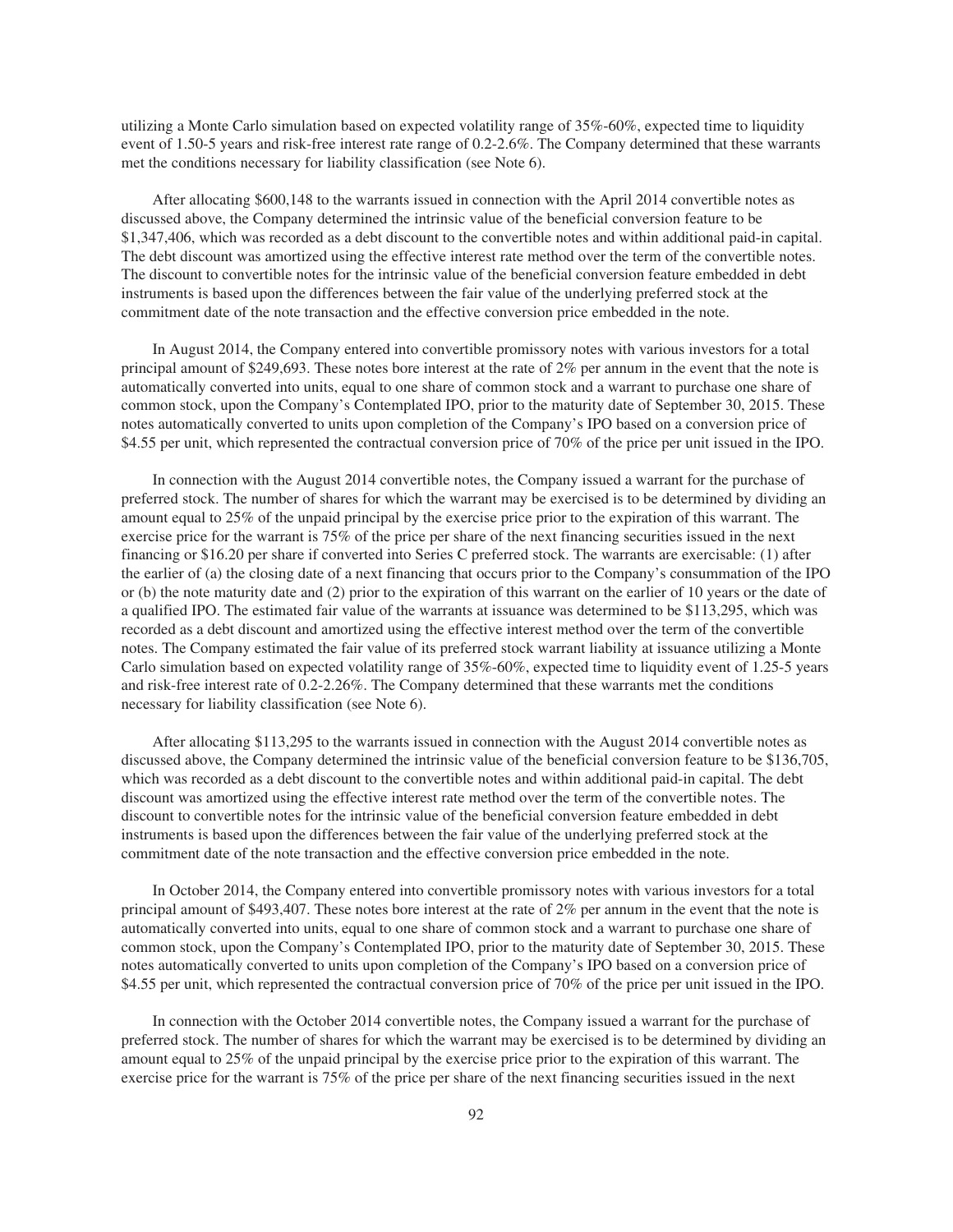financing or \$16.20 per share if converted into the Series C preferred stock. The warrants are exercisable: (1) after the earlier of (a) the closing date of a next financing that occurs prior to the Company's consummation of the IPO or (b) the note maturity date and (2) prior to the expiration of this warrant on the earlier of 10 years or the date of a qualified IPO. The estimated fair value of the warrants at issuance was determined to be \$253,535, which was recorded as a debt discount and amortized using the effective interest method over the term of the convertible notes. The Company estimated the fair value of its preferred stock warrant liability at issuance utilizing a Monte Carlo simulation based on expected volatility range of 35%-60%, expected time to liquidity of event of 1.0 years-5 years and risk-free interest rate of 0.2-2.26%. The Company determined that these warrants met the conditions necessary for liability classification. (See Note 6).

After allocating \$253,535 to the warrants issued in connection with the October 2014 convertible notes as discussed above, the Company determined the intrinsic value of the beneficial conversion feature to be \$239,872, which was recorded as a debt discount to the convertible notes and within additional paid-in capital. The debt discount was amortized using the effective interest rate method over the term of the convertible notes. The discount to convertible notes for the intrinsic value of the beneficial conversion feature embedded in debt instruments is based upon the differences between the fair value of the underlying preferred stock at the commitment date of the note transaction and the effective conversion price embedded in the note.

In relation to the April, August and October 2014 convertible notes payable, the Company recognized interest expense through November 18, 2014 of \$21,348. The Company recorded interest expense in connection with the amortization of the debt discount through November 18, 2014 of \$835,509. In addition, the Company recorded interest expense of \$1,855,452 related to the write-off of the unamortized portion of the debt discount upon the conversion of the notes upon the date of the IPO.

Prior to the completion of the IPO on November 18, 2014, the Company had \$2,512,119 in aggregate principal amount and accrued interest outstanding under the April, August and October 2014 convertible promissory notes. The 2014 convertible promissory notes automatically converted into units of common stock and warrants issued in the IPO. Based on the IPO price of \$6.50 per unit, the April, August and October 2014 convertible promissory notes automatically converted into 552,105 units (which consisted of 552,105 shares of common stock, Series A warrants to purchase 552,105 shares of common stock, and Series B warrants to purchase 552,105 shares of common stock).

### **Note 6. Convertible Preferred Stock Warrants**

In 2010 and 2012, in conjunction with the related party convertible note financings, the Company issued preferred stock warrants. The number of shares for which the warrant may be exercised is to be determined by dividing an amount equal to 25% of the unpaid principal by (a) 75% of the price per share of the equity securities issued in the next round of equity financing under certain conditions or (b) if converting into Series C preferred stock, \$16.20 per share. The exercise price for the warrant is 75% of the price per share of equity securities issued in such financing or \$16.20 per share if converted into the Series C preferred stock. The warrants are immediately exercisable and will expire 10 years from the original issuance date. The Company re-measured the associated fair value of the convertible preferred stock warrant liability at each reporting period.

As of December 31, 2013, the Company used a Monte Carlo simulation to calculate the fair value of its convertible preferred stock warrant liability using the following inputs:

|                         | December 31,<br>2013 |
|-------------------------|----------------------|
| Volatility              | $38\% - 47\%$        |
| Expected Term (years)   | $0.75 - 2.00$        |
| Expected dividend yield | $0.0\%$              |
| Risk-free rate          | $0.12\% - 0.38\%$    |
|                         |                      |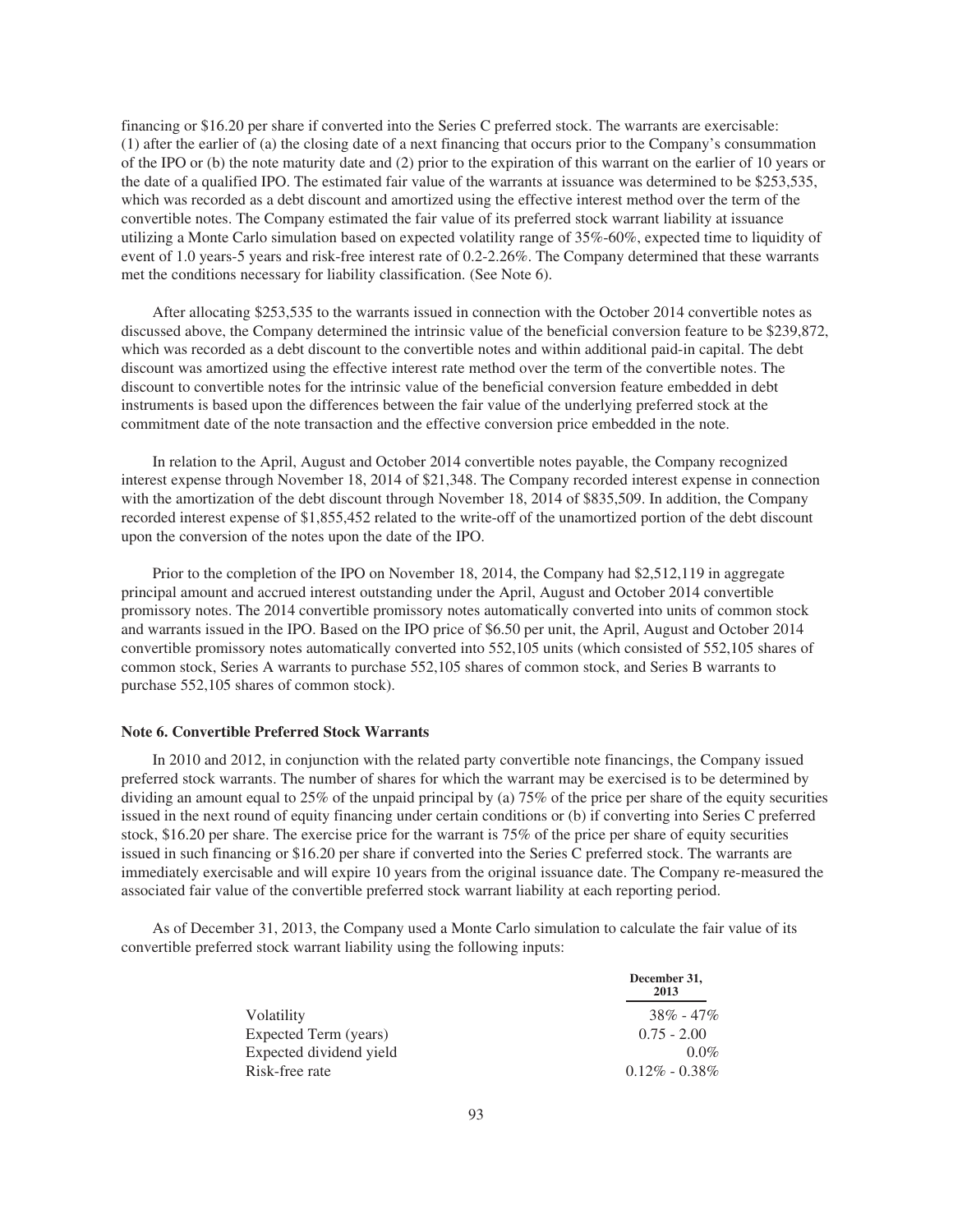In addition to the assumptions above, the Company's estimated fair value of the convertible preferred stock warrant liability is calculated using other key assumptions including the probability and value of the next equity financing, enterprise value, and discount for lack of marketability. Management, with the assistance of an independent valuation firm, makes these subjective determinations based on available current information; however, as such information changes, so might management's determinations and such changes could have a material impact of future operating results.

The Company changed the methodology described above to calculate the fair value of its preferred stock warrant upon the IPO, as all of preferred stock warrants converted into warrants to purchase shares of common stock and the IPO was completed. The Company used a Black Scholes model to calculate the value of these warrants on November 18, 2014 using the following inputs:

|                          | November 18,<br>2014 |
|--------------------------|----------------------|
| Volatility               | $61\% - 71.2\%$      |
| Contractual Term (years) | $4.5 - 7.5$          |
| Expected dividend yield  | $0.0\%$              |
| Risk-free rate           | $1.50\% - 2.09\%$    |
| <b>Stock Price</b>       | \$4.00               |
| <b>Exercise Price</b>    | $$4.87 - $21.60$     |

As of December 31, 2013 and November 18, 2014 (IPO date), outstanding convertible preferred stock warrants consisted of:

| <b>Issuance date</b> | <b>Contractual</b><br>Term | <b>Exercise price per</b><br>share | <b>Number of shares</b><br>underlying<br>warrant | <b>Fair Value at</b><br>December 31, 2013 | <b>Fair Value at</b><br><b>November 18, 2014</b> |
|----------------------|----------------------------|------------------------------------|--------------------------------------------------|-------------------------------------------|--------------------------------------------------|
| January 2009         | 10 years                   | 21.60                              | 9.259                                            | 42.444                                    | 2.911                                            |
| 2010/2012            | 10 years                   | Adjustable                         | Adjustable                                       | 1,422,433                                 | 1,217,808                                        |
| Total                |                            |                                    |                                                  | \$1,464,877                               | 1,220,719                                        |

The decrease in the fair value of the 2009 and 2010/2012 warrants between 12/31/2013 and the IPO date of \$244,151 was recorded as other income during the year ended December 31, 2014. In connection with the completion of the Company's IPO, the 2009 and 2010/2012 outstanding warrants to purchase convertible preferred stock converted into warrants to purchase 523,867 shares of the Company's common stock with an exercise price of \$4.87 and are no longer subject to adjustment to fair value as they were reclassified to permanent equity upon conversion.

In addition to the above, the preferred stock warrants that were issued in connection with the Company's 2014 convertible promissory notes expired upon the IPO. The fair value of the preferred stock warrant liability related to the 2014 notes was derecognized as a liability and accordingly the Company recorded a gain of \$967,234 as other income during the year ended December 31, 2014.

As of December 31, 2013 all warrants issued by the Company prior to the IPO were issued to related parties consisting of investors and the Chairman of the Board.

Upon the IPO, the January 2009 warrants became exercisable for 9,259 of the Company's common stock, with an exercise price of \$21.60.

### **Note 7. Series A Warrants and Series B Warrants**

### *Series A Warrants*

The Company has issued Series A warrants to purchase shares of its common stock at an exercise price of \$6.49 per share. The Series A warrants are exercisable prior to the expiration of the five-year term on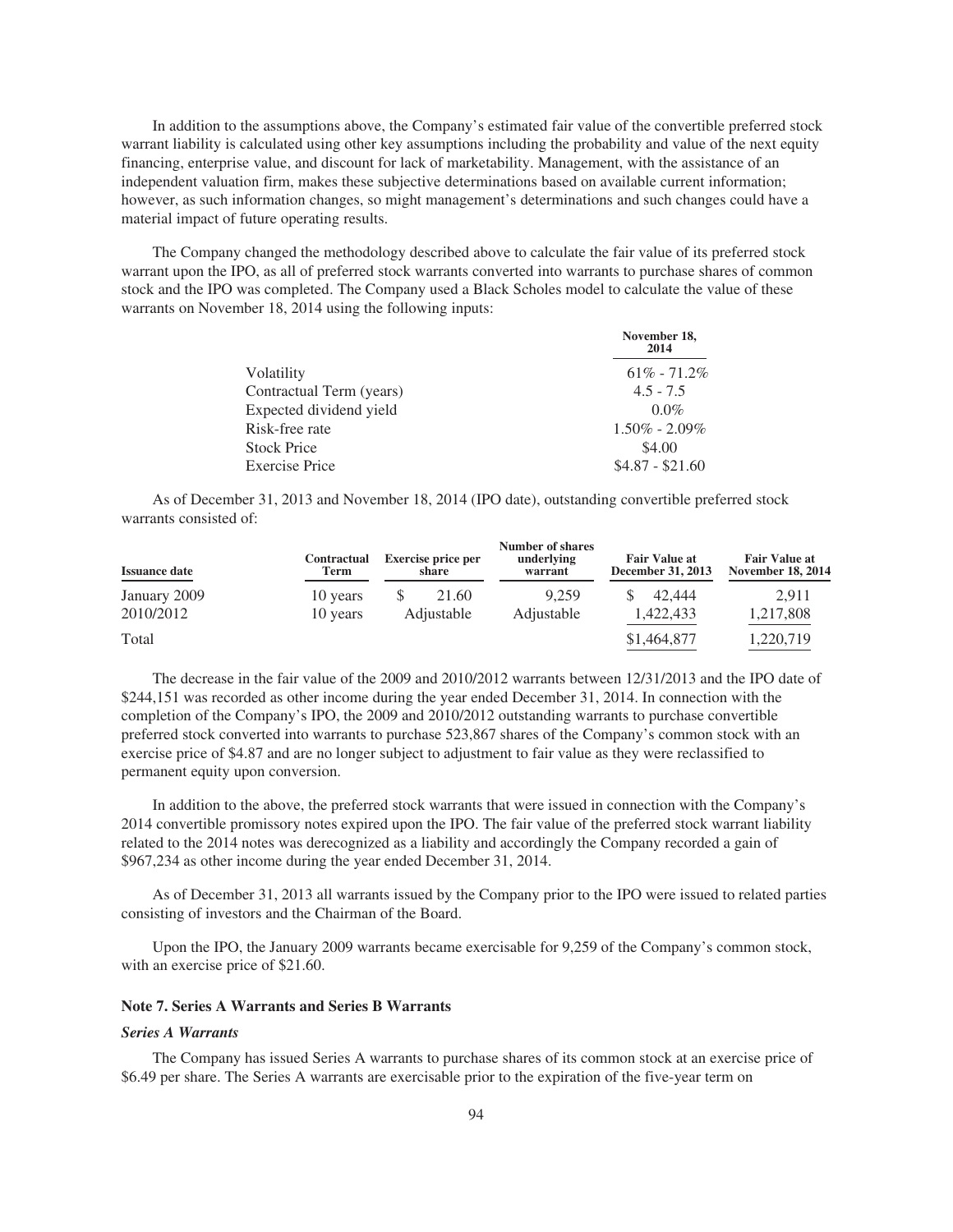November 12, 2019. Pursuant to the terms of the Series A warrant agreement, the Company is not obligated to settle the exercise of the A warrants in cash under any circumstances. Upon the completion of the IPO, the Series A warrants started trading on the NASDAQ under the symbol CAPNW. The total proceeds from the issuance of the Series A warrants in the IPO was \$9,488.

Upon completion of the Company's IPO on November 18, 2014, the 2014 convertible promissory notes automatically converted into 552,105 units (which consisted of 552,105 shares of common stock, Series A warrants to purchase 552,105 shares of common stock and Series B warrants to purchase 552,105 shares of common stock). In addition, the Company issued 1,897,500 Series A warrants in connection with its IPO. The value of the Series A warrants exercisable for 2,449,605 shares of common stock as of November 18, 2014 were classified as permanent equity.

# *Series B Warrants*

The Company has issued Series B warrants to purchase shares of its common stock. In the event that the market price of the Company's common stock falls below \$6.50 at any time between March 12, 2015 and February 12, 2016, the Series B warrants will become exercisable on a cashless basis for a number of common shares that increases as the market price of the Company's common stock decreases, and exercisable at a discount to the tracking price of the common stock at the time. The total proceeds from the issuance of the Series B warrants in the IPO was \$9,488.

The Company accounts for the Series B warrants in accordance with the guidance in ASC 815-40. The terms of the Series B warrants do not explicitly limit the potential number of shares, thereby the exercise of the B warrants could result in the Company's obligation to deliver a potentially unlimited number of shares upon settlement. As such, share settlement is not considered to be within the control of the Company and as provided under ASC 815- 40, the warrants do not meet the criteria for equity classification and are recorded as a liability. Accordingly, the Company classified the Series B warrants as liabilities at their fair value at the date of the IPO and will re-measure the warrants at each balance sheet date until they are exercised or expire. Any change in the fair value is recognized as other income (expense) in the Company's statement of operations.

As of November 18, 2014 and December 31, 2014, the Company used a Monte Carlo simulation to calculate the fair value of its Series B warrant liability. This model is dependent upon several variables such as the warrant's term, exercise price, current stock price, risk-free interest rate estimated over the contractual term, estimated volatility of our stock over the term of warrant and the estimated market price of our stock during the cashless exercise period. The risk-free rate is based on U.S. Treasury securities with similar maturities as the expected terms of the warrants. The volatility is estimated based on blending the volatility rates for a number of similar publicly-traded companies. The Company used the following inputs:

|                         | November 18,<br>2014 | December 31,<br>2014 |
|-------------------------|----------------------|----------------------|
| Volatility              | 55.1%                | $60.2\%$             |
| Expected Term (years)   | 1.25                 | 1.1                  |
| Expected dividend yield | $0.0\%$              | $0.0\%$              |
| Risk-free rate          | $0.20\%$             | 0.26%                |

In addition to the assumptions above, the Company's estimated fair value of the Series B warrant liability is calculated using other key assumptions. Management, with the assistance of an independent valuation firm, makes these subjective determinations based on available current information; however, as such information changes, so might management's determinations and such changes could have a material impact of future operating results.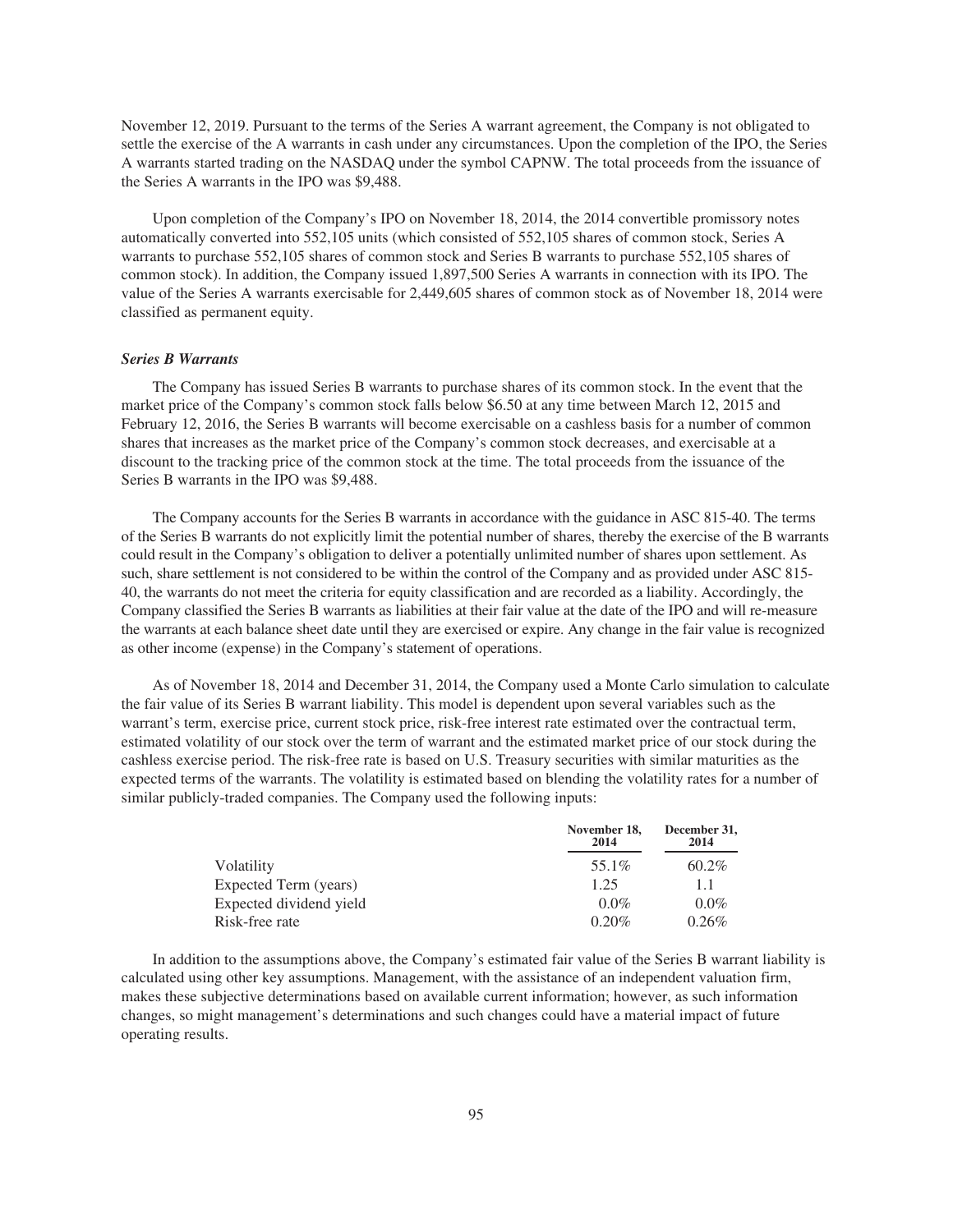As of November 18, 2014 and December 31, 2014, the outstanding Series B warrants and fair market values were:

| <b>Issuance date</b> | Term | per share | warrants | <b>Shares</b><br>warrants | <b>Fair Value at</b><br>Contractual Exercise price Number of underlying November 18,<br>2014 | <b>Fair Value at</b><br><b>December 31, 2014</b>                    |
|----------------------|------|-----------|----------|---------------------------|----------------------------------------------------------------------------------------------|---------------------------------------------------------------------|
| November 2014        |      |           |          |                           |                                                                                              | 15 months Adjustable 2,449,605 Adjustable \$11,649,106 \$17,438,731 |

The increase in the fair value of the Series B warrants between the IPO date and 12/31/2014 of \$5,789,625 was recognized as an other expense during the year ended December 31, 2014.

In addition to the Series B warrants, the Company issued Series A warrants in connection with its IPO, has other warrants issued prior to the IPO in connection with convertible debt and has other warrants classified as part of its permanent equity. Under ASC 815-40-35, the Company has adopted a sequencing policy that reclassifies contracts from equity to assets or liabilities for those with the latest inception date first. The Company has taken the position that the Series A warrants issued in the IPO have an earlier inception date than the Series B warrants issued as part of its IPO, and accordingly are treated as an equity instrument.

In accordance with the guidance under ASC 815-40-25, the Company has evaluated that it has a sufficient number of authorized and unissued shares, to settle all existing commitments as of December 31, 2014.

# **Note 8. Line of Credit**

On September 29, 2014, the Company established a line of credit in the amount of up to \$0.1 million. The line of credit bears a fixed interest rate of 6.0% per annum simple interest. The line of credit has a two-year repayment term, with prepayment at the Company's option with no penalty. The line of credit shall be payable out of cash received in the Company's accounts receivable following the commencement of commercial sales.

In October, 2014, the Company drew down the full amount of \$0.1 million provided for by the line of credit.

#### **Note 9. Commitments**

### *Facility Leases*

The Company leases its headquarters facility under a non-cancelable operating lease agreement set to expire the end of May 2015. The Company previously leased two other facilities under non-cancelable operating lease agreements that expired in January 2014 and May 2014, respectively. Rent expense was \$304,000 and \$230,000 during the fiscal years ended December 31, 2013 and December 31, 2014, respectively.

As of December 31, 2014, the Company's future minimum commitment under the non-cancelable operating lease is approximately \$18,000.

#### *Product Development Agreement*

In 2010 the Company entered into an asset purchase agreement with BioMedical Drug Development, Inc. Pursuant to the agreement, the Company made a payment of \$150,000 for the acquisition of intellectual property which the Company used to develop its product, CoSense. As part of the terms of the agreement, the Company is contingently committed to make development and sales-related milestone payments of up to \$200,000 under certain circumstances, as well as single-digit-percentage royalties relating to potential planned product sales of CoSense. The amount, timing and likelihood of these payments are unknown, as they are dependent on the occurrence of future events that may or may not occur. During the fiscal years ended December 31, 2013 and December 31, 2014, the Company made no payments and incurred no liabilities in connection with the agreement, and there are no outstanding payments due as of December 31, 2013 and December 31, 2014.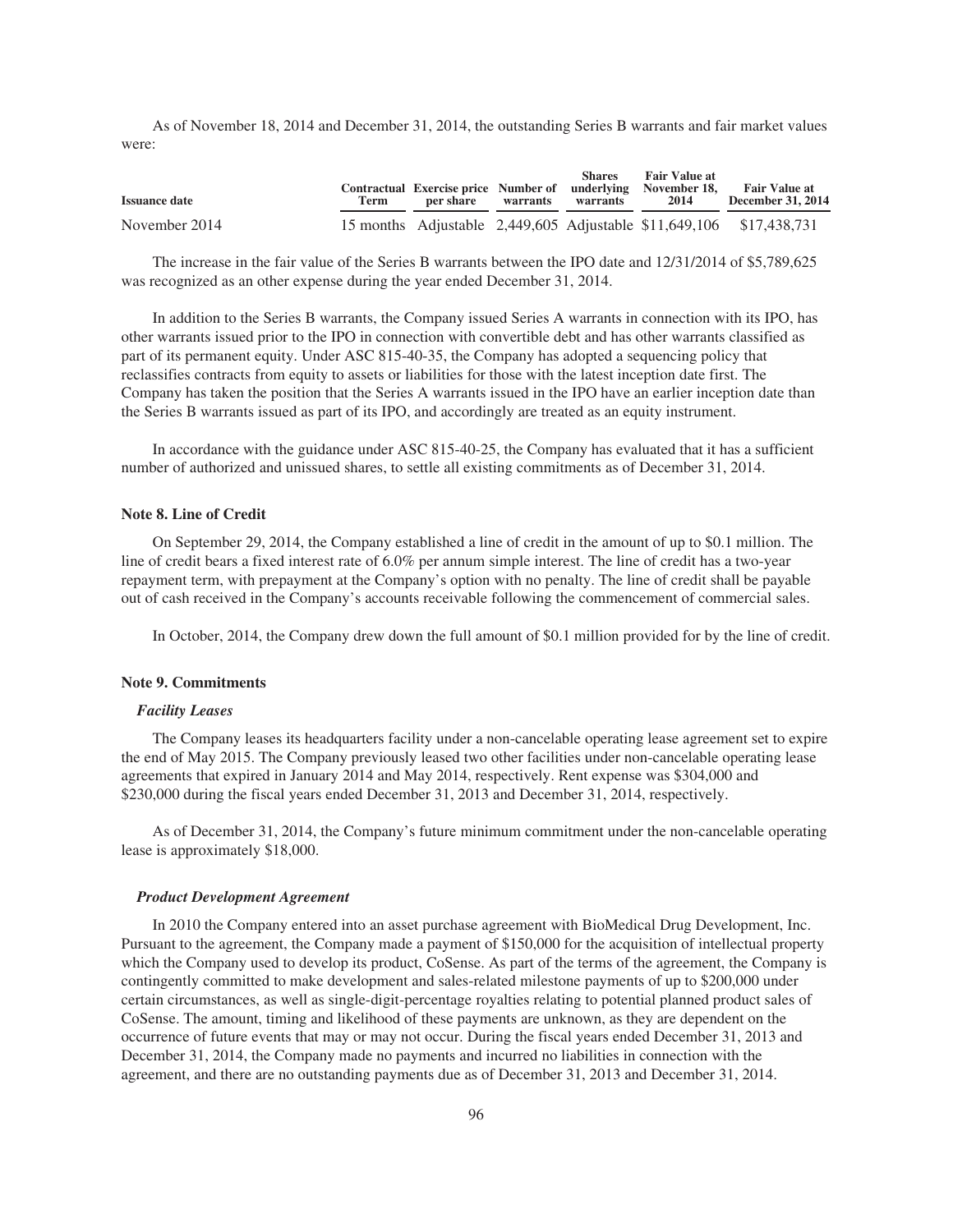### **Note 10. Capital Stock**

### *Common Stock:*

The Company is authorized to issue 100,000,000 shares of common stock as of December 31, 2014 with a par value of \$0.001 per share. As of December 31, 2013 and December 31, 2014, the Company had 535,685 and 6,769,106 shares, respectively, of common stock issued and outstanding.

Upon the completion of the IPO on November 18, 2014, the 6,769,106 shares of common stock issued and outstanding consisted of the following:

| 535.685   |
|-----------|
| 1.650,000 |
| 552,105   |
| 3.165.887 |
| 865,429   |
| 6,769,106 |
|           |

Each share of common stock is entitled to one vote. The holders of common stock are also entitled to receive dividends whenever funds are legally available and when and if declared by the Board of Directors, subject to the prior rights of all classes of stock outstanding. The holders of common stock, voting as a separate class, are entitled to elect one member of the Board of Directors.

### *Convertible Preferred Stock:*

The Company is authorized to issue 1,860,000 shares of convertible preferred stock. The shares outstanding as of December 31, 2013 and December 31, 2014 are as follows:

|               |                  |                                    | <b>Shares Outstanding</b> |                      |  |
|---------------|------------------|------------------------------------|---------------------------|----------------------|--|
| <b>Series</b> | <b>Par Value</b> | <b>Shares</b><br><b>Authorized</b> | December 31,<br>2013      | December 31,<br>2014 |  |
| А             | \$0.001          | 40,000                             | 31,250                    |                      |  |
| B             | 0.001            | 320,000                            | 119,140                   |                      |  |
|               | 0.001            | 1,500,000                          | 715,039                   |                      |  |
|               |                  | 1,860,000                          | 865,429                   |                      |  |

In connection with the completion of the Company's IPO on November 18, 2014, all shares of convertible preferred stock converted into 865,429 shares of common stock at a conversion ratio of one to one.

### **Note 11. Stock Option Compensation**

### *Stock Option Plan*

The Company has adopted the 1999 Incentive Stock Plan, the 2010 Equity Incentive Plan, and the 2014 Equity Incentive Plan (together, the Plans). The 1999 Incentive Stock Plan expired in 2009, and the 2010 Equity Incentive Plan has been closed to new issuances. Therefore, the Company may issue options to purchase shares of common stock to employees, directors, and consultants only under the 2014 Equity Incentive Plan. Options granted under the 2014 Plan may be incentive stock options ("ISOs") or nonqualified stock options ("NSOs"). ISOs may be granted only to Company employees and directors. NSOs may be granted to employees, directors, advisors, and consultants. The Board of Directors has the authority to determine to whom options will be granted, the number of options, the term, and the exercise price.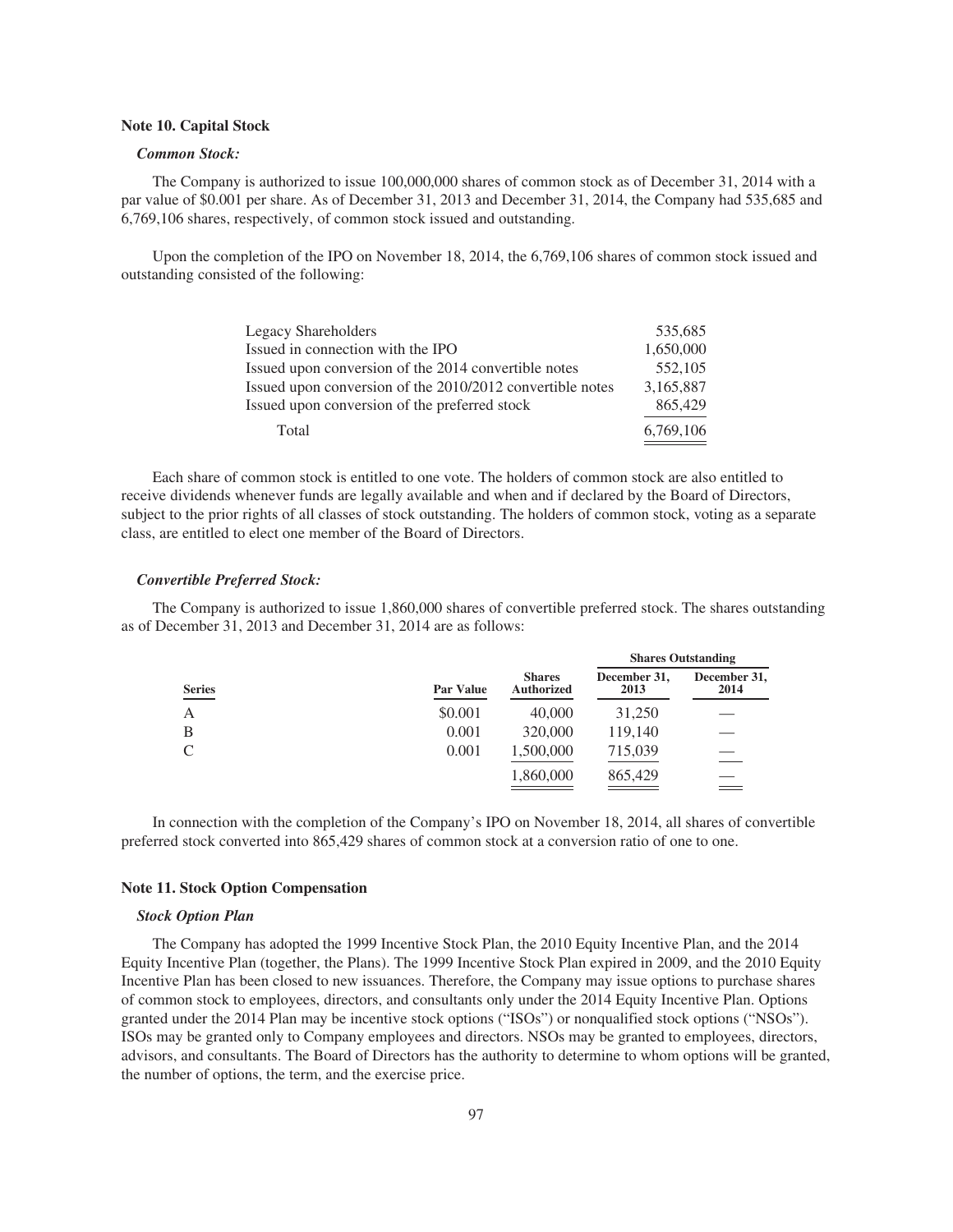Options are to be granted at an exercise price not less than fair value for an ISO or 85% of fair value for an NSO. For individuals holding more than 10% of the voting rights of all classes of stock, the exercise price of an option will not be less than 110% of fair value. The vesting period is normally monthly over a period of four years from the vesting date. The contractual term of an option is no longer than five years for ISOs for which the grantee owns greater than 10% of the voting power of all classes of stock and no longer than ten years for all other options.

The Company recognized stock-based compensation expense related to options granted to employees for the fiscal years ended December 31, 2013 and 2014 of \$38,417 and \$345,435, respectively. The compensation expense is allocated on a departmental basis, based on the classification of the option holder. No income tax benefits have been recognized in the statements of operations for stock-based compensation arrangements as of December 31, 2013 and December 31, 2014.

Stock compensation expense was allocated between departments as follows

|                                             | <b>Year ended</b> |                   |  |
|---------------------------------------------|-------------------|-------------------|--|
|                                             | December 31, 2014 | December 31, 2013 |  |
| Research & Development                      | \$64,020          | \$14,431          |  |
| Sales & Marketing $\dots \dots \dots$       | \$8,335           |                   |  |
| General & Administrative                    | \$273,080         | \$23,986          |  |
| $Total \dots \dots \dots \dots \dots \dots$ | \$345,435         | \$38,417          |  |

The Company did not grant any stock options and no options were exercised during the year ended 12/31/2013. The Company granted options to purchase 926,384 of the Company's common stock in 2014. The fair value of each award granted was estimated on the date of grant using the Black-Scholes option pricing model with the following assumptions for the year ended December 31, 2014:

|                         | <b>Year Ended</b><br>December 31, 2014 |
|-------------------------|----------------------------------------|
| Expected life (years)   | $5.8 - 6.1$                            |
| Risk-free interest rate | $1.6 - 1.8\%$                          |
| Volatility              | $43\% - 59\%$                          |
| Dividend rate           | $0\%$                                  |

Expected volatility is based on volatilities of a group of public companies operating in the Company's industry. The expected life of stock options represents the average of the contractual term of the options and the weighted-average vesting period, as permitted under the simplified method. The Company has elected to use the simplified method, as the Company does not have enough historical exercise experience to provide a reasonable basis upon which to estimate the expected term and the stock option grants are considered "plain vanilla" options. The risk-free rate is based on the U.S. Treasury yield curve in effect at the time of grant.

The following table summarizes stock option transactions for the years ended December 31, 2013 and December 31, 2014 as issued under the Plans:

|                             | <b>Options</b><br>Available | Number of<br><b>Shares</b> | Average<br><b>Exercise Price</b> | <b>Weighted Average</b><br><b>Grant Date Fair</b><br><b>Value Per Option</b> |
|-----------------------------|-----------------------------|----------------------------|----------------------------------|------------------------------------------------------------------------------|
| Balances, December 31, 2013 | 124,824                     | 239,606                    | 3.36                             |                                                                              |
| 2014 Plan authorized        | 1,437,165                   |                            |                                  |                                                                              |
| Closed 2010 Plan            | (123, 523)                  |                            |                                  |                                                                              |
| Granted                     | (926, 384)                  | 926.384                    | 7.15                             | \$1.03                                                                       |
| Forfeited                   | 93.979                      | (93, 979)                  | 6.75                             | \$1.03                                                                       |
| Balances, December 31, 2014 | 606,061                     | 1.072.011                  | 6.34                             |                                                                              |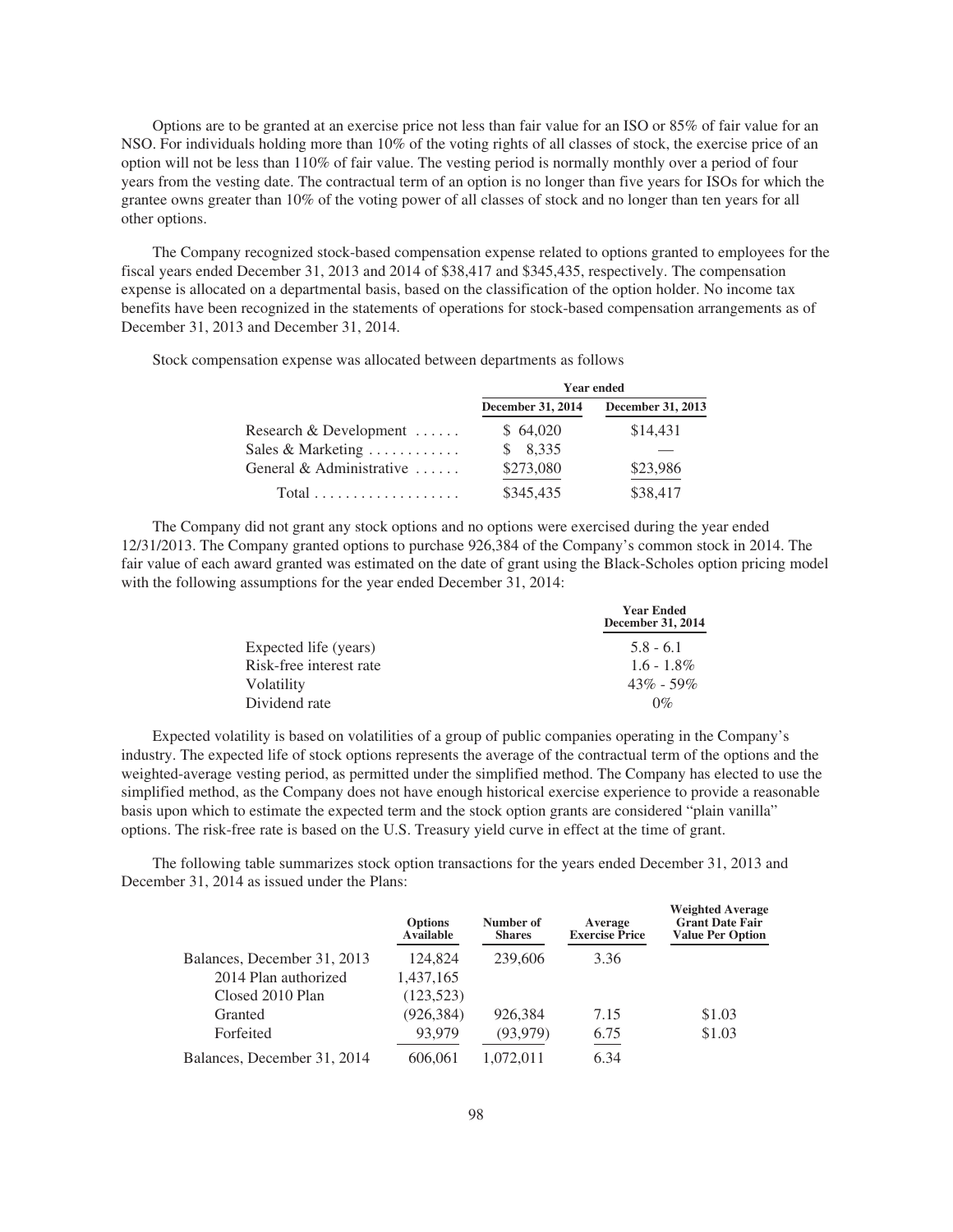At December 31, 2013 and at December 31, 2014, there were 232,302 and 578,889 options to purchase shares, respectively, vested with a weighted-average exercise price of \$3.36 and \$5.58 per share, respectively, a weighted average contractual life of 3.86 and 7.46 years, respectively and a weighted average grant date fair value per option of \$0.1 and \$0.66, respectively. As of December 31, 2014, the outstanding stock options had an intrinsic value of \$20,228. The weighted average remaining contractual term of the outstanding options was 8.67 years as of December 31, 2014.

Future stock-based compensation for unvested employee options granted and outstanding as of December 31, 2014 is approximately \$539,087 to be recognized over a remaining requisite service period of 3.88 years.

The fair value of an equity award granted to a non-employee generally is determined in the same manner as an equity award granted to an employee. In most cases, the fair value of the equity securities granted is more reliably determinable than the fair value of the goods or services received. Stock-based compensation related to its grant of options to non-employees has not been material to date.

### **Note 12. GSK License Agreement**

In 2013, the Company entered into a license agreement with GSK in which GSK was to develop and commercialize the Company's product, Serenz, on a world-wide basis. In 2013, the Company recognized license revenue of \$3,000,000 due to a non-refundable payment upon execution of the agreement. In June 2014, the GSK agreement terminated and the licensed rights to Serenz were returned to the Company. Accordingly, the Company does not expect additional revenue to result from this agreement. Because the upfront payment was non-refundable, the Company is not obligated to return any of the funds as a result of the termination of the agreement. The Company does not have any continuing obligations under the GSK agreement.

### **Note 13. Income Taxes**

Due to net losses in 2014 and 2013, the Company had no material current, deferred, or total income tax expense in the years ended December 31, 2014 and 2013. A reconciliation of income tax expense with amounts determined by applying the statutory U.S. federal income tax rate to income before income taxes is as follows:

|                                                                                     | <b>Years Ended December 31,</b> |                              |
|-------------------------------------------------------------------------------------|---------------------------------|------------------------------|
|                                                                                     | 2014                            | 2013                         |
| Tax on the loss before income tax expense computed at the federal statutory rate of |                                 |                              |
| 34%                                                                                 |                                 | $$(4,717,063) \$(1,260,190)$ |
| State tax (benefit) at statutory rate, net of federal benefit                       | (13,020)                        | 43,265                       |
| Change in Valuation Allowance                                                       | 1,578,347                       | 779,869                      |
| Change in research and development credits                                          | 316,311                         | (71, 856)                    |
| Change in fair value of warrants                                                    | 2,960,766                       |                              |
| Other                                                                               | (125, 341)                      | 508,912                      |
| Income tax expense                                                                  |                                 |                              |
| Effective income tax rate                                                           | $0\%$                           | $0\%$                        |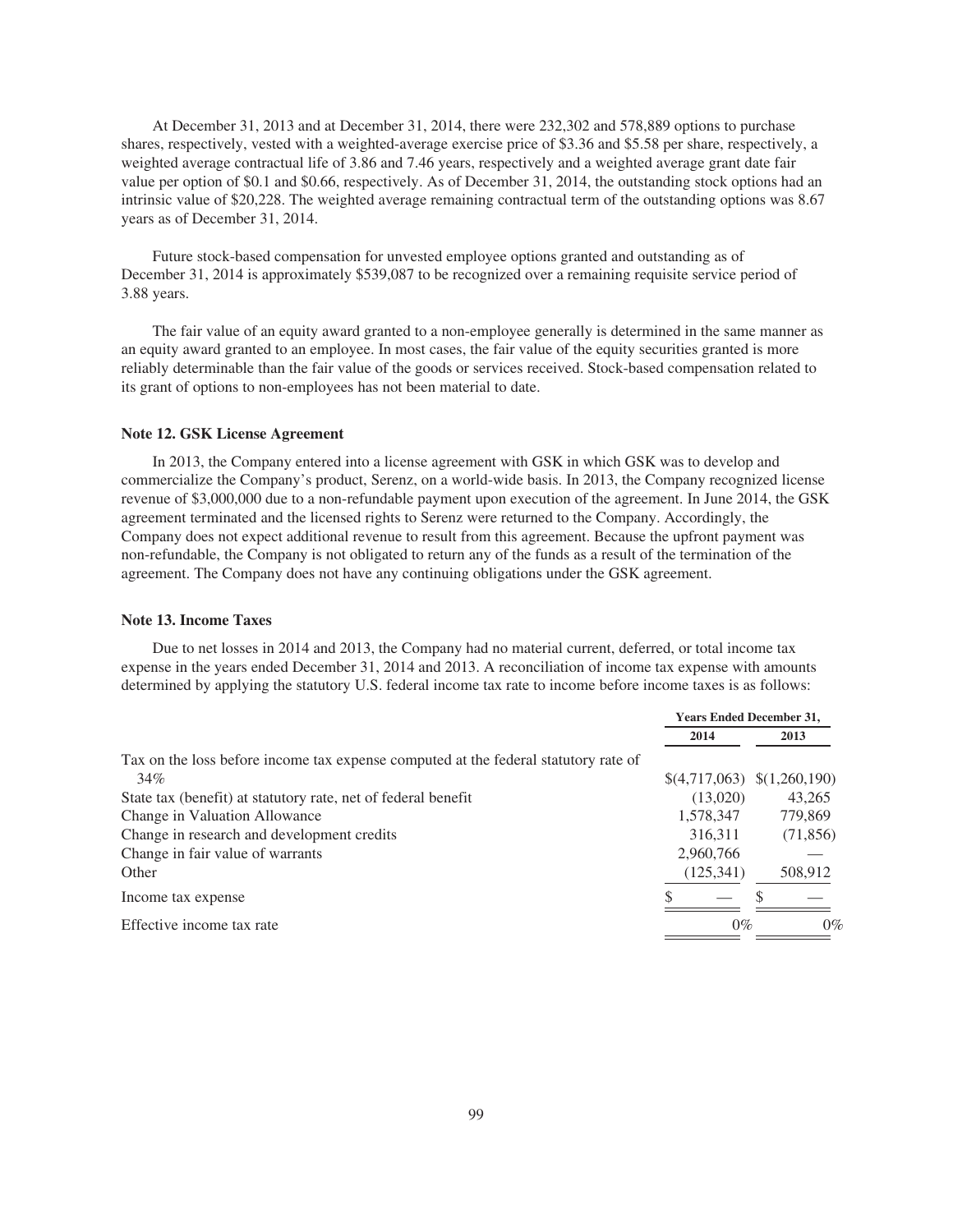Deferred income taxes reflect the net tax effects of temporary differences between the carrying amounts of assets and liabilities for financial reporting purposes and the amounts used for income tax purposes. Significant components of the Company's deferred tax assets and liabilities are as follows at December 31, 2014 and 2013:

|                                              | December 31, |            |              |            |
|----------------------------------------------|--------------|------------|--------------|------------|
|                                              | 2014         |            | 2013         |            |
| Current Deferred Tax Assets:                 |              |            |              |            |
| Accruals                                     | S            | 71,953     | S            | 36,571     |
| Non-Current Deferred Tax Assets:             |              |            |              |            |
| Net Operating Loss Carryforwards             | 22,125,807   |            | 20,124,059   |            |
| Research and development credits             | 1,345,833    |            | 1,792,798    |            |
| Intangible Assets                            | 46,784       |            | 48,733       |            |
| <b>Fixed Assets</b>                          |              | (10,505)   |              | (636)      |
| <b>Total Non-Current Deferred Tax Assets</b> |              | 23,507,919 |              | 21,964,954 |
| <b>Total Deferred Tax Assets</b>             | 23,579,872   |            | 22,001,525   |            |
| <b>Valuation Allowance</b>                   | (23,579,872) |            | (22,001,525) |            |
| Net Deferred Tax Assets                      |              |            |              |            |

The Company has recorded a full valuation allowance against its net deferred tax assets as it believes that it is more likely than not that such assets will not be realized. The valuation allowance increased by \$1,578,347 from December 31, 2013 to December 31, 2014 primarily due to the generation of current year net operating losses and research and development credits claimed.

As of December 31, 2014, the Company had \$56,626,541 of federal and \$ 49,238,708 of state net operating loss, respectively, available to offset future taxable income. The federal net operating loss carryforwards begins to expire in 2019 and the state net operating loss carryforwards will begin to expire in 2015, if not utilized. As of December 31, 2014, the Company also had \$1,298,450 of federal and \$ 945,710 of state research and development credit carryforwards, respectively. The federal research and development credit carryforward begins to expire in 2024 and the state research and development credit can be carryforward indefinitely.

In addition, the use of net operating loss and tax credit carryforwards may be limited under Section 382 of the Internal Revenue Code in certain situations where changes occur in the stock ownership of a company. In the event that the Company has had a change in ownership, utilization of the carryforwards could be restricted.

The following tables summarize the activities of gross unrecognized tax benefits:

|                                                 | December 31, |      |
|-------------------------------------------------|--------------|------|
|                                                 | 2014         | 2013 |
| Beginning balance                               |              |      |
| Increase related to prior year tax positions    | 628,383      |      |
| Decreases related to prior year tax positions   |              |      |
| Increase related to Current year tax positions  | 44,864       |      |
| Decreases related to current year tax positions |              |      |
| <b>Ending Balance</b>                           | \$673,247    |      |
|                                                 |              |      |

The amount of unrecognized tax benefits that would impact the effective tax rate were approximately none and none as of December 31, 2014 and December 31, 2013, respectively. As of December 31, 2014, \$673,248 of unrecognized tax benefits would be offset by a change in valuation allowance.

In July 2013, the FASB issued guidance on the presentation of an unrecognized tax benefit when a net operating loss carryforward, similar tax loss or tax carryforward exists. FASB concluded that an unrecognized tax benefit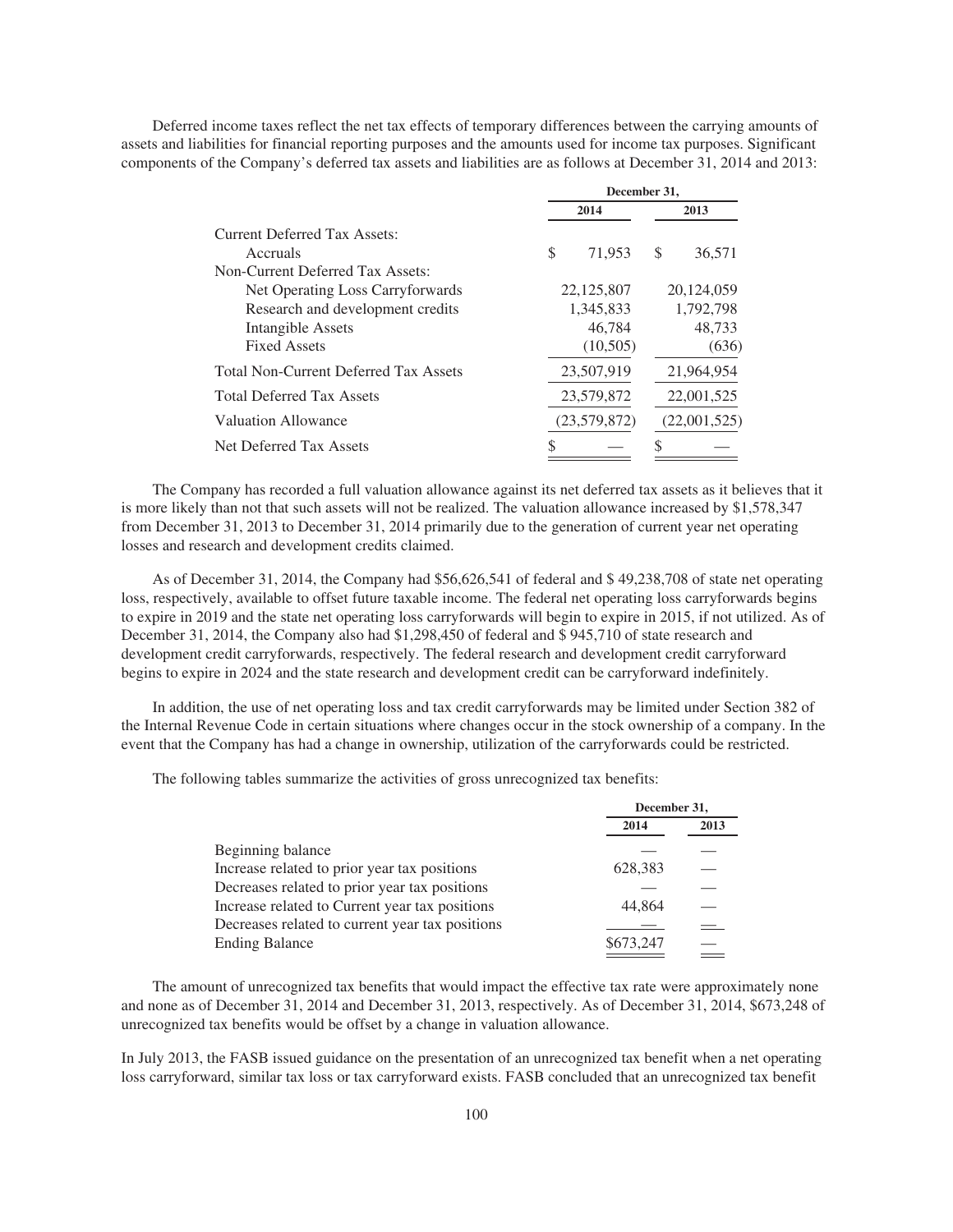should be presented as a reduction of a deferred tax asset except in certain circumstances the unrecognized tax benefit should be presented as a liability and should not be combined with deferred tax assets. The amendment is effective prospectively for fiscal years, and interim periods within those years, beginning after December 15, 2013, with early adoption permitted. The Company adopted this guidance during the year ended December 31, 2014 and presented its unrecognized tax benefit as a reduction of deferred tax assets as of December 31, 2014.

The Company files income tax returns in the U.S. federal jurisdiction and certain state jurisdictions. In the normal course of business, the Company is subject to examination by federal, state and local jurisdictions, where applicable. In the U.S. federal jurisdiction, tax years 1999 forward remain open to examination, and in the state tax jurisdiction, years 2004 forward remain open to examination.

As a result of the expiration of the Company's net operating loss carry-forwards, the Company has adopted the provisions set forth in FASB ASC Topic 740, to account for uncertainty in income taxes. In the preparation of income tax returns in federal and state jurisdictions, the Company asserts certain tax positions based on its understanding and interpretation of the income tax law. The taxing authorities may challenge such positions, and the resolution of such matters could result in recognition of income tax expense in the Company's financial statements. Management believes it has used reasonable judgments and conclusions in the preparation of its income tax returns.

The Company uses the "more likely than not" criterion for recognizing the tax benefit of uncertain tax positions and to establish measurement criteria for income tax benefits. The Company has determined it has no material unrecognized assets or liabilities related to uncertain tax positions as of December 31, 2014. The Company does not anticipate any significant changes in such uncertainties and judgments during the next 12 months. In the event the Company should need to recognize interest and penalties related to unrecognized tax liabilities, this amount will be recorded as a component of other expense.

#### **Note 14. Defined Contribution Plan**

The Company sponsors a 401(k) Plan, which stipulates that eligible employees can elect to contribute to the 401(k) Plan, subject to certain limitations of eligible compensation. The Company may match employee contributions in amounts to be determined at the Company's sole discretion. To date, the Company has not made any matching contributions.

#### **Note 15. Subsequent Events**

On January 9, 2015, the Company entered into an agreement with Lucile Packard Foundation for Children's Health, a charitable organization, to provide gifts totaling \$210,000 during 2015. The purpose of the donation is to provide unrestricted support of the translational research efforts for Neonatal-Perinatal and Developmental Medicine under the direction of Dr. Vinod Bhutani. A portion of the funds may be provided to Beaumont Children's Hospital, Royal Oak, MI; Albert Einstein Medical Center, Philadelphia, PA and McKay Dee Hospital & Intermountain Medical Center, Ogden, UT for research efforts provided by these collaborators.

On February 2, 2015, the Company signed an amendment to its current lease agreement, extending the lease through June 2018. The amendment provides for monthly lease payments of \$21,719 for the first year starting in June 2015, with modest increases in the following two years.

On March 5, 2015, the Company entered into separate agreements with certain holders of the Company's Series B warrants, who agreed to exercise their Series B warrants to purchase an aggregate of 589,510 shares of the Company's common stock at an exercise price of \$6.50 per share, resulting in gross proceeds to the Company of approximately \$3.8 million. In connection with this exercise of the Series B warrants, the Company issued to each investor who exercised Series B warrants, new Series C warrants for the number of shares of the Company's common stock underlying the Series B warrants that were exercised. Each Series C warrant will be exercisable at \$6.25 per share and will expire on March 5, 2020. The new Series C warrants are exercisable into 589,510 shares of the Company's common stock.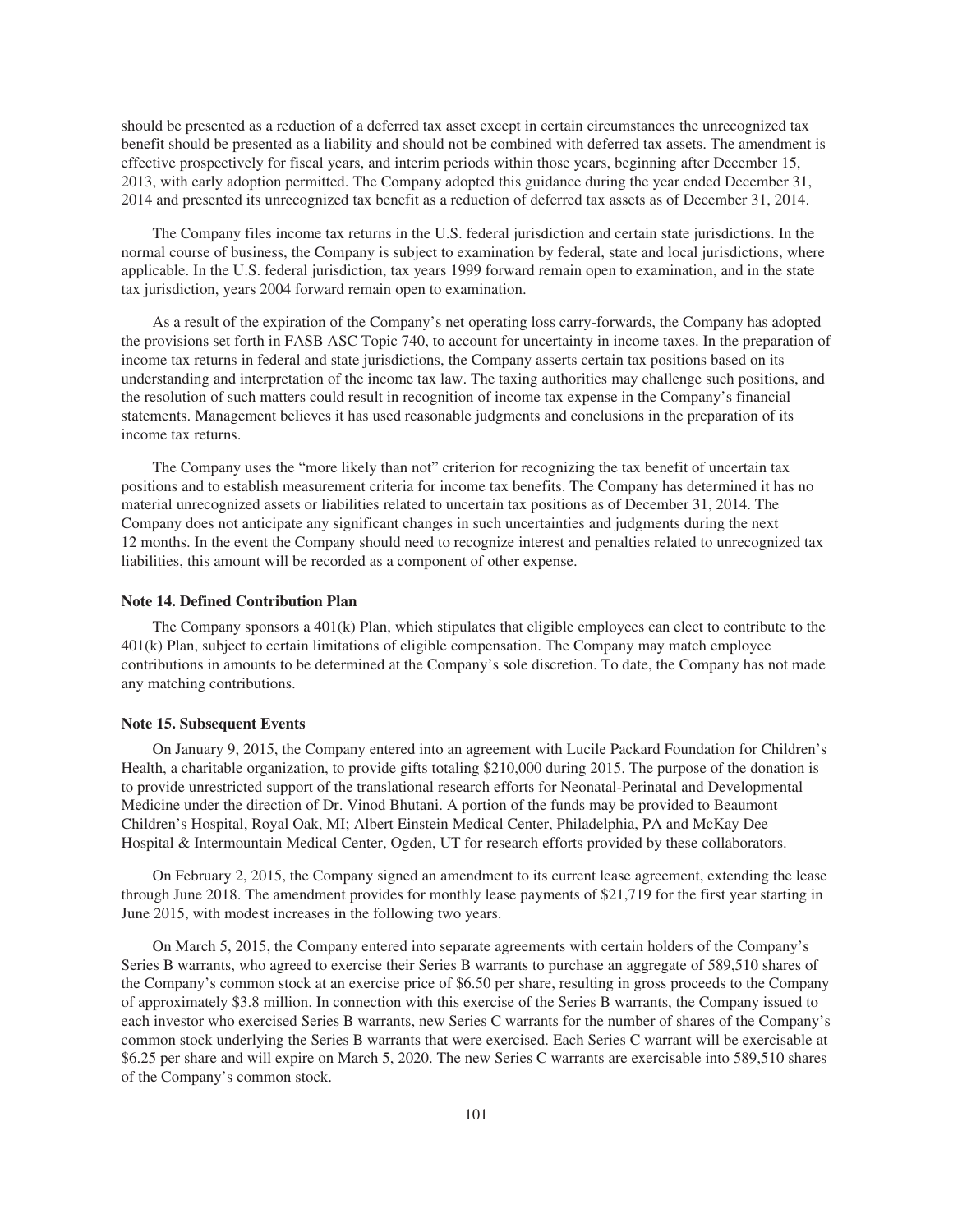The Company intends to offer all remaining holders of Series B warrants, through a formal tender/registered exchange offer, the opportunity to exercise the Series B warrants held by them and receive Series C warrants with the same terms indicated above.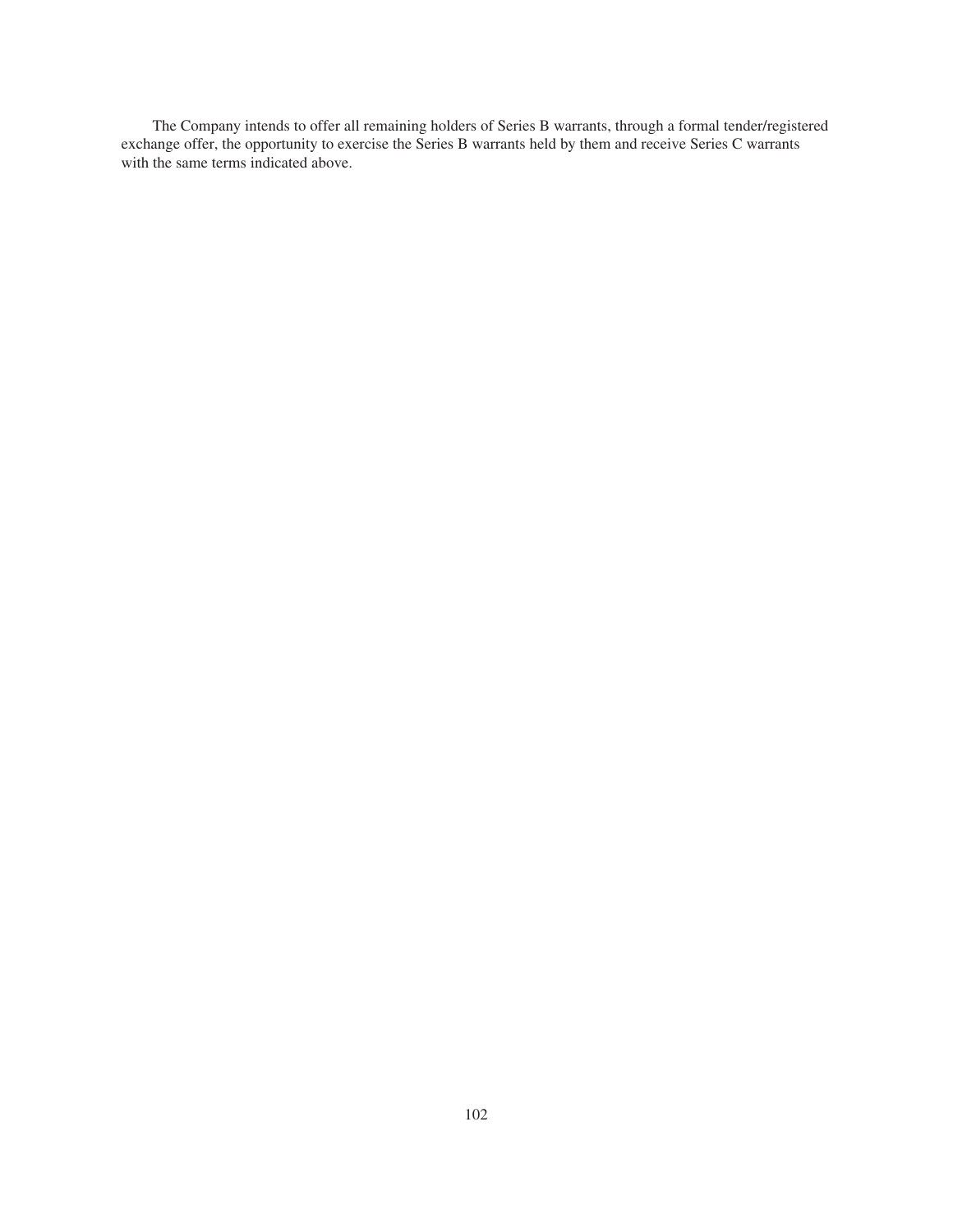# **ITEM 9. CHANGES IN AND DISAGREEMENTS WITH ACCOUNTANTS ON ACCOUNTING AND FINANCIAL DISCLOSURES**

None.

### **ITEM 9A. CONTROLS AND PROCEDURES**

## **Evaluation of Disclosure Controls and Procedures**

Our management, under the supervision of our Chief Executive Officer and Chief Financial Officer and with the participation of our audit committee, evaluated the effectiveness of the design and operation of our disclosure controls and procedures as of December 31, 2014. The term "disclosure controls and procedures," as defined in Rules 13a-15(e) and 15d-15(e) under the Exchange Act, means controls and other procedures of a company that are designed to ensure that information required to be disclosed by us in the reports that we file or submit under the Exchange Act is recorded, processed, summarized and reported within the time periods specified in the SEC's rules and forms. Disclosure controls and procedures include, without limitation, controls and procedures designed to ensure that information required to be disclosed by us in the reports that we file or submit under the Exchange Act is accumulated and communicated to our management, including our Chief Executive Officer and Chief Financial Officer, as appropriate, to allow timely decisions regarding required disclosure. Based on this evaluation, our Chief Executive Officer and Chief Financial Officer concluded that our disclosure controls and procedures were effective as of December 31, 2014 at the reasonable assurance level.

### *Management's Report on Internal Control over Financial Reporting*

Our management is responsible for establishing and maintaining adequate internal control over financial reporting, as such term is defined in Exchange Act Rules 13a-15(f) and 15d-15(f). Internal control over financial reporting is a process designed to provide reasonable assurance regarding the reliability of financial reporting and the preparation of financial statements for external reporting purposes in accordance with United States generally accepted accounting principles.

Under the supervision and with the participation of our management, including our Chief Executive Officer and Chief Financial Officer, we conducted an evaluation of the effectiveness of our internal control over financial reporting as of December 31, 2014 based on the guidelines established in *Internal Control-Integrated Framework* (1992) issued by the Committee of Sponsoring Organizations of the Treadway Commission (COSO). Based on the results of our evaluation, our management concluded that there was a material weakness in our internal control over financial reporting as of December 31, 2014. We reviewed the results of management's assessment with our Audit Committee.

#### *Material Weakness in Internal Control over Financial Reporting*

A material weakness is a deficiency, or a combination of deficiencies, in internal controls over financial reporting, such that there is a reasonable possibility that a material misstatement of our financial statements will not be prevented or detected and corrected on a timely basis.

In connection with our preparation for the IPO which closed on November 18, 2014, we concluded that there was a material weakness in our internal control over financial reporting that caused the restatement of our previously issued financial statements as of and for the year ended December 31, 2012 and the deficiencies extended through the year ended December 31, 2014. The material weakness we identified related to not maintaining sufficient compliment of resources with an appropriate level of accounting knowledge, experience and training commensurate with our structure and financial reporting requirements.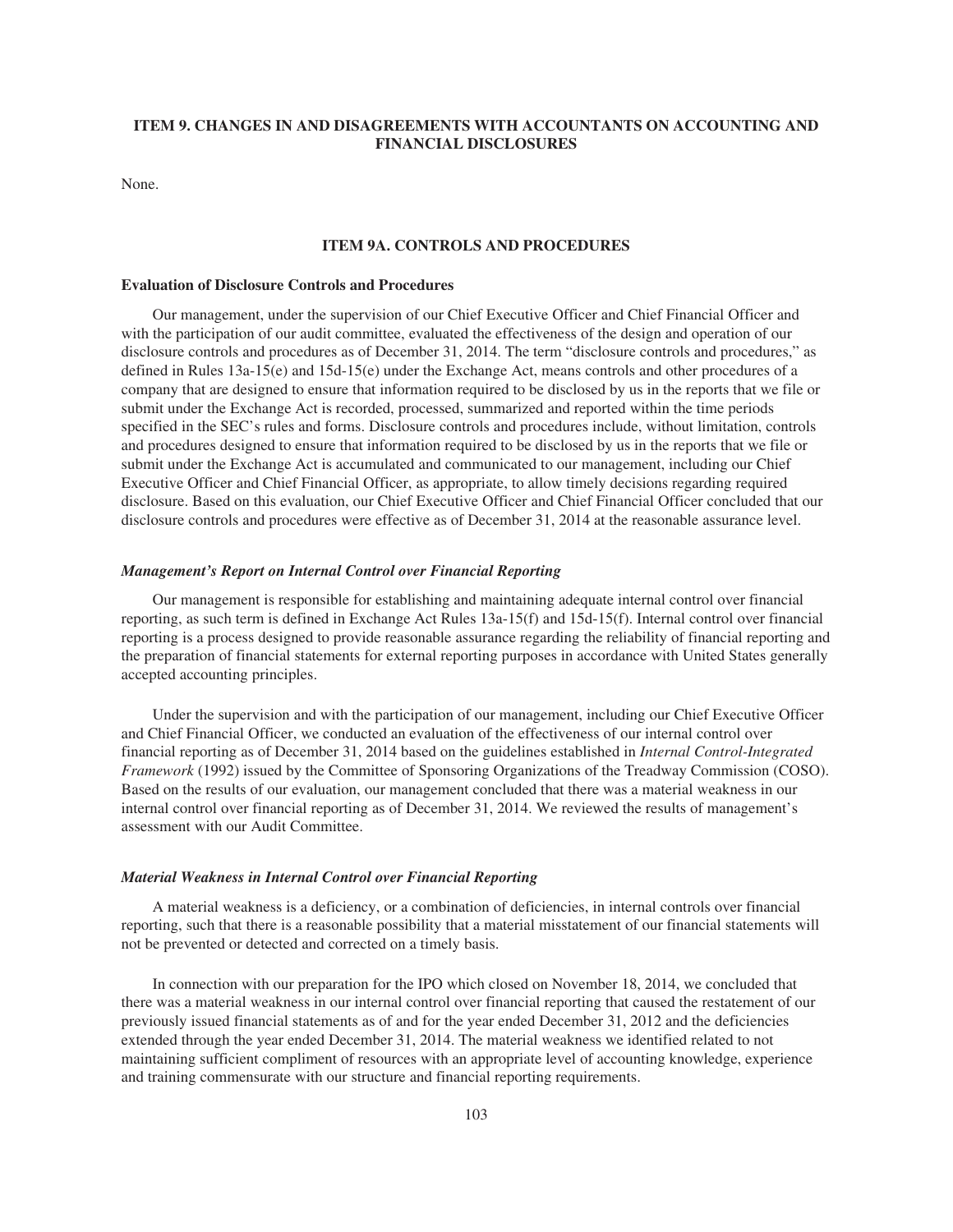### *Management's Remediation Activities*

With the oversight of senior management and our audit committee, we executed the implementation of remediation steps in 2014, which continued in 2015. These efforts focused on (i) the hiring of a Chief Financial Officer on July 7, 2014 with technical accounting and financial reporting experience; (ii) the implementation of improved accounting and financial reporting procedures, to improve the completeness, timeliness and accuracy of our financial reporting and disclosures including, but not limited to, those regarding proper financial statement classification, recognition of accruals to ensure proper period-end cutoff of expenses and assessing more judgmental areas of accounting, and (iii) utilizing outside technical accounting consultants when necessary.

We believe these steps, which were fully implemented as of the date of the filing of this 10-K, have remediated the material weakness previously identified and have enhanced our internal control over financial reporting, as well as our disclosure controls and procedures. However, projections of any evaluation of effectiveness to future periods are subject to the risk that controls may become inadequate because of changes in conditions, or that the degree of compliance with the policies or procedures may deteriorate.

### *Changes in Internal Control over Financial Reporting*

Other than the changes described above under "Management's Remediation Activities," there were no changes in our internal control over financial reporting identified in connection with the evaluation required by paragraph (d) of Exchange Act Rules 13a-15 or 15d-15 that occurred during our last fiscal quarter that have materially affected, or are reasonably likely to materially affect, our internal control over financial reporting.

### *Inherent Limitations on Effectiveness of Controls*

In designing and evaluating the disclosure controls and procedures, management recognizes that any controls and procedures, even if determined effective and no matter how well designed and operated, can provide only reasonable assurance of achieving the desired control objectives to prevent or detect misstatements. In addition, the design of disclosure controls and procedures must reflect the fact that there are resource constraints and that management is required to apply judgment in evaluating the benefits of possible controls and procedures relative to their costs. Also, projections of any evaluation of effectiveness to future periods are subject to the risk that controls may become inadequate because of changes in conditions, or that the degree of compliance with the policies or procedures may deteriorate.

# **ITEM 9B. OTHER INFORMATION**

None.

# **PART III**

# **ITEM 10. DIRECTORS, EXECUTIVE OFFICERS AND CORPORATE GOVERNANCE**

The information required by this item is incorporated by reference to our Definitive Proxy Statement for our 2015 Annual Meeting of Stockholders. The Definitive Proxy Statement will be filed with the Securities and Exchange Commission within 120 days after the end of the fiscal year covered by this Annual Report on Form 10-K.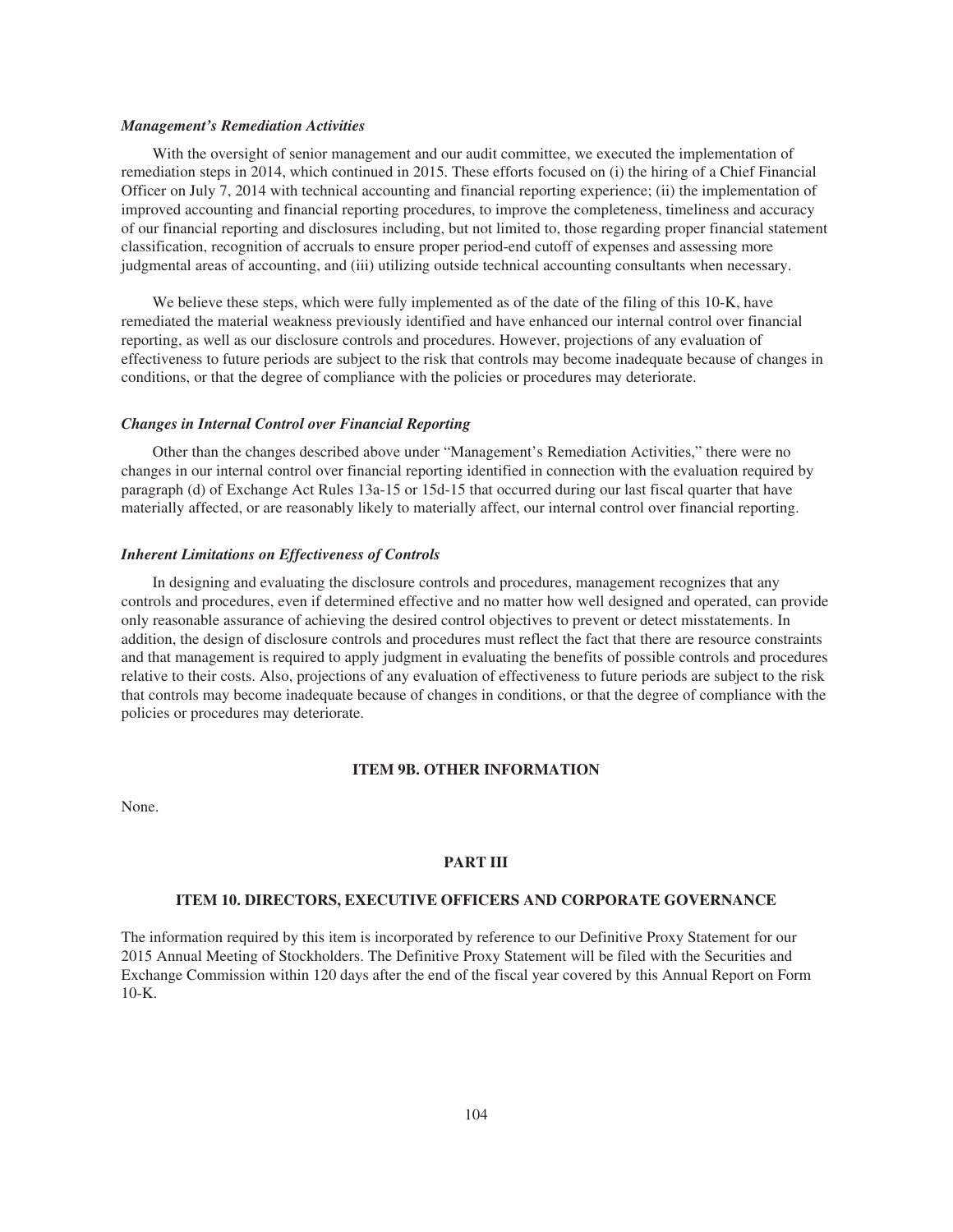### **ITEM 11. EXECUTIVE COMPENSATION**

The information required by this item is incorporated by reference to our Definitive Proxy Statement for our 2015 Annual Meeting of Stockholders. The Definitive Proxy Statement will be filed with the Securities and Exchange Commission within 120 days after the end of the fiscal year covered by this Annual Report on Form  $10-K$ .

# **ITEM 12. SECURITY OWNERSHIP OF CERTAIN BENEFICIAL OWNERS AND MANAGEMENT AND RELATED STOCKHOLDER MATTERS**

The information required by this item to our Definitive Proxy Statement for our 2015 Annual Meeting of Stockholders. The Definitive Proxy Statement will be filed with the Securities and Exchange Commission within 120 days after the end of the fiscal year covered by this Annual Report on Form 10-K.

# **ITEM 13. CERTAIN RELATIONSHIPS AND RELATED TRANSACTIONS, AND DIRECTOR INDEPENDENCE**

The information required by this item to our Definitive Proxy Statement for our 2015 Annual Meeting of Stockholders. The Definitive Proxy Statement will be filed with the Securities and Exchange Commission within 120 days after the end of the fiscal year covered by this Annual Report on Form 10-K.

# **ITEM 14. PRINCIPAL ACCOUNTING FEES AND SERVICES**

The information required by this item is incorporated by reference to our Definitive Proxy Statement for our 2015 Annual Meeting of Stockholders. The Definitive Proxy Statement will be filed with the Securities and Exchange Commission within 120 days after the end of the fiscal year covered by this Annual Report on Form  $10-K$ .

### **PART IV**

# **ITEM 15. EXHIBITS, FINANCIAL STATEMENT SCHEDULES**

- 1. Financial Statements: See "Index to Financial Statements" in Part II, Item 8 of this Annual Report on Form 10-K
- 2 Financial Schedules: All schedules have been omitted because the information called for is not required or is shown either in the financial statements or in the notes thereto.
- 3. Exhibits: The exhibits listed in the accompanying index to exhibits are filed or incorporated by reference as part of this Annual Report on Form 10-K.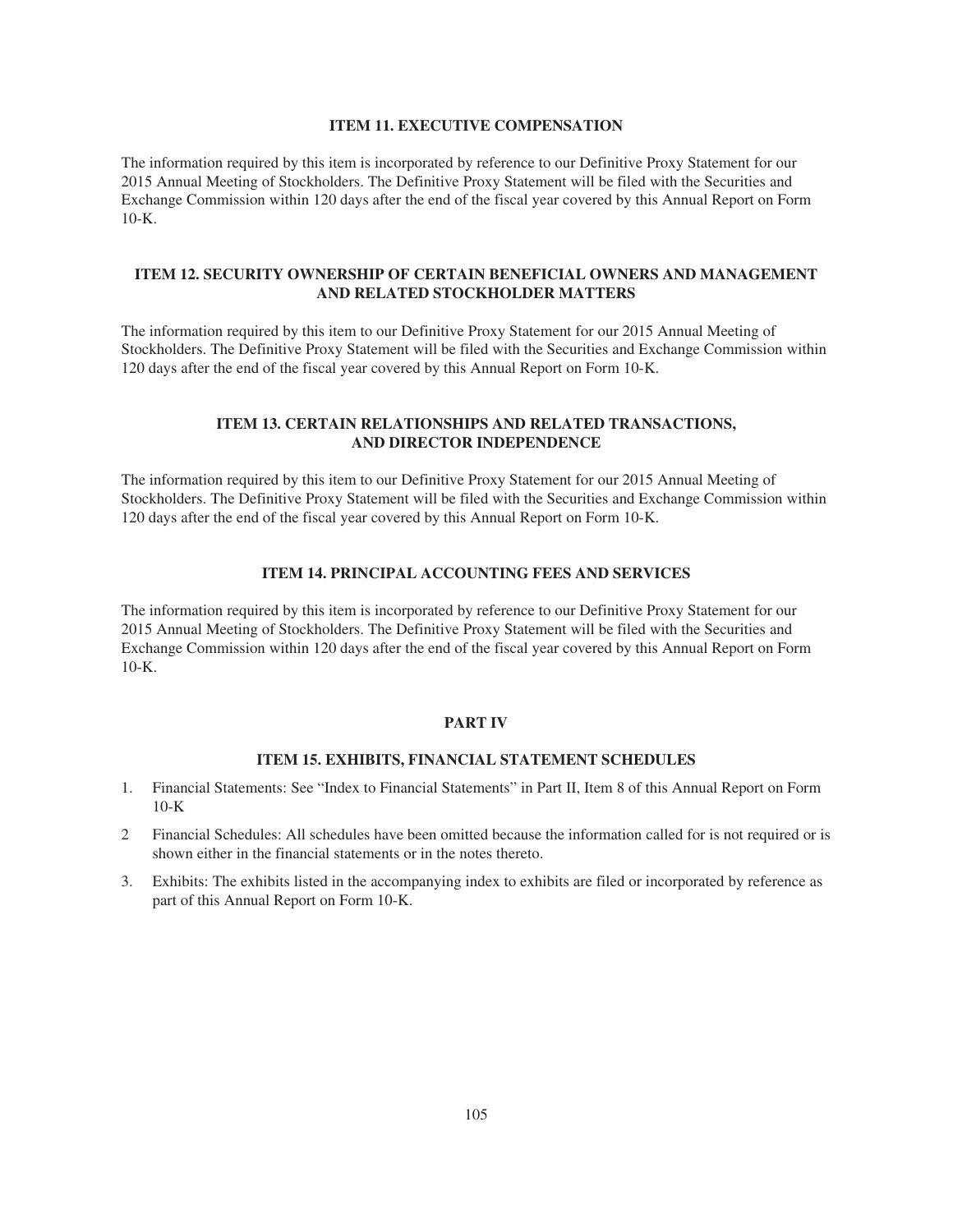## **SIGNATURES**

Pursuant to the requirements of Section 13 or 15(d) of the Securities Exchange Act of 1934, the registrant has duly caused this report to be signed on its behalf by the undersigned, thereunto duly authorized.

### CAPNIA, INC.

Date: March 13, 2015 By: /s/ ANISH BHATNAGAR

President and Chief Executive Officer

# **POWER OF ATTORNEY**

Each person whose individual signature appears below hereby authorizes and appoints Anish Bhatnagar and David O'Toole, and each of them, with full power of substitution and resubstitution and full power to act without the other, as his or her true and lawful attorney-in-fact and agent to act in his or her name, place and stead and to execute in the name and on behalf of each person, individually and in each capacity stated below, and to file any and all amendments to this annual report on Form 10-K and to file the same, with all exhibits thereto, and other documents in connection therewith, with the Securities and Exchange Commission, granting unto said attorneysin-fact and agents, and each of them, full power and authority to do and perform each and every act and thing, ratifying and confirming all that said attorneys-in-fact and agents or any of them or their or his substitute or substitutes may lawfully do or cause to be done by virtue thereof.

**Signature Title Date** /S/ ANISH BHATNAGAR Anish Bhatnagar President, Chief Executive Officer and Director (Principal Executive Officer) March 13, 2015 /S/ DAVID D. O'TOOLE David D. O'Toole Chief Financial Officer (Principal Financing and Accounting Officer) March 13, 2015 /S/ ERNEST MARIO Ernest Mario Chairman March 13, 2015 /S/ EDGAR G. ENGLEMAN Edgar G. Engleman Director March 13, 2015 /S/ STEINAR J. ENGELSEN Steinar J. Engelsen Director March 13, 2015 /S/ STEPHEN KIRNON Stephen Kirnon Director March 13, 2015 /S/ WILLIAM JAMES ALEXANDER William James Alexander Director March 13, 2015 /S/ WILLIAM G. HARRIS William G. Harris Director March 13, 2015

Pursuant to the requirements of the Securities Exchange Act of 1934, this report has been signed below by the following persons on behalf of the registrant and in the capacities and on the dates indicated.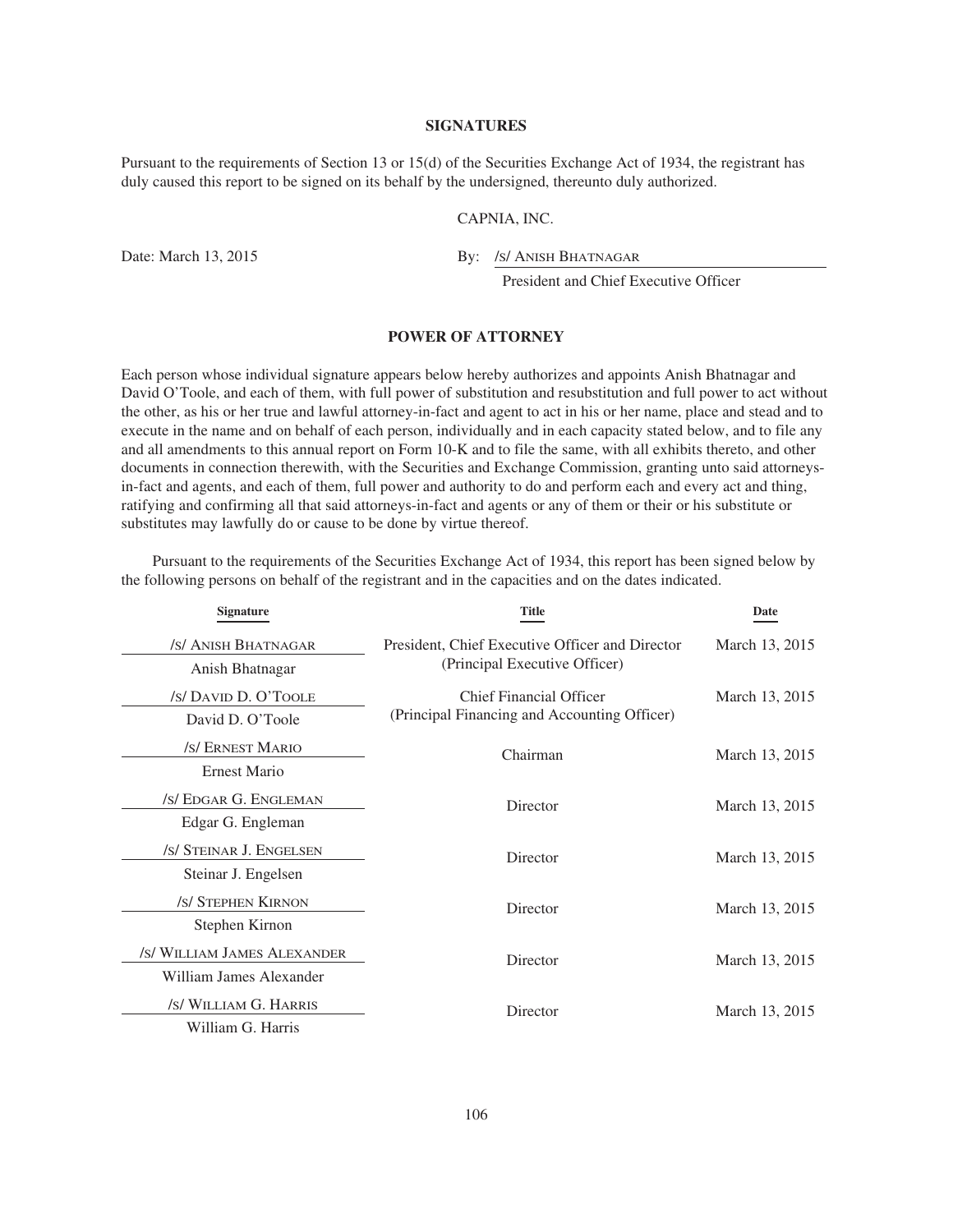#### **Incorporated by Reference from Exhibit Description of Document Registrant's Form Date Filed with the SEC Exhibit Number Filed Herewith** 3.2 Amended and Restated Certificate of Incorporation of Capnia, Inc. S-1/A August 7, 2014 3.2 3.4 Amended and Restated Bylaws of Capnia, Inc. S-1/A July 1, 2014 3.4 4.1 Form of the common stock certificate. S-1/A August 5, 2014 4.1 4.2 Amended And Restated Investors' Rights Agreement, dated March 20, 2008, by and among Capnia, Inc. and certain holders of the Capnia, Inc.'s capital stock named therein S-1 June 10, 2014 4.2 4.3 Form of Series A Warrant Agreement. S-1/A November 12, 2014 4.3 4.4 Form of the Series A warrant certificate. S-1/A November 12, 2014 4.4 4.5 Form of Underwriters' Compensation Warrant. S-1/A August 5, 2014 4.5 4.6 Form of Convertible Promissory Note issued in February 2010 and March 2010 in connection with the 2010 convertible note financing. S-1 June 10, 2014 4.6 4.7 Form of Warrant to Purchase Shares issued in February 2010 and March 2010 in connection with the 2010 convertible note financing. S-1 June 10, 2014 4.7 4.8 Form of Convertible Promissory Note issued in November 2010 in connection with the 2010 convertible note financing. S-1 June 10, 2014 4.8 4.9 Form of Warrant to Purchase Shares issued in November 2010 in connection with the 2010 convertible note financing. S-1 June 10, 2014 4.9 4.10 Form of Convertible Promissory Note issued in January 2012 in connection with the 2012 convertible note financing. S-1 June 10, 2014 4.10 4.11 Form of Warrant to Purchase Shares issued in January 2012 in connection with Capnia, Inc.'s 2012 convertible note financing. S-1 June 10, 2014 4.11 4.12 Form of Convertible Promissory Note issued in July 2012 and August 2012 in connection with the 2012 convertible note financing. S-1 June 10, 2014 4.12 4.13 Form of Warrant to Purchase Shares issued in July 2012 and August 2012 in connection with the 2012 convertible note financing. S-1 June 10, 2014 4.13

## **EXHIBIT INDEX**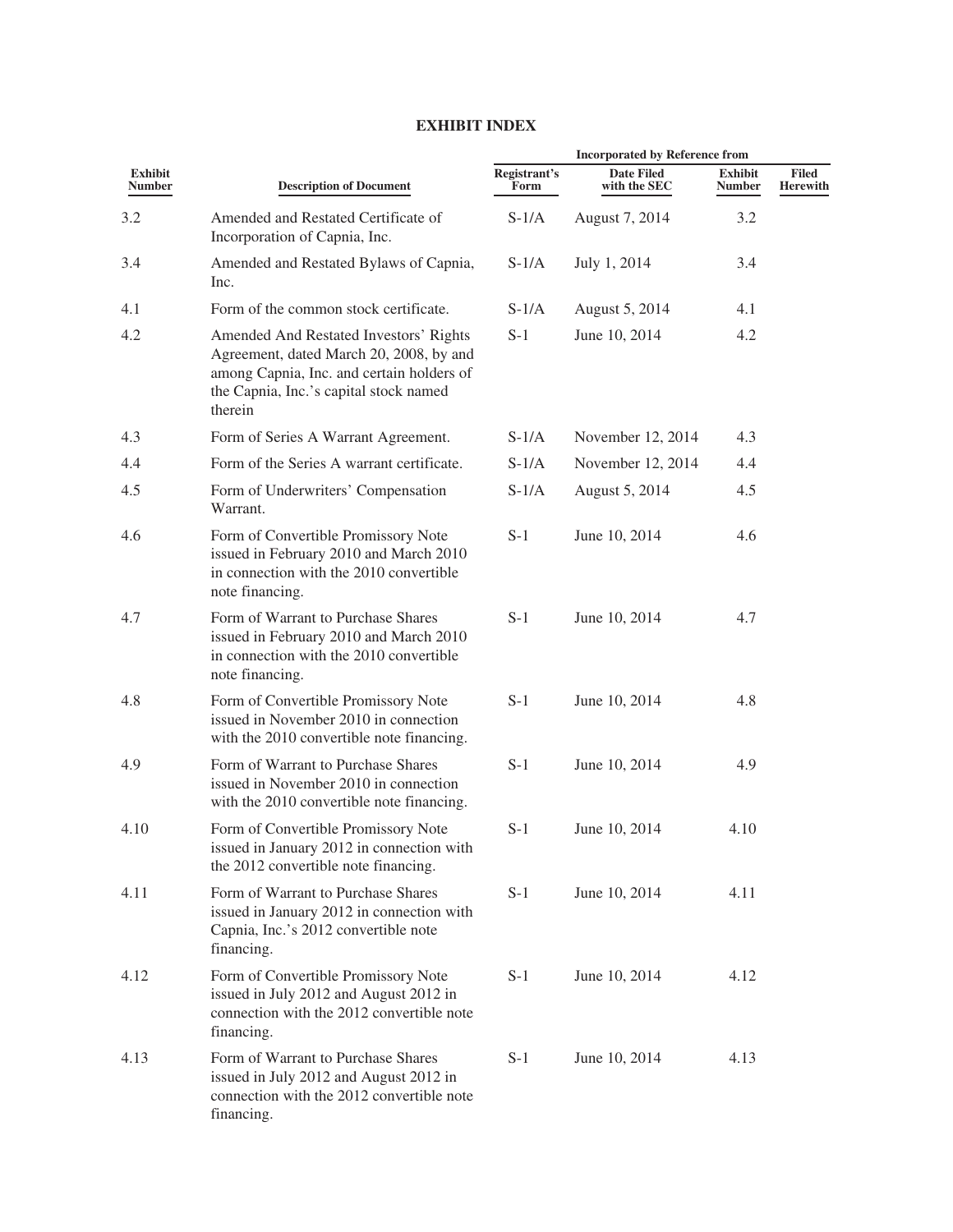|                                 |                                                                                                                                                                                                                                         | <b>Incorporated by Reference from</b> |                                   |                                 |                                 |  |
|---------------------------------|-----------------------------------------------------------------------------------------------------------------------------------------------------------------------------------------------------------------------------------------|---------------------------------------|-----------------------------------|---------------------------------|---------------------------------|--|
| <b>Exhibit</b><br><b>Number</b> | <b>Description of Document</b>                                                                                                                                                                                                          | Registrant's<br>Form                  | <b>Date Filed</b><br>with the SEC | <b>Exhibit</b><br><b>Number</b> | <b>Filed</b><br><b>Herewith</b> |  |
| 4.14                            | Form of Convertible Promissory Note<br>issued in April, August and October 2014<br>in connection with the 2014 convertible<br>note financing.                                                                                           | $S-1$                                 | June 10, 2014                     | 4.14                            |                                 |  |
| 4.15                            | Form of Warrant to Purchase Shares<br>issued in April, August and October 2014<br>in connection with the 2014 convertible<br>note financing.                                                                                            | $S-1$                                 | June 10, 2014                     | 4.15                            |                                 |  |
| 4.16                            | Form of unit certificate.                                                                                                                                                                                                               | $S-1/A$                               | August 5, 2014                    | 4.16                            |                                 |  |
| 4.17                            | Form of Series B Warrant Agreement.                                                                                                                                                                                                     | $S-1/A$                               | November 12, 2014                 | 4.17                            |                                 |  |
| 4.18                            | Form of the Series B warrant certificate.                                                                                                                                                                                               | $S-1/A$                               | November 12, 2014                 | 4.18                            |                                 |  |
| 10.1                            | Form of Indemnification Agreement<br>between Capnia, Inc. and each of its<br>directors and executive officers.                                                                                                                          | $S-1$                                 | June 10, 2014                     | 10.1                            |                                 |  |
| 10.2                            | 1999 Incentive Stock Plan and forms of<br>agreements thereunder.                                                                                                                                                                        | $S-1$                                 | June 10, 2014                     | 10.2                            |                                 |  |
| 10.3                            | 2010 Equity Incentive Plan and forms of<br>agreements thereunder.                                                                                                                                                                       | $S-1$                                 | June 10, 2014                     | 10.3                            |                                 |  |
| 10.4                            | 2014 Equity Incentive Plan and forms of<br>agreements thereunder.                                                                                                                                                                       | $S-1/A$                               | July 1, 2014                      | 10.4                            |                                 |  |
| 10.5                            | 2014 Employee Stock Purchase Plan and<br>forms of agreements thereunder.                                                                                                                                                                | $S-1/A$                               | July 1, 2014                      | 10.5                            |                                 |  |
| 10.6                            | Offer Letter, dated June 22, 2007, by and<br>between Capnia, Inc. and Ernest Mario,<br>Ph.D.                                                                                                                                            | $S-1$                                 | June 10, 2014                     | 10.6                            |                                 |  |
| 10.7                            | Employment Agreement, dated April 6,<br>2010, by and between Capnia, Inc. and<br>Anish Bhatnagar.                                                                                                                                       | $S-1$                                 | June 10, 2014                     | 10.7                            |                                 |  |
| 10.8                            | Offer Letter, dated May 29, 2013, between<br>Capnia, Inc. and Anthony Wondka.                                                                                                                                                           | $S-1$                                 | June 10, 2014                     | 10.8                            |                                 |  |
| 10.9                            | Offer Letter, dated April 17, 2014, by and<br>between Capnia, Inc. and Antoun Nabhan.                                                                                                                                                   | $S-1$                                 | June 10, 2014                     | 10.9                            |                                 |  |
| 10.10                           | Asset Purchase Agreement dated May 11,<br>2010, by and between Capnia, Inc. and<br>BioMedical Drug Development Inc.                                                                                                                     | $S-1$                                 | June 10, 2014                     | 10.10                           |                                 |  |
| 10.11                           | Convertible Note and Warrant Purchase<br>Agreement, dated February 10, 2010, by<br>and among Capnia, Inc. and the investors<br>named therein.                                                                                           | $S-1$                                 | June 10, 2014                     | 10.11                           |                                 |  |
| 10.12                           | Amendment No. 1 to Convertible Note<br>and Warrant Purchase Agreement,<br>Convertible Promissory Notes and<br>Warrants to Purchase Shares, dated<br>November 10, 2010, by and among<br>Capnia, Inc. and the investors named<br>therein. | $S-1$                                 | June 10, 2014                     | 10.12                           |                                 |  |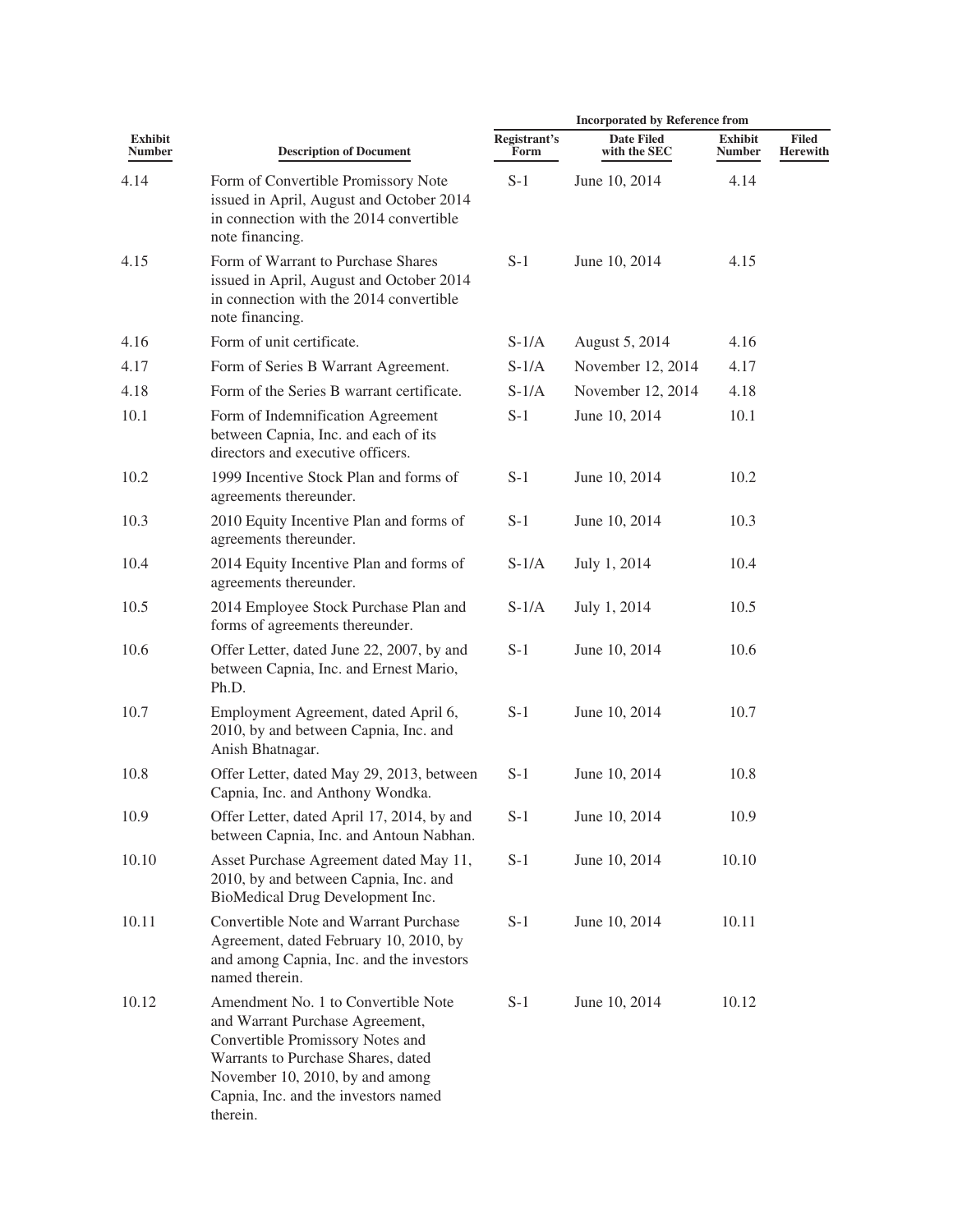| <b>Exhibit</b><br><b>Number</b> | <b>Description of Document</b>                                                                                                                                                                                                            | <b>Incorporated by Reference from</b> |                                   |                                 |                                 |
|---------------------------------|-------------------------------------------------------------------------------------------------------------------------------------------------------------------------------------------------------------------------------------------|---------------------------------------|-----------------------------------|---------------------------------|---------------------------------|
|                                 |                                                                                                                                                                                                                                           | Registrant's<br>Form                  | <b>Date Filed</b><br>with the SEC | <b>Exhibit</b><br><b>Number</b> | <b>Filed</b><br><b>Herewith</b> |
| 10.13                           | Amendment No. 2 to Convertible Note<br>and Warrant Purchase Agreement,<br>Convertible Promissory Notes and<br>Warrants to Purchase Shares, dated<br>January 17, 2012, by and among Capnia,<br>Inc. and the investors named therein.       | $S-1$                                 | June 10, 2014                     | 10.13                           |                                 |
| 10.14                           | Convertible Note and Warrant Purchase<br>Agreement, dated January 16, 2012, by<br>and among Capnia, Inc. and the investors<br>named therein.                                                                                              | $S-1$                                 | June 10, 2014                     | 10.14                           |                                 |
| 10.15                           | <b>Omnibus Amendment to Convertible Note</b><br>and Warrant Purchase Agreement,<br>Convertible Promissory Notes and<br>Warrants to Purchase Shares, dated July<br>31, 2012, by and among Capnia, Inc. and<br>the investors named therein. | $S-1$                                 | June 10, 2014                     | 10.15                           |                                 |
| 10.16                           | Omnibus Amendment to Convertible<br>Promissory Notes and Warrants to<br>Purchase Shares, dated April 28, 2014, by<br>and among Capnia, Inc. and the investors<br>named therein.                                                           | $S-1$                                 | June 10, 2014                     | 10.16                           |                                 |
| 10.17                           | Convertible Note and Warrant Purchase<br>Agreement, dated April 28, 2014, by and<br>among Capnia, Inc. and the investors<br>named therein.                                                                                                | $S-1$                                 | June 10, 2014                     | 10.17                           |                                 |
| 10.18                           | <b>Omnibus Amendment to Convertible Note</b><br>and Warrant Purchase Agreement,<br>Convertible Promissory Notes and<br>Warrants to Purchase Shares, dated May<br>5, 2014, by and among Capnia, Inc. and<br>the investors named therein.   | $S-1$                                 | June 10, 2014                     | 10.18                           |                                 |
| 10.19                           | Sublease, dated May 20, 2014, by and<br>among Capnia, Inc. and Silicon Valley<br>Finance Group.                                                                                                                                           | $S-1/A$                               | July 1, 2014                      | 10.19                           |                                 |
| 10.20                           | Offer Letter, dated June 24, 2014, by and<br>between Capnia, Inc. and David D.<br>O'Toole.                                                                                                                                                | $S-1/A$                               | July 22, 2014                     | 10.20                           |                                 |
| 10.21                           | Loan Agreement by and between Capnia,<br>Inc. and the investors named therein, dated<br>September 29, 2014.                                                                                                                               | $S-1/A$                               | September 29, 2014                | 10.21                           |                                 |
| 10.22                           | Revised Second Tranche Closing Notice<br>and Letter Amendment dated August 18,<br>2014 relating to the August 2014 Notes.                                                                                                                 | $S-1/A$                               | November 4, 2014                  | 10.22                           |                                 |
| 10.23                           | Second Tranche Subsequent Closing<br>Notice and Letter Amendment dated<br>October 22, 2014 relating to the October<br>2014 Notes.                                                                                                         | $S-1/A$                               | November 4, 2014                  | 10.23                           |                                 |